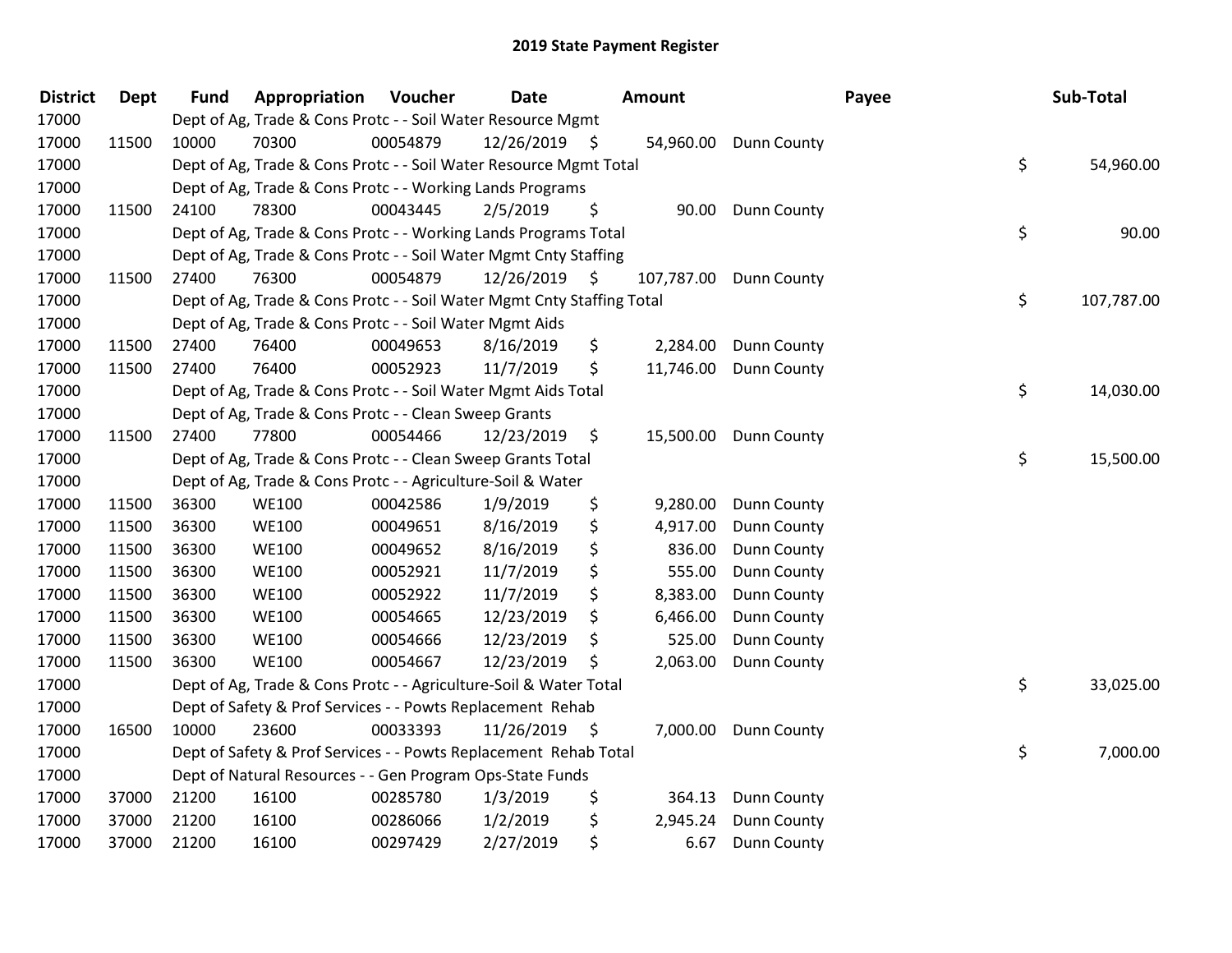| <b>District</b> | Dept  | <b>Fund</b> | Appropriation                                                     | Voucher  | <b>Date</b> |     | Amount    |                    | Payee | Sub-Total       |
|-----------------|-------|-------------|-------------------------------------------------------------------|----------|-------------|-----|-----------|--------------------|-------|-----------------|
| 17000           | 37000 | 21200       | 16100                                                             | 00307638 | 4/24/2019   | \$  | 6.00      | <b>Dunn County</b> |       |                 |
| 17000           | 37000 | 21200       | 16100                                                             | 00318203 | 5/8/2019    | \$  | 255.28    | <b>Dunn County</b> |       |                 |
| 17000           | 37000 | 21200       | 16100                                                             | 00321842 | 5/22/2019   | \$  | 20.00     | Dunn County        |       |                 |
| 17000           | 37000 | 21200       | 16100                                                             | 00336137 | 6/28/2019   | \$  | 133.40    | Dunn County        |       |                 |
| 17000           | 37000 | 21200       | 16100                                                             | 00350689 | 9/11/2019   | \$  | 1.00      | Dunn County        |       |                 |
| 17000           | 37000 | 21200       | 16100                                                             | 00363804 | 10/30/2019  | \$  | 30.00     | Dunn County        |       |                 |
| 17000           | 37000 | 21200       | 16100                                                             | 00371785 | 11/13/2019  | \$  | 80.00     | Dunn County        |       |                 |
| 17000           |       |             | Dept of Natural Resources - - Gen Program Ops-State Funds Total   |          |             |     |           |                    |       | \$<br>3,841.72  |
| 17000           |       |             | Dept of Natural Resources - - General Program Operations --       |          |             |     |           |                    |       |                 |
| 17000           | 37000 | 21200       | 25400                                                             | 00292047 | 1/18/2019   | \$  | 7.00      | Dunn County        |       |                 |
| 17000           | 37000 | 21200       | 25400                                                             | 00297429 | 2/27/2019   | \$  | 2.50      | Dunn County        |       |                 |
| 17000           | 37000 | 21200       | 25400                                                             | 00308897 | 4/2/2019    | \$  | 570.00    | Dunn County        |       |                 |
| 17000           | 37000 | 21200       | 25400                                                             | 00322076 | 6/14/2019   | \$  | 12.00     | <b>Dunn County</b> |       |                 |
| 17000           | 37000 | 21200       | 25400                                                             | 00346256 | 8/13/2019   | \$  | 690.00    | Dunn County        |       |                 |
| 17000           | 37000 | 21200       | 25400                                                             | 00369132 | 11/1/2019   | \$  | 3.00      | Dunn County        |       |                 |
| 17000           | 37000 | 21200       | 25400                                                             | 00373088 | 12/6/2019   | \$  | 13.00     | Dunn County        |       |                 |
| 17000           |       |             | Dept of Natural Resources - - General Program Operations -- Total |          |             |     |           |                    |       | \$<br>1,297.50  |
| 17000           |       |             | Dept of Natural Resources - - GPO--State Funds                    |          |             |     |           |                    |       |                 |
| 17000           | 37000 | 21200       | 36100                                                             | 00297429 | 2/27/2019   | \$  | 0.83      | <b>Dunn County</b> |       |                 |
| 17000           |       |             | Dept of Natural Resources - - GPO--State Funds Total              |          |             |     |           |                    |       | \$<br>0.83      |
| 17000           |       |             | Dept of Natural Resources - - GPO -Federal Funds                  |          |             |     |           |                    |       |                 |
| 17000           | 37000 | 21200       | 38100                                                             | 00353065 | 8/26/2019   | \$. | 30,000.00 | <b>Dunn County</b> |       |                 |
| 17000           |       |             | Dept of Natural Resources - - GPO -Federal Funds Total            |          |             |     |           |                    |       | \$<br>30,000.00 |
| 17000           |       |             | Dept of Natural Resources - - Venison Processing                  |          |             |     |           |                    |       |                 |
| 17000           | 37000 | 21200       | 54900                                                             | 00304045 | 3/29/2019   | \$  | 2,395.00  | <b>Dunn County</b> |       |                 |
| 17000           |       |             | Dept of Natural Resources - - Venison Processing Total            |          |             |     |           |                    |       | \$<br>2,395.00  |
| 17000           |       |             | Dept of Natural Resources - - Enf A - Snow Enforcement            |          |             |     |           |                    |       |                 |
| 17000           | 37000 | 21200       | 55200                                                             | 00359296 | 9/18/2019   | \$  | 6,950.90  | <b>Dunn County</b> |       |                 |
| 17000           |       |             | Dept of Natural Resources - - Enf A - Snow Enforcement Total      |          |             |     |           |                    |       | \$<br>6,950.90  |
| 17000           |       |             | Dept of Natural Resources - - Wildlife Damage Claims & Abat       |          |             |     |           |                    |       |                 |
| 17000           | 37000 | 21200       | 55300                                                             | 00304045 | 3/29/2019   | \$  | 1,736.67  | Dunn County        |       |                 |
| 17000           | 37000 | 21200       | 55300                                                             | 00318553 | 5/30/2019   | \$  | 2,653.62  | <b>Dunn County</b> |       |                 |
| 17000           | 37000 | 21200       | 55300                                                             | 00353329 | 9/6/2019    | \$  | 3,881.11  | <b>Dunn County</b> |       |                 |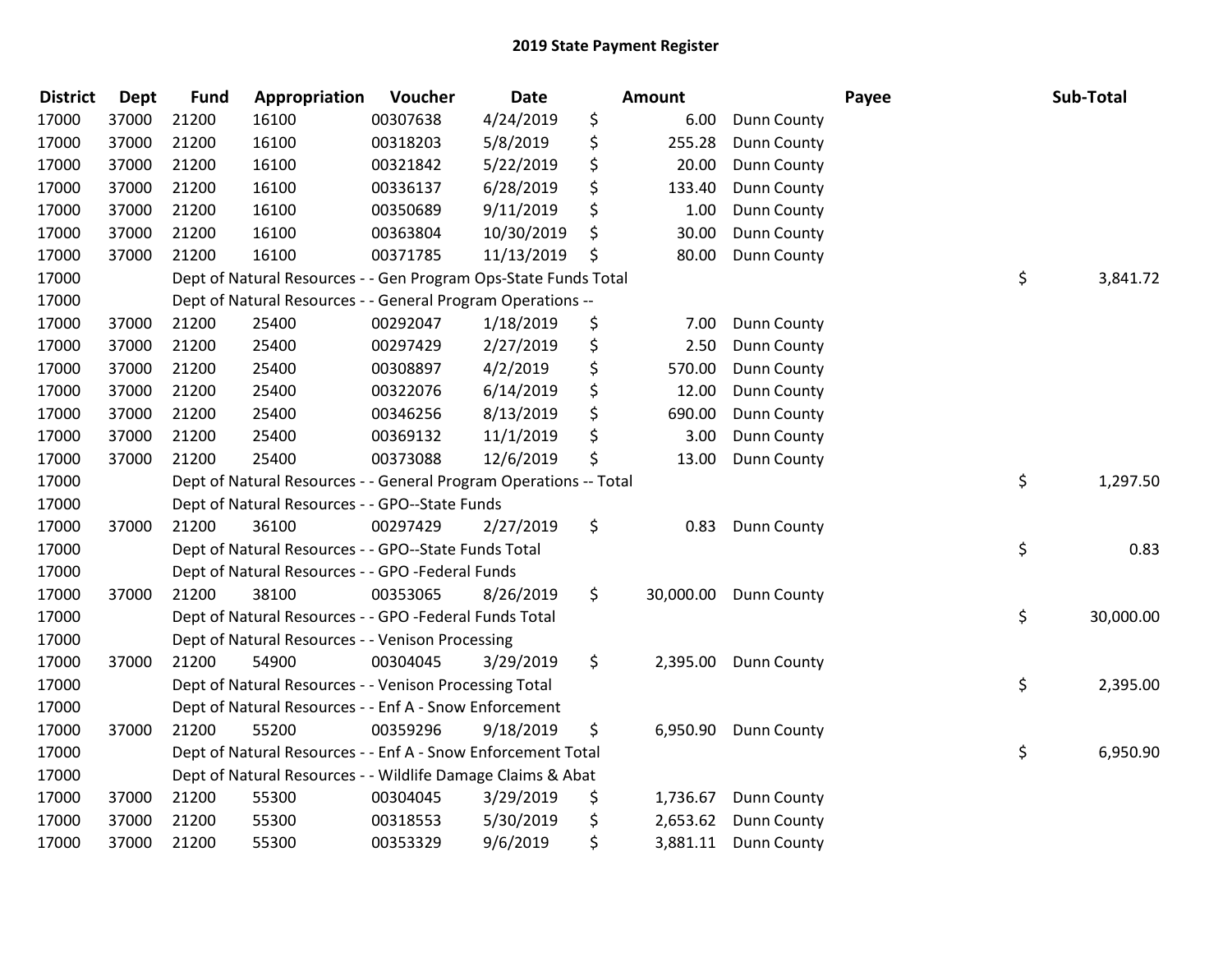| <b>District</b> | <b>Dept</b> | <b>Fund</b> | Appropriation                                                      | Voucher  | <b>Date</b> |      | Amount |                        | Payee | Sub-Total  |
|-----------------|-------------|-------------|--------------------------------------------------------------------|----------|-------------|------|--------|------------------------|-------|------------|
| 17000           | 37000       | 21200       | 55300                                                              | 00374998 | 12/4/2019   | \$   |        | 8,489.67 Dunn County   |       |            |
| 17000           |             |             | Dept of Natural Resources - - Wildlife Damage Claims & Abat Total  |          |             |      |        |                        | \$    | 16,761.07  |
| 17000           |             |             | Dept of Natural Resources - - Resaids - County Cons Aids           |          |             |      |        |                        |       |            |
| 17000           | 37000       | 21200       | 56300                                                              | 00354171 | 8/30/2019   | \$   |        | 2,302.00 Dunn County   |       |            |
| 17000           |             |             | Dept of Natural Resources - - Resaids - County Cons Aids Total     |          |             |      |        |                        | \$    | 2,302.00   |
| 17000           |             |             | Dept of Natural Resources - - Resaids - Forest Croplnd & Mfl       |          |             |      |        |                        |       |            |
| 17000           | 37000       | 21200       | 56600                                                              | 00359784 | 9/23/2019   | \$   |        | 22,890.92 Dunn County  |       |            |
| 17000           |             |             | Dept of Natural Resources - - Resaids - Forest Croplnd & Mfl Total |          |             |      |        |                        | \$    | 22,890.92  |
| 17000           |             |             | Dept of Natural Resources - - Ra- Cnty Snow Trail & Area Aid       |          |             |      |        |                        |       |            |
| 17000           | 37000       | 21200       | 57400                                                              | 00370734 | 11/13/2019  | - \$ |        | 41,940.00 Dunn County  |       |            |
| 17000           |             |             | Dept of Natural Resources - - Ra- Cnty Snow Trail & Area Aid Total |          |             |      |        |                        | \$    | 41,940.00  |
| 17000           |             |             | Dept of Natural Resources - - Ra- Snowmobile Trail Areas           |          |             |      |        |                        |       |            |
| 17000           | 37000       | 21200       | 57500                                                              | 00378745 | 12/23/2019  | \$   |        | 43,605.00 Dunn County  |       |            |
| 17000           |             |             | Dept of Natural Resources - - Ra- Snowmobile Trail Areas Total     |          |             |      |        |                        | \$    | 43,605.00  |
| 17000           |             |             | Dept of Natural Resources - - Ea - Lake Protection                 |          |             |      |        |                        |       |            |
| 17000           | 37000       | 21200       | 66300                                                              | 00307303 | 3/28/2019   | \$.  |        | 21,475.42 Dunn County  |       |            |
| 17000           |             |             | Dept of Natural Resources - - Ea - Lake Protection Total           |          |             |      |        |                        | \$    | 21,475.42  |
| 17000           |             |             | Dept of Natural Resources - - GPO--State Funds                     |          |             |      |        |                        |       |            |
| 17000           | 37000       | 21200       | 86100                                                              | 00322052 | 6/7/2019    | \$   |        | 39.00 Dunn County      |       |            |
| 17000           |             |             | Dept of Natural Resources - - GPO--State Funds Total               |          |             |      |        |                        | \$    | 39.00      |
| 17000           |             |             | Dept of Natural Resources - - GPO-Environmental Fund               |          |             |      |        |                        |       |            |
| 17000           | 37000       | 27400       | 46100                                                              | 00294561 | 2/1/2019    | \$   | 30.00  | Dunn County            |       |            |
| 17000           |             |             | Dept of Natural Resources - - GPO-Environmental Fund Total         |          |             |      |        |                        | \$    | 30.00      |
| 17000           |             |             | Dept of Natural Resources - - Solid Waste Management -- Envi       |          |             |      |        |                        |       |            |
| 17000           | 37000       | 27400       | 47200                                                              | 00315459 | 4/26/2019   | \$   | 30.00  | <b>Dunn County</b>     |       |            |
| 17000           |             |             | Dept of Natural Resources - - Solid Waste Management -- Envi Total |          |             |      |        |                        | \$    | 30.00      |
| 17000           |             |             | Dept of Natural Resources - - Fin Asst For Responsible Units       |          |             |      |        |                        |       |            |
| 17000           | 37000       | 27400       | 67000                                                              | 00323175 | 5/22/2019   | \$   |        | 146,170.69 Dunn County |       |            |
| 17000           |             |             | Dept of Natural Resources - - Fin Asst For Responsible Units Total |          |             |      |        |                        | \$    | 146,170.69 |
| 17000           |             |             | Dept of Natural Resources - - Recycling Consolidation Grants       |          |             |      |        |                        |       |            |
| 17000           | 37000       | 27400       | 67300                                                              | 00323175 | 5/22/2019   | \$   |        | 10,695.36 Dunn County  |       |            |
| 17000           |             |             | Dept of Natural Resources - - Recycling Consolidation Grants Total |          |             |      |        |                        | \$    | 10,695.36  |
| 17000           |             |             | Dept of Natural Resources - - Land Acquisition                     |          |             |      |        |                        |       |            |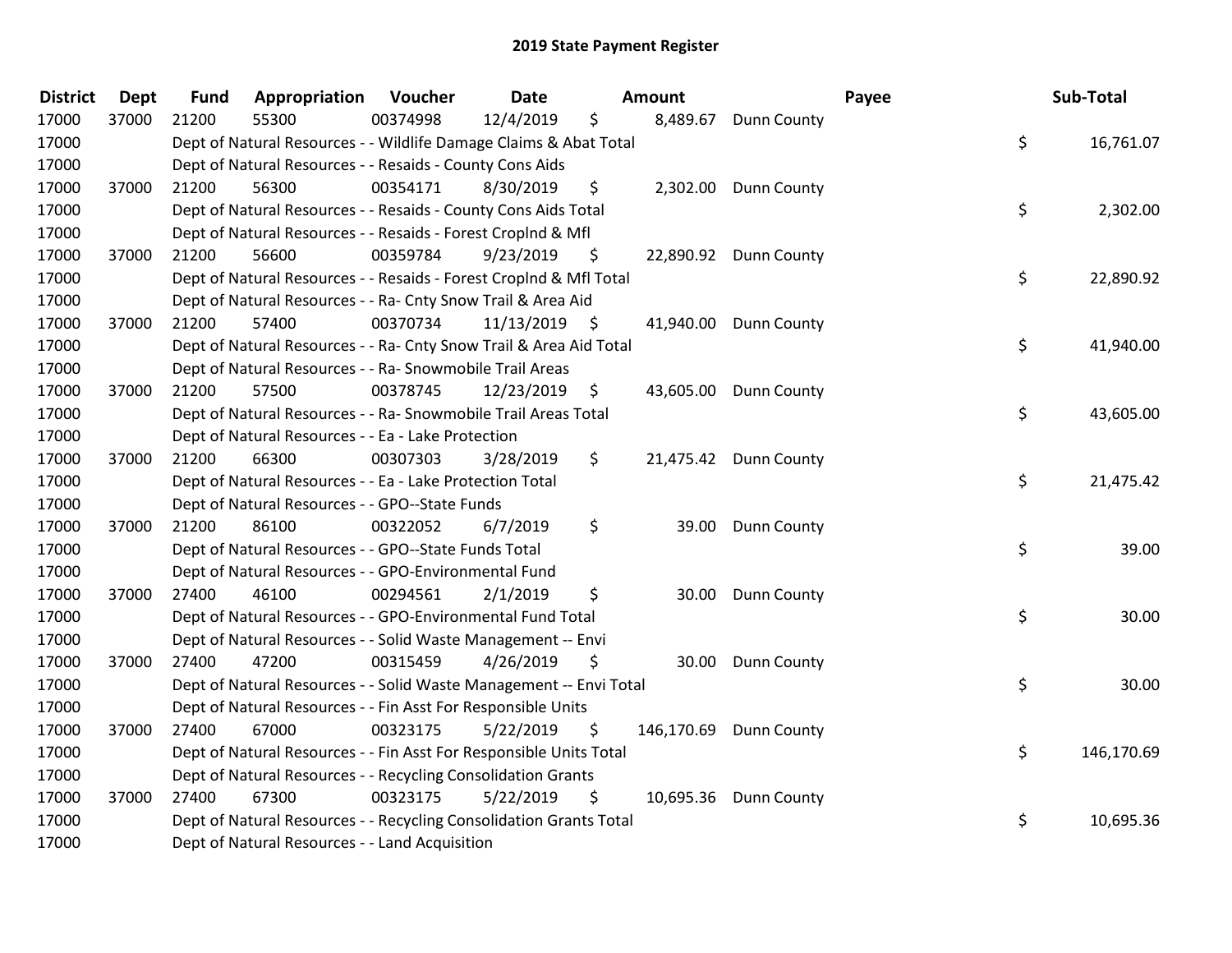| <b>District</b> | <b>Dept</b> | <b>Fund</b> | Appropriation                                                     | Voucher  | <b>Date</b> | Amount |            |                    | Payee | Sub-Total        |
|-----------------|-------------|-------------|-------------------------------------------------------------------|----------|-------------|--------|------------|--------------------|-------|------------------|
| 17000           | 37000       | 36300       | TA100                                                             | 00290082 | 1/9/2019    | \$     | 5.00       | <b>Dunn County</b> |       |                  |
| 17000           | 37000       | 36300       | TA100                                                             | 00367140 | 10/25/2019  | \$     | 13.00      | Dunn County        |       |                  |
| 17000           |             |             | Dept of Natural Resources - - Land Acquisition Total              |          |             |        |            |                    |       | \$<br>18.00      |
| 17000           |             |             | Dept of Natural Resources - - GPO - Sd Water Loan Prog, Fed       |          |             |        |            |                    |       |                  |
| 17000           | 37000       | 57300       | 48200                                                             | 00300924 | 3/21/2019   | \$     | 5,299.50   | Dunn County        |       |                  |
| 17000           | 37000       | 57300       | 48200                                                             | 00310901 | 4/30/2019   | \$     | 4,237.50   | Dunn County        |       |                  |
| 17000           | 37000       | 57300       | 48200                                                             | 00330021 | 7/5/2019    | \$     | 4,237.50   | Dunn County        |       |                  |
| 17000           | 37000       | 57300       | 48200                                                             | 00373579 | 11/27/2019  | \$     | 4,237.25   | <b>Dunn County</b> |       |                  |
| 17000           |             |             | Dept of Natural Resources - - GPO - Sd Water Loan Prog, Fed Total |          |             |        |            |                    |       | \$<br>18,011.75  |
| 17000           |             |             | WI Dept of Transportation - - Eldly&Disa Co/Aid Sf                |          |             |        |            |                    |       |                  |
| 17000           | 39500       | 21100       | 16800                                                             | 00356664 | 3/1/2019    | \$     | 105,220.00 | <b>Dunn County</b> |       |                  |
| 17000           |             |             | WI Dept of Transportation - - Eldly&Disa Co/Aid Sf Total          |          |             |        |            |                    |       | \$<br>105,220.00 |
| 17000           |             |             | WI Dept of Transportation - - Paratransit Aids, Sf                |          |             |        |            |                    |       |                  |
| 17000           | 39500       | 21100       | 17500                                                             | 00371386 | 4/16/2019   | \$     | 4,388.00   | <b>Dunn County</b> |       |                  |
| 17000           |             |             | WI Dept of Transportation - - Paratransit Aids, Sf Total          |          |             |        |            |                    |       | \$<br>4,388.00   |
| 17000           |             |             | WI Dept of Transportation - - Tc, Trns Oper Aid Sf                |          |             |        |            |                    |       |                  |
| 17000           | 39500       | 21100       | 17700                                                             | 00392817 | 6/13/2019   | \$     | 13,922.00  | Dunn County        |       |                  |
| 17000           | 39500       | 21100       | 17700                                                             | 00417103 | 7/31/2019   | \$     | 41,764.00  | Dunn County        |       |                  |
| 17000           | 39500       | 21100       | 17700                                                             | 00423944 | 8/14/2019   | \$     | 6,954.00   | <b>Dunn County</b> |       |                  |
| 17000           |             |             | WI Dept of Transportation - - Tc, Trns Oper Aid Sf Total          |          |             |        |            |                    |       | \$<br>62,640.00  |
| 17000           |             |             | WI Dept of Transportation - - Trnst/Trns-Rel Aid F                |          |             |        |            |                    |       |                  |
| 17000           | 39500       | 21100       | 18200                                                             | 00350276 | 2/21/2019   | \$     | 54,215.96  | <b>Dunn County</b> |       |                  |
| 17000           | 39500       | 21100       | 18200                                                             | 00353417 | 2/21/2019   | \$     | 79,871.56  | Dunn County        |       |                  |
| 17000           | 39500       | 21100       | 18200                                                             | 00409166 | 7/8/2019    | \$     | 90,995.20  | <b>Dunn County</b> |       |                  |
| 17000           | 39500       | 21100       | 18200                                                             | 00423910 | 8/15/2019   | \$     | 63,835.44  | Dunn County        |       |                  |
| 17000           | 39500       | 21100       | 18200                                                             | 00423955 | 8/14/2019   | \$     | 5,286.00   | Dunn County        |       |                  |
| 17000           | 39500       | 21100       | 18200                                                             | 00428246 | 8/27/2019   | \$     | 73,226.15  | Dunn County        |       |                  |
| 17000           | 39500       | 21100       | 18200                                                             | 00462996 | 11/20/2019  | \$     | 51,734.28  | Dunn County        |       |                  |
| 17000           |             |             | WI Dept of Transportation - - Trnst/Trns-Rel Aid F Total          |          |             |        |            |                    |       | \$<br>419,164.59 |
| 17000           |             |             | WI Dept of Transportation - - Hwy Sfty Loc Aid Ffd                |          |             |        |            |                    |       |                  |
| 17000           | 39500       | 21100       | 18500                                                             | 00368846 | 4/5/2019    | \$     | 952.22     | Dunn County        |       |                  |
| 17000           | 39500       | 21100       | 18500                                                             | 00390266 | 6/6/2019    | \$     | 4,000.00   | Dunn County        |       |                  |
| 17000           | 39500       | 21100       | 18500                                                             | 00418277 | 7/31/2019   | \$     | 6,416.13   | Dunn County        |       |                  |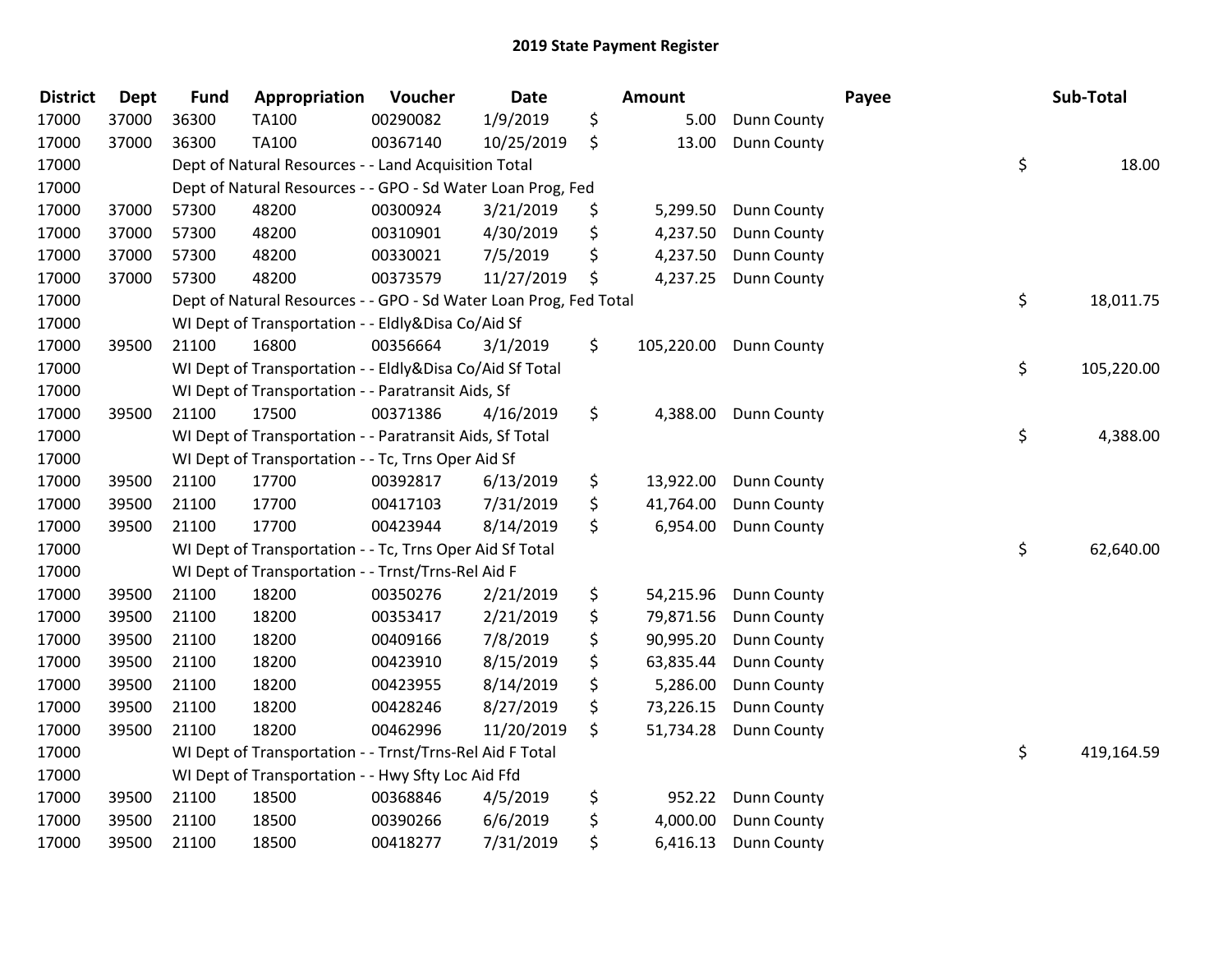| <b>District</b> | <b>Dept</b> | <b>Fund</b> | Appropriation                                            | Voucher  | Date       | Amount           |                      | Payee | Sub-Total          |
|-----------------|-------------|-------------|----------------------------------------------------------|----------|------------|------------------|----------------------|-------|--------------------|
| 17000           | 39500       | 21100       | 18500                                                    | 00432039 | 9/9/2019   | \$<br>6,520.07   | <b>Dunn County</b>   |       |                    |
| 17000           | 39500       | 21100       | 18500                                                    | 00435028 | 9/17/2019  | \$<br>3,073.47   | <b>Dunn County</b>   |       |                    |
| 17000           | 39500       | 21100       | 18500                                                    | 00437696 | 9/25/2019  | \$<br>1,499.20   | Dunn County          |       |                    |
| 17000           | 39500       | 21100       | 18500                                                    | 00449355 | 10/16/2019 | \$<br>7,105.08   | <b>Dunn County</b>   |       |                    |
| 17000           |             |             | WI Dept of Transportation - - Hwy Sfty Loc Aid Ffd Total |          |            |                  |                      |       | \$<br>29,566.17    |
| 17000           |             |             | WI Dept of Transportation - - Trans Aids To Co.-Sf       |          |            |                  |                      |       |                    |
| 17000           | 39500       | 21100       | 19000                                                    | 00335789 | 1/7/2019   | \$<br>370,855.89 | Dunn County          |       |                    |
| 17000           | 39500       | 21100       | 19000                                                    | 00401114 | 7/1/2019   | \$<br>741,711.78 | <b>Dunn County</b>   |       |                    |
| 17000           | 39500       | 21100       | 19000                                                    | 00443932 | 10/7/2019  | \$<br>370,855.89 | Dunn County          |       |                    |
| 17000           |             |             | WI Dept of Transportation - - Trans Aids To Co.-Sf Total |          |            |                  |                      |       | \$<br>1,483,423.56 |
| 17000           |             |             | WI Dept of Transportation - - Loc Rd Imp Prg St Fd       |          |            |                  |                      |       |                    |
| 17000           | 39500       | 21100       | 27800                                                    | 00465079 | 11/29/2019 | \$               | 5,487.16 Dunn County |       |                    |
| 17000           |             |             | WI Dept of Transportation - - Loc Rd Imp Prg St Fd Total |          |            |                  |                      |       | \$<br>5,487.16     |
| 17000           |             |             | WI Dept of Transportation - - St Hwy Rehab, Sf           |          |            |                  |                      |       |                    |
| 17000           | 39500       | 21100       | 36300                                                    | 00341813 | 2/1/2019   | \$<br>25.00      | Dunn County          |       |                    |
| 17000           | 39500       | 21100       | 36300                                                    | 00445993 | 10/8/2019  | \$<br>4.00       | Dunn County          |       |                    |
| 17000           | 39500       | 21100       | 36300                                                    | 00445994 | 10/8/2019  | \$<br>5.00       | Dunn County          |       |                    |
| 17000           |             |             | WI Dept of Transportation - - St Hwy Rehab, Sf Total     |          |            |                  |                      |       | \$<br>34.00        |
| 17000           |             |             | WI Dept of Transportation - - Hwy Mgmt & Opers Sf        |          |            |                  |                      |       |                    |
| 17000           | 39500       | 21100       | 36500                                                    | 00334448 | 1/4/2019   | \$<br>459.32     | Dunn County          |       |                    |
| 17000           | 39500       | 21100       | 36500                                                    | 00360375 | 3/14/2019  | \$<br>54.00      | Dunn County          |       |                    |
| 17000           | 39500       | 21100       | 36500                                                    | 00360376 | 3/14/2019  | \$<br>54.00      | Dunn County          |       |                    |
| 17000           | 39500       | 21100       | 36500                                                    | 00375307 | 5/1/2019   | \$<br>54.00      | Dunn County          |       |                    |
| 17000           | 39500       | 21100       | 36500                                                    | 00383342 | 5/29/2019  | \$<br>54.00      | Dunn County          |       |                    |
| 17000           | 39500       | 21100       | 36500                                                    | 00390304 | 6/6/2019   | \$<br>54.00      | Dunn County          |       |                    |
| 17000           | 39500       | 21100       | 36500                                                    | 00394867 | 6/18/2019  | \$<br>263.04     | Dunn County          |       |                    |
| 17000           | 39500       | 21100       | 36500                                                    | 00415957 | 7/25/2019  | \$<br>30.99      | Dunn County          |       |                    |
| 17000           | 39500       | 21100       | 36500                                                    | 00418928 | 8/2/2019   | \$<br>54.00      | Dunn County          |       |                    |
| 17000           | 39500       | 21100       | 36500                                                    | 00429736 | 8/30/2019  | \$<br>54.00      | Dunn County          |       |                    |
| 17000           | 39500       | 21100       | 36500                                                    | 00434619 | 9/17/2019  | \$<br>490.87     | Dunn County          |       |                    |
| 17000           | 39500       | 21100       | 36500                                                    | 00448008 | 10/11/2019 | \$<br>1,770.41   | <b>Dunn County</b>   |       |                    |
| 17000           | 39500       | 21100       | 36500                                                    | 00466588 | 11/29/2019 | \$<br>2,862.64   | <b>Dunn County</b>   |       |                    |
| 17000           |             |             | WI Dept of Transportation - - Hwy Mgmt & Opers Sf Total  |          |            |                  |                      |       | \$<br>6,255.27     |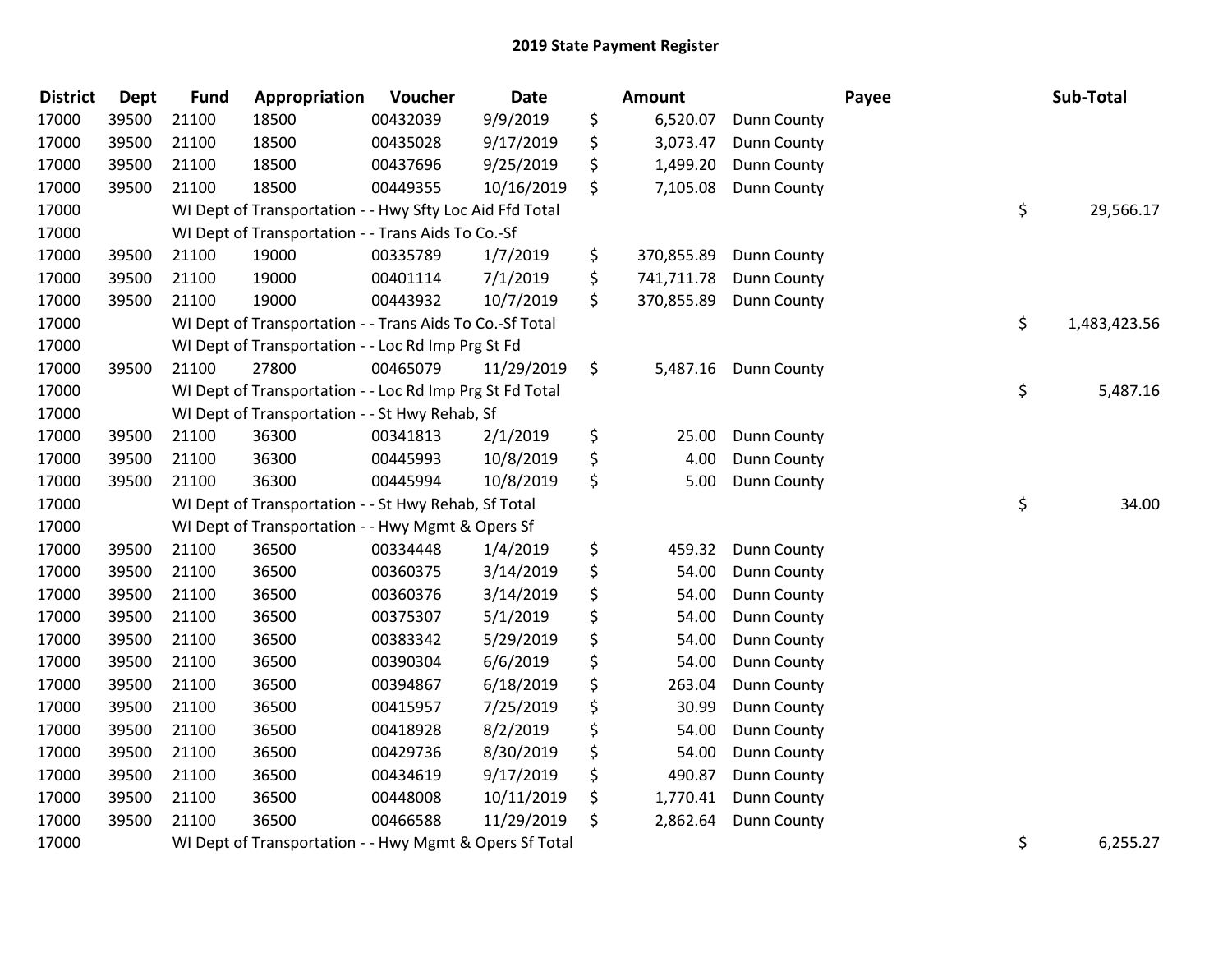| <b>District</b> | Dept  | <b>Fund</b> | Appropriation                                                  | Voucher  | <b>Date</b> | Amount |            |             | Payee | Sub-Total          |
|-----------------|-------|-------------|----------------------------------------------------------------|----------|-------------|--------|------------|-------------|-------|--------------------|
| 17000           |       |             | WI Dept of Transportation - - Routine Maint Sf                 |          |             |        |            |             |       |                    |
| 17000           | 39500 | 21100       | 36800                                                          | 00334448 | 1/4/2019    | \$     | 119,117.71 | Dunn County |       |                    |
| 17000           | 39500 | 21100       | 36800                                                          | 00334460 | 1/4/2019    | \$     | 127,274.46 | Dunn County |       |                    |
| 17000           | 39500 | 21100       | 36800                                                          | 00354205 | 2/21/2019   | \$     | 147,669.42 | Dunn County |       |                    |
| 17000           | 39500 | 21100       | 36800                                                          | 00357525 | 3/15/2019   | \$     | 218,872.93 | Dunn County |       |                    |
| 17000           | 39500 | 21100       | 36800                                                          | 00361926 | 3/19/2019   | \$     | 74,004.52  | Dunn County |       |                    |
| 17000           | 39500 | 21100       | 36800                                                          | 00372040 | 5/1/2019    | \$     | 211,435.10 | Dunn County |       |                    |
| 17000           | 39500 | 21100       | 36800                                                          | 00375307 | 5/1/2019    | \$     | 462,485.52 | Dunn County |       |                    |
| 17000           | 39500 | 21100       | 36800                                                          | 00382040 | 5/29/2019   | \$     | 246,229.24 | Dunn County |       |                    |
| 17000           | 39500 | 21100       | 36800                                                          | 00385432 | 5/22/2019   | \$     | 11,071.03  | Dunn County |       |                    |
| 17000           | 39500 | 21100       | 36800                                                          | 00394867 | 6/18/2019   | \$     | 243,257.95 | Dunn County |       |                    |
| 17000           | 39500 | 21100       | 36800                                                          | 00415957 | 7/25/2019   | \$     | 144,721.92 | Dunn County |       |                    |
| 17000           | 39500 | 21100       | 36800                                                          | 00424876 | 8/19/2019   | \$     | 184,985.64 | Dunn County |       |                    |
| 17000           | 39500 | 21100       | 36800                                                          | 00429736 | 8/30/2019   | \$     | 119,041.20 | Dunn County |       |                    |
| 17000           | 39500 | 21100       | 36800                                                          | 00434619 | 9/17/2019   | \$     | 82,008.11  | Dunn County |       |                    |
| 17000           | 39500 | 21100       | 36800                                                          | 00448008 | 10/11/2019  | \$     | 103,619.18 | Dunn County |       |                    |
| 17000           | 39500 | 21100       | 36800                                                          | 00453508 | 10/25/2019  | \$     | 19,548.20  | Dunn County |       |                    |
| 17000           | 39500 | 21100       | 36800                                                          | 00453511 | 10/25/2019  | \$     | 42,670.50  | Dunn County |       |                    |
| 17000           | 39500 | 21100       | 36800                                                          | 00453514 | 10/25/2019  | \$     | 34,063.50  | Dunn County |       |                    |
| 17000           | 39500 | 21100       | 36800                                                          | 00461505 | 11/14/2019  | \$     | 553.50     | Dunn County |       |                    |
| 17000           | 39500 | 21100       | 36800                                                          | 00461509 | 11/14/2019  | \$     | 2,686.06   | Dunn County |       |                    |
| 17000           | 39500 | 21100       | 36800                                                          | 00461511 | 11/14/2019  | \$     | 468.50     | Dunn County |       |                    |
| 17000           | 39500 | 21100       | 36800                                                          | 00466588 | 11/29/2019  | \$     | 179,495.95 | Dunn County |       |                    |
| 17000           |       |             | WI Dept of Transportation - - Routine Maint Sf Total           |          |             |        |            |             |       | \$<br>2,775,280.14 |
| 17000           |       |             | Department of Corrections - - General Program Operations       |          |             |        |            |             |       |                    |
| 17000           | 41000 | 10000       | 10100                                                          | 00323788 | 11/20/2019  | -\$    | 45.00      | Dunn County |       |                    |
| 17000           |       |             | Department of Corrections - - General Program Operations Total |          |             |        |            |             |       | \$<br>45.00        |
| 17000           |       |             | Department of Corrections - - Purchased Services For Offende   |          |             |        |            |             |       |                    |
| 17000           | 41000 | 10000       | 11100                                                          | 00280053 | 4/16/2019   | \$     | 440.00     | Dunn County |       |                    |
| 17000           | 41000 | 10000       | 11100                                                          | 00280056 | 4/16/2019   | \$     | 880.00     | Dunn County |       |                    |
| 17000           | 41000 | 10000       | 11100                                                          | 00289587 | 6/3/2019    | \$     | 1,980.00   | Dunn County |       |                    |
| 17000           | 41000 | 10000       | 11100                                                          | 00289591 | 6/3/2019    | \$     | 1,205.00   | Dunn County |       |                    |
| 17000           | 41000 | 10000       | 11100                                                          | 00293032 | 6/18/2019   | \$     | 1,001.25   | Dunn County |       |                    |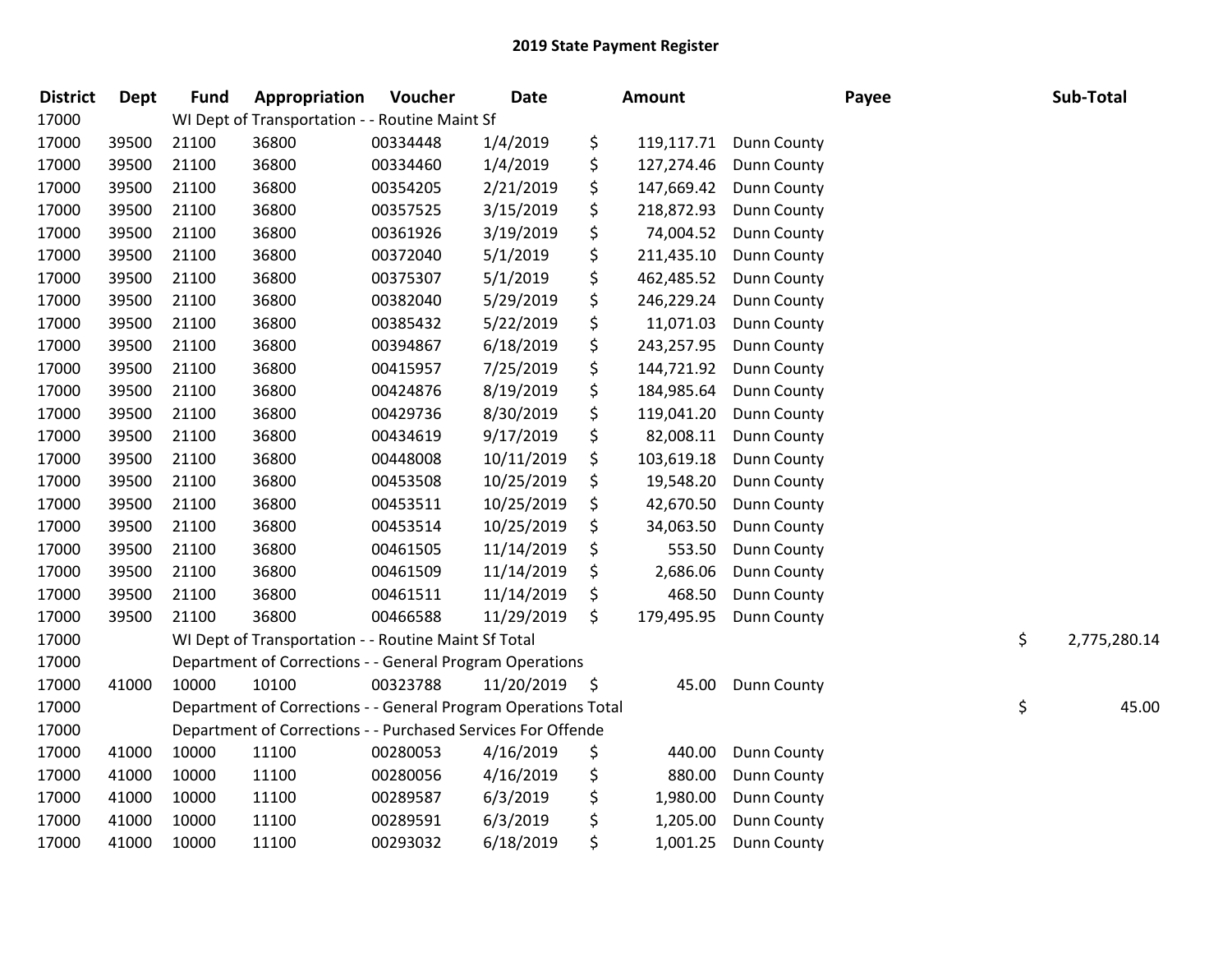| <b>District</b> | <b>Dept</b> | <b>Fund</b> | Appropriation                                                      | Voucher  | <b>Date</b> | Amount |            | Payee                                                                                                         | Sub-Total       |
|-----------------|-------------|-------------|--------------------------------------------------------------------|----------|-------------|--------|------------|---------------------------------------------------------------------------------------------------------------|-----------------|
| 17000           | 41000       | 10000       | 11100                                                              | 00299610 | 7/19/2019   | \$     | 236.25     | Dunn County                                                                                                   |                 |
| 17000           | 41000       | 10000       | 11100                                                              | 00312406 | 9/24/2019   | \$     | 220.00     | Dunn County                                                                                                   |                 |
| 17000           |             |             | Department of Corrections - - Purchased Services For Offende Total |          |             |        |            |                                                                                                               | \$<br>5,962.50  |
| 17000           |             |             | Department of Corrections - - Corrections Contracts And Agre       |          |             |        |            |                                                                                                               |                 |
| 17000           | 41000       | 10000       | 11400                                                              | 00260414 | 1/15/2019   | \$     | 5,720.28   | Dunn County                                                                                                   |                 |
| 17000           | 41000       | 10000       | 11400                                                              | 00260660 | 1/16/2019   | \$     | 4,682.86   | Dunn County                                                                                                   |                 |
| 17000           | 41000       | 10000       | 11400                                                              | 00262157 | 1/22/2019   | \$     | 2,675.92   | Dunn County                                                                                                   |                 |
| 17000           | 41000       | 10000       | 11400                                                              | 00262950 | 1/28/2019   | \$     | 3,241.98   | Dunn County                                                                                                   |                 |
| 17000           | 41000       | 10000       | 11400                                                              | 00269748 | 3/1/2019    | \$     | 3,653.66   | Dunn County                                                                                                   |                 |
| 17000           | 41000       | 10000       | 11400                                                              | 00280112 | 4/17/2019   | \$     | 2,418.62   | Dunn County                                                                                                   |                 |
| 17000           | 41000       | 10000       | 11400                                                              | 00280113 | 4/17/2019   | \$     | 2,006.94   | Dunn County                                                                                                   |                 |
| 17000           | 41000       | 10000       | 11400                                                              | 00286650 | 5/20/2019   | \$     | 2,742.52   | Dunn County                                                                                                   |                 |
| 17000           | 41000       | 10000       | 11400                                                              | 00293918 | 6/24/2019   | \$     | 4,785.78   | Dunn County                                                                                                   |                 |
| 17000           | 41000       | 10000       | 11400                                                              | 00296942 | 7/9/2019    | \$     | 6,344.72   | Dunn County                                                                                                   |                 |
| 17000           | 41000       | 10000       | 11400                                                              | 00309188 | 9/11/2019   | \$     | 3,387.28   | Dunn County                                                                                                   |                 |
| 17000           | 41000       | 10000       | 11400                                                              | 00313220 | 9/30/2019   | \$     | 2,881.76   | Dunn County                                                                                                   |                 |
| 17000           | 41000       | 10000       | 11400                                                              | 00320314 | 10/31/2019  | \$     | 3,036.14   | Dunn County                                                                                                   |                 |
| 17000           | 41000       | 10000       | 11400                                                              | 00325811 | 11/27/2019  | \$     | 4,940.16   | Dunn County                                                                                                   |                 |
| 17000           |             |             | Department of Corrections - - Corrections Contracts And Agre Total |          |             |        |            |                                                                                                               | \$<br>52,518.62 |
| 17000           |             |             |                                                                    |          |             |        |            | Department of Corrections - - Reimbursing Counties For Probation, Extended Supervision And Parole Holds       |                 |
| 17000           | 41000       | 10000       | 11600                                                              | 00320799 | 11/4/2019   | \$     |            | 53,316.56 Dunn County                                                                                         |                 |
| 17000           |             |             |                                                                    |          |             |        |            | Department of Corrections - - Reimbursing Counties For Probation, Extended Supervision And Parole Holds Total | \$<br>53,316.56 |
| 17000           |             |             | Department of Corrections - - Probation, Parole And Extended       |          |             |        |            |                                                                                                               |                 |
| 17000           | 41000       | 10000       | 18700                                                              | 00320799 | 11/4/2019   | \$     |            | 22,363.44 Dunn County                                                                                         |                 |
| 17000           |             |             | Department of Corrections - - Probation, Parole And Extended Total |          |             |        |            |                                                                                                               | \$<br>22,363.44 |
| 17000           |             |             | Department of Health Services - - State/Federal Aids               |          |             |        |            |                                                                                                               |                 |
| 17000           | 43500       | 10000       | 00000                                                              | 90906    | 1/2/2019    | \$     | 61,124.00  | Dunn County                                                                                                   |                 |
| 17000           | 43500       | 10000       | 00000                                                              | 90910    | 4/1/2019    | \$     | 353,367.00 | Dunn County                                                                                                   |                 |
| 17000           | 43500       | 10000       | 00000                                                              | 90911    | 5/1/2019    | \$     | 343,719.00 | Dunn County                                                                                                   |                 |
| 17000           | 43500       | 10000       | 00000                                                              | 90913    | 6/3/2019    | \$     | 265,805.00 | Dunn County                                                                                                   |                 |
| 17000           | 43500       | 10000       | 00000                                                              | 90914    | 6/17/2019   | \$     | 103,333.00 | Dunn County                                                                                                   |                 |
| 17000           | 43500       | 10000       | 00000                                                              | 92000    | 7/1/2019    | \$     | 415,942.00 | Dunn County                                                                                                   |                 |
| 17000           | 43500       | 10000       | 00000                                                              | 92001    | 8/1/2019    | \$     | 724,972.00 | Dunn County                                                                                                   |                 |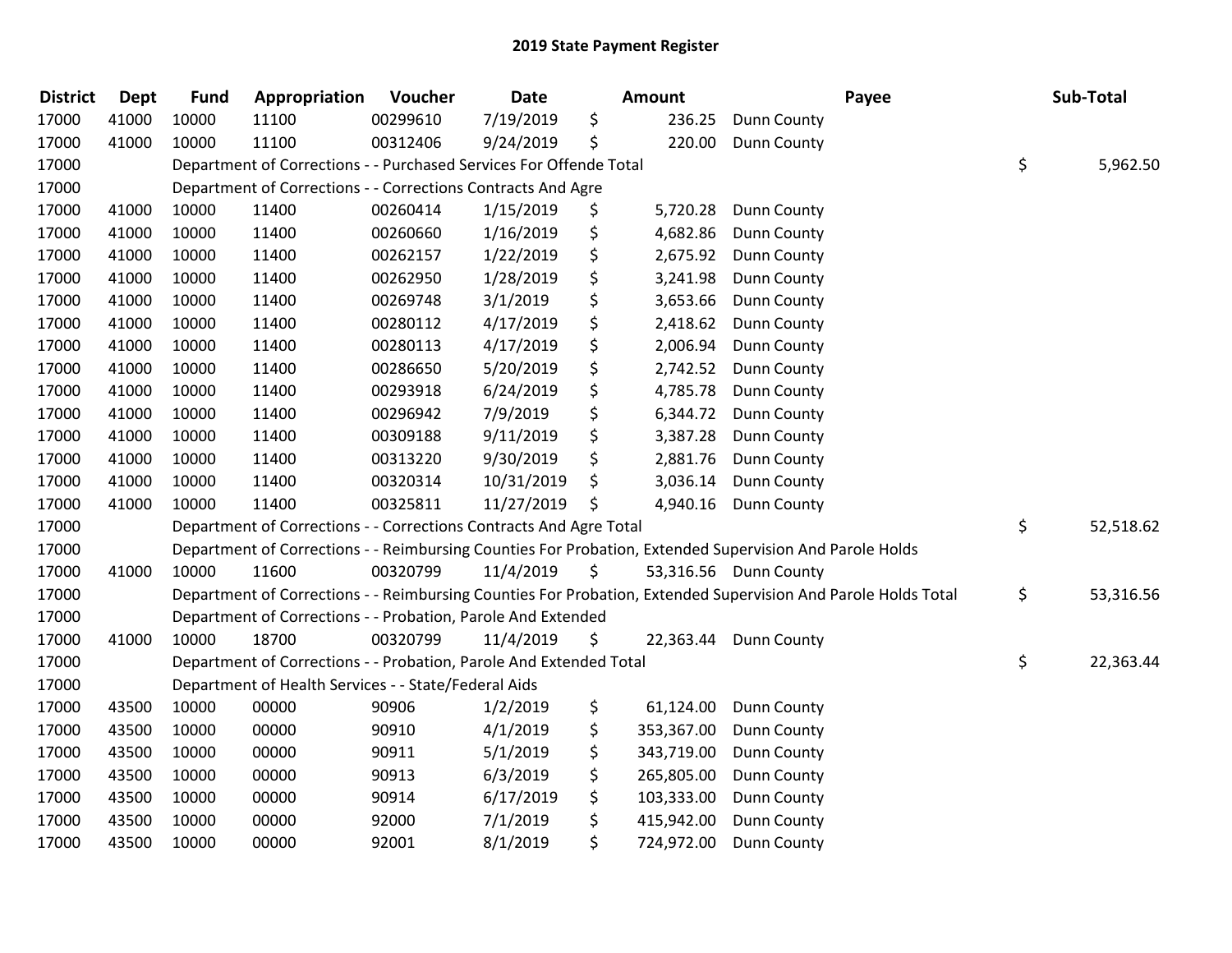| <b>District</b> | <b>Dept</b> | <b>Fund</b> | Appropriation                                                          | Voucher  | <b>Date</b> | <b>Amount</b>    |             | Payee | Sub-Total          |
|-----------------|-------------|-------------|------------------------------------------------------------------------|----------|-------------|------------------|-------------|-------|--------------------|
| 17000           | 43500       | 10000       | 00000                                                                  | 92002    | 9/3/2019    | \$<br>418,187.00 | Dunn County |       |                    |
| 17000           | 43500       | 10000       | 00000                                                                  | 92003    | 10/1/2019   | \$<br>462,627.00 | Dunn County |       |                    |
| 17000           | 43500       | 10000       | 00000                                                                  | 92005    | 12/2/2019   | \$<br>465,370.00 | Dunn County |       |                    |
| 17000           |             |             | Department of Health Services - - State/Federal Aids Total             |          |             |                  |             |       | \$<br>3,614,446.00 |
| 17000           |             |             | Department of Health Services - - Public Health Dispensaries And       |          |             |                  |             |       |                    |
| 17000           | 43500       | 10000       | 10700                                                                  | 00256460 | 1/25/2019   | \$<br>9.48       | Dunn County |       |                    |
| 17000           | 43500       | 10000       | 10700                                                                  | 00256464 | 1/25/2019   | \$<br>151.15     | Dunn County |       |                    |
| 17000           | 43500       | 10000       | 10700                                                                  | 00256471 | 1/25/2019   | \$<br>9.40       | Dunn County |       |                    |
| 17000           | 43500       | 10000       | 10700                                                                  | 00256472 | 1/25/2019   | \$<br>37.76      | Dunn County |       |                    |
| 17000           |             |             | Department of Health Services - - Public Health Dispensaries And Total |          |             |                  |             |       | \$<br>207.79       |
| 17000           |             |             | Department of Health Services - - General Program Operations           |          |             |                  |             |       |                    |
| 17000           | 43500       | 10000       | 40100                                                                  | 00256321 | 1/10/2019   | \$<br>1.50       | Dunn County |       |                    |
| 17000           | 43500       | 10000       | 40100                                                                  | 00265153 | 2/20/2019   | \$<br>1.00       | Dunn County |       |                    |
| 17000           | 43500       | 10000       | 40100                                                                  | 00265154 | 2/20/2019   | \$<br>15.00      | Dunn County |       |                    |
| 17000           | 43500       | 10000       | 40100                                                                  | 00266588 | 2/27/2019   | \$<br>2.50       | Dunn County |       |                    |
| 17000           | 43500       | 10000       | 40100                                                                  | 00282423 | 5/8/2019    | \$<br>1.50       | Dunn County |       |                    |
| 17000           | 43500       | 10000       | 40100                                                                  | 00282432 | 5/8/2019    | \$<br>1.50       | Dunn County |       |                    |
| 17000           | 43500       | 10000       | 40100                                                                  | 00284202 | 5/15/2019   | \$<br>1.50       | Dunn County |       |                    |
| 17000           | 43500       | 10000       | 40100                                                                  | 00312761 | 9/25/2019   | \$<br>1.50       | Dunn County |       |                    |
| 17000           | 43500       | 10000       | 40100                                                                  | 00321249 | 10/30/2019  | \$<br>1.00       | Dunn County |       |                    |
| 17000           | 43500       | 10000       | 40100                                                                  | 00331101 | 12/18/2019  | \$<br>15.00      | Dunn County |       |                    |
| 17000           |             |             | Department of Health Services - - General Program Operations Total     |          |             |                  |             |       | \$<br>42.00        |
| 17000           |             |             | Department of Health Services - - Medical Assistance State Admin       |          |             |                  |             |       |                    |
| 17000           | 43500       | 10000       | 44000                                                                  | 00256321 | 1/10/2019   | \$<br>1.50       | Dunn County |       |                    |
| 17000           | 43500       | 10000       | 44000                                                                  | 00265153 | 2/20/2019   | \$<br>1.00       | Dunn County |       |                    |
| 17000           | 43500       | 10000       | 44000                                                                  | 00265154 | 2/20/2019   | \$<br>15.00      | Dunn County |       |                    |
| 17000           | 43500       | 10000       | 44000                                                                  | 00266588 | 2/27/2019   | \$<br>2.50       | Dunn County |       |                    |
| 17000           | 43500       | 10000       | 44000                                                                  | 00282423 | 5/8/2019    | \$<br>1.50       | Dunn County |       |                    |
| 17000           | 43500       | 10000       | 44000                                                                  | 00282432 | 5/8/2019    | \$<br>1.50       | Dunn County |       |                    |
| 17000           | 43500       | 10000       | 44000                                                                  | 00284202 | 5/15/2019   | \$<br>1.50       | Dunn County |       |                    |
| 17000           | 43500       | 10000       | 44000                                                                  | 00312761 | 9/25/2019   | \$<br>1.50       | Dunn County |       |                    |
| 17000           | 43500       | 10000       | 44000                                                                  | 00321249 | 10/30/2019  | \$<br>1.00       | Dunn County |       |                    |
| 17000           | 43500       | 10000       | 44000                                                                  | 00331101 | 12/18/2019  | \$<br>15.00      | Dunn County |       |                    |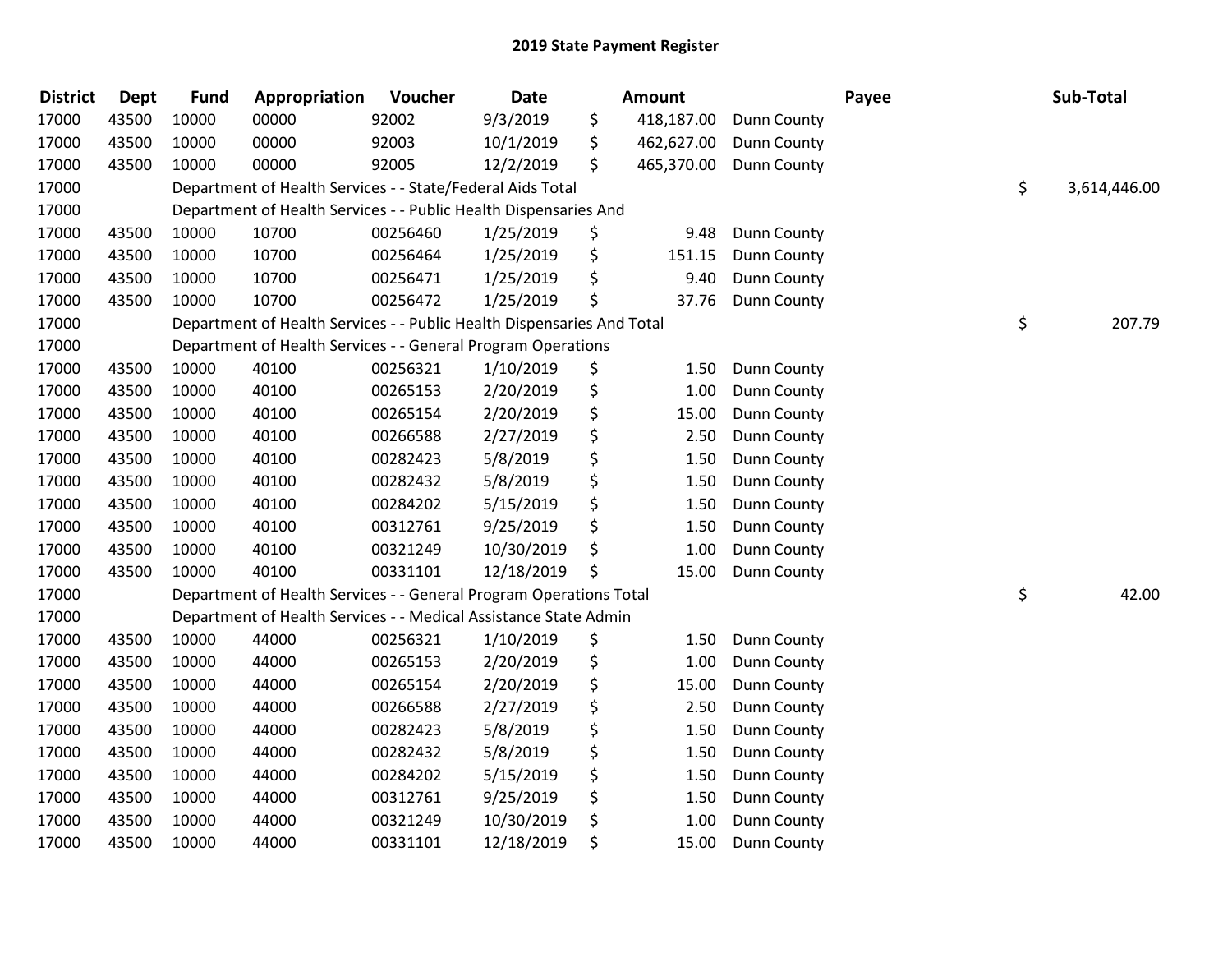| <b>District</b> | <b>Dept</b> | <b>Fund</b> | Appropriation                                                          | Voucher  | <b>Date</b> | <b>Amount</b>    |                    | Payee | Sub-Total    |
|-----------------|-------------|-------------|------------------------------------------------------------------------|----------|-------------|------------------|--------------------|-------|--------------|
| 17000           |             |             | Department of Health Services - - Medical Assistance State Admin Total |          |             |                  |                    |       | \$<br>42.00  |
| 17000           |             |             | Dept of Children and Families - - Fees For Administrative Servic       |          |             |                  |                    |       |              |
| 17000           | 43700       | 10000       | 23100                                                                  | 00049845 | 2/5/2019    | \$<br>30.00      | Dunn County        |       |              |
| 17000           | 43700       | 10000       | 23100                                                                  | 00054464 | 4/30/2019   | \$<br>155.00     | Dunn County        |       |              |
| 17000           | 43700       | 10000       | 23100                                                                  | 00058387 | 7/26/2019   | \$<br>100.00     | Dunn County        |       |              |
| 17000           | 43700       | 10000       | 23100                                                                  | 00062277 | 10/31/2019  | \$<br>85.00      | Dunn County        |       |              |
| 17000           |             |             | Dept of Children and Families - - Fees For Administrative Servic Total |          |             |                  |                    |       | \$<br>370.00 |
| 17000           |             |             | Dept of Children and Families - - General Aids                         |          |             |                  |                    |       |              |
| 17000           | 43700       | 10000       | 99000                                                                  | 00048514 | 1/7/2019    | \$<br>17,325.52  | Dunn County        |       |              |
| 17000           | 43700       | 10000       | 99000                                                                  | 00049401 | 2/1/2019    | \$<br>140,387.80 | Dunn County        |       |              |
| 17000           | 43700       | 10000       | 99000                                                                  | 00049479 | 2/5/2019    | \$<br>6,720.00   | Dunn County        |       |              |
| 17000           | 43700       | 10000       | 99000                                                                  | 00049640 | 2/5/2019    | \$<br>535.27     | Dunn County        |       |              |
| 17000           | 43700       | 10000       | 99000                                                                  | 00049712 | 2/5/2019    | \$<br>342.00     | Dunn County        |       |              |
| 17000           | 43700       | 10000       | 99000                                                                  | 00050916 | 3/5/2019    | \$<br>6,380.45   | <b>Dunn County</b> |       |              |
| 17000           | 43700       | 10000       | 99000                                                                  | 00051802 | 3/22/2019   | \$<br>17,519.13  | Dunn County        |       |              |
| 17000           | 43700       | 10000       | 99000                                                                  | 00052855 | 4/5/2019    | \$<br>134,863.28 | Dunn County        |       |              |
| 17000           | 43700       | 10000       | 99000                                                                  | 00052856 | 4/5/2019    | \$<br>176,842.01 | Dunn County        |       |              |
| 17000           | 43700       | 10000       | 99000                                                                  | 00053266 | 4/16/2019   | \$<br>10,814.00  | Dunn County        |       |              |
| 17000           | 43700       | 10000       | 99000                                                                  | 00053620 | 4/23/2019   | \$<br>8,147.87   | Dunn County        |       |              |
| 17000           | 43700       | 10000       | 99000                                                                  | 00053986 | 4/30/2019   | \$<br>149,012.02 | Dunn County        |       |              |
| 17000           | 43700       | 10000       | 99000                                                                  | 00054655 | 5/6/2019    | \$<br>74,326.08  | Dunn County        |       |              |
| 17000           | 43700       | 10000       | 99000                                                                  | 00056086 | 6/5/2019    | \$<br>83,723.33  | Dunn County        |       |              |
| 17000           | 43700       | 10000       | 99000                                                                  | 00057354 | 7/5/2019    | \$<br>72,032.70  | <b>Dunn County</b> |       |              |
| 17000           | 43700       | 10000       | 99000                                                                  | 00057815 | 7/16/2019   | \$<br>39,764.82  | Dunn County        |       |              |
| 17000           | 43700       | 10000       | 99000                                                                  | 00058461 | 7/30/2019   | \$<br>124,010.40 | Dunn County        |       |              |
| 17000           | 43700       | 10000       | 99000                                                                  | 00058676 | 8/6/2019    | \$<br>25,917.00  | Dunn County        |       |              |
| 17000           | 43700       | 10000       | 99000                                                                  | 00058758 | 8/5/2019    | \$<br>7,183.00   | Dunn County        |       |              |
| 17000           | 43700       | 10000       | 99000                                                                  | 00058759 | 8/5/2019    | \$<br>40,196.39  | Dunn County        |       |              |
| 17000           | 43700       | 10000       | 99000                                                                  | 00059881 | 9/5/2019    | \$<br>28,886.98  | Dunn County        |       |              |
| 17000           | 43700       | 10000       | 99000                                                                  | 00060345 | 9/18/2019   | \$<br>568,968.60 | Dunn County        |       |              |
| 17000           | 43700       | 10000       | 99000                                                                  | 00060734 | 9/27/2019   | \$<br>1,351.00   | Dunn County        |       |              |
| 17000           | 43700       | 10000       | 99000                                                                  | 00060735 | 9/27/2019   | \$<br>728.62     | Dunn County        |       |              |
| 17000           | 43700       | 10000       | 99000                                                                  | 00061151 | 10/7/2019   | \$<br>2,312.70   | <b>Dunn County</b> |       |              |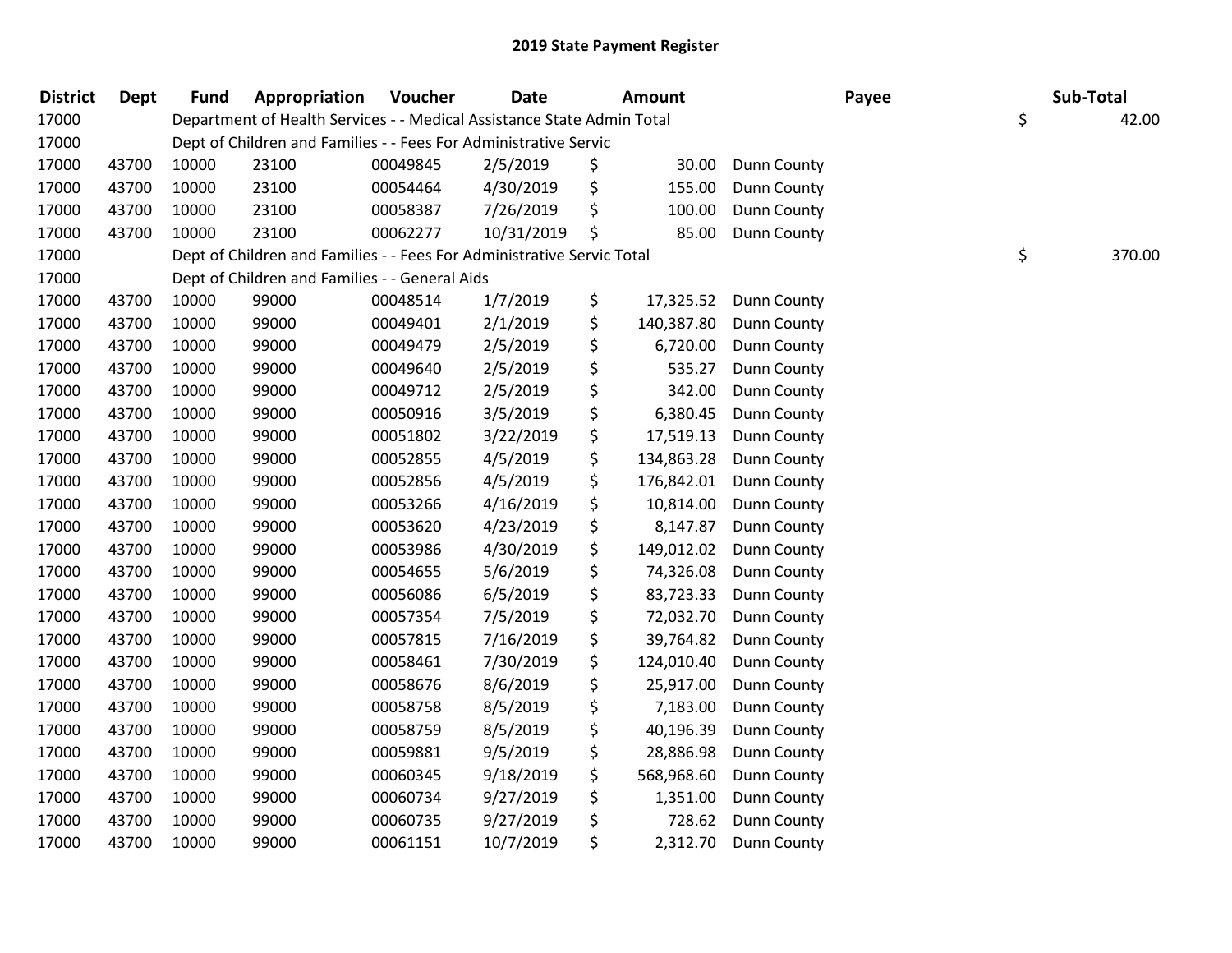| <b>District</b> | <b>Dept</b> | <b>Fund</b> | Appropriation                                                     | Voucher  | <b>Date</b> | Amount           |             | Payee | Sub-Total          |
|-----------------|-------------|-------------|-------------------------------------------------------------------|----------|-------------|------------------|-------------|-------|--------------------|
| 17000           | 43700       | 10000       | 99000                                                             | 00061960 | 10/30/2019  | \$<br>116,299.41 | Dunn County |       |                    |
| 17000           | 43700       | 10000       | 99000                                                             | 00062371 | 11/5/2019   | \$<br>60,454.56  | Dunn County |       |                    |
| 17000           | 43700       | 10000       | 99000                                                             | 00062372 | 11/5/2019   | \$<br>42,690.85  | Dunn County |       |                    |
| 17000           | 43700       | 10000       | 99000                                                             | 00062534 | 11/8/2019   | \$<br>27,009.60  | Dunn County |       |                    |
| 17000           | 43700       | 10000       | 99000                                                             | 00063621 | 12/5/2019   | \$<br>1,171.67   | Dunn County |       |                    |
| 17000           |             |             | Dept of Children and Families - - General Aids Total              |          |             |                  |             |       | \$<br>1,985,917.06 |
| 17000           |             |             | Dept of Workforce Development - - Ui Admin Fed                    |          |             |                  |             |       |                    |
| 17000           | 44500       | 10000       | 15100                                                             | 00204026 | 1/3/2019    | \$<br>30.00      | Dunn County |       |                    |
| 17000           | 44500       | 10000       | 15100                                                             | 00208766 | 2/4/2019    | \$<br>25.00      | Dunn County |       |                    |
| 17000           | 44500       | 10000       | 15100                                                             | 00213466 | 3/4/2019    | \$<br>35.00      | Dunn County |       |                    |
| 17000           | 44500       | 10000       | 15100                                                             | 00218398 | 4/2/2019    | \$<br>35.00      | Dunn County |       |                    |
| 17000           | 44500       | 10000       | 15100                                                             | 00223356 | 5/2/2019    | \$<br>30.00      | Dunn County |       |                    |
| 17000           | 44500       | 10000       | 15100                                                             | 00228642 | 6/4/2019    | \$<br>30.00      | Dunn County |       |                    |
| 17000           | 44500       | 10000       | 15100                                                             | 00233328 | 7/2/2019    | \$<br>20.00      | Dunn County |       |                    |
| 17000           | 44500       | 10000       | 15100                                                             | 00238698 | 8/2/2019    | \$<br>55.00      | Dunn County |       |                    |
| 17000           | 44500       | 10000       | 15100                                                             | 00244248 | 9/27/2019   | \$<br>78.06      | Dunn County |       |                    |
| 17000           | 44500       | 10000       | 15100                                                             | 00244403 | 9/4/2019    | \$<br>30.00      | Dunn County |       |                    |
| 17000           | 44500       | 10000       | 15100                                                             | 00249240 | 10/2/2019   | \$<br>60.00      | Dunn County |       |                    |
| 17000           | 44500       | 10000       | 15100                                                             | 00255627 | 11/4/2019   | \$<br>25.00      | Dunn County |       |                    |
| 17000           | 44500       | 10000       | 15100                                                             | 00261188 | 12/3/2019   | \$<br>25.00      | Dunn County |       |                    |
| 17000           |             |             | Dept of Workforce Development - - Ui Admin Fed Total              |          |             |                  |             |       | \$<br>478.06       |
| 17000           |             |             | Dept of Workforce Development - - Title Ib Aids State GPR         |          |             |                  |             |       |                    |
| 17000           | 44500       | 10000       | 50900                                                             | 00207515 | 1/31/2019   | \$<br>9.58       | Dunn County |       |                    |
| 17000           | 44500       | 10000       | 50900                                                             | 00236669 | 8/1/2019    | \$<br>9.58       | Dunn County |       |                    |
| 17000           | 44500       | 10000       | 50900                                                             | 00240669 | 8/23/2019   | \$<br>3.83       | Dunn County |       |                    |
| 17000           |             |             | Dept of Workforce Development - - Title Ib Aids State GPR Total   |          |             |                  |             |       | \$<br>22.99        |
| 17000           |             |             | Dept of Workforce Development - - Title Ib Aids Federal Prf       |          |             |                  |             |       |                    |
| 17000           | 44500       | 10000       | 54400                                                             | 00207515 | 1/31/2019   | \$<br>35.42      | Dunn County |       |                    |
| 17000           | 44500       | 10000       | 54400                                                             | 00236669 | 8/1/2019    | \$<br>35.42      | Dunn County |       |                    |
| 17000           | 44500       | 10000       | 54400                                                             | 00240669 | 8/23/2019   | \$<br>14.17      | Dunn County |       |                    |
| 17000           |             |             | Dept of Workforce Development - - Title Ib Aids Federal Prf Total |          |             |                  |             |       | \$<br>85.01        |
| 17000           |             |             | Dept of Workforce Development - - Wc Ops Uninsured Emplyr Admin   |          |             |                  |             |       |                    |
| 17000           | 44500       | 22700       | 17700                                                             | 00216008 | 3/21/2019   | \$<br>5.00       | Dunn County |       |                    |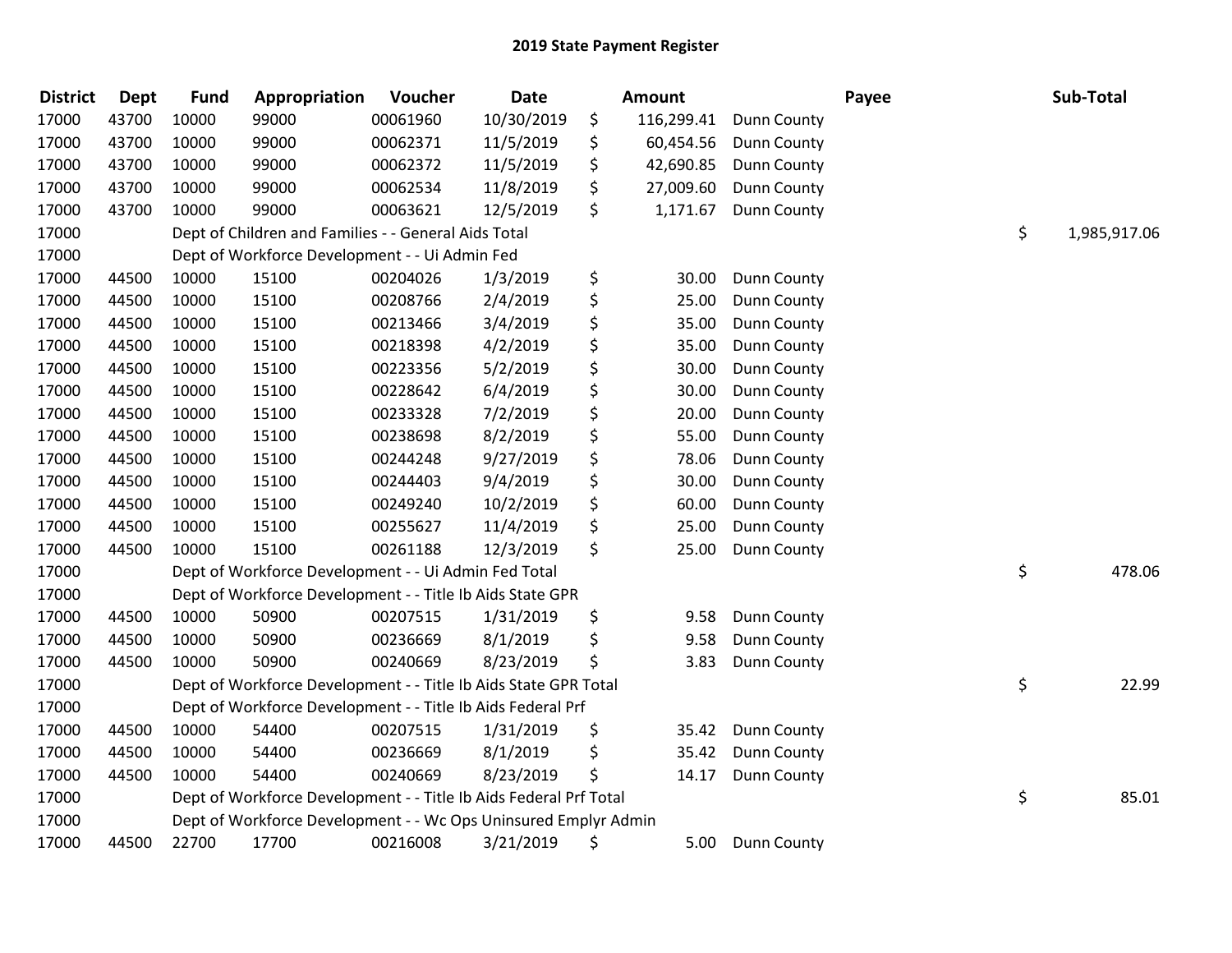| <b>District</b> | <b>Dept</b> | <b>Fund</b> | Appropriation                                                         | Voucher  | <b>Date</b> | Amount          |                       | Payee | Sub-Total  |
|-----------------|-------------|-------------|-----------------------------------------------------------------------|----------|-------------|-----------------|-----------------------|-------|------------|
| 17000           | 44500       | 22700       | 17700                                                                 | 00248245 | 9/26/2019   | \$<br>25.00     | <b>Dunn County</b>    |       |            |
| 17000           |             |             | Dept of Workforce Development - - Wc Ops Uninsured Emplyr Admin Total |          |             |                 |                       | \$    | 30.00      |
| 17000           |             |             | Department of Justice - - Legal Expenses                              |          |             |                 |                       |       |            |
| 17000           | 45500       | 10000       | 10400                                                                 | 00072532 | 10/4/2019   | \$              | 45.00 Dunn County     |       |            |
| 17000           |             |             | Department of Justice - - Legal Expenses Total                        |          |             |                 |                       | \$    | 45.00      |
| 17000           |             |             | Department of Justice - - Crime Laboratories, Dna                     |          |             |                 |                       |       |            |
| 17000           | 45500       | 10000       | 22100                                                                 | 00068532 | 7/19/2019   | \$<br>2,160.00  | <b>Dunn County</b>    |       |            |
| 17000           |             |             | Department of Justice - - Crime Laboratories, Dna Total               |          |             |                 |                       | \$    | 2,160.00   |
| 17000           |             |             | Department of Justice - - Law Enforcement Train, Local                |          |             |                 |                       |       |            |
| 17000           | 45500       | 10000       | 23100                                                                 | 00073087 | 10/18/2019  | \$              | 8,800.00 Dunn County  |       |            |
| 17000           |             |             | Department of Justice - - Law Enforcement Train, Local Total          |          |             |                 |                       | \$    | 8,800.00   |
| 17000           |             |             | Department of Justice - - Federal Aid, Local Assistance               |          |             |                 |                       |       |            |
| 17000           | 45500       | 10000       | 25100                                                                 | 00059081 | 2/7/2019    | \$<br>54,129.19 | Dunn County           |       |            |
| 17000           | 45500       | 10000       | 25100                                                                 | 00063663 | 4/26/2019   | \$<br>1,971.56  | <b>Dunn County</b>    |       |            |
| 17000           | 45500       | 10000       | 25100                                                                 | 00068992 | 7/29/2019   | \$<br>11,348.42 | Dunn County           |       |            |
| 17000           | 45500       | 10000       | 25100                                                                 | 00073324 | 10/21/2019  | \$<br>22,859.88 | <b>Dunn County</b>    |       |            |
| 17000           | 45500       | 10000       | 25100                                                                 | 00073325 | 10/21/2019  | \$<br>18,366.78 | <b>Dunn County</b>    |       |            |
| 17000           |             |             | Department of Justice - - Federal Aid, Local Assistance Total         |          |             |                 |                       | \$    | 108,675.83 |
| 17000           |             |             | Department of Justice - - Alt Prosecution Alcohol Drugs               |          |             |                 |                       |       |            |
| 17000           | 45500       | 10000       | 27100                                                                 | 00059569 | 2/12/2019   | \$<br>21,602.03 | Dunn County           |       |            |
| 17000           | 45500       | 10000       | 27100                                                                 | 00064422 | 5/10/2019   | \$<br>21,430.12 | <b>Dunn County</b>    |       |            |
| 17000           | 45500       | 10000       | 27100                                                                 | 00069326 | 8/5/2019    | \$<br>27,592.03 | <b>Dunn County</b>    |       |            |
| 17000           | 45500       | 10000       | 27100                                                                 | 00074244 | 11/7/2019   | \$<br>31,286.57 | <b>Dunn County</b>    |       |            |
| 17000           |             |             | Department of Justice - - Alt Prosecution Alcohol Drugs Total         |          |             |                 |                       | \$    | 101,910.75 |
| 17000           |             |             | Department of Justice - - Crime Victim Witness Assist                 |          |             |                 |                       |       |            |
| 17000           | 45500       | 10000       | 53200                                                                 | 00060611 | 2/27/2019   | \$<br>938.08    | Dunn County           |       |            |
| 17000           | 45500       | 10000       | 53200                                                                 | 00068316 | 7/17/2019   | \$<br>26,480.48 | Dunn County           |       |            |
| 17000           |             |             | Department of Justice - - Crime Victim Witness Assist Total           |          |             |                 |                       | \$    | 27,418.56  |
| 17000           |             |             | Department of Justice - - County Reimb Victim-Witness                 |          |             |                 |                       |       |            |
| 17000           | 45500       | 10000       | 53900                                                                 | 00060611 | 2/27/2019   | \$              | 26,756.72 Dunn County |       |            |
| 17000           |             |             | Department of Justice - - County Reimb Victim-Witness Total           |          |             |                 |                       | \$    | 26,756.72  |
| 17000           |             |             | Department of Justice - - Federal Aid, Victim Assistance              |          |             |                 |                       |       |            |
| 17000           | 45500       | 10000       | 54200                                                                 | 00060942 | 3/7/2019    | \$              | 21,333.00 Dunn County |       |            |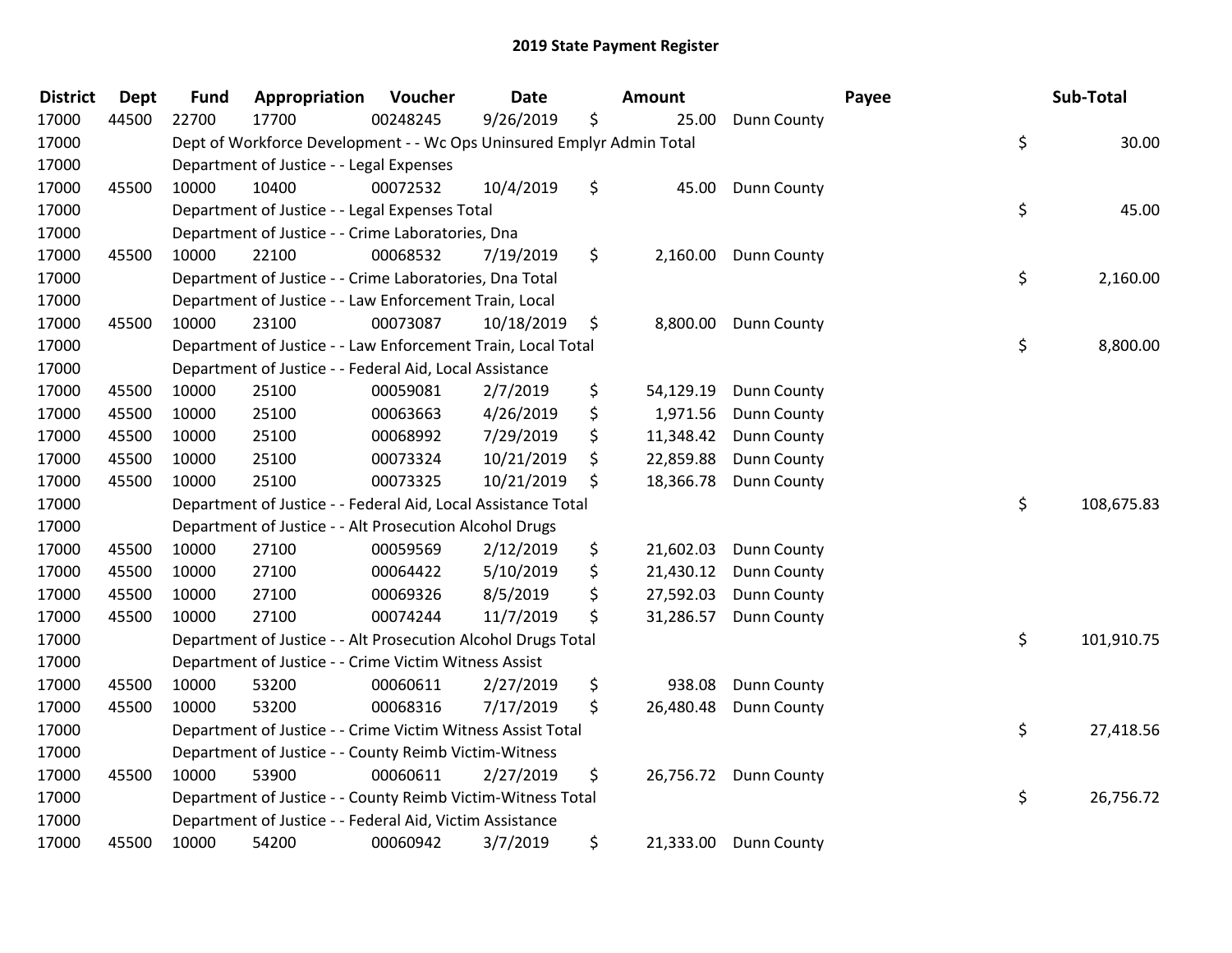| <b>District</b> | <b>Dept</b> | <b>Fund</b> | Appropriation                                                           | Voucher  | Date       | <b>Amount</b>   |                    | Payee | Sub-Total       |
|-----------------|-------------|-------------|-------------------------------------------------------------------------|----------|------------|-----------------|--------------------|-------|-----------------|
| 17000           | 45500       | 10000       | 54200                                                                   | 00064701 | 5/13/2019  | \$<br>25,261.00 | <b>Dunn County</b> |       |                 |
| 17000           | 45500       | 10000       | 54200                                                                   | 00069603 | 8/7/2019   | \$<br>22,306.00 | <b>Dunn County</b> |       |                 |
| 17000           | 45500       | 10000       | 54200                                                                   | 00074720 | 11/12/2019 | \$<br>20,096.00 | <b>Dunn County</b> |       |                 |
| 17000           |             |             | Department of Justice - - Federal Aid, Victim Assistance Total          |          |            |                 |                    |       | \$<br>88,996.00 |
| 17000           |             |             | Department of Military Affairs - - Emergency Response Equipment         |          |            |                 |                    |       |                 |
| 17000           | 46500       | 10000       | 30800                                                                   | 00054515 | 1/14/2019  | \$<br>5,979.74  | <b>Dunn County</b> |       |                 |
| 17000           | 46500       | 10000       | 30800                                                                   | 00069793 | 11/26/2019 | \$<br>6,242.36  | <b>Dunn County</b> |       |                 |
| 17000           |             |             | Department of Military Affairs - - Emergency Response Equipment Total   |          |            |                 |                    |       | \$<br>12,222.10 |
| 17000           |             |             | Department of Military Affairs - - Federal Aid, Local Assistance        |          |            |                 |                    |       |                 |
| 17000           | 46500       | 10000       | 34200                                                                   | 00055529 | 1/31/2019  | \$<br>21,701.19 | Dunn County        |       |                 |
| 17000           | 46500       | 10000       | 34200                                                                   | 00066717 | 9/16/2019  | \$<br>687.51    | <b>Dunn County</b> |       |                 |
| 17000           |             |             | Department of Military Affairs - - Federal Aid, Local Assistance Total  |          |            |                 |                    |       | \$<br>22,388.70 |
| 17000           |             |             | Department of Military Affairs - - St Emerg Response Bd Grant Pif       |          |            |                 |                    |       |                 |
| 17000           | 46500       | 27200       | 36400                                                                   | 00055469 | 1/31/2019  | \$<br>6,424.51  | <b>Dunn County</b> |       |                 |
| 17000           |             |             | Department of Military Affairs - - St Emerg Response Bd Grant Pif Total |          |            |                 |                    |       | \$<br>6,424.51  |
| 17000           |             |             | Department of Veterans Affairs - - Grants To Counties                   |          |            |                 |                    |       |                 |
| 17000           | 48500       | 15200       | 12700                                                                   | 00060679 | 2/22/2019  | \$<br>1,000.00  | <b>Dunn County</b> |       |                 |
| 17000           |             |             | Department of Veterans Affairs - - Grants To Counties Total             |          |            |                 |                    |       | \$<br>1,000.00  |
| 17000           |             |             | Department of Veterans Affairs - - County Grants                        |          |            |                 |                    |       |                 |
| 17000           | 48500       | 58200       | 26700                                                                   | 00060679 | 2/22/2019  | \$<br>4,500.00  | Dunn County        |       |                 |
| 17000           |             |             | Department of Veterans Affairs - - County Grants Total                  |          |            |                 |                    |       | \$<br>4,500.00  |
| 17000           |             |             | Department of Veterans Affairs - - Veterans Transportation Grant        |          |            |                 |                    |       |                 |
| 17000           | 48500       | 58200       | 28000                                                                   | 00074089 | 12/10/2019 | \$<br>794.38    | <b>Dunn County</b> |       |                 |
| 17000           |             |             | Department of Veterans Affairs - - Veterans Transportation Grant Total  |          |            |                 |                    |       | \$<br>794.38    |
| 17000           |             |             | Department of Veterans Affairs - - County Grants                        |          |            |                 |                    |       |                 |
| 17000           | 48500       | 58300       | 37000                                                                   | 00060679 | 2/22/2019  | \$<br>4,500.00  | Dunn County        |       |                 |
| 17000           |             |             | Department of Veterans Affairs - - County Grants Total                  |          |            |                 |                    |       | \$<br>4,500.00  |
| 17000           |             |             | Department of Administration - - Federal Aid, Local Assistance          |          |            |                 |                    |       |                 |
| 17000           | 50500       | 10000       | 15500                                                                   | 00098892 | 3/14/2019  | \$<br>6,997.44  | Dunn County        |       |                 |
| 17000           | 50500       | 10000       | 15500                                                                   | 00099616 | 3/28/2019  | \$<br>4,200.37  | Dunn County        |       |                 |
| 17000           | 50500       | 10000       | 15500                                                                   | 00100664 | 4/15/2019  | \$<br>743.66    | <b>Dunn County</b> |       |                 |
| 17000           | 50500       | 10000       | 15500                                                                   | 00101637 | 4/29/2019  | \$<br>691.43    | Dunn County        |       |                 |
| 17000           | 50500       | 10000       | 15500                                                                   | 00104147 | 6/14/2019  | \$<br>2,223.92  | Dunn County        |       |                 |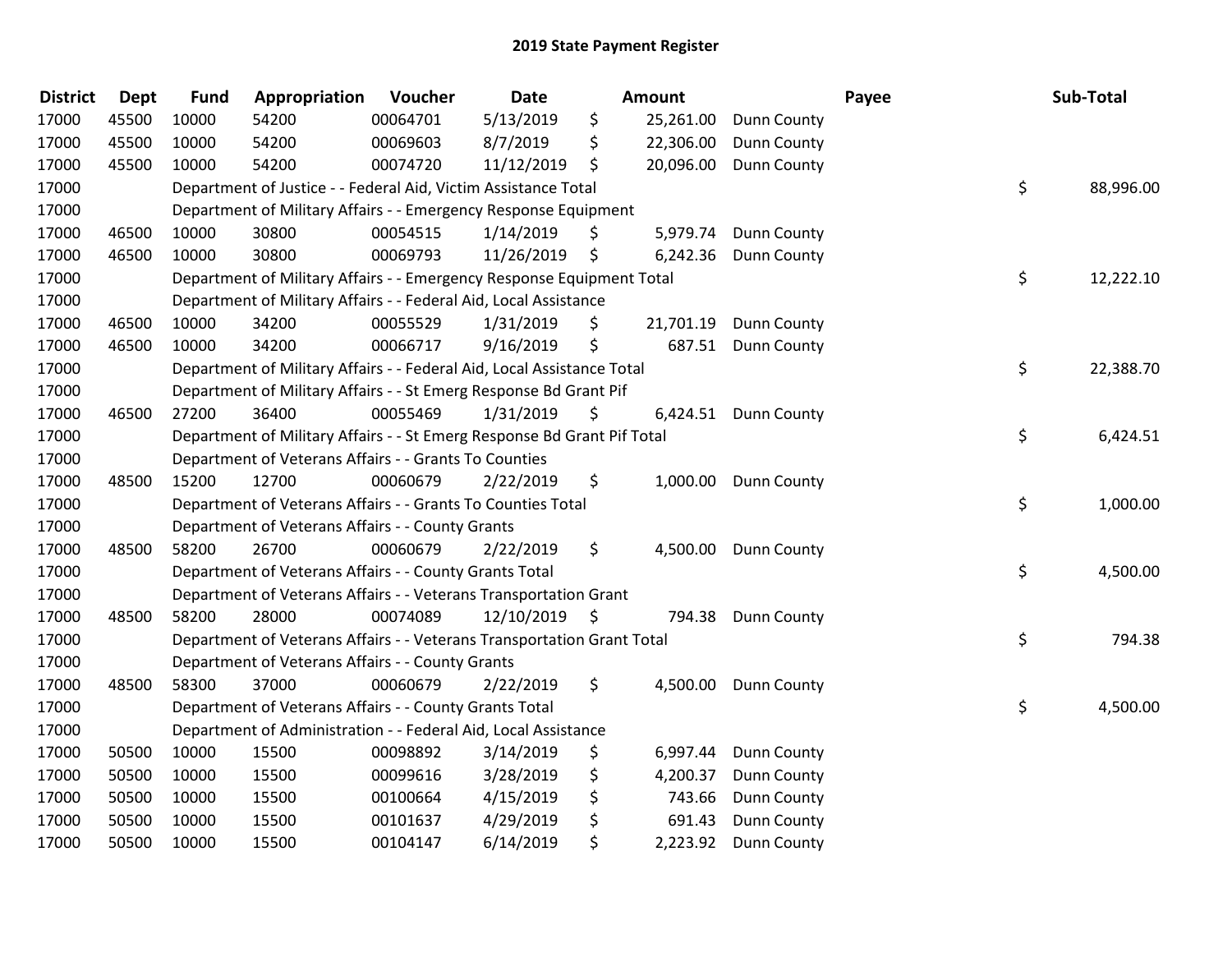| <b>District</b> | <b>Dept</b> | <b>Fund</b> | Appropriation                                                         | Voucher  | <b>Date</b> | <b>Amount</b>   |                    | Payee | Sub-Total        |
|-----------------|-------------|-------------|-----------------------------------------------------------------------|----------|-------------|-----------------|--------------------|-------|------------------|
| 17000           | 50500       | 10000       | 15500                                                                 | 00105026 | 6/28/2019   | \$<br>3,538.11  | Dunn County        |       |                  |
| 17000           | 50500       | 10000       | 15500                                                                 | 00106490 | 7/29/2019   | \$<br>1,518.10  | Dunn County        |       |                  |
| 17000           | 50500       | 10000       | 15500                                                                 | 00107961 | 8/30/2019   | \$<br>1,075.02  | Dunn County        |       |                  |
| 17000           | 50500       | 10000       | 15500                                                                 | 00111616 | 10/29/2019  | \$<br>477.56    | <b>Dunn County</b> |       |                  |
| 17000           | 50500       | 10000       | 15500                                                                 | 00113514 | 12/2/2019   | \$<br>832.09    | Dunn County        |       |                  |
| 17000           |             |             | Department of Administration - - Federal Aid, Local Assistance Total  |          |             |                 |                    |       | \$<br>22,297.70  |
| 17000           |             |             | Department of Administration - - Central Fuel Clearing                |          |             |                 |                    |       |                  |
| 17000           | 50500       | 10000       | 91300                                                                 | 00098296 | 3/14/2019   | \$<br>318.98    | Dunn County        |       |                  |
| 17000           | 50500       | 10000       | 91300                                                                 | 00099886 | 4/8/2019    | \$<br>284.14    | <b>Dunn County</b> |       |                  |
| 17000           | 50500       | 10000       | 91300                                                                 | 00100443 | 4/18/2019   | \$<br>277.61    | <b>Dunn County</b> |       |                  |
| 17000           |             |             | Department of Administration - - Central Fuel Clearing Total          |          |             |                 |                    |       | \$<br>880.73     |
| 17000           |             |             | Department of Administration - - Low-Income Assistance Grants         |          |             |                 |                    |       |                  |
| 17000           | 50500       | 23500       | 37100                                                                 | 00098892 | 3/14/2019   | \$<br>4,950.79  | <b>Dunn County</b> |       |                  |
| 17000           | 50500       | 23500       | 37100                                                                 | 00099616 | 3/28/2019   | \$<br>3,742.07  | Dunn County        |       |                  |
| 17000           | 50500       | 23500       | 37100                                                                 | 00100664 | 4/15/2019   | \$<br>2,355.24  | Dunn County        |       |                  |
| 17000           | 50500       | 23500       | 37100                                                                 | 00101637 | 4/29/2019   | \$<br>2,967.95  | Dunn County        |       |                  |
| 17000           | 50500       | 23500       | 37100                                                                 | 00104147 | 6/14/2019   | \$<br>2,657.98  | <b>Dunn County</b> |       |                  |
| 17000           | 50500       | 23500       | 37100                                                                 | 00105026 | 6/28/2019   | \$<br>2,670.82  | Dunn County        |       |                  |
| 17000           | 50500       | 23500       | 37100                                                                 | 00106490 | 7/29/2019   | \$<br>144.86    | Dunn County        |       |                  |
| 17000           | 50500       | 23500       | 37100                                                                 | 00107961 | 8/30/2019   | \$<br>30.00     | Dunn County        |       |                  |
| 17000           | 50500       | 23500       | 37100                                                                 | 00109307 | 9/20/2019   | \$<br>400.00    | Dunn County        |       |                  |
| 17000           | 50500       | 23500       | 37100                                                                 | 00111616 | 10/29/2019  | \$<br>362.27    | <b>Dunn County</b> |       |                  |
| 17000           | 50500       | 23500       | 37100                                                                 | 00113514 | 12/2/2019   | \$<br>3,346.61  | Dunn County        |       |                  |
| 17000           | 50500       | 23500       | 37100                                                                 | 00114405 | 12/17/2019  | \$<br>9,113.68  | Dunn County        |       |                  |
| 17000           |             |             | Department of Administration - - Low-Income Assistance Grants Total   |          |             |                 |                    |       | \$<br>32,742.27  |
| 17000           |             |             | Department of Administration - - Land Information Program; Loca       |          |             |                 |                    |       |                  |
| 17000           | 50500       | 26900       | 17300                                                                 | 00095057 | 1/17/2019   | \$<br>1,000.00  | Dunn County        |       |                  |
| 17000           | 50500       | 26900       | 17300                                                                 | 00097031 | 2/26/2019   | \$<br>47,472.00 | Dunn County        |       |                  |
| 17000           | 50500       | 26900       | 17300                                                                 | 00099601 | 3/28/2019   | \$<br>25,000.00 | Dunn County        |       |                  |
| 17000           | 50500       | 26900       | 17300                                                                 | 00100104 | 4/5/2019    | \$<br>25,000.00 | Dunn County        |       |                  |
| 17000           | 50500       | 26900       | 17300                                                                 | 00107145 | 8/20/2019   | \$<br>25,000.00 | Dunn County        |       |                  |
| 17000           |             |             | Department of Administration - - Land Information Program; Loca Total |          |             |                 |                    |       | \$<br>123,472.00 |
| 17000           |             |             | Public Defender Board - - Transcript, Discovery And Int               |          |             |                 |                    |       |                  |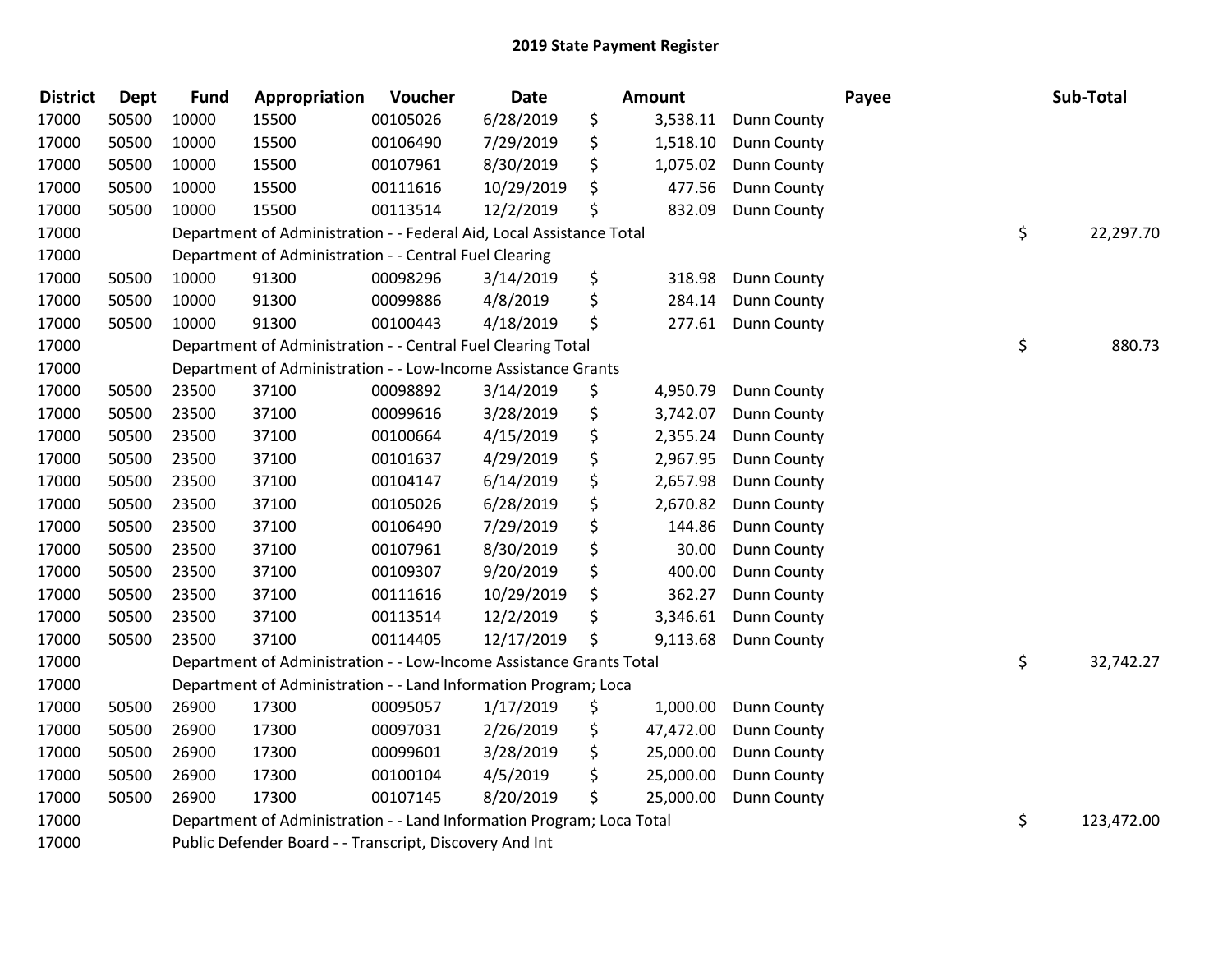| <b>District</b> | <b>Dept</b> | <b>Fund</b> | Appropriation                                                    | Voucher  | <b>Date</b> | <b>Amount</b>      |                    | Payee | Sub-Total    |
|-----------------|-------------|-------------|------------------------------------------------------------------|----------|-------------|--------------------|--------------------|-------|--------------|
| 17000           | 55000       | 10000       | 10600                                                            | 00175846 | 1/9/2019    | \$<br>23.40        | <b>Dunn County</b> |       |              |
| 17000           | 55000       | 10000       | 10600                                                            | 00180341 | 2/8/2019    | \$<br>187.40       | <b>Dunn County</b> |       |              |
| 17000           | 55000       | 10000       | 10600                                                            | 00180538 | 2/7/2019    | \$<br>992.60       | <b>Dunn County</b> |       |              |
| 17000           | 55000       | 10000       | 10600                                                            | 00189682 | 4/3/2019    | \$<br>20.20        | Dunn County        |       |              |
| 17000           | 55000       | 10000       | 10600                                                            | 00193385 | 5/3/2019    | \$<br>1.80         | Dunn County        |       |              |
| 17000           | 55000       | 10000       | 10600                                                            | 00196199 | 5/21/2019   | \$<br>1,885.00     | Dunn County        |       |              |
| 17000           | 55000       | 10000       | 10600                                                            | 00210066 | 8/20/2019   | \$<br>15.00        | <b>Dunn County</b> |       |              |
| 17000           | 55000       | 10000       | 10600                                                            | 00219287 | 10/28/2019  | \$<br>6.60         | Dunn County        |       |              |
| 17000           |             |             | Public Defender Board - - Transcript, Discovery And Int Total    |          |             |                    |                    | \$    | 3,132.00     |
| 17000           |             |             | Department of Revenue - - Warrants and Satisfactions             |          |             |                    |                    |       |              |
| 17000           | 56600       | 10000       | 10100                                                            | 00131915 | 5/8/2019    | \$<br>210.50       | <b>Dunn County</b> |       |              |
| 17000           | 56600       | 10000       | 10100                                                            | 00139685 | 6/28/2019   | \$<br>20.00        | Dunn County        |       |              |
| 17000           | 56600       | 10000       | 10100                                                            | 00140232 | 7/12/2019   | \$<br>260.00       | <b>Dunn County</b> |       |              |
| 17000           | 56600       | 10000       | 10100                                                            | 00140233 | 7/12/2019   | \$<br>420.00       | Dunn County        |       |              |
| 17000           | 56600       | 10000       | 10100                                                            | 00142436 | 8/2/2019    | \$<br>220.00       | Dunn County        |       |              |
| 17000           | 56600       | 10000       | 10100                                                            | 00150202 | 11/8/2019   | \$<br>400.00       | Dunn County        |       |              |
| 17000           |             |             | Department of Revenue - - Warrants and Satisfactions Total       |          |             |                    |                    | \$    | 1,530.50     |
| 17000           |             |             | Circuit Courts - - Circuit Court Costs                           |          |             |                    |                    |       |              |
| 17000           | 62500       | 10000       | 10500                                                            | 00001220 | 1/17/2019   | \$<br>79,359.42    | <b>Dunn County</b> |       |              |
| 17000           | 62500       | 10000       | 10500                                                            | 00001429 | 7/5/2019    | \$<br>7,354.00     | <b>Dunn County</b> |       |              |
| 17000           | 62500       | 10000       | 10500                                                            | 00001530 | 8/1/2019    | \$<br>140,149.00   | <b>Dunn County</b> |       |              |
| 17000           |             |             | Circuit Courts - - Circuit Court Costs Total                     |          |             |                    |                    | \$    | 226,862.42   |
| 17000           |             |             | Shared Revenue and Tax Relief - - County And Municipal Aid       |          |             |                    |                    |       |              |
| 17000           | 83500       | 10000       | 10500                                                            | 00048744 | 7/22/2019   | \$<br>331,875.90   | <b>Dunn County</b> |       |              |
| 17000           | 83500       | 10000       | 10500                                                            | 00053040 | 11/18/2019  | \$<br>1,880,630.11 | <b>Dunn County</b> |       |              |
| 17000           |             |             | Shared Revenue and Tax Relief - - County And Municipal Aid Total |          |             |                    |                    | \$    | 2,212,506.01 |
| 17000           |             |             | Shared Revenue and Tax Relief - - Exempt Computer Aid            |          |             |                    |                    |       |              |
| 17000           | 83500       | 10000       | 10900                                                            | 00045386 | 7/22/2019   | \$<br>51,625.03    | <b>Dunn County</b> |       |              |
| 17000           |             |             | Shared Revenue and Tax Relief - - Exempt Computer Aid Total      |          |             |                    |                    | \$    | 51,625.03    |
| 17000           |             |             | Shared Revenue and Tax Relief - - Utility Aid                    |          |             |                    |                    |       |              |
| 17000           | 83500       | 10000       | 11000                                                            | 00048744 | 7/22/2019   | \$<br>17,039.06    | <b>Dunn County</b> |       |              |
| 17000           | 83500       | 10000       | 11000                                                            | 00053040 | 11/18/2019  | \$<br>125,681.33   | <b>Dunn County</b> |       |              |
| 17000           |             |             | Shared Revenue and Tax Relief - - Utility Aid Total              |          |             |                    |                    | \$    | 142,720.39   |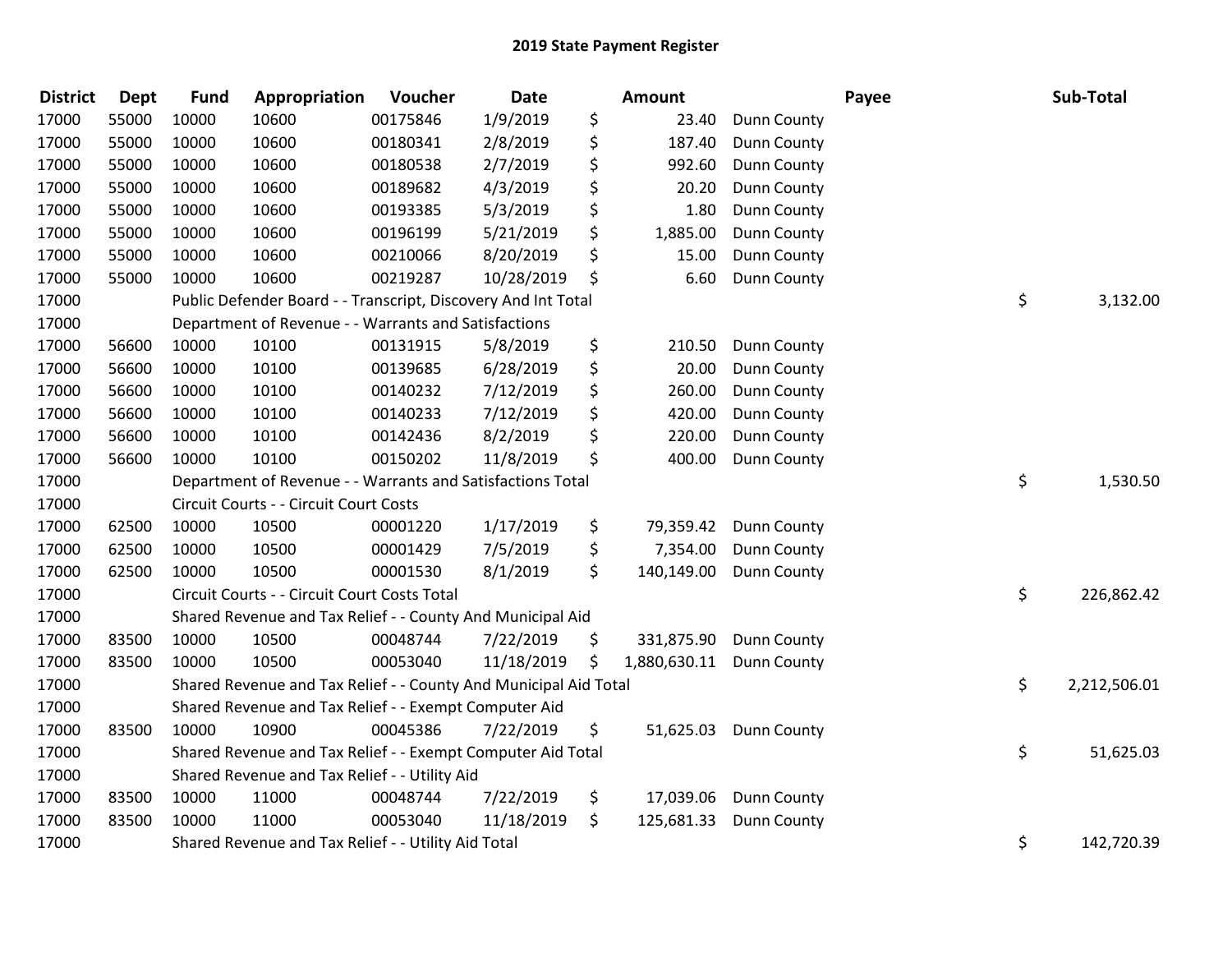| <b>District</b> | Dept  | <b>Fund</b> | Appropriation                                                         | Voucher  | Date      |    | <b>Amount</b> |             | Payee | Sub-Total     |
|-----------------|-------|-------------|-----------------------------------------------------------------------|----------|-----------|----|---------------|-------------|-------|---------------|
| 17000           |       |             | Shared Revenue and Tax Relief - - Personal Property Aid               |          |           |    |               |             |       |               |
| 17000           | 83500 | 10000       | 11100                                                                 | 00039909 | 5/6/2019  |    | 263,626.37    | Dunn County |       |               |
| 17000           |       |             | Shared Revenue and Tax Relief - - Personal Property Aid Total         |          |           |    |               |             |       | 263,626.37    |
| 17000           |       |             | Shared Revenue and Tax Relief - - School Lvy Tx/First Dollar Cr       |          |           |    |               |             |       |               |
| 17000           | 83500 | 10000       | 30200                                                                 | 00045242 | 7/22/2019 | S. | 5,382,998.37  | Dunn County |       |               |
| 17000           | 83500 | 10000       | 30200                                                                 | 00048126 | 7/22/2019 | S. | 990,614.11    | Dunn County |       |               |
| 17000           |       |             | Shared Revenue and Tax Relief - - School Lvy Tx/First Dollar Cr Total |          |           |    |               |             |       | 6,373,612.48  |
| 17000           |       |             | Shared Revenue and Tax Relief - - Lottery & Gaming Credit             |          |           |    |               |             |       |               |
| 17000           | 83500 | 52100       | 36300                                                                 | 00038612 | 3/25/2019 | S. | 1,395,761.15  | Dunn County |       |               |
| 17000           |       |             | Shared Revenue and Tax Relief - - Lottery & Gaming Credit Total       |          |           |    |               |             |       | 1,395,761.15  |
| 17000 Total     |       |             |                                                                       |          |           |    |               |             |       | 22,495,514.68 |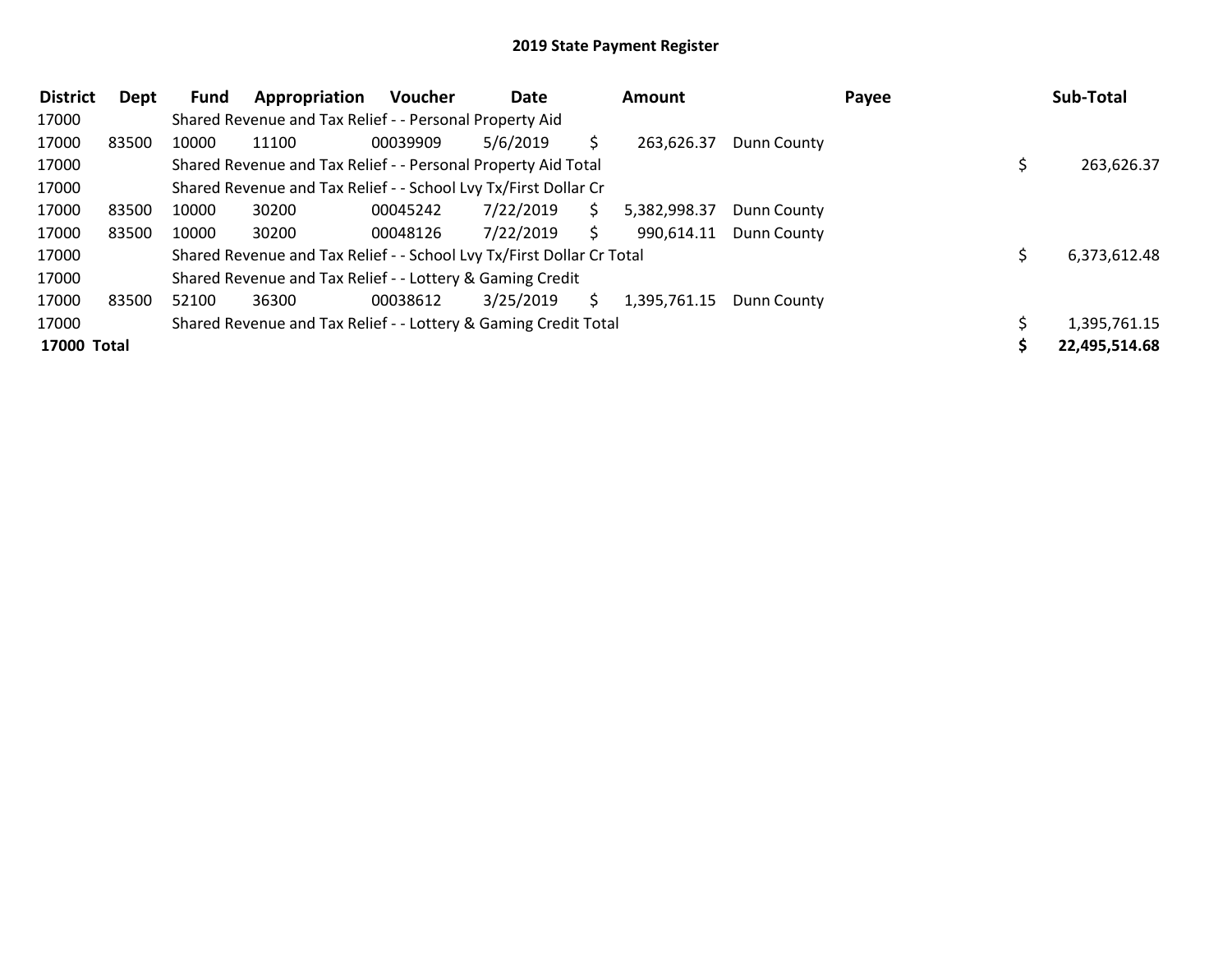| <b>District</b> | <b>Dept</b> | <b>Fund</b> | <b>Appropriation Voucher</b>                                       |          | Date       | <b>Amount</b> |                          | Payee | Sub-Total       |
|-----------------|-------------|-------------|--------------------------------------------------------------------|----------|------------|---------------|--------------------------|-------|-----------------|
| 17002           |             |             | Dept of Safety & Prof Services - - Fire Dues Distribution          |          |            |               |                          |       |                 |
| 17002           | 16500       | 10000       | 22500                                                              | 00030683 | 7/17/2019  | \$            | 3,757.78 Town Of Colfax  |       |                 |
| 17002           |             |             | Dept of Safety & Prof Services - - Fire Dues Distribution Total    |          |            |               |                          |       | \$<br>3,757.78  |
| 17002           |             |             | Dept of Natural Resources - - Aids In Lieu Of Taxes - Gener        |          |            |               |                          |       |                 |
| 17002           | 37000       | 10000       | 50300                                                              | 00314794 | 4/19/2019  | \$<br>68.13   | Town Of Colfax           |       |                 |
| 17002           | 37000       | 10000       | 50300                                                              | 00314795 | 4/19/2019  | \$<br>23.90   | Town Of Colfax           |       |                 |
| 17002           | 37000       | 10000       | 50300                                                              | 00314797 | 4/19/2019  | \$<br>4.80    | Town Of Colfax           |       |                 |
| 17002           |             |             | Dept of Natural Resources - - Aids In Lieu Of Taxes - Gener Total  |          |            |               |                          |       | \$<br>96.83     |
| 17002           |             |             | Dept of Natural Resources - - Resaids - Cnty Forst, Cl & Mfl       |          |            |               |                          |       |                 |
| 17002           | 37000       | 21200       | 57100                                                              | 00332484 | 6/21/2019  | \$            | 345.01 Town Of Colfax    |       |                 |
| 17002           |             |             | Dept of Natural Resources - - Resaids - Cnty Forst, Cl & Mfl Total |          |            |               |                          |       | \$<br>345.01    |
| 17002           |             |             | Dept of Natural Resources - - Aids In Lieu Of Taxes - Sum S        |          |            |               |                          |       |                 |
| 17002           | 37000       | 21200       | 57900                                                              | 00314796 | 4/19/2019  | \$            | 0.48 Town Of Colfax      |       |                 |
| 17002           |             |             | Dept of Natural Resources - - Aids In Lieu Of Taxes - Sum S Total  |          |            |               |                          |       | \$<br>0.48      |
| 17002           |             |             | WI Dept of Transportation - - Trns Aids To Mnc.-Sf                 |          |            |               |                          |       |                 |
| 17002           | 39500       | 21100       | 19100                                                              | 00336302 | 1/7/2019   | \$            | 22,211.72 Town Of Colfax |       |                 |
| 17002           | 39500       | 21100       | 19100                                                              | 00363617 | 4/1/2019   | \$            | 22,211.72 Town Of Colfax |       |                 |
| 17002           | 39500       | 21100       | 19100                                                              | 00401626 | 7/1/2019   | \$            | 22,211.72 Town Of Colfax |       |                 |
| 17002           | 39500       | 21100       | 19100                                                              | 00444444 | 10/7/2019  | \$            | 22,211.75 Town Of Colfax |       |                 |
| 17002           |             |             | WI Dept of Transportation - - Trns Aids To Mnc.-Sf Total           |          |            |               |                          |       | \$<br>88,846.91 |
| 17002           |             |             | Elections Commission - - 2018 Hava Election Security               |          |            |               |                          |       |                 |
| 17002           | 51000       | 22000       | 18200                                                              | 00002128 | 10/22/2019 | \$            | 1,200.00 Town Of Colfax  |       |                 |
| 17002           |             |             | Elections Commission - - 2018 Hava Election Security Total         |          |            |               |                          |       | \$<br>1,200.00  |
| 17002           |             |             | Shared Revenue and Tax Relief - - County And Municipal Aid         |          |            |               |                          |       |                 |
| 17002           | 83500       | 10000       | 10500                                                              | 00048714 | 7/22/2019  | \$            | 2,576.35 Town Of Colfax  |       |                 |
| 17002           | 83500       | 10000       | 10500                                                              | 00053010 | 11/18/2019 | \$            | 14,599.29 Town Of Colfax |       |                 |
| 17002           |             |             | Shared Revenue and Tax Relief - - County And Municipal Aid Total   |          |            |               |                          |       | \$<br>17,175.64 |
| 17002           |             |             | Shared Revenue and Tax Relief - - Exempt Computer Aid              |          |            |               |                          |       |                 |
| 17002           | 83500       | 10000       | 10900                                                              | 00045880 | 7/22/2019  | \$            | 6.24 Town Of Colfax      |       |                 |
| 17002           |             |             | Shared Revenue and Tax Relief - - Exempt Computer Aid Total        |          |            |               |                          |       | \$<br>6.24      |
| 17002           |             |             | Shared Revenue and Tax Relief - - Utility Aid                      |          |            |               |                          |       |                 |
| 17002           | 83500       | 10000       | 11000                                                              | 00048714 | 7/22/2019  | \$            | 192.58 Town Of Colfax    |       |                 |
| 17002           | 83500       | 10000       | 11000                                                              | 00053010 | 11/18/2019 | \$            | 1,152.44 Town Of Colfax  |       |                 |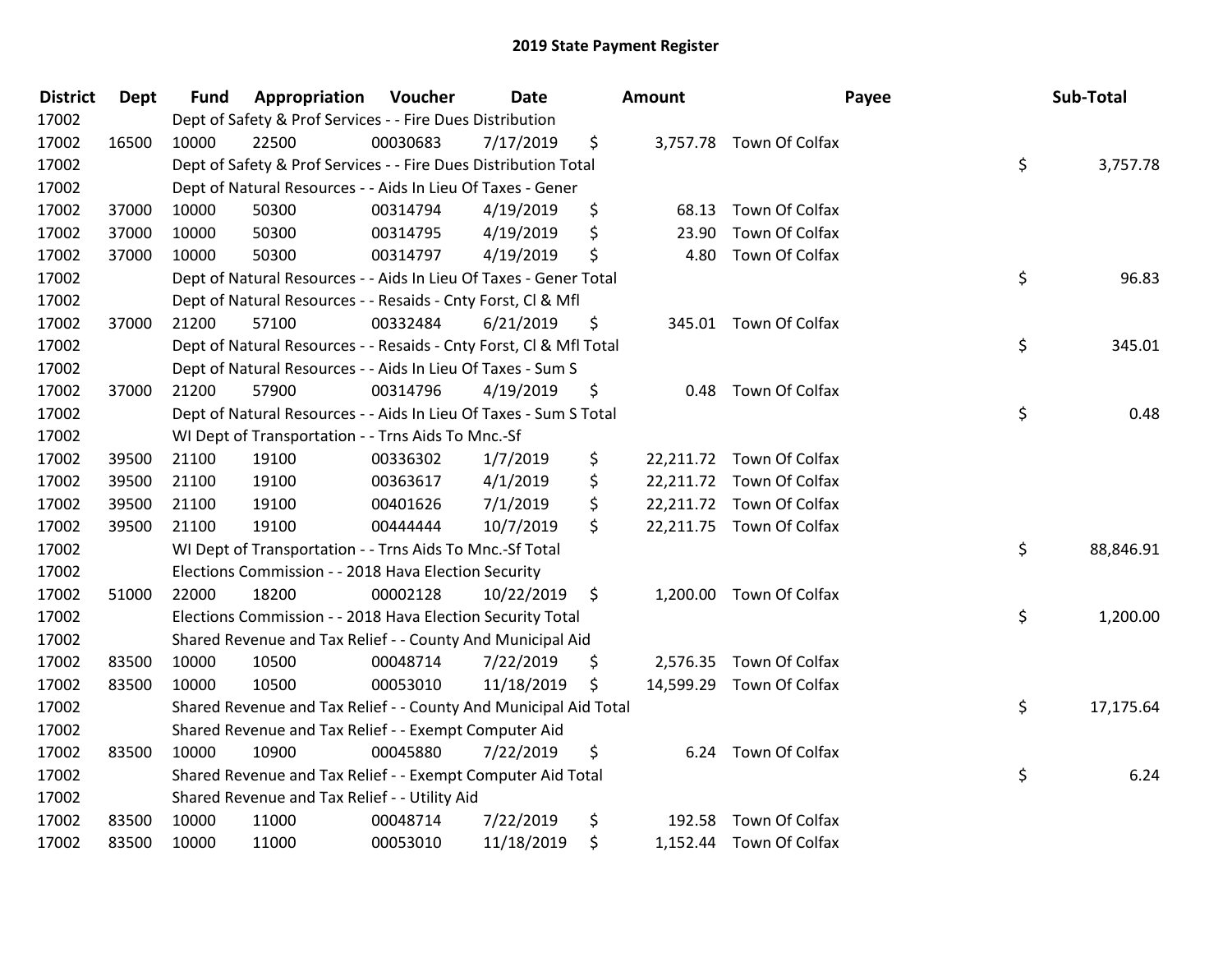| <b>District</b> | Dept  | Fund  | Appropriation                                                 | Voucher  | Date     | Amount |                         | Payee | Sub-Total  |
|-----------------|-------|-------|---------------------------------------------------------------|----------|----------|--------|-------------------------|-------|------------|
| 17002           |       |       | Shared Revenue and Tax Relief - - Utility Aid Total           |          |          |        |                         |       | 1,345.02   |
| 17002           |       |       | Shared Revenue and Tax Relief - - Personal Property Aid       |          |          |        |                         |       |            |
| 17002           | 83500 | 10000 | 11100                                                         | 00040414 | 5/6/2019 |        | 1,181.49 Town Of Colfax |       |            |
| 17002           |       |       | Shared Revenue and Tax Relief - - Personal Property Aid Total |          |          |        |                         |       | 1,181.49   |
| 17002 Total     |       |       |                                                               |          |          |        |                         |       | 113,955.40 |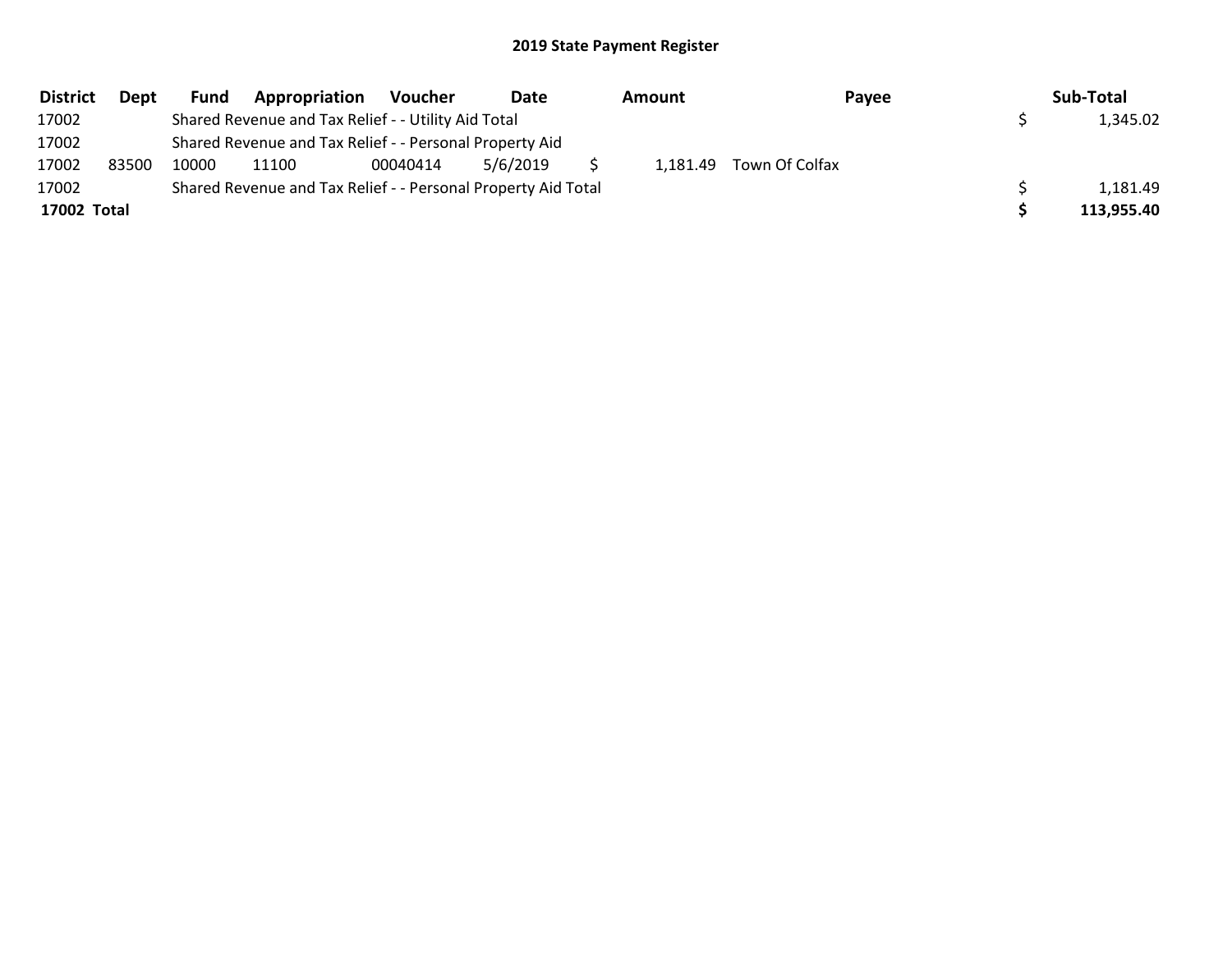| <b>District</b> | <b>Dept</b> | <b>Fund</b> | Appropriation                                                      | Voucher  | Date       | Amount          |                        | Payee | Sub-Total |            |
|-----------------|-------------|-------------|--------------------------------------------------------------------|----------|------------|-----------------|------------------------|-------|-----------|------------|
| 17004           |             |             | Dept of Safety & Prof Services - - Fire Dues Distribution          |          |            |                 |                        |       |           |            |
| 17004           | 16500       | 10000       | 22500                                                              | 00030605 | 7/15/2019  | \$              | 4,298.93 Town Of Dunn  |       |           |            |
| 17004           |             |             | Dept of Safety & Prof Services - - Fire Dues Distribution Total    |          |            |                 |                        | \$    |           | 4,298.93   |
| 17004           |             |             | Dept of Natural Resources - - Aids In Lieu Of Taxes - Gener        |          |            |                 |                        |       |           |            |
| 17004           | 37000       | 10000       | 50300                                                              | 00299843 | 2/19/2019  | \$<br>12,208.59 | Town Of Dunn           |       |           |            |
| 17004           | 37000       | 10000       | 50300                                                              | 00299844 | 2/19/2019  | \$<br>25,277.86 | Town Of Dunn           |       |           |            |
| 17004           | 37000       | 10000       | 50300                                                              | 00313400 | 4/19/2019  | \$<br>1,856.19  | Town Of Dunn           |       |           |            |
| 17004           | 37000       | 10000       | 50300                                                              | 00313402 | 4/19/2019  | \$<br>306.88    | Town Of Dunn           |       |           |            |
| 17004           |             |             | Dept of Natural Resources - - Aids In Lieu Of Taxes - Gener Total  |          |            |                 |                        | \$    |           | 39,649.52  |
| 17004           |             |             | Dept of Natural Resources - - Gen Program Ops-State Funds          |          |            |                 |                        |       |           |            |
| 17004           | 37000       | 21200       | 16100                                                              | 00330399 | 6/24/2019  | \$              | 500.00 Town Of Dunn    |       |           |            |
| 17004           |             |             | Dept of Natural Resources - - Gen Program Ops-State Funds Total    |          |            |                 |                        | \$    |           | 500.00     |
| 17004           |             |             | Dept of Natural Resources - - Resaids - Cnty Forst, CI & Mfl       |          |            |                 |                        |       |           |            |
| 17004           | 37000       | 21200       | 57100                                                              | 00332485 | 6/21/2019  | \$              | 442.23 Town Of Dunn    |       |           |            |
| 17004           |             |             | Dept of Natural Resources - - Resaids - Cnty Forst, Cl & Mfl Total |          |            |                 |                        | \$    |           | 442.23     |
| 17004           |             |             | Dept of Natural Resources - - Aids In Lieu Of Taxes - Sum S        |          |            |                 |                        |       |           |            |
| 17004           | 37000       | 21200       | 57900                                                              | 00313401 | 4/19/2019  | \$              | 192.44 Town Of Dunn    |       |           |            |
| 17004           |             |             | Dept of Natural Resources - - Aids In Lieu Of Taxes - Sum S Total  |          |            |                 |                        | \$    |           | 192.44     |
| 17004           |             |             | WI Dept of Transportation - - Disastr Damag Aid Sf                 |          |            |                 |                        |       |           |            |
| 17004           | 39500       | 21100       | 17400                                                              | 00409567 | 7/8/2019   | \$<br>19,348.53 | Town Of Dunn           |       |           |            |
| 17004           | 39500       | 21100       | 17400                                                              | 00415937 | 7/25/2019  | \$              | 2,778.71 Town Of Dunn  |       |           |            |
| 17004           |             |             | WI Dept of Transportation - - Disastr Damag Aid Sf Total           |          |            |                 |                        | \$    |           | 22,127.24  |
| 17004           |             |             | WI Dept of Transportation - - Trns Aids To Mnc.-Sf                 |          |            |                 |                        |       |           |            |
| 17004           | 39500       | 21100       | 19100                                                              | 00336303 | 1/7/2019   | \$<br>36,802.54 | Town Of Dunn           |       |           |            |
| 17004           | 39500       | 21100       | 19100                                                              | 00363618 | 4/1/2019   | \$<br>36,802.54 | Town Of Dunn           |       |           |            |
| 17004           | 39500       | 21100       | 19100                                                              | 00401627 | 7/1/2019   | \$              | 36,802.54 Town Of Dunn |       |           |            |
| 17004           | 39500       | 21100       | 19100                                                              | 00444445 | 10/7/2019  | \$              | 36,802.56 Town Of Dunn |       |           |            |
| 17004           |             |             | WI Dept of Transportation - - Trns Aids To Mnc.-Sf Total           |          |            |                 |                        | \$    |           | 147,210.18 |
| 17004           |             |             | Elections Commission - - 2018 Hava Election Security               |          |            |                 |                        |       |           |            |
| 17004           | 51000       | 22000       | 18200                                                              | 00002404 | 11/12/2019 | \$<br>1,200.00  | Town Of Dunn           |       |           |            |
| 17004           |             |             | Elections Commission - - 2018 Hava Election Security Total         |          |            |                 |                        | \$    |           | 1,200.00   |
| 17004           |             |             | Shared Revenue and Tax Relief - - County And Municipal Aid         |          |            |                 |                        |       |           |            |
| 17004           | 83500       | 10000       | 10500                                                              | 00048715 | 7/22/2019  | \$              | 12,852.93 Town Of Dunn |       |           |            |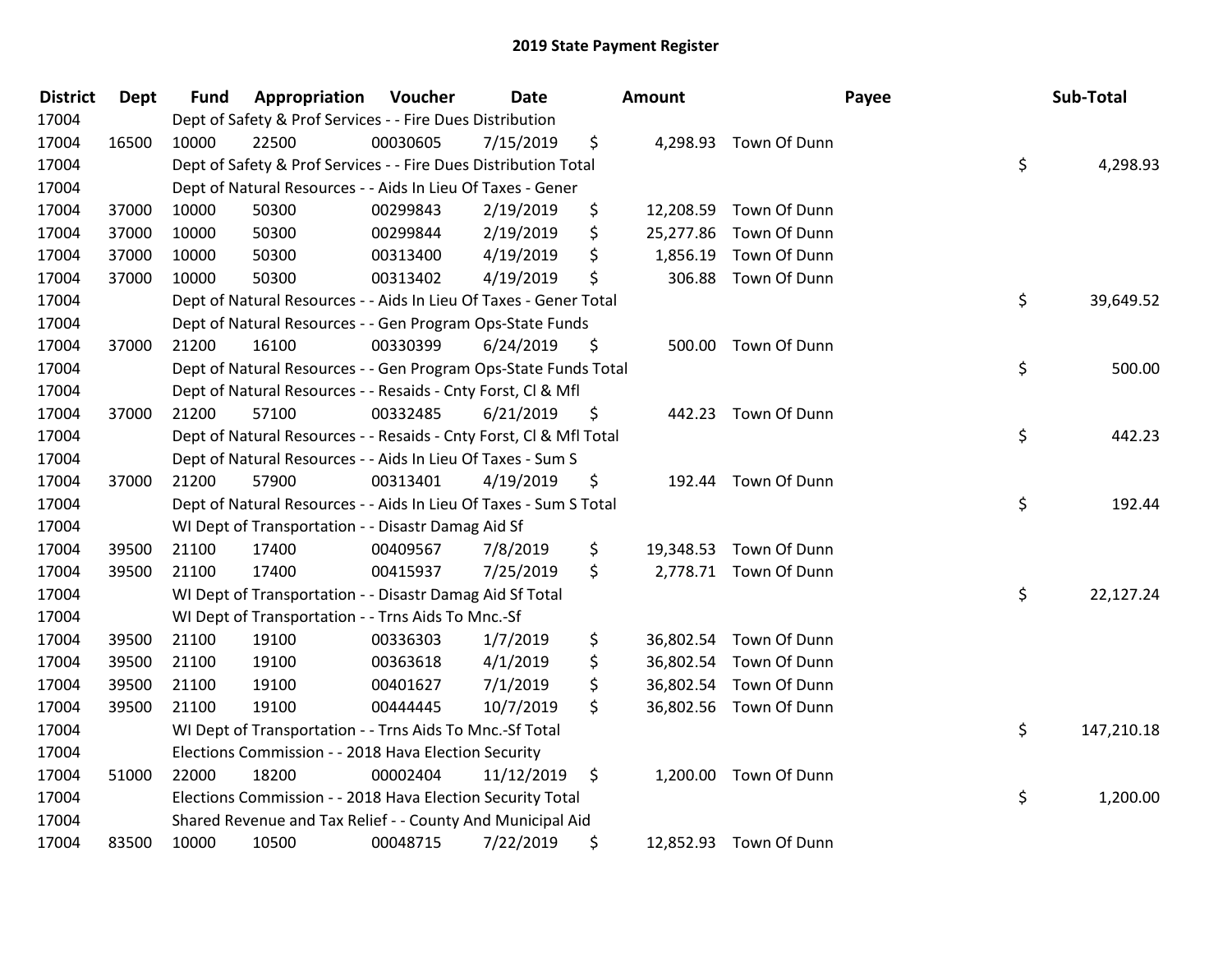| <b>District</b> | Dept  | <b>Fund</b> | Appropriation                                                    | Voucher  | Date       |   | Amount    |              | Payee | Sub-Total  |
|-----------------|-------|-------------|------------------------------------------------------------------|----------|------------|---|-----------|--------------|-------|------------|
| 17004           | 83500 | 10000       | 10500                                                            | 00053011 | 11/18/2019 | S | 72,833.24 | Town Of Dunn |       |            |
| 17004           |       |             | Shared Revenue and Tax Relief - - County And Municipal Aid Total |          |            |   |           |              |       | 85,686.17  |
| 17004           |       |             | Shared Revenue and Tax Relief - - Exempt Computer Aid            |          |            |   |           |              |       |            |
| 17004           | 83500 | 10000       | 10900                                                            | 00045881 | 7/22/2019  |   | 28.06     | Town Of Dunn |       |            |
| 17004           |       |             | Shared Revenue and Tax Relief - - Exempt Computer Aid Total      |          |            |   |           |              |       | 28.06      |
| 17004           |       |             | Shared Revenue and Tax Relief - - Personal Property Aid          |          |            |   |           |              |       |            |
| 17004           | 83500 | 10000       | 11100                                                            | 00040415 | 5/6/2019   |   | 144.20    | Town Of Dunn |       |            |
| 17004           |       |             | Shared Revenue and Tax Relief - - Personal Property Aid Total    |          |            |   |           |              |       | 144.20     |
| 17004           |       |             | Shared Revenue and Tax Relief - - Lottery & Gaming Credit        |          |            |   |           |              |       |            |
| 17004           | 83500 | 52100       | 36300                                                            | 00038232 | 3/25/2019  | S | 1,828.73  | Town Of Dunn |       |            |
| 17004           |       |             | Shared Revenue and Tax Relief - - Lottery & Gaming Credit Total  |          |            |   |           |              |       | 1,828.73   |
| 17004 Total     |       |             |                                                                  |          |            |   |           |              |       | 303,307.70 |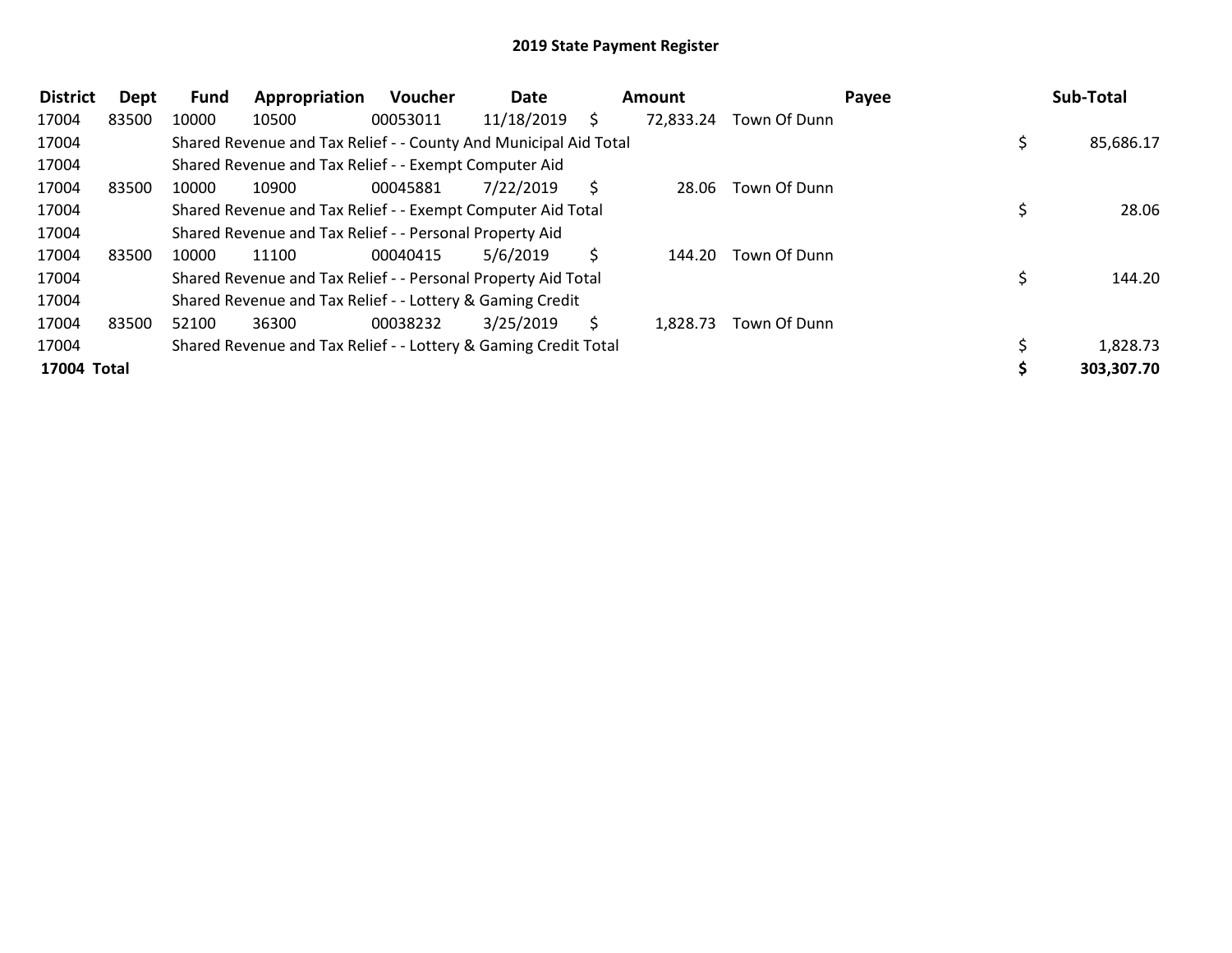| <b>District</b> | <b>Dept</b> | <b>Fund</b> | Appropriation                                                      | Voucher  | Date       | <b>Amount</b>   | Payee                       | Sub-Total        |
|-----------------|-------------|-------------|--------------------------------------------------------------------|----------|------------|-----------------|-----------------------------|------------------|
| 17006           |             |             | Dept of Safety & Prof Services - - Fire Dues Distribution          |          |            |                 |                             |                  |
| 17006           | 16500       | 10000       | 22500                                                              | 00030779 | 7/17/2019  | \$              | 3,170.34 Town Of Eau Galle  |                  |
| 17006           |             |             | Dept of Safety & Prof Services - - Fire Dues Distribution Total    |          |            |                 |                             | \$<br>3,170.34   |
| 17006           |             |             | Dept of Natural Resources - - Aids In Lieu Of Taxes - Gener        |          |            |                 |                             |                  |
| 17006           | 37000       | 10000       | 50300                                                              | 00295137 | 2/4/2019   | \$              | 34.10 Town Of Eau Galle     |                  |
| 17006           | 37000       | 10000       | 50300                                                              | 00314303 | 4/19/2019  | \$              | 83.20 Town Of Eau Galle     |                  |
| 17006           |             |             | Dept of Natural Resources - - Aids In Lieu Of Taxes - Gener Total  |          |            |                 |                             | \$<br>117.30     |
| 17006           |             |             | Dept of Natural Resources - - Resaids - Cnty Forst, Cl & Mfl       |          |            |                 |                             |                  |
| 17006           | 37000       | 21200       | 57100                                                              | 00332486 | 6/21/2019  | \$              | 527.01 Town Of Eau Galle    |                  |
| 17006           |             |             | Dept of Natural Resources - - Resaids - Cnty Forst, CI & Mfl Total |          |            |                 |                             | \$<br>527.01     |
| 17006           |             |             | Dept of Natural Resources - - Aids In Lieu Of Taxes - Sum S        |          |            |                 |                             |                  |
| 17006           | 37000       | 21200       | 57900                                                              | 00314302 | 4/19/2019  | \$              | 109.06 Town Of Eau Galle    |                  |
| 17006           |             |             | Dept of Natural Resources - - Aids In Lieu Of Taxes - Sum S Total  |          |            |                 |                             | \$<br>109.06     |
| 17006           |             |             | WI Dept of Transportation - - Trns Aids To Mnc.-Sf                 |          |            |                 |                             |                  |
| 17006           | 39500       | 21100       | 19100                                                              | 00336304 | 1/7/2019   | \$<br>26,918.05 | Town Of Eau Galle           |                  |
| 17006           | 39500       | 21100       | 19100                                                              | 00363619 | 4/1/2019   | \$<br>26,918.05 | Town Of Eau Galle           |                  |
| 17006           | 39500       | 21100       | 19100                                                              | 00401628 | 7/1/2019   | \$<br>26,918.05 | Town Of Eau Galle           |                  |
| 17006           | 39500       | 21100       | 19100                                                              | 00444446 | 10/7/2019  | \$              | 26,918.08 Town Of Eau Galle |                  |
| 17006           |             |             | WI Dept of Transportation - - Trns Aids To Mnc.-Sf Total           |          |            |                 |                             | \$<br>107,672.23 |
| 17006           |             |             | Elections Commission - - General Program Ops, GPR                  |          |            |                 |                             |                  |
| 17006           | 51000       | 10000       | 10100                                                              | 00001516 | 1/25/2019  | \$              | 196.32 Town Of Eau Galle    |                  |
| 17006           |             |             | Elections Commission - - General Program Ops, GPR Total            |          |            |                 |                             | \$<br>196.32     |
| 17006           |             |             | Elections Commission - - 2018 Hava Election Security               |          |            |                 |                             |                  |
| 17006           | 51000       | 22000       | 18200                                                              | 00002728 | 11/20/2019 | \$              | 1,200.00 Town Of Eau Galle  |                  |
| 17006           |             |             | Elections Commission - - 2018 Hava Election Security Total         |          |            |                 |                             | \$<br>1,200.00   |
| 17006           |             |             | Shared Revenue and Tax Relief - - County And Municipal Aid         |          |            |                 |                             |                  |
| 17006           | 83500       | 10000       | 10500                                                              | 00048716 | 7/22/2019  | \$              | 5,247.25 Town Of Eau Galle  |                  |
| 17006           | 83500       | 10000       | 10500                                                              | 00053012 | 11/18/2019 | \$              | 29,734.40 Town Of Eau Galle |                  |
| 17006           |             |             | Shared Revenue and Tax Relief - - County And Municipal Aid Total   |          |            |                 |                             | \$<br>34,981.65  |
| 17006           |             |             | Shared Revenue and Tax Relief - - Exempt Computer Aid              |          |            |                 |                             |                  |
| 17006           | 83500       | 10000       | 10900                                                              | 00045882 | 7/22/2019  | \$              | 16.63 Town Of Eau Galle     |                  |
| 17006           |             |             | Shared Revenue and Tax Relief - - Exempt Computer Aid Total        |          |            |                 |                             | \$<br>16.63      |
| 17006           |             |             | Shared Revenue and Tax Relief - - Utility Aid                      |          |            |                 |                             |                  |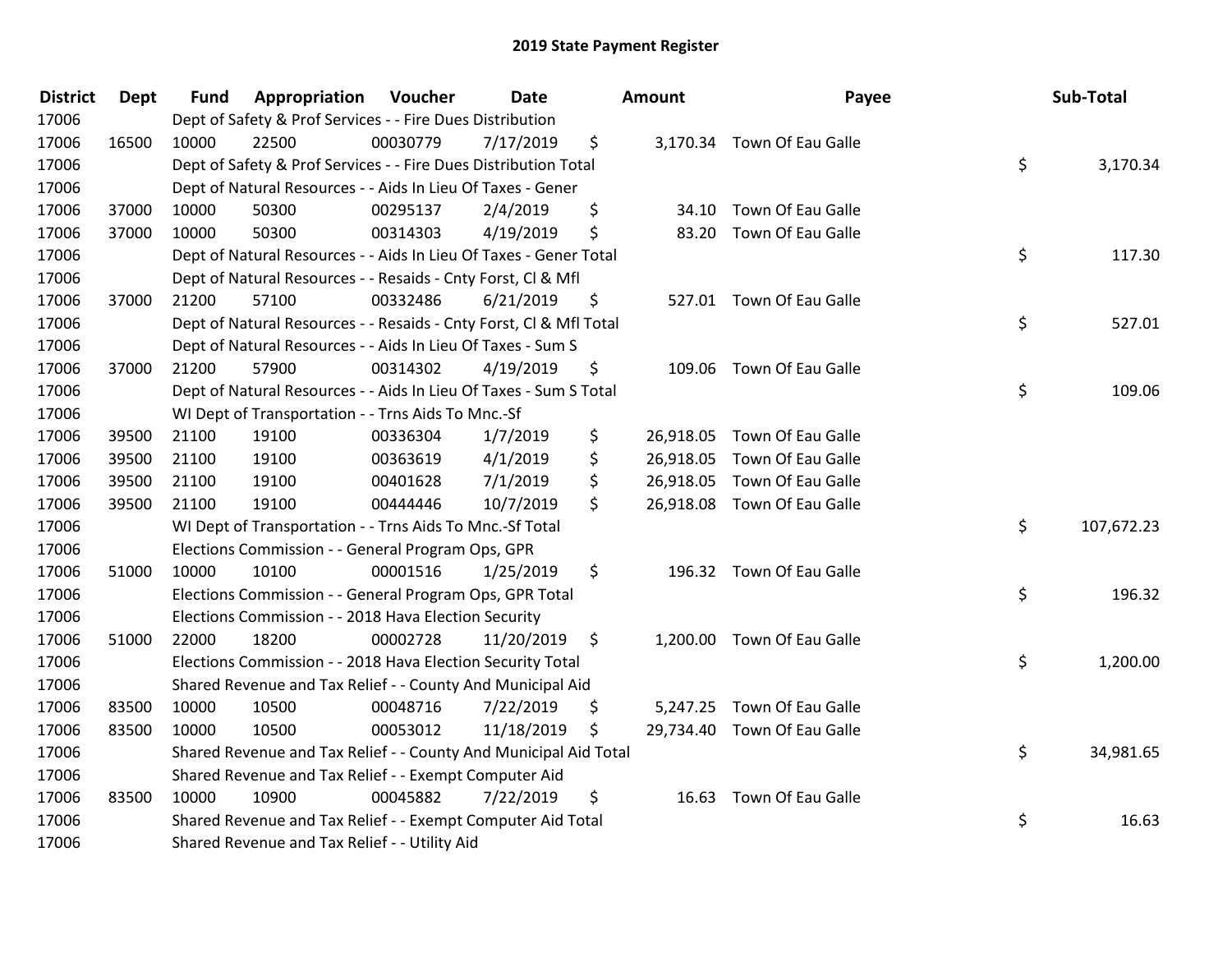| <b>District</b> | Dept  | Fund  | Appropriation                                                 | Voucher  | Date       | Amount   | Payee             | Sub-Total  |
|-----------------|-------|-------|---------------------------------------------------------------|----------|------------|----------|-------------------|------------|
| 17006           | 83500 | 10000 | 11000                                                         | 00048716 | 7/22/2019  | 190.97   | Town Of Eau Galle |            |
| 17006           | 83500 | 10000 | 11000                                                         | 00053012 | 11/18/2019 | 1,087.86 | Town Of Eau Galle |            |
| 17006           |       |       | Shared Revenue and Tax Relief - - Utility Aid Total           |          |            |          |                   | 1,278.83   |
| 17006           |       |       | Shared Revenue and Tax Relief - - Personal Property Aid       |          |            |          |                   |            |
| 17006           | 83500 | 10000 | 11100                                                         | 00040416 | 5/6/2019   | 1,155.56 | Town Of Eau Galle |            |
| 17006           |       |       | Shared Revenue and Tax Relief - - Personal Property Aid Total |          |            |          |                   | 1,155.56   |
| 17006 Total     |       |       |                                                               |          |            |          |                   | 150,424.93 |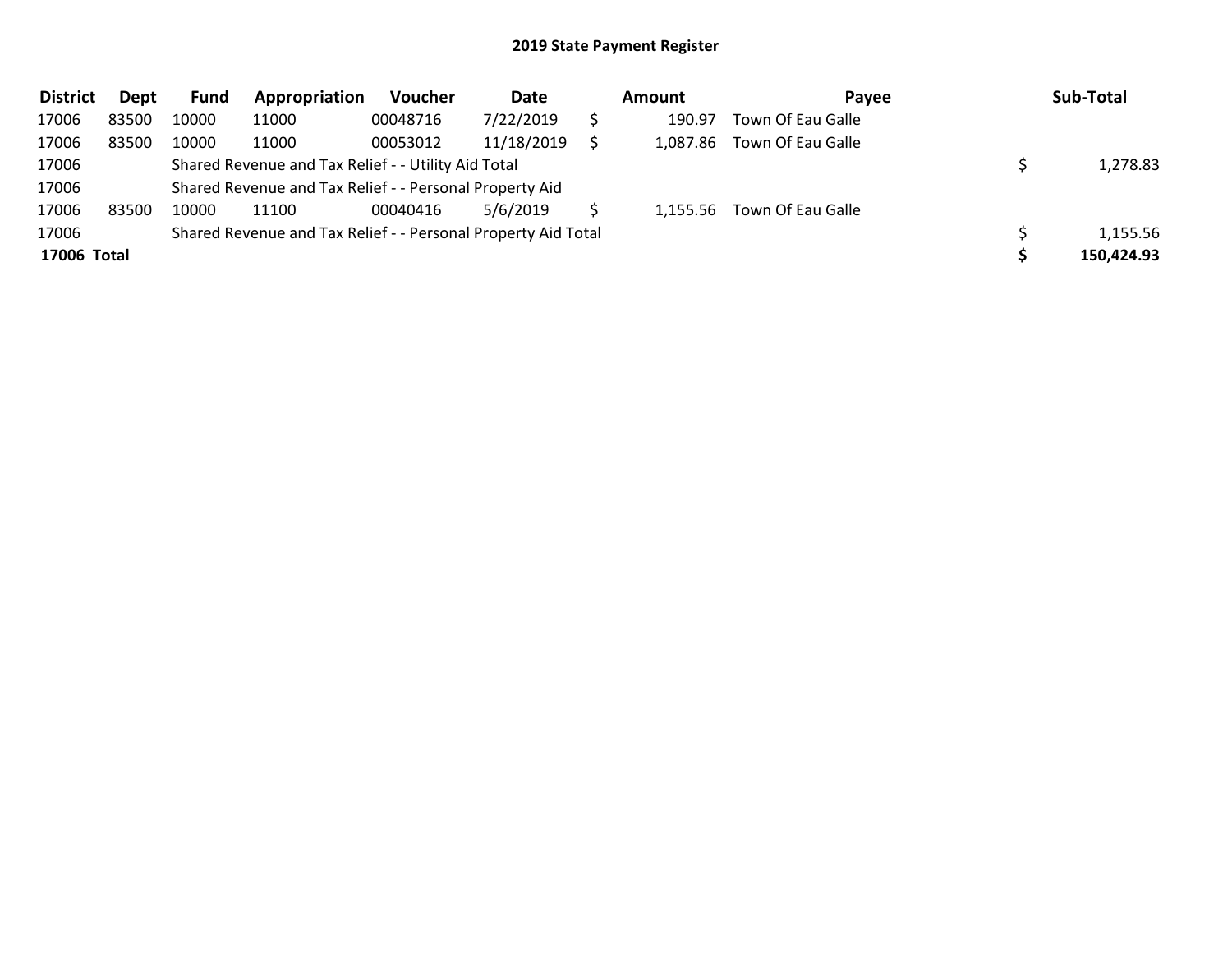| <b>District</b> | Dept  | <b>Fund</b> | Appropriation                                                      | Voucher  | <b>Date</b> | <b>Amount</b>   | Payee                       | Sub-Total       |
|-----------------|-------|-------------|--------------------------------------------------------------------|----------|-------------|-----------------|-----------------------------|-----------------|
| 17008           |       |             | Dept of Safety & Prof Services - - Fire Dues Distribution          |          |             |                 |                             |                 |
| 17008           | 16500 | 10000       | 22500                                                              | 00030439 | 7/16/2019   | \$<br>5,819.48  | Elk Mound, Town of          |                 |
| 17008           |       |             | Dept of Safety & Prof Services - - Fire Dues Distribution Total    |          |             |                 |                             | \$<br>5,819.48  |
| 17008           |       |             | Dept of Natural Resources - - Aids In Lieu Of Taxes - Gener        |          |             |                 |                             |                 |
| 17008           | 37000 | 10000       | 50300                                                              | 00295111 | 2/4/2019    | \$<br>270.33    | Elk Mound, Town of          |                 |
| 17008           | 37000 | 10000       | 50300                                                              | 00295112 | 2/4/2019    | \$<br>5,957.29  | Elk Mound, Town of          |                 |
| 17008           | 37000 | 10000       | 50300                                                              | 00314081 | 4/19/2019   | \$<br>4.09      | Elk Mound, Town of          |                 |
| 17008           | 37000 | 10000       | 50300                                                              | 00314082 | 4/19/2019   | \$<br>1,403.38  | Elk Mound, Town of          |                 |
| 17008           | 37000 | 10000       | 50300                                                              | 00314083 | 4/19/2019   | \$<br>35.87     | Elk Mound, Town of          |                 |
| 17008           |       |             | Dept of Natural Resources - - Aids In Lieu Of Taxes - Gener Total  |          |             |                 |                             | \$<br>7,670.96  |
| 17008           |       |             | Dept of Natural Resources - - Resaids - Cnty Forst, Cl & Mfl       |          |             |                 |                             |                 |
| 17008           | 37000 | 21200       | 57100                                                              | 00332487 | 6/21/2019   | \$<br>292.41    | Elk Mound, Town of          |                 |
| 17008           |       |             | Dept of Natural Resources - - Resaids - Cnty Forst, Cl & Mfl Total |          |             |                 |                             | \$<br>292.41    |
| 17008           |       |             | Dept of Natural Resources - - Aids In Lieu Of Taxes - Sum S        |          |             |                 |                             |                 |
| 17008           | 37000 | 21200       | 57900                                                              | 00314080 | 4/19/2019   | \$<br>379.60    | Elk Mound, Town of          |                 |
| 17008           |       |             | Dept of Natural Resources - - Aids In Lieu Of Taxes - Sum S Total  |          |             |                 |                             | \$<br>379.60    |
| 17008           |       |             | WI Dept of Transportation - - Disastr Damag Aid Sf                 |          |             |                 |                             |                 |
| 17008           | 39500 | 21100       | 17400                                                              | 00421830 | 8/9/2019    | \$<br>393.75    | Elk Mound, Town of          |                 |
| 17008           |       |             | WI Dept of Transportation - - Disastr Damag Aid Sf Total           |          |             |                 |                             | \$<br>393.75    |
| 17008           |       |             | WI Dept of Transportation - - Trns Aids To Mnc.-Sf                 |          |             |                 |                             |                 |
| 17008           | 39500 | 21100       | 19100                                                              | 00336305 | 1/7/2019    | \$<br>24,296.13 | Elk Mound, Town of          |                 |
| 17008           | 39500 | 21100       | 19100                                                              | 00363620 | 4/1/2019    | \$<br>24,296.13 | Elk Mound, Town of          |                 |
| 17008           | 39500 | 21100       | 19100                                                              | 00401629 | 7/1/2019    | \$<br>24,296.13 | Elk Mound, Town of          |                 |
| 17008           | 39500 | 21100       | 19100                                                              | 00444447 | 10/7/2019   | \$<br>24,296.13 | Elk Mound, Town of          |                 |
| 17008           |       |             | WI Dept of Transportation - - Trns Aids To Mnc.-Sf Total           |          |             |                 |                             | \$<br>97,184.52 |
| 17008           |       |             | Elections Commission - - General Program Ops, GPR                  |          |             |                 |                             |                 |
| 17008           | 51000 | 10000       | 10100                                                              | 00001539 | 1/25/2019   | \$<br>296.00    | Elk Mound, Town of          |                 |
| 17008           |       |             | Elections Commission - - General Program Ops, GPR Total            |          |             |                 |                             | \$<br>296.00    |
| 17008           |       |             | Elections Commission - - 2018 Hava Election Security               |          |             |                 |                             |                 |
| 17008           | 51000 | 22000       | 18200                                                              | 00002248 | 11/6/2019   | \$              | 1,200.00 Elk Mound, Town of |                 |
| 17008           |       |             | Elections Commission - - 2018 Hava Election Security Total         |          |             |                 |                             | \$<br>1,200.00  |
| 17008           |       |             | Shared Revenue and Tax Relief - - County And Municipal Aid         |          |             |                 |                             |                 |
| 17008           | 83500 | 10000       | 10500                                                              | 00048717 | 7/22/2019   | \$              | 3,796.31 Elk Mound, Town of |                 |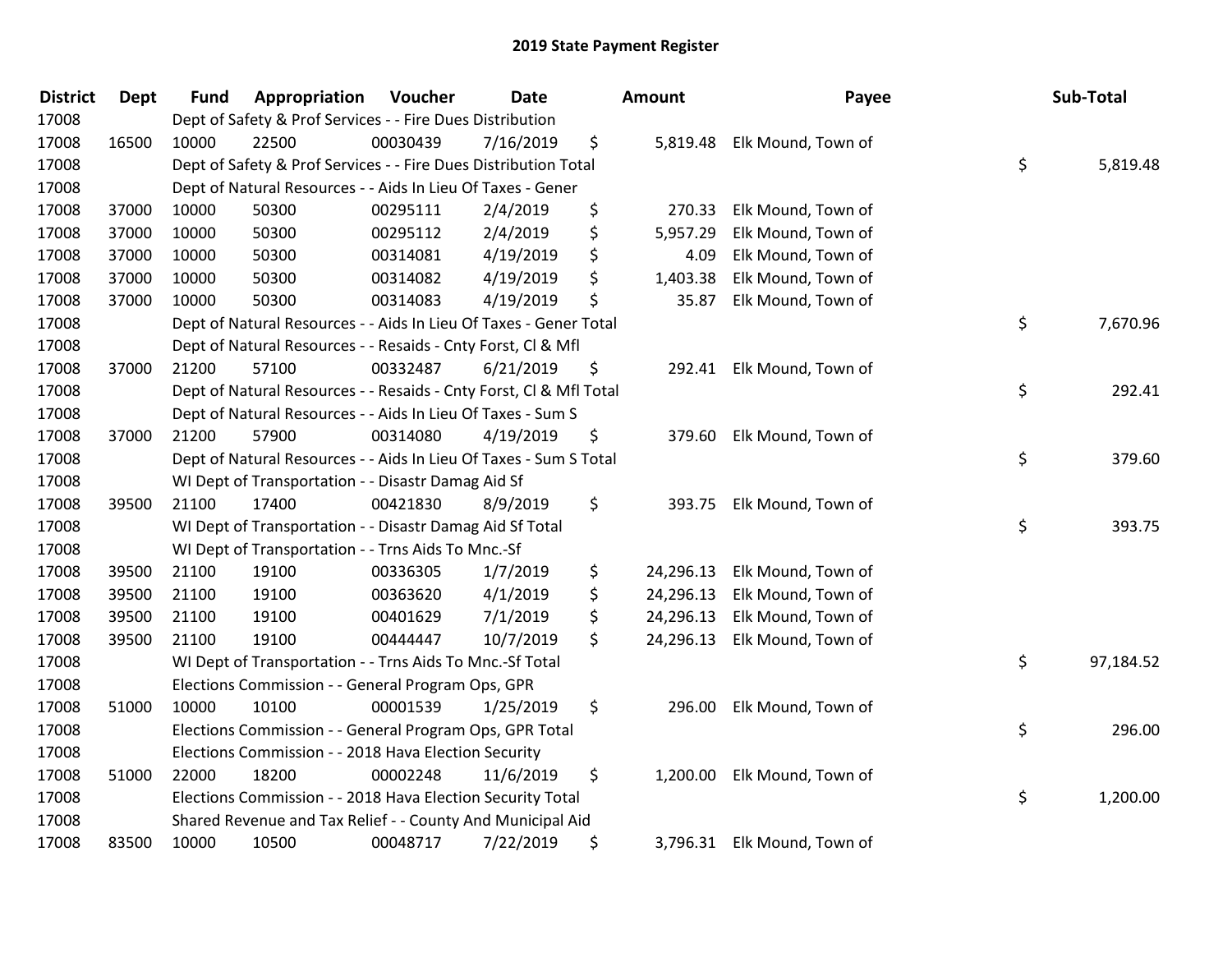| <b>District</b>    | Dept  | <b>Fund</b> | Appropriation                                                    | Voucher  | Date       |    | Amount    | Payee              | Sub-Total       |
|--------------------|-------|-------------|------------------------------------------------------------------|----------|------------|----|-----------|--------------------|-----------------|
| 17008              | 83500 | 10000       | 10500                                                            | 00053013 | 11/18/2019 | S. | 21,512.42 | Elk Mound, Town of |                 |
| 17008              |       |             | Shared Revenue and Tax Relief - - County And Municipal Aid Total |          |            |    |           |                    | \$<br>25,308.73 |
| 17008              |       |             | Shared Revenue and Tax Relief - - Exempt Computer Aid            |          |            |    |           |                    |                 |
| 17008              | 83500 | 10000       | 10900                                                            | 00045883 | 7/22/2019  | \$ | 298.27    | Elk Mound, Town of |                 |
| 17008              |       |             | Shared Revenue and Tax Relief - - Exempt Computer Aid Total      |          |            |    |           |                    | \$<br>298.27    |
| 17008              |       |             | Shared Revenue and Tax Relief - - Utility Aid                    |          |            |    |           |                    |                 |
| 17008              | 83500 | 10000       | 11000                                                            | 00048717 | 7/22/2019  | S. | 287.25    | Elk Mound, Town of |                 |
| 17008              | 83500 | 10000       | 11000                                                            | 00053013 | 11/18/2019 | S. | 1,681.24  | Elk Mound, Town of |                 |
| 17008              |       |             | Shared Revenue and Tax Relief - - Utility Aid Total              |          |            |    |           |                    | \$<br>1,968.49  |
| 17008              |       |             | Shared Revenue and Tax Relief - - Personal Property Aid          |          |            |    |           |                    |                 |
| 17008              | 83500 | 10000       | 11100                                                            | 00040417 | 5/6/2019   | S. | 7,637.02  | Elk Mound, Town of |                 |
| 17008              |       |             | Shared Revenue and Tax Relief - - Personal Property Aid Total    |          |            |    |           |                    | \$<br>7,637.02  |
| 17008              |       |             | Shared Revenue and Tax Relief - - Lottery & Gaming Credit        |          |            |    |           |                    |                 |
| 17008              | 83500 | 52100       | 36300                                                            | 00038233 | 3/25/2019  | S. | 2,453.50  | Elk Mound, Town of |                 |
| 17008              |       |             | Shared Revenue and Tax Relief - - Lottery & Gaming Credit Total  |          |            |    |           |                    | \$<br>2,453.50  |
| <b>17008 Total</b> |       |             |                                                                  |          |            |    |           |                    | 150,902.73      |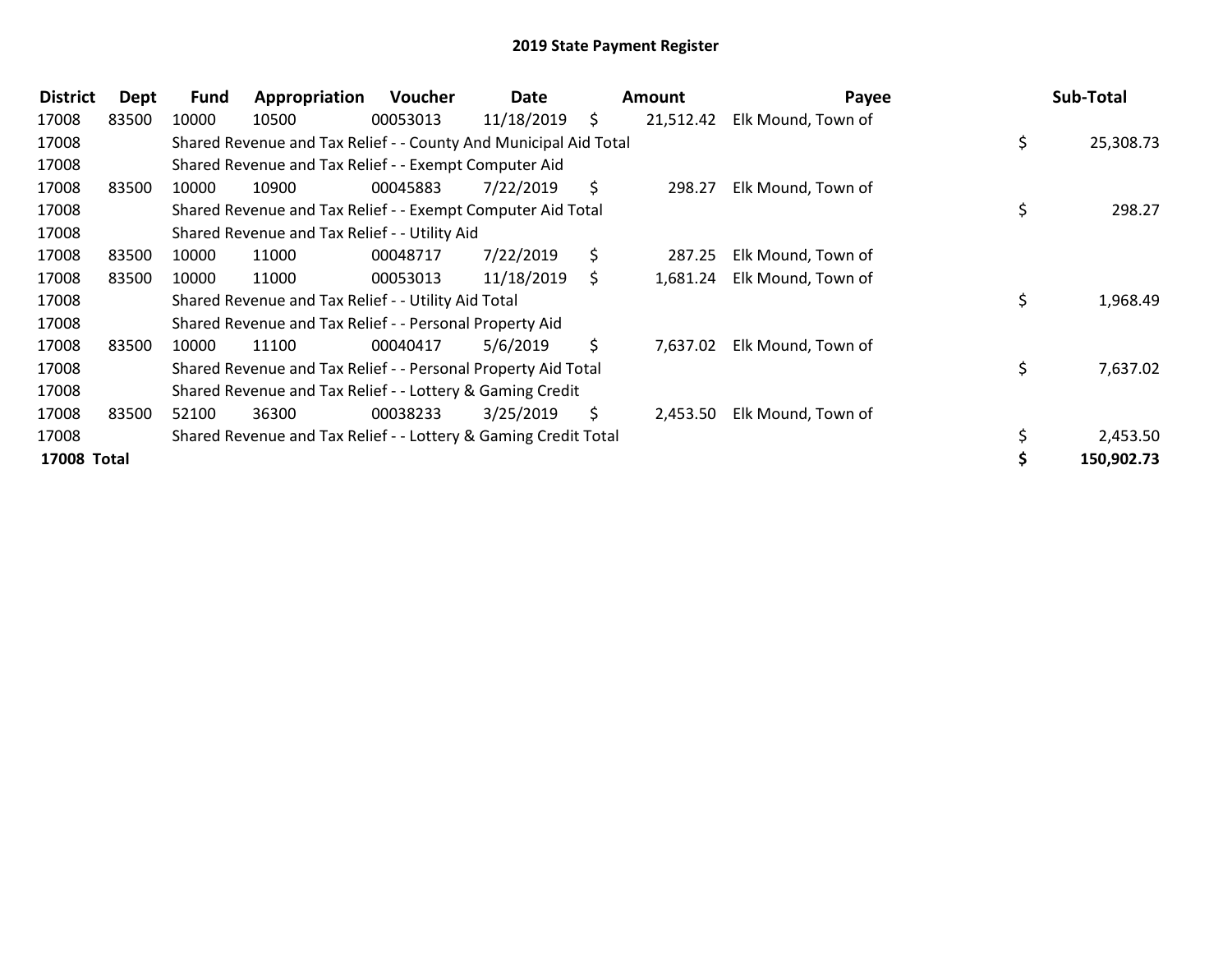| <b>District</b>    | <b>Dept</b> | <b>Fund</b> | Appropriation                                                      | Voucher  | Date       | <b>Amount</b>   |                         | Payee | Sub-Total  |
|--------------------|-------------|-------------|--------------------------------------------------------------------|----------|------------|-----------------|-------------------------|-------|------------|
| 17010              |             |             | Dept of Safety & Prof Services - - Fire Dues Distribution          |          |            |                 |                         |       |            |
| 17010              | 16500       | 10000       | 22500                                                              | 00031276 | 7/18/2019  | \$              | 1,510.81 Town Of Grant  |       |            |
| 17010              |             |             | Dept of Safety & Prof Services - - Fire Dues Distribution Total    |          |            |                 |                         | \$    | 1,510.81   |
| 17010              |             |             | Dept of Natural Resources - - Resaids - Cnty Forst, Cl & Mfl       |          |            |                 |                         |       |            |
| 17010              | 37000       | 21200       | 57100                                                              | 00332488 | 6/21/2019  | \$<br>404.09    | Town Of Grant           |       |            |
| 17010              |             |             | Dept of Natural Resources - - Resaids - Cnty Forst, Cl & Mfl Total |          |            |                 |                         | \$    | 404.09     |
| 17010              |             |             | WI Dept of Transportation - - Trns Aids To Mnc.-Sf                 |          |            |                 |                         |       |            |
| 17010              | 39500       | 21100       | 19100                                                              | 00336306 | 1/7/2019   | \$<br>23,023.98 | Town Of Grant           |       |            |
| 17010              | 39500       | 21100       | 19100                                                              | 00363621 | 4/1/2019   | \$              | 23,023.98 Town Of Grant |       |            |
| 17010              | 39500       | 21100       | 19100                                                              | 00401630 | 7/1/2019   | \$              | 23,023.98 Town Of Grant |       |            |
| 17010              | 39500       | 21100       | 19100                                                              | 00444448 | 10/7/2019  | \$              | 23,024.01 Town Of Grant |       |            |
| 17010              |             |             | WI Dept of Transportation - - Trns Aids To Mnc.-Sf Total           |          |            |                 |                         | \$    | 92,095.95  |
| 17010              |             |             | Elections Commission - - 2018 Hava Election Security               |          |            |                 |                         |       |            |
| 17010              | 51000       | 22000       | 18200                                                              | 00002139 | 10/22/2019 | \$              | 1,200.00 Town Of Grant  |       |            |
| 17010              |             |             | Elections Commission - - 2018 Hava Election Security Total         |          |            |                 |                         | \$    | 1,200.00   |
| 17010              |             |             | Shared Revenue and Tax Relief - - County And Municipal Aid         |          |            |                 |                         |       |            |
| 17010              | 83500       | 10000       | 10500                                                              | 00048718 | 7/22/2019  | \$<br>3,695.49  | Town Of Grant           |       |            |
| 17010              | 83500       | 10000       | 10500                                                              | 00053014 | 11/18/2019 | \$              | 20,941.10 Town Of Grant |       |            |
| 17010              |             |             | Shared Revenue and Tax Relief - - County And Municipal Aid Total   |          |            |                 |                         | \$    | 24,636.59  |
| 17010              |             |             | Shared Revenue and Tax Relief - - Exempt Computer Aid              |          |            |                 |                         |       |            |
| 17010              | 83500       | 10000       | 10900                                                              | 00045884 | 7/22/2019  | \$              | 2.08 Town Of Grant      |       |            |
| 17010              |             |             | Shared Revenue and Tax Relief - - Exempt Computer Aid Total        |          |            |                 |                         | \$    | 2.08       |
| 17010              |             |             | Shared Revenue and Tax Relief - - Utility Aid                      |          |            |                 |                         |       |            |
| 17010              | 83500       | 10000       | 11000                                                              | 00048718 | 7/22/2019  | \$<br>70.62     | Town Of Grant           |       |            |
| 17010              | 83500       | 10000       | 11000                                                              | 00053014 | 11/18/2019 | \$              | 413.32 Town Of Grant    |       |            |
| 17010              |             |             | Shared Revenue and Tax Relief - - Utility Aid Total                |          |            |                 |                         | \$    | 483.94     |
| 17010              |             |             | Shared Revenue and Tax Relief - - Personal Property Aid            |          |            |                 |                         |       |            |
| 17010              | 83500       | 10000       | 11100                                                              | 00040418 | 5/6/2019   | \$              | 137.84 Town Of Grant    |       |            |
| 17010              |             |             | Shared Revenue and Tax Relief - - Personal Property Aid Total      |          |            |                 |                         | \$    | 137.84     |
| <b>17010 Total</b> |             |             |                                                                    |          |            |                 |                         | \$    | 120,471.30 |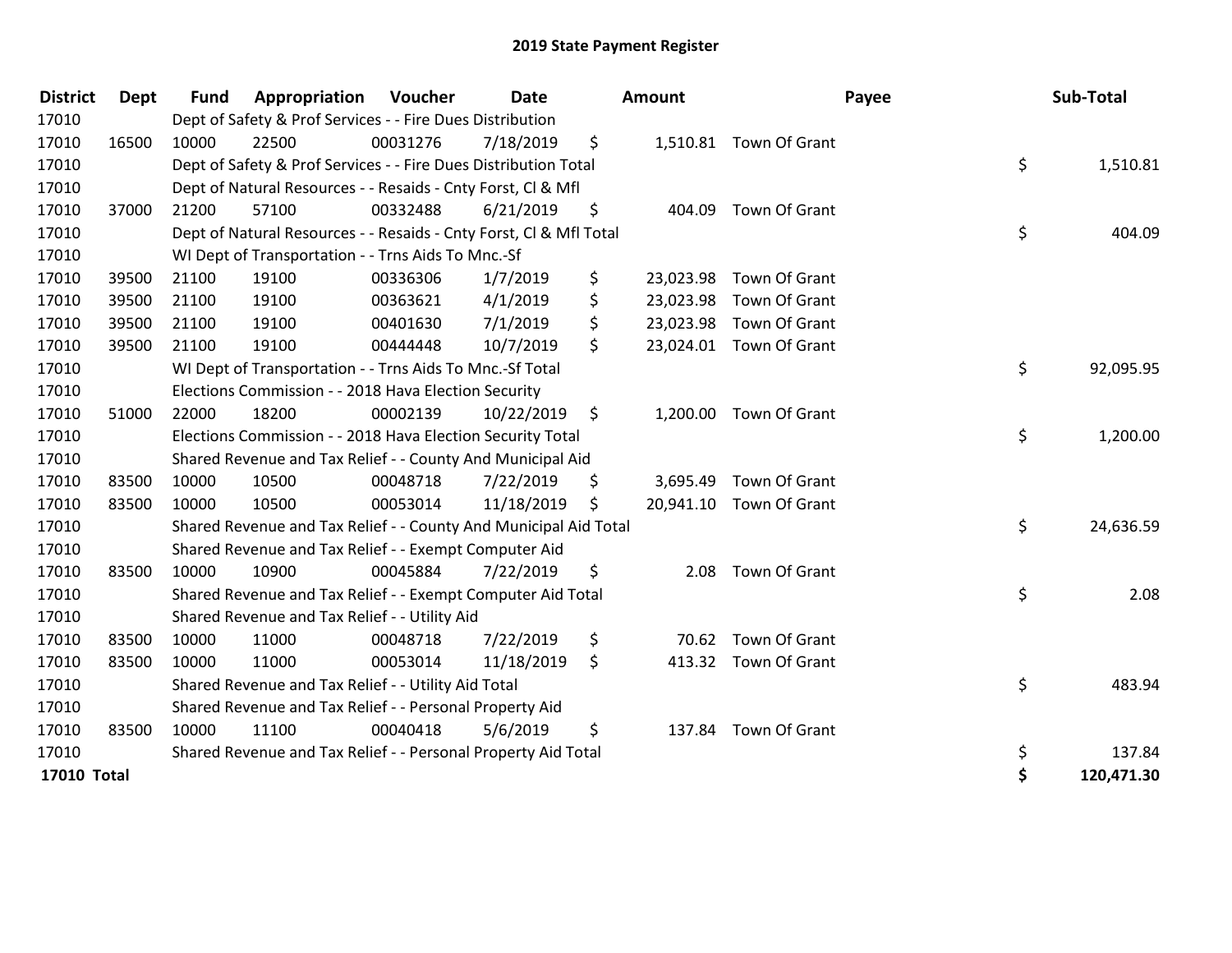| <b>District</b> | <b>Dept</b> | <b>Fund</b> | Appropriation                                                      | Voucher  | <b>Date</b> | <b>Amount</b>   | Payee                       | Sub-Total        |
|-----------------|-------------|-------------|--------------------------------------------------------------------|----------|-------------|-----------------|-----------------------------|------------------|
| 17012           |             |             | Dept of Safety & Prof Services - - Fire Dues Distribution          |          |             |                 |                             |                  |
| 17012           | 16500       | 10000       | 22500                                                              | 00031030 | 7/17/2019   | \$              | 2,285.24 Town Of Hay River  |                  |
| 17012           |             |             | Dept of Safety & Prof Services - - Fire Dues Distribution Total    |          |             |                 |                             | \$<br>2,285.24   |
| 17012           |             |             | Dept of Natural Resources - - Aids In Lieu Of Taxes - Gener        |          |             |                 |                             |                  |
| 17012           | 37000       | 10000       | 50300                                                              | 00314731 | 4/19/2019   | \$              | 160.00 Town Of Hay River    |                  |
| 17012           |             |             | Dept of Natural Resources - - Aids In Lieu Of Taxes - Gener Total  |          |             |                 |                             | \$<br>160.00     |
| 17012           |             |             | Dept of Natural Resources - - Resaids - Cnty Forst, Cl & Mfl       |          |             |                 |                             |                  |
| 17012           | 37000       | 21200       | 57100                                                              | 00332489 | 6/21/2019   | \$              | 555.79 Town Of Hay River    |                  |
| 17012           |             |             | Dept of Natural Resources - - Resaids - Cnty Forst, Cl & Mfl Total |          |             |                 |                             | \$<br>555.79     |
| 17012           |             |             | Dept of Natural Resources - - Aids In Lieu Of Taxes - Sum S        |          |             |                 |                             |                  |
| 17012           | 37000       | 21200       | 57900                                                              | 00314732 | 4/19/2019   | \$              | 221.10 Town Of Hay River    |                  |
| 17012           |             |             | Dept of Natural Resources - - Aids In Lieu Of Taxes - Sum S Total  |          |             |                 |                             | \$<br>221.10     |
| 17012           |             |             | Dept of Natural Resources - - Fin Asst For Responsible Units       |          |             |                 |                             |                  |
| 17012           | 37000       | 27400       | 67000                                                              | 00323364 | 5/22/2019   | \$              | 1,316.30 Town Of Hay River  |                  |
| 17012           |             |             | Dept of Natural Resources - - Fin Asst For Responsible Units Total |          |             |                 |                             | \$<br>1,316.30   |
| 17012           |             |             | WI Dept of Transportation - - Trns Aids To Mnc.-Sf                 |          |             |                 |                             |                  |
| 17012           | 39500       | 21100       | 19100                                                              | 00336307 | 1/7/2019    | \$<br>25,604.10 | Town Of Hay River           |                  |
| 17012           | 39500       | 21100       | 19100                                                              | 00363622 | 4/1/2019    | \$<br>25,604.10 | Town Of Hay River           |                  |
| 17012           | 39500       | 21100       | 19100                                                              | 00401631 | 7/1/2019    | \$<br>25,604.10 | Town Of Hay River           |                  |
| 17012           | 39500       | 21100       | 19100                                                              | 00444449 | 10/7/2019   | \$              | 25,604.13 Town Of Hay River |                  |
| 17012           |             |             | WI Dept of Transportation - - Trns Aids To Mnc .- Sf Total         |          |             |                 |                             | \$<br>102,416.43 |
| 17012           |             |             | Shared Revenue and Tax Relief - - County And Municipal Aid         |          |             |                 |                             |                  |
| 17012           | 83500       | 10000       | 10500                                                              | 00048719 | 7/22/2019   | \$              | 4,242.71 Town Of Hay River  |                  |
| 17012           | 83500       | 10000       | 10500                                                              | 00053015 | 11/18/2019  | \$              | 24,041.99 Town Of Hay River |                  |
| 17012           |             |             | Shared Revenue and Tax Relief - - County And Municipal Aid Total   |          |             |                 |                             | \$<br>28,284.70  |
| 17012           |             |             | Shared Revenue and Tax Relief - - Exempt Computer Aid              |          |             |                 |                             |                  |
| 17012           | 83500       | 10000       | 10900                                                              | 00045885 | 7/22/2019   | \$              | 29.10 Town Of Hay River     |                  |
| 17012           |             |             | Shared Revenue and Tax Relief - - Exempt Computer Aid Total        |          |             |                 |                             | \$<br>29.10      |
| 17012           |             |             | Shared Revenue and Tax Relief - - Utility Aid                      |          |             |                 |                             |                  |
| 17012           | 83500       | 10000       | 11000                                                              | 00048719 | 7/22/2019   | \$              | 311.30 Town Of Hay River    |                  |
| 17012           | 83500       | 10000       | 11000                                                              | 00053015 | 11/18/2019  | \$              | 4,101.11 Town Of Hay River  |                  |
| 17012           |             |             | Shared Revenue and Tax Relief - - Utility Aid Total                |          |             |                 |                             | \$<br>4,412.41   |
| 17012           |             |             | Shared Revenue and Tax Relief - - Personal Property Aid            |          |             |                 |                             |                  |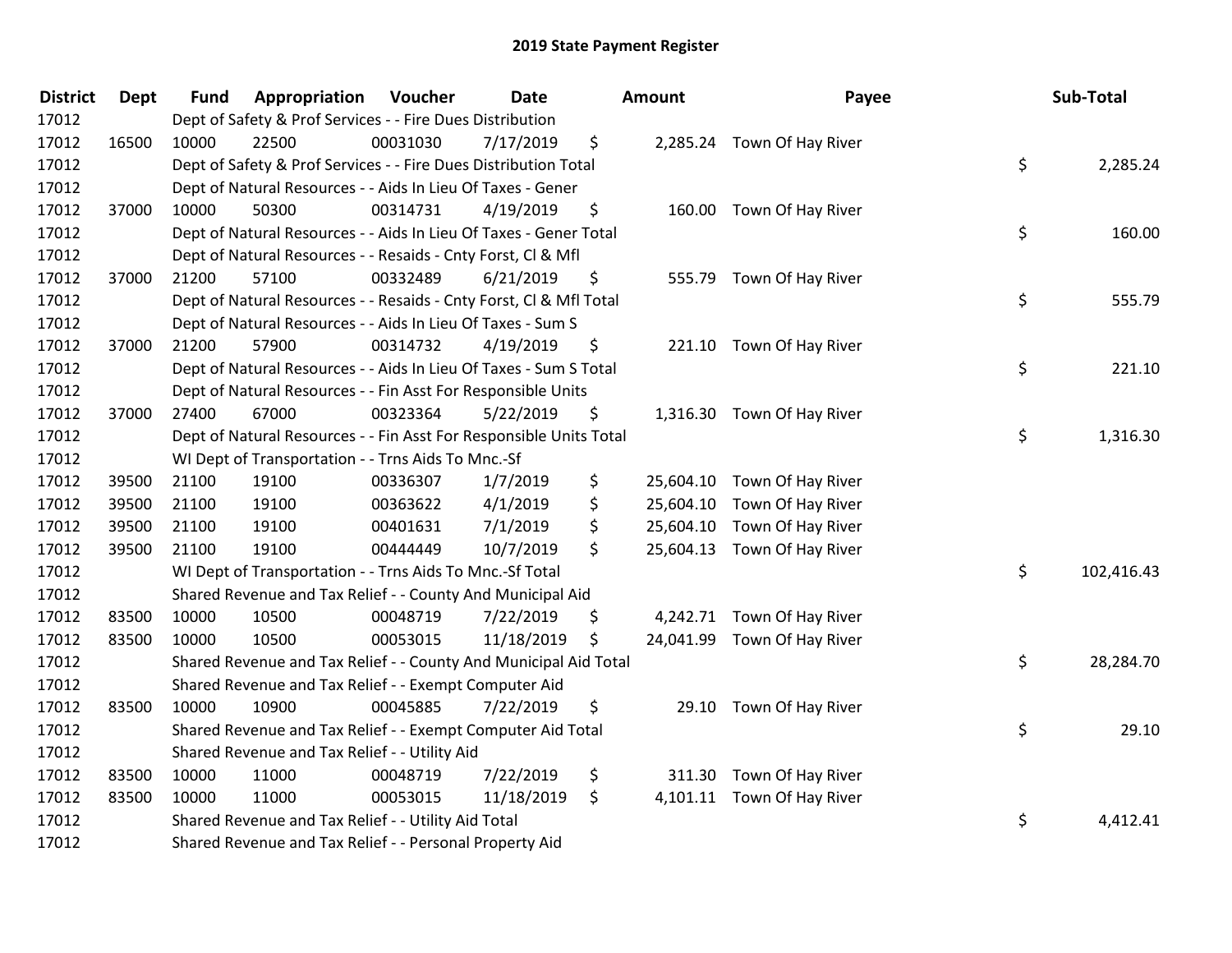| <b>District</b> | Dept  | Fund  | <b>Appropriation</b>                                          | Voucher  | Date     | Amount | <b>Pavee</b>             | Sub-Total  |
|-----------------|-------|-------|---------------------------------------------------------------|----------|----------|--------|--------------------------|------------|
| 17012           | 83500 | 10000 | 11100                                                         | 00040419 | 5/6/2019 |        | 114.97 Town Of Hay River |            |
| 17012           |       |       | Shared Revenue and Tax Relief - - Personal Property Aid Total |          |          |        |                          | 114.97     |
| 17012 Total     |       |       |                                                               |          |          |        |                          | 139,796.04 |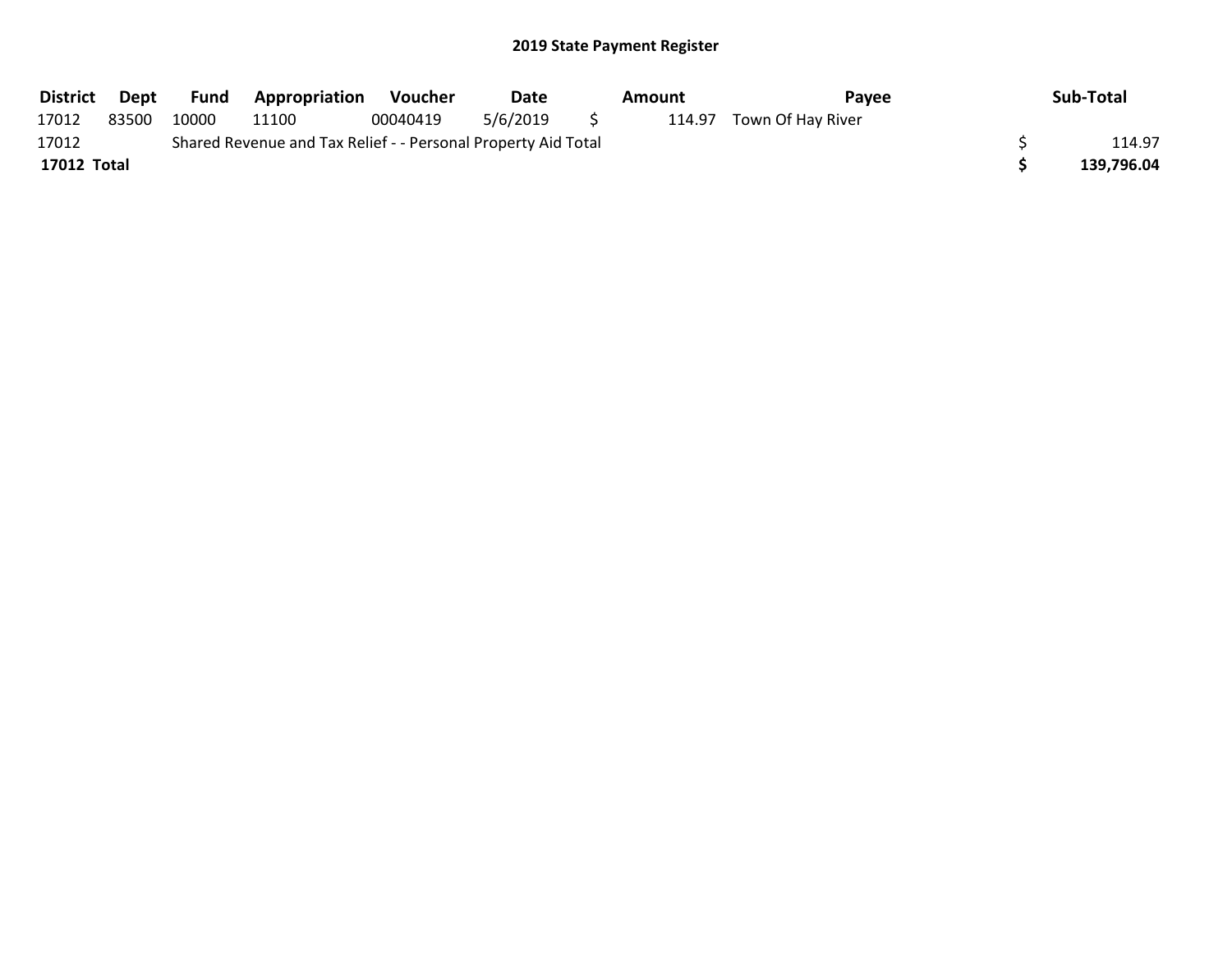| <b>District</b> | <b>Dept</b> | <b>Fund</b> | Appropriation                                                      | Voucher  | Date       | <b>Amount</b>   |                         | Payee | Sub-Total        |
|-----------------|-------------|-------------|--------------------------------------------------------------------|----------|------------|-----------------|-------------------------|-------|------------------|
| 17014           |             |             | Dept of Safety & Prof Services - - Fire Dues Distribution          |          |            |                 |                         |       |                  |
| 17014           | 16500       | 10000       | 22500                                                              | 00031020 | 7/17/2019  | \$              | 2,311.72 Town Of Lucas  |       |                  |
| 17014           |             |             | Dept of Safety & Prof Services - - Fire Dues Distribution Total    |          |            |                 |                         |       | \$<br>2,311.72   |
| 17014           |             |             | Dept of Natural Resources - - Aids In Lieu Of Taxes - Gener        |          |            |                 |                         |       |                  |
| 17014           | 37000       | 10000       | 50300                                                              | 00295151 | 2/4/2019   | \$              | 2,772.94 Town Of Lucas  |       |                  |
| 17014           | 37000       | 10000       | 50300                                                              | 00314409 | 4/19/2019  | \$              | 3.14 Town Of Lucas      |       |                  |
| 17014           | 37000       | 10000       | 50300                                                              | 00314411 | 4/19/2019  | \$              | 60.04 Town Of Lucas     |       |                  |
| 17014           |             |             | Dept of Natural Resources - - Aids In Lieu Of Taxes - Gener Total  |          |            |                 |                         |       | \$<br>2,836.12   |
| 17014           |             |             | Dept of Natural Resources - - Resaids - Cnty Forst, Cl & Mfl       |          |            |                 |                         |       |                  |
| 17014           | 37000       | 21200       | 57100                                                              | 00332490 | 6/21/2019  | \$              | 532.11 Town Of Lucas    |       |                  |
| 17014           |             |             | Dept of Natural Resources - - Resaids - Cnty Forst, Cl & Mfl Total |          |            |                 |                         |       | \$<br>532.11     |
| 17014           |             |             | Dept of Natural Resources - - Aids In Lieu Of Taxes - Sum S        |          |            |                 |                         |       |                  |
| 17014           | 37000       | 21200       | 57900                                                              | 00314410 | 4/19/2019  | \$              | 3.85 Town Of Lucas      |       |                  |
| 17014           | 37000       | 21200       | 57900                                                              | 00314412 | 4/19/2019  | \$              | 33.84 Town Of Lucas     |       |                  |
| 17014           |             |             | Dept of Natural Resources - - Aids In Lieu Of Taxes - Sum S Total  |          |            |                 |                         |       | \$<br>37.69      |
| 17014           |             |             | WI Dept of Transportation - - Trns Aids To Mnc.-Sf                 |          |            |                 |                         |       |                  |
| 17014           | 39500       | 21100       | 19100                                                              | 00336308 | 1/7/2019   | \$<br>25,586.19 | Town Of Lucas           |       |                  |
| 17014           | 39500       | 21100       | 19100                                                              | 00363623 | 4/1/2019   | \$<br>25,586.19 | Town Of Lucas           |       |                  |
| 17014           | 39500       | 21100       | 19100                                                              | 00401632 | 7/1/2019   | \$<br>25,586.19 | Town Of Lucas           |       |                  |
| 17014           | 39500       | 21100       | 19100                                                              | 00444450 | 10/7/2019  | \$              | 25,586.19 Town Of Lucas |       |                  |
| 17014           |             |             | WI Dept of Transportation - - Trns Aids To Mnc.-Sf Total           |          |            |                 |                         |       | \$<br>102,344.76 |
| 17014           |             |             | Elections Commission - - 2018 Hava Election Security               |          |            |                 |                         |       |                  |
| 17014           | 51000       | 22000       | 18200                                                              | 00002476 | 11/14/2019 | \$              | 1,200.00 Town Of Lucas  |       |                  |
| 17014           |             |             | Elections Commission - - 2018 Hava Election Security Total         |          |            |                 |                         |       | \$<br>1,200.00   |
| 17014           |             |             | Shared Revenue and Tax Relief - - County And Municipal Aid         |          |            |                 |                         |       |                  |
| 17014           | 83500       | 10000       | 10500                                                              | 00048720 | 7/22/2019  | \$              | 5,583.29 Town Of Lucas  |       |                  |
| 17014           | 83500       | 10000       | 10500                                                              | 00053016 | 11/18/2019 | \$              | 31,638.67 Town Of Lucas |       |                  |
| 17014           |             |             | Shared Revenue and Tax Relief - - County And Municipal Aid Total   |          |            |                 |                         |       | \$<br>37,221.96  |
| 17014           |             |             | Shared Revenue and Tax Relief - - Exempt Computer Aid              |          |            |                 |                         |       |                  |
| 17014           | 83500       | 10000       | 10900                                                              | 00045886 | 7/22/2019  | \$              | 9.35 Town Of Lucas      |       |                  |
| 17014           |             |             | Shared Revenue and Tax Relief - - Exempt Computer Aid Total        |          |            |                 |                         |       | \$<br>9.35       |
| 17014           |             |             | Shared Revenue and Tax Relief - - Utility Aid                      |          |            |                 |                         |       |                  |
| 17014           | 83500       | 10000       | 11000                                                              | 00048720 | 7/22/2019  | \$              | 146.62 Town Of Lucas    |       |                  |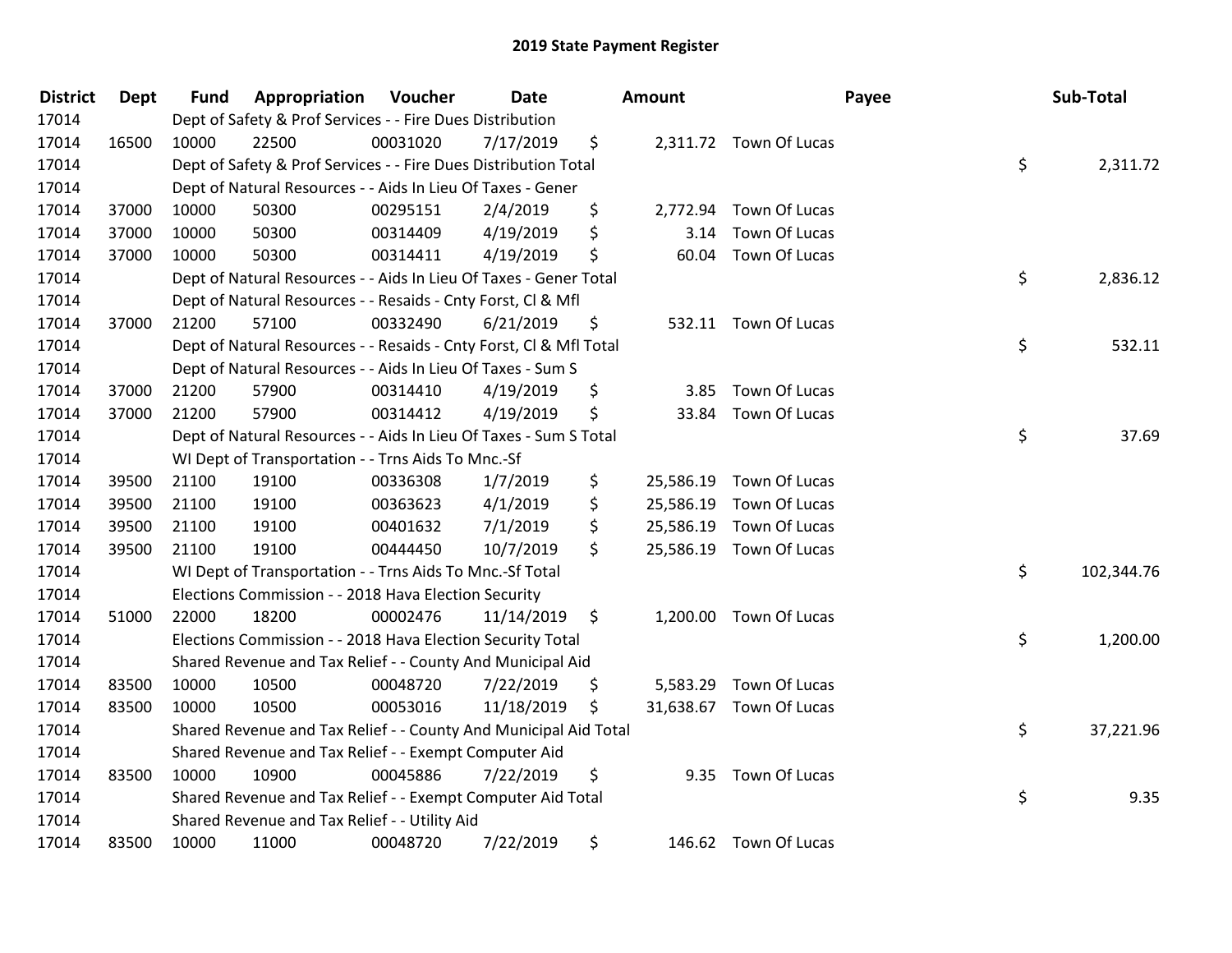| <b>District</b> | Dept  | Fund  | Appropriation                                                 | <b>Voucher</b> | <b>Date</b> | Amount |               | Payee | Sub-Total  |
|-----------------|-------|-------|---------------------------------------------------------------|----------------|-------------|--------|---------------|-------|------------|
| 17014           | 83500 | 10000 | 11000                                                         | 00053016       | 11/18/2019  | 895.70 | Town Of Lucas |       |            |
| 17014           |       |       | Shared Revenue and Tax Relief - - Utility Aid Total           |                |             |        |               |       | 1,042.32   |
| 17014           |       |       | Shared Revenue and Tax Relief - - Personal Property Aid       |                |             |        |               |       |            |
| 17014           | 83500 | 10000 | 11100                                                         | 00040420       | 5/6/2019    | 246.67 | Town Of Lucas |       |            |
| 17014           |       |       | Shared Revenue and Tax Relief - - Personal Property Aid Total |                |             |        |               |       | 246.67     |
| 17014 Total     |       |       |                                                               |                |             |        |               |       | 147,782.70 |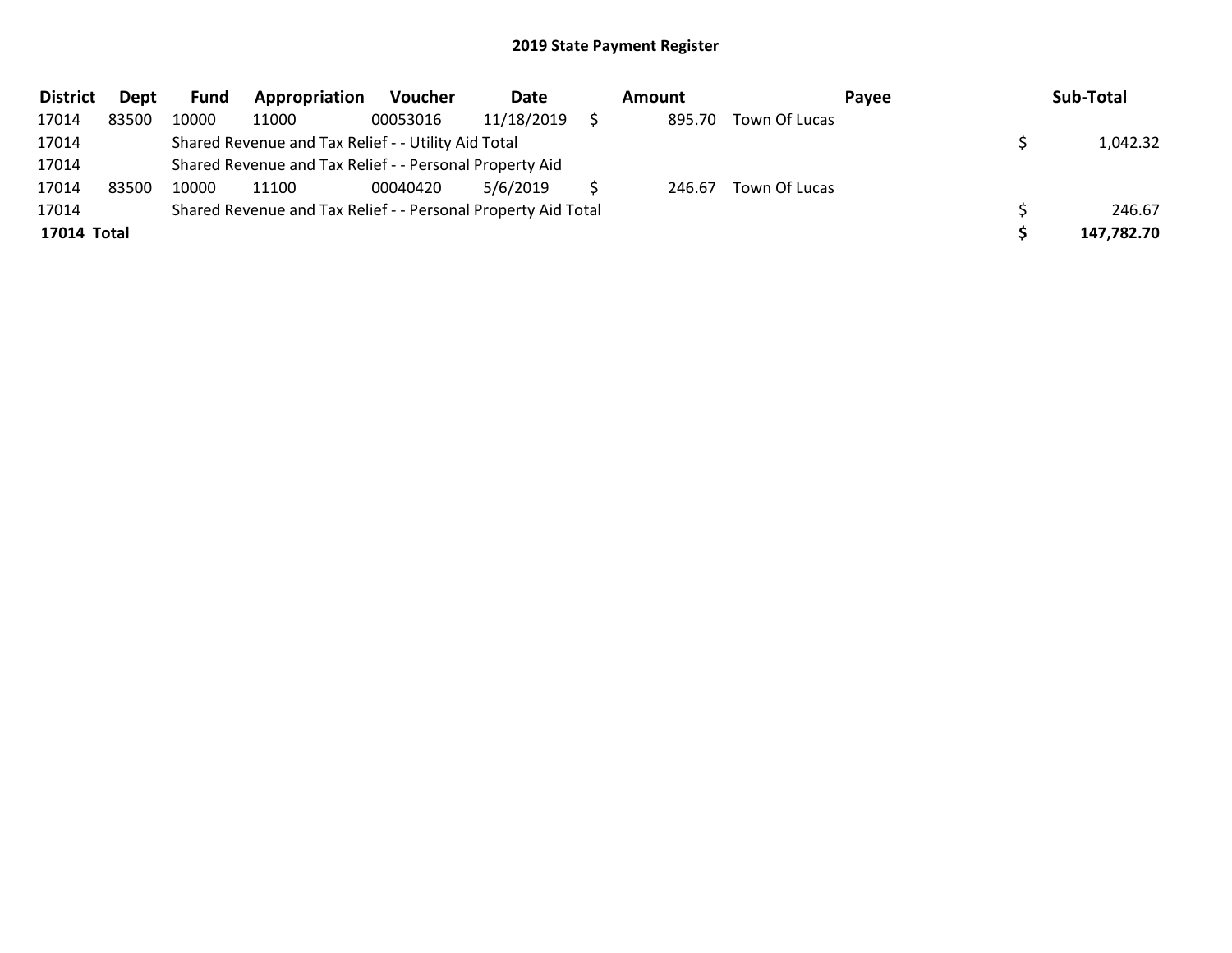| <b>District</b> | <b>Dept</b> | <b>Fund</b> | Appropriation                                                      | Voucher  | Date       | <b>Amount</b>   | Payee                        | Sub-Total        |
|-----------------|-------------|-------------|--------------------------------------------------------------------|----------|------------|-----------------|------------------------------|------------------|
| 17016           |             |             | Dept of Safety & Prof Services - - Fire Dues Distribution          |          |            |                 |                              |                  |
| 17016           | 16500       | 10000       | 22500                                                              | 00030159 | 7/16/2019  | \$              | 10,748.58 Town Of Menomonie  |                  |
| 17016           |             |             | Dept of Safety & Prof Services - - Fire Dues Distribution Total    |          |            |                 |                              | \$<br>10,748.58  |
| 17016           |             |             | Dept of Natural Resources - - Aids In Lieu Of Taxes - Gener        |          |            |                 |                              |                  |
| 17016           | 37000       | 10000       | 50300                                                              | 00295152 | 2/4/2019   | \$<br>165.85    | <b>Town Of Menomonie</b>     |                  |
| 17016           | 37000       | 10000       | 50300                                                              | 00295153 | 2/4/2019   | \$<br>4,466.90  | <b>Town Of Menomonie</b>     |                  |
| 17016           | 37000       | 10000       | 50300                                                              | 00314426 | 4/19/2019  | \$<br>54.70     | <b>Town Of Menomonie</b>     |                  |
| 17016           |             |             | Dept of Natural Resources - - Aids In Lieu Of Taxes - Gener Total  |          |            |                 |                              | \$<br>4,687.45   |
| 17016           |             |             | Dept of Natural Resources - - Resaids - Cnty Forst, Cl & Mfl       |          |            |                 |                              |                  |
| 17016           | 37000       | 21200       | 57100                                                              | 00332491 | 6/21/2019  | \$              | 215.26 Town Of Menomonie     |                  |
| 17016           |             |             | Dept of Natural Resources - - Resaids - Cnty Forst, Cl & Mfl Total |          |            |                 |                              | \$<br>215.26     |
| 17016           |             |             | WI Dept of Transportation - - Trns Aids To Mnc.-Sf                 |          |            |                 |                              |                  |
| 17016           | 39500       | 21100       | 19100                                                              | 00336309 | 1/7/2019   | \$              | 40,123.25 Town Of Menomonie  |                  |
| 17016           | 39500       | 21100       | 19100                                                              | 00363624 | 4/1/2019   | \$<br>40,123.25 | <b>Town Of Menomonie</b>     |                  |
| 17016           | 39500       | 21100       | 19100                                                              | 00401633 | 7/1/2019   | \$              | 40,123.25 Town Of Menomonie  |                  |
| 17016           | 39500       | 21100       | 19100                                                              | 00444451 | 10/7/2019  | \$              | 40,123.27 Town Of Menomonie  |                  |
| 17016           |             |             | WI Dept of Transportation - - Trns Aids To Mnc.-Sf Total           |          |            |                 |                              | \$<br>160,493.02 |
| 17016           |             |             | Shared Revenue and Tax Relief - - County And Municipal Aid         |          |            |                 |                              |                  |
| 17016           | 83500       | 10000       | 10500                                                              | 00048721 | 7/22/2019  | \$<br>22,187.49 | <b>Town Of Menomonie</b>     |                  |
| 17016           | 83500       | 10000       | 10500                                                              | 00053017 | 11/18/2019 | \$              | 125,729.08 Town Of Menomonie |                  |
| 17016           |             |             | Shared Revenue and Tax Relief - - County And Municipal Aid Total   |          |            |                 |                              | \$<br>147,916.57 |
| 17016           |             |             | Shared Revenue and Tax Relief - - Exempt Computer Aid              |          |            |                 |                              |                  |
| 17016           | 83500       | 10000       | 10900                                                              | 00045887 | 7/22/2019  | \$              | 111.20 Town Of Menomonie     |                  |
| 17016           |             |             | Shared Revenue and Tax Relief - - Exempt Computer Aid Total        |          |            |                 |                              | \$<br>111.20     |
| 17016           |             |             | Shared Revenue and Tax Relief - - Utility Aid                      |          |            |                 |                              |                  |
| 17016           | 83500       | 10000       | 11000                                                              | 00048721 | 7/22/2019  | \$              | 96.22 Town Of Menomonie      |                  |
| 17016           | 83500       | 10000       | 11000                                                              | 00053017 | 11/18/2019 | \$              | 9,991.10 Town Of Menomonie   |                  |
| 17016           |             |             | Shared Revenue and Tax Relief - - Utility Aid Total                |          |            |                 |                              | \$<br>10,087.32  |
| 17016           |             |             | Shared Revenue and Tax Relief - - Personal Property Aid            |          |            |                 |                              |                  |
| 17016           | 83500       | 10000       | 11100                                                              | 00040421 | 5/6/2019   | \$              | 4,038.24 Town Of Menomonie   |                  |
| 17016           |             |             | Shared Revenue and Tax Relief - - Personal Property Aid Total      |          |            |                 |                              | \$<br>4,038.24   |
| 17016           |             |             | Shared Revenue and Tax Relief - - Lottery & Gaming Credit          |          |            |                 |                              |                  |
| 17016           | 83500       | 52100       | 36300                                                              | 00038234 | 3/25/2019  | \$              | 14,230.41 Town Of Menomonie  |                  |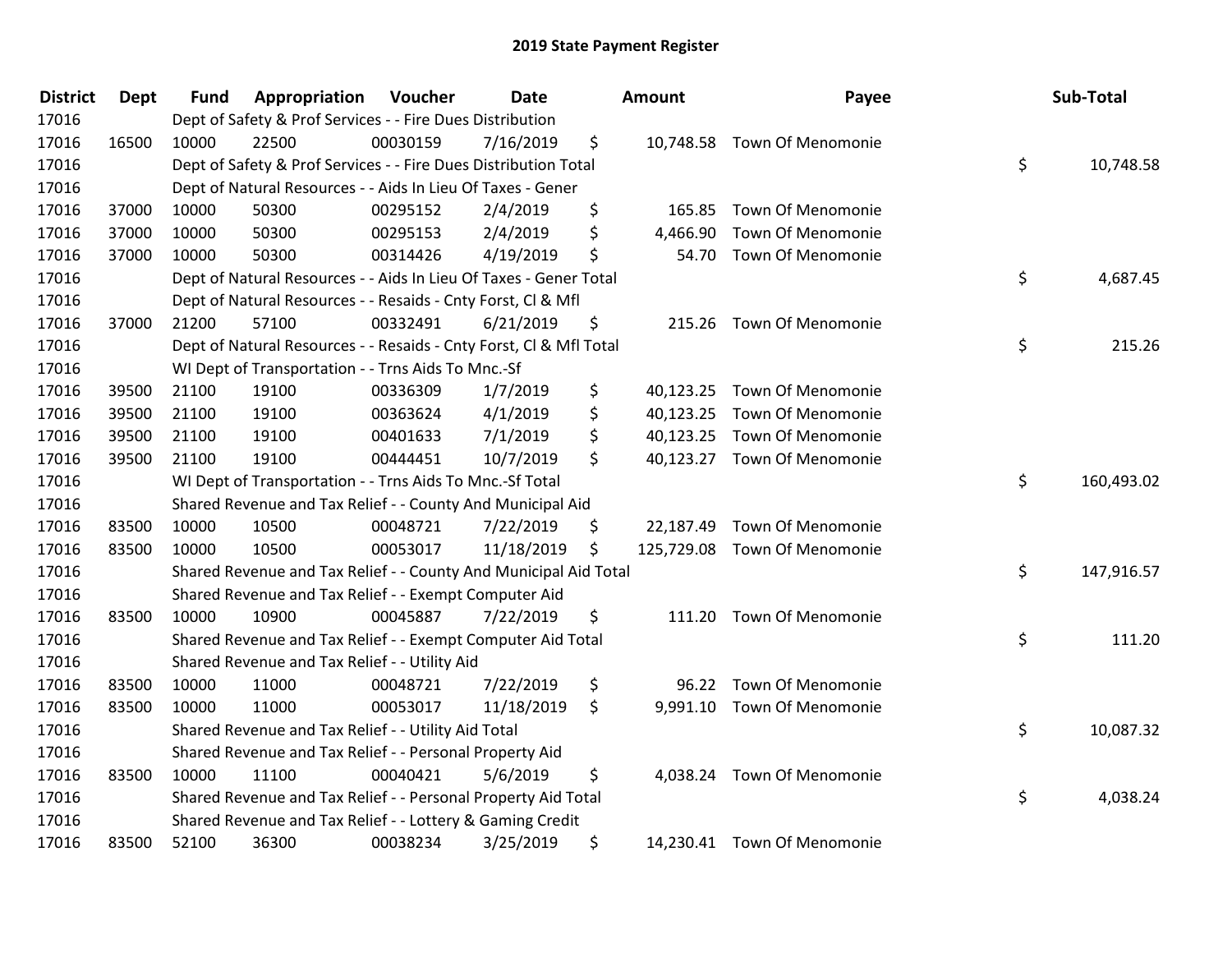| <b>District</b> | Dept | Fund | <b>Appropriation</b>                                            | Voucher | Date | Amount | Payee | Sub-Total  |
|-----------------|------|------|-----------------------------------------------------------------|---------|------|--------|-------|------------|
| 17016           |      |      | Shared Revenue and Tax Relief - - Lottery & Gaming Credit Total |         |      |        |       | 14,230.41  |
| 17016 Total     |      |      |                                                                 |         |      |        |       | 352,528.05 |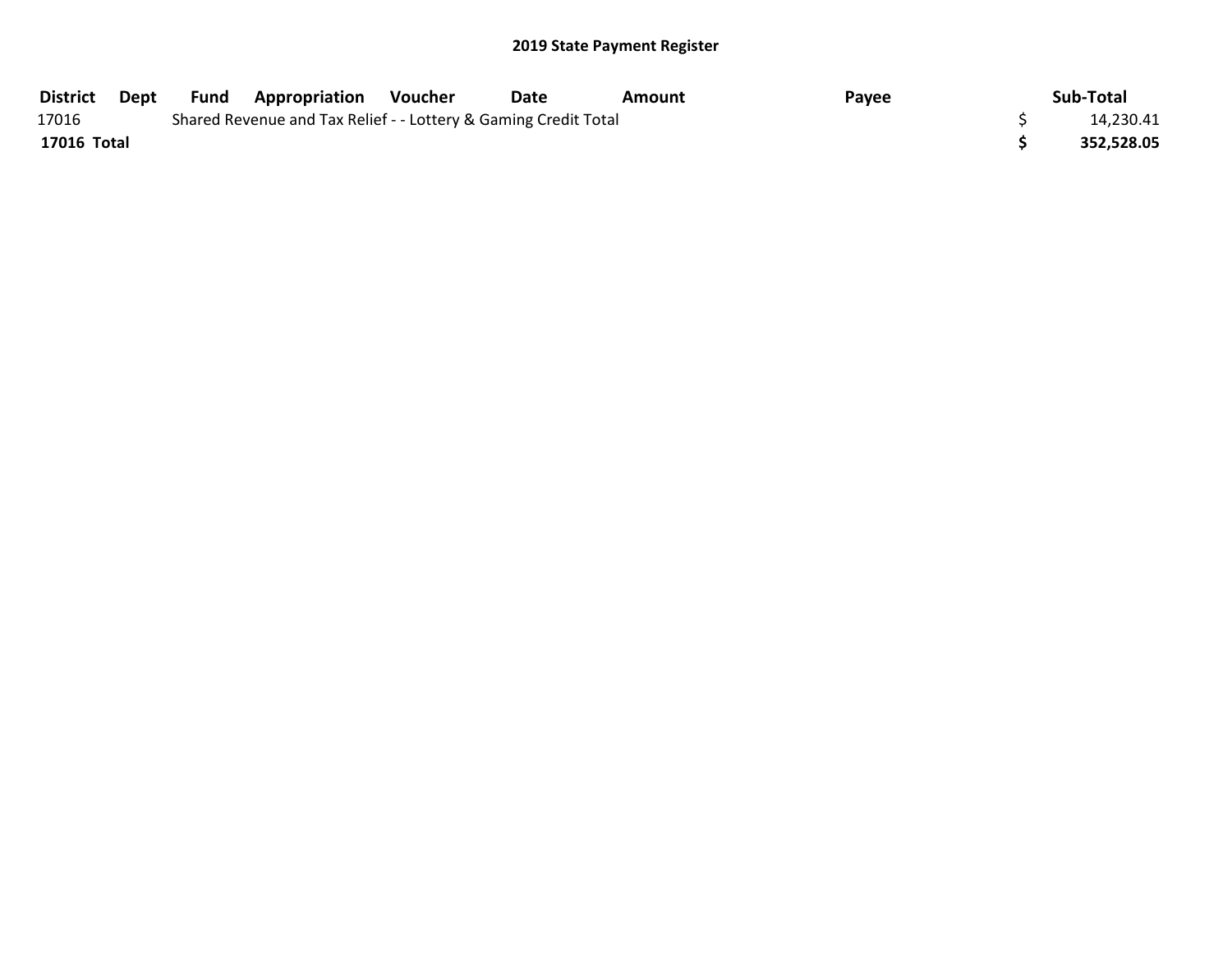| <b>District</b> | <b>Dept</b> | <b>Fund</b> | Appropriation                                                         | Voucher  | <b>Date</b> | <b>Amount</b> | Payee                       | Sub-Total        |
|-----------------|-------------|-------------|-----------------------------------------------------------------------|----------|-------------|---------------|-----------------------------|------------------|
| 17018           |             |             | Dept of Safety & Prof Services - - Fire Dues Distribution             |          |             |               |                             |                  |
| 17018           | 16500       | 10000       | 22500                                                                 | 00031204 | 7/17/2019   | \$            | 1,728.42 Town Of New Haven  |                  |
| 17018           |             |             | Dept of Safety & Prof Services - - Fire Dues Distribution Total       |          |             |               |                             | \$<br>1,728.42   |
| 17018           |             |             | Dept of Natural Resources - - Aids In Lieu Of Taxes - Gener           |          |             |               |                             |                  |
| 17018           | 37000       | 10000       | 50300                                                                 | 00314455 | 4/19/2019   | \$            | 83.00 Town Of New Haven     |                  |
| 17018           |             |             | Dept of Natural Resources - - Aids In Lieu Of Taxes - Gener Total     |          |             |               |                             | \$<br>83.00      |
| 17018           |             |             | Dept of Natural Resources - - Resaids - Cnty Forst, Cl & Mfl          |          |             |               |                             |                  |
| 17018           | 37000       | 21200       | 57100                                                                 | 00332492 | 6/21/2019   | \$            | 439.58 Town Of New Haven    |                  |
| 17018           |             |             | Dept of Natural Resources - - Resaids - Cnty Forst, Cl & Mfl Total    |          |             |               |                             | \$<br>439.58     |
| 17018           |             |             | Dept of Natural Resources - - Aids In Lieu Of Taxes - Sum S           |          |             |               |                             |                  |
| 17018           | 37000       | 21200       | 57900                                                                 | 00314456 | 4/19/2019   | \$            | 8.30 Town Of New Haven      |                  |
| 17018           | 37000       | 21200       | 57900                                                                 | 00314457 | 4/19/2019   | \$            | 9.46 Town Of New Haven      |                  |
| 17018           |             |             | Dept of Natural Resources - - Aids In Lieu Of Taxes - Sum S Total     |          |             |               |                             | \$<br>17.76      |
| 17018           |             |             | WI Dept of Transportation - - Trns Aids To Mnc.-Sf                    |          |             |               |                             |                  |
| 17018           | 39500       | 21100       | 19100                                                                 | 00336310 | 1/7/2019    | \$            | 27,467.52 Town Of New Haven |                  |
| 17018           | 39500       | 21100       | 19100                                                                 | 00363625 | 4/1/2019    | \$            | 27,467.52 Town Of New Haven |                  |
| 17018           | 39500       | 21100       | 19100                                                                 | 00401634 | 7/1/2019    | \$            | 27,467.52 Town Of New Haven |                  |
| 17018           | 39500       | 21100       | 19100                                                                 | 00444452 | 10/7/2019   | \$            | 27,467.55 Town Of New Haven |                  |
| 17018           |             |             | WI Dept of Transportation - - Trns Aids To Mnc.-Sf Total              |          |             |               |                             | \$<br>109,870.11 |
| 17018           |             |             | Shared Revenue and Tax Relief - - Expenditure Restraint Program       |          |             |               |                             |                  |
| 17018           | 83500       | 10000       | 10100                                                                 | 00048722 | 7/22/2019   | \$            | 8,837.92 Town Of New Haven  |                  |
| 17018           |             |             | Shared Revenue and Tax Relief - - Expenditure Restraint Program Total |          |             |               |                             | \$<br>8,837.92   |
| 17018           |             |             | Shared Revenue and Tax Relief - - County And Municipal Aid            |          |             |               |                             |                  |
| 17018           | 83500       | 10000       | 10500                                                                 | 00048722 | 7/22/2019   | \$            | 8,823.01 Town Of New Haven  |                  |
| 17018           | 83500       | 10000       | 10500                                                                 | 00053018 | 11/18/2019  | \$            | 49,997.06 Town Of New Haven |                  |
| 17018           |             |             | Shared Revenue and Tax Relief - - County And Municipal Aid Total      |          |             |               |                             | \$<br>58,820.07  |
| 17018           |             |             | Shared Revenue and Tax Relief - - Exempt Computer Aid                 |          |             |               |                             |                  |
| 17018           | 83500       | 10000       | 10900                                                                 | 00045888 | 7/22/2019   | \$            | 41.57 Town Of New Haven     |                  |
| 17018           |             |             | Shared Revenue and Tax Relief - - Exempt Computer Aid Total           |          |             |               |                             | \$<br>41.57      |
| 17018           |             |             | Shared Revenue and Tax Relief - - Utility Aid                         |          |             |               |                             |                  |
| 17018           | 83500       | 10000       | 11000                                                                 | 00048722 | 7/22/2019   | \$<br>58.15   | Town Of New Haven           |                  |
| 17018           | 83500       | 10000       | 11000                                                                 | 00053018 | 11/18/2019  | \$<br>340.35  | Town Of New Haven           |                  |
| 17018           |             |             | Shared Revenue and Tax Relief - - Utility Aid Total                   |          |             |               |                             | \$<br>398.50     |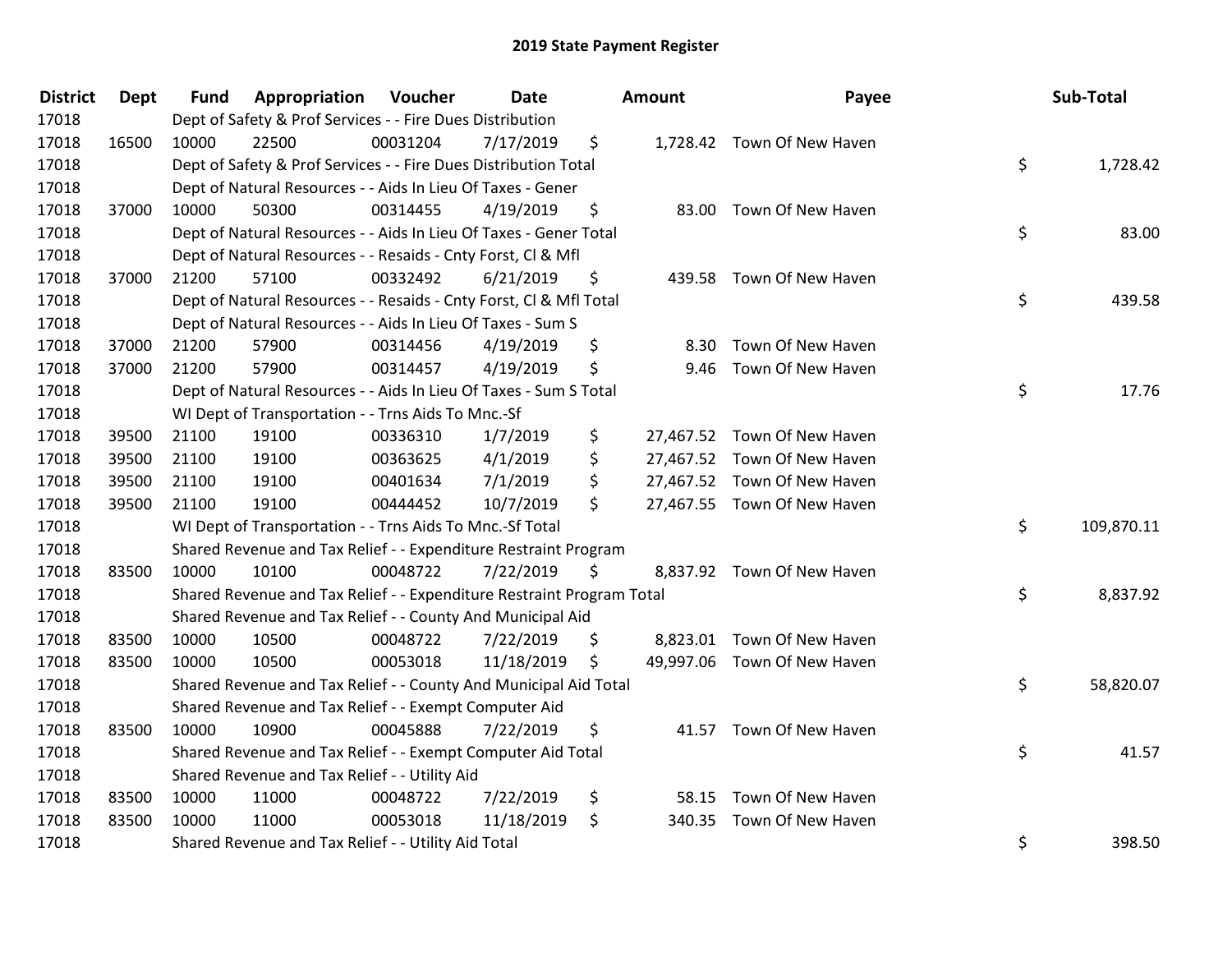| <b>District</b> | <b>Dept</b> | <b>Fund</b> | Appropriation                                                 | Voucher  | Date     | Amount | Payee                   | Sub-Total  |
|-----------------|-------------|-------------|---------------------------------------------------------------|----------|----------|--------|-------------------------|------------|
| 17018           |             |             | Shared Revenue and Tax Relief - - Personal Property Aid       |          |          |        |                         |            |
| 17018           | 83500       | 10000       | 11100                                                         | 00040422 | 5/6/2019 |        | 22.73 Town Of New Haven |            |
| 17018           |             |             | Shared Revenue and Tax Relief - - Personal Property Aid Total |          |          |        |                         | 22.73      |
| 17018 Total     |             |             |                                                               |          |          |        |                         | 180,259.66 |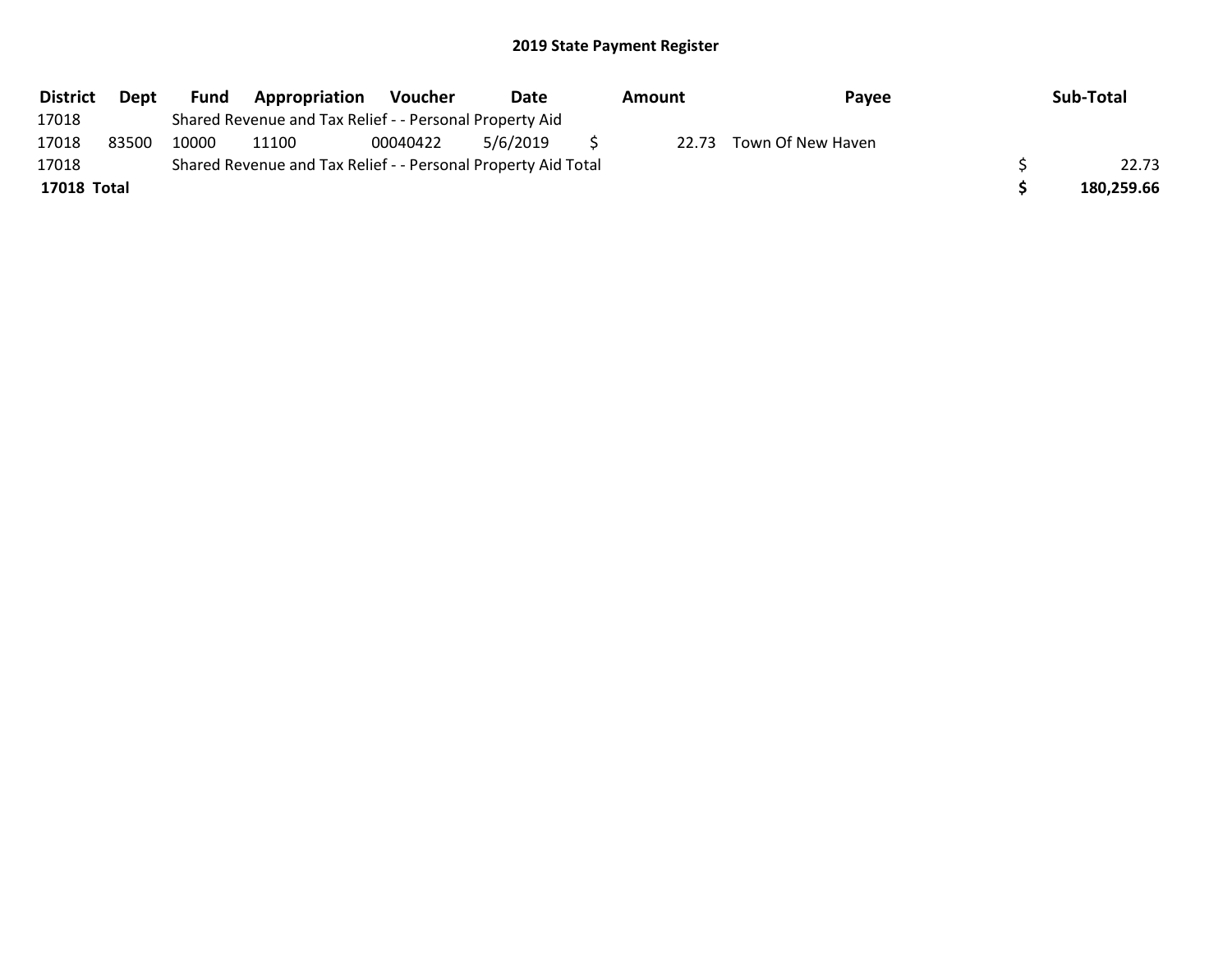| <b>District</b> | <b>Dept</b> | <b>Fund</b> | Appropriation                                                      | Voucher  | Date       |                | <b>Amount</b> | Payee                         | Sub-Total       |
|-----------------|-------------|-------------|--------------------------------------------------------------------|----------|------------|----------------|---------------|-------------------------------|-----------------|
| 17020           |             |             | Dept of Safety & Prof Services - - Fire Dues Distribution          |          |            |                |               |                               |                 |
| 17020           | 16500       | 10000       | 22500                                                              | 00031330 | 7/18/2019  | \$             |               | 1,342.32 Town Of Otter Creek  |                 |
| 17020           |             |             | Dept of Safety & Prof Services - - Fire Dues Distribution Total    |          |            |                |               |                               | \$<br>1,342.32  |
| 17020           |             |             | Dept of Natural Resources - - Aids In Lieu Of Taxes - Gener        |          |            |                |               |                               |                 |
| 17020           | 37000       | 10000       | 50300                                                              | 00295062 | 2/4/2019   | \$             |               | 8,113.14 Town Of Otter Creek  |                 |
| 17020           | 37000       | 10000       | 50300                                                              | 00313374 | 4/19/2019  | \$             | 94.17         | Town Of Otter Creek           |                 |
| 17020           | 37000       | 10000       | 50300                                                              | 00313375 | 4/19/2019  | \$             | 127.26        | Town Of Otter Creek           |                 |
| 17020           | 37000       | 10000       | 50300                                                              | 00313376 | 4/19/2019  | \$             |               | 188.48 Town Of Otter Creek    |                 |
| 17020           |             |             | Dept of Natural Resources - - Aids In Lieu Of Taxes - Gener Total  |          |            |                |               |                               | \$<br>8,523.05  |
| 17020           |             |             | Dept of Natural Resources - - Resaids - Cnty Forst, Cl & Mfl       |          |            |                |               |                               |                 |
| 17020           | 37000       | 21200       | 57100                                                              | 00332493 | 6/21/2019  | \$             |               | 1,663.83 Town Of Otter Creek  |                 |
| 17020           |             |             | Dept of Natural Resources - - Resaids - Cnty Forst, CI & Mfl Total |          |            |                |               |                               | \$<br>1,663.83  |
| 17020           |             |             | Dept of Natural Resources - - Aids In Lieu Of Taxes - Sum S        |          |            |                |               |                               |                 |
| 17020           | 37000       | 21200       | 57900                                                              | 00313373 | 4/19/2019  | \$             |               | 253.93 Town Of Otter Creek    |                 |
| 17020           |             |             | Dept of Natural Resources - - Aids In Lieu Of Taxes - Sum S Total  |          |            |                |               |                               | \$<br>253.93    |
| 17020           |             |             | WI Dept of Transportation - - Trns Aids To Mnc.-Sf                 |          |            |                |               |                               |                 |
| 17020           | 39500       | 21100       | 19100                                                              | 00336311 | 1/7/2019   | \$             | 24,654.48     | Town Of Otter Creek           |                 |
| 17020           | 39500       | 21100       | 19100                                                              | 00363626 | 4/1/2019   | \$             | 24,654.48     | Town Of Otter Creek           |                 |
| 17020           | 39500       | 21100       | 19100                                                              | 00401635 | 7/1/2019   | \$             | 24,654.48     | Town Of Otter Creek           |                 |
| 17020           | 39500       | 21100       | 19100                                                              | 00444453 | 10/7/2019  | \$             |               | 24,654.48 Town Of Otter Creek |                 |
| 17020           |             |             | WI Dept of Transportation - - Trns Aids To Mnc.-Sf Total           |          |            |                |               |                               | \$<br>98,617.92 |
| 17020           |             |             | Elections Commission - - 2018 Hava Election Security               |          |            |                |               |                               |                 |
| 17020           | 51000       | 22000       | 18200                                                              | 00002082 | 10/11/2019 | $\ddot{\zeta}$ |               | 1,200.00 Town Of Otter Creek  |                 |
| 17020           |             |             | Elections Commission - - 2018 Hava Election Security Total         |          |            |                |               |                               | \$<br>1,200.00  |
| 17020           |             |             | Shared Revenue and Tax Relief - - County And Municipal Aid         |          |            |                |               |                               |                 |
| 17020           | 83500       | 10000       | 10500                                                              | 00048723 | 7/22/2019  | \$             |               | 3,571.24 Town Of Otter Creek  |                 |
| 17020           | 83500       | 10000       | 10500                                                              | 00053019 | 11/18/2019 | \$             |               | 20,237.00 Town Of Otter Creek |                 |
| 17020           |             |             | Shared Revenue and Tax Relief - - County And Municipal Aid Total   |          |            |                |               |                               | \$<br>23,808.24 |
| 17020           |             |             | Shared Revenue and Tax Relief - - Exempt Computer Aid              |          |            |                |               |                               |                 |
| 17020           | 83500       | 10000       | 10900                                                              | 00045889 | 7/22/2019  | \$             |               | 1.03 Town Of Otter Creek      |                 |
| 17020           |             |             | Shared Revenue and Tax Relief - - Exempt Computer Aid Total        |          |            |                |               |                               | \$<br>1.03      |
| 17020           |             |             | Shared Revenue and Tax Relief - - Utility Aid                      |          |            |                |               |                               |                 |
| 17020           | 83500       | 10000       | 11000                                                              | 00048723 | 7/22/2019  | \$             |               | 57.99 Town Of Otter Creek     |                 |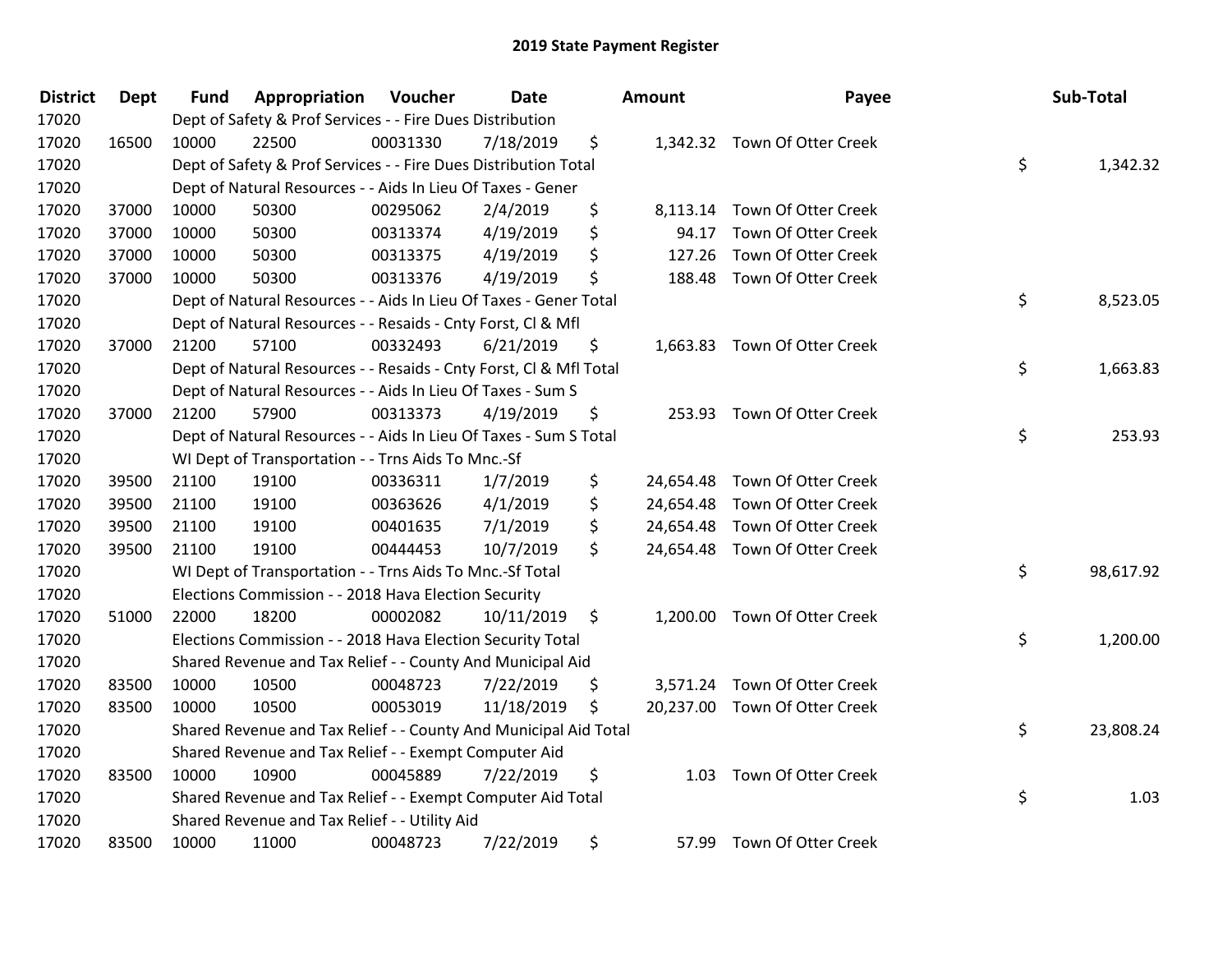| <b>District</b> | Dept  | <b>Fund</b> | Appropriation                                                       | <b>Voucher</b> | Date       | Amount | Payee                      | Sub-Total  |
|-----------------|-------|-------------|---------------------------------------------------------------------|----------------|------------|--------|----------------------------|------------|
| 17020           | 83500 | 10000       | 11000                                                               | 00053019       | 11/18/2019 | 328.00 | Town Of Otter Creek        |            |
| 17020           |       |             | Shared Revenue and Tax Relief - - Utility Aid Total                 |                |            |        |                            | 385.99     |
| 17020           |       |             | Shared Revenue and Tax Relief - - Personal Property Aid             |                |            |        |                            |            |
| 17020           | 83500 | 10000       | 11100                                                               | 00040423       | 5/6/2019   | 258.49 | <b>Town Of Otter Creek</b> |            |
| 17020           |       |             | Shared Revenue and Tax Relief - - Personal Property Aid Total       |                |            |        |                            | 258.49     |
| 17020           |       |             | Shared Revenue and Tax Relief - - Payments For Municipal Svcs       |                |            |        |                            |            |
| 17020           | 83500 | 10000       | 50100                                                               | 00037713       | 1/31/2019  | 828.40 | Town Of Otter Creek        |            |
| 17020           |       |             | Shared Revenue and Tax Relief - - Payments For Municipal Svcs Total |                |            |        |                            | 828.40     |
| 17020 Total     |       |             |                                                                     |                |            |        |                            | 136,883.20 |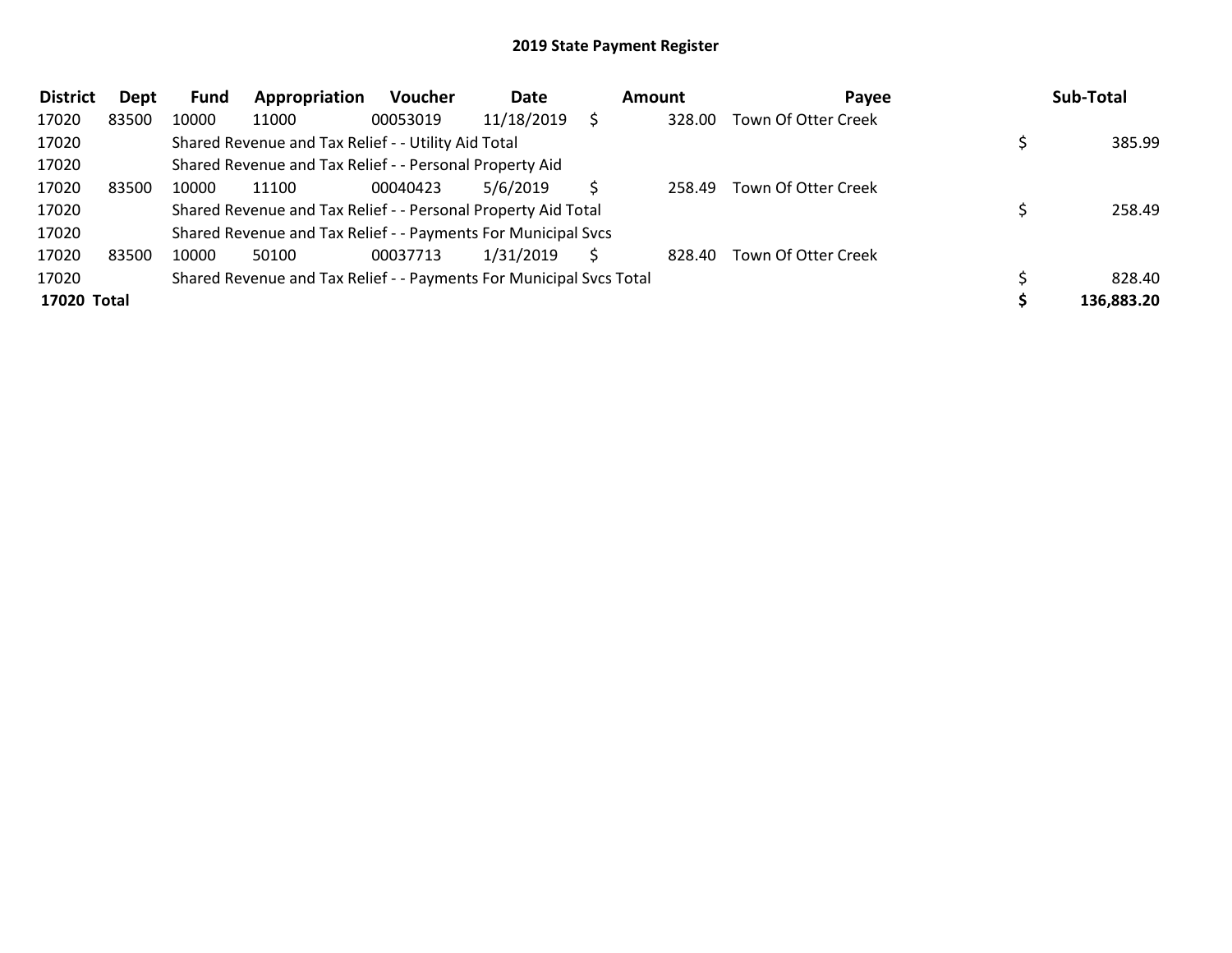| <b>District</b> | <b>Dept</b> | <b>Fund</b> | Appropriation                                                      | Voucher  | <b>Date</b> | <b>Amount</b> |                        | Payee | Sub-Total |
|-----------------|-------------|-------------|--------------------------------------------------------------------|----------|-------------|---------------|------------------------|-------|-----------|
| 17022           |             |             | Dept of Safety & Prof Services - - Fire Dues Distribution          |          |             |               |                        |       |           |
| 17022           | 16500       | 10000       | 22500                                                              | 00031532 | 7/18/2019   | \$            | 690.34 Town Of Peru    |       |           |
| 17022           |             |             | Dept of Safety & Prof Services - - Fire Dues Distribution Total    |          |             |               |                        | \$    | 690.34    |
| 17022           |             |             | Dept of Natural Resources - - Aids In Lieu Of Taxes - Gener        |          |             |               |                        |       |           |
| 17022           | 37000       | 10000       | 50300                                                              | 00295191 | 2/4/2019    | \$            | 17,131.66 Town Of Peru |       |           |
| 17022           | 37000       | 10000       | 50300                                                              | 00314963 | 4/19/2019   | \$            | 93.39 Town Of Peru     |       |           |
| 17022           |             |             | Dept of Natural Resources - - Aids In Lieu Of Taxes - Gener Total  |          |             |               |                        | \$    | 17,225.05 |
| 17022           |             |             | Dept of Natural Resources - - Taxes & Assessmts-Conserv Fund       |          |             |               |                        |       |           |
| 17022           | 37000       | 21200       | 16900                                                              | 00293592 | 1/25/2019   | \$            | 545.19 Town Of Peru    |       |           |
| 17022           |             |             | Dept of Natural Resources - - Taxes & Assessmts-Conserv Fund Total |          |             |               |                        | \$    | 545.19    |
| 17022           |             |             | Dept of Natural Resources - - Resaids - Cnty Forst, CI & Mfl       |          |             |               |                        |       |           |
| 17022           | 37000       | 21200       | 57100                                                              | 00332494 | 6/21/2019   | \$            | 292.70 Town Of Peru    |       |           |
| 17022           |             |             | Dept of Natural Resources - - Resaids - Cnty Forst, Cl & Mfl Total |          |             |               |                        | \$    | 292.70    |
| 17022           |             |             | WI Dept of Transportation - - Trns Aids To Mnc.-Sf                 |          |             |               |                        |       |           |
| 17022           | 39500       | 21100       | 19100                                                              | 00336312 | 1/7/2019    | \$            | 11,604.56 Town Of Peru |       |           |
| 17022           | 39500       | 21100       | 19100                                                              | 00363627 | 4/1/2019    | \$            | 11,604.56 Town Of Peru |       |           |
| 17022           | 39500       | 21100       | 19100                                                              | 00401636 | 7/1/2019    | \$            | 11,604.56 Town Of Peru |       |           |
| 17022           | 39500       | 21100       | 19100                                                              | 00444454 | 10/7/2019   | \$            | 11,604.59 Town Of Peru |       |           |
| 17022           |             |             | WI Dept of Transportation - - Trns Aids To Mnc.-Sf Total           |          |             |               |                        | \$    | 46,418.27 |
| 17022           |             |             | Elections Commission - - 2018 Hava Election Security               |          |             |               |                        |       |           |
| 17022           | 51000       | 22000       | 18200                                                              | 00002730 | 11/20/2019  | \$            | 700.00 Town Of Peru    |       |           |
| 17022           |             |             | Elections Commission - - 2018 Hava Election Security Total         |          |             |               |                        | \$    | 700.00    |
| 17022           |             |             | Shared Revenue and Tax Relief - - County And Municipal Aid         |          |             |               |                        |       |           |
| 17022           | 83500       | 10000       | 10500                                                              | 00048724 | 7/22/2019   | \$            | 2,635.88 Town Of Peru  |       |           |
| 17022           | 83500       | 10000       | 10500                                                              | 00053020 | 11/18/2019  | \$            | 14,936.62 Town Of Peru |       |           |
| 17022           |             |             | Shared Revenue and Tax Relief - - County And Municipal Aid Total   |          |             |               |                        | \$    | 17,572.50 |
| 17022           |             |             | Shared Revenue and Tax Relief - - Utility Aid                      |          |             |               |                        |       |           |
| 17022           | 83500       | 10000       | 11000                                                              | 00048724 | 7/22/2019   | \$<br>136.16  | Town Of Peru           |       |           |
| 17022           | 83500       | 10000       | 11000                                                              | 00053020 | 11/18/2019  | \$            | 842.75 Town Of Peru    |       |           |
| 17022           |             |             | Shared Revenue and Tax Relief - - Utility Aid Total                |          |             |               |                        | \$    | 978.91    |
| 17022           |             |             | Shared Revenue and Tax Relief - - Personal Property Aid            |          |             |               |                        |       |           |
| 17022           | 83500       | 10000       | 11100                                                              | 00040424 | 5/6/2019    | \$            | 14.34 Town Of Peru     |       |           |
| 17022           |             |             | Shared Revenue and Tax Relief - - Personal Property Aid Total      |          |             |               |                        | \$    | 14.34     |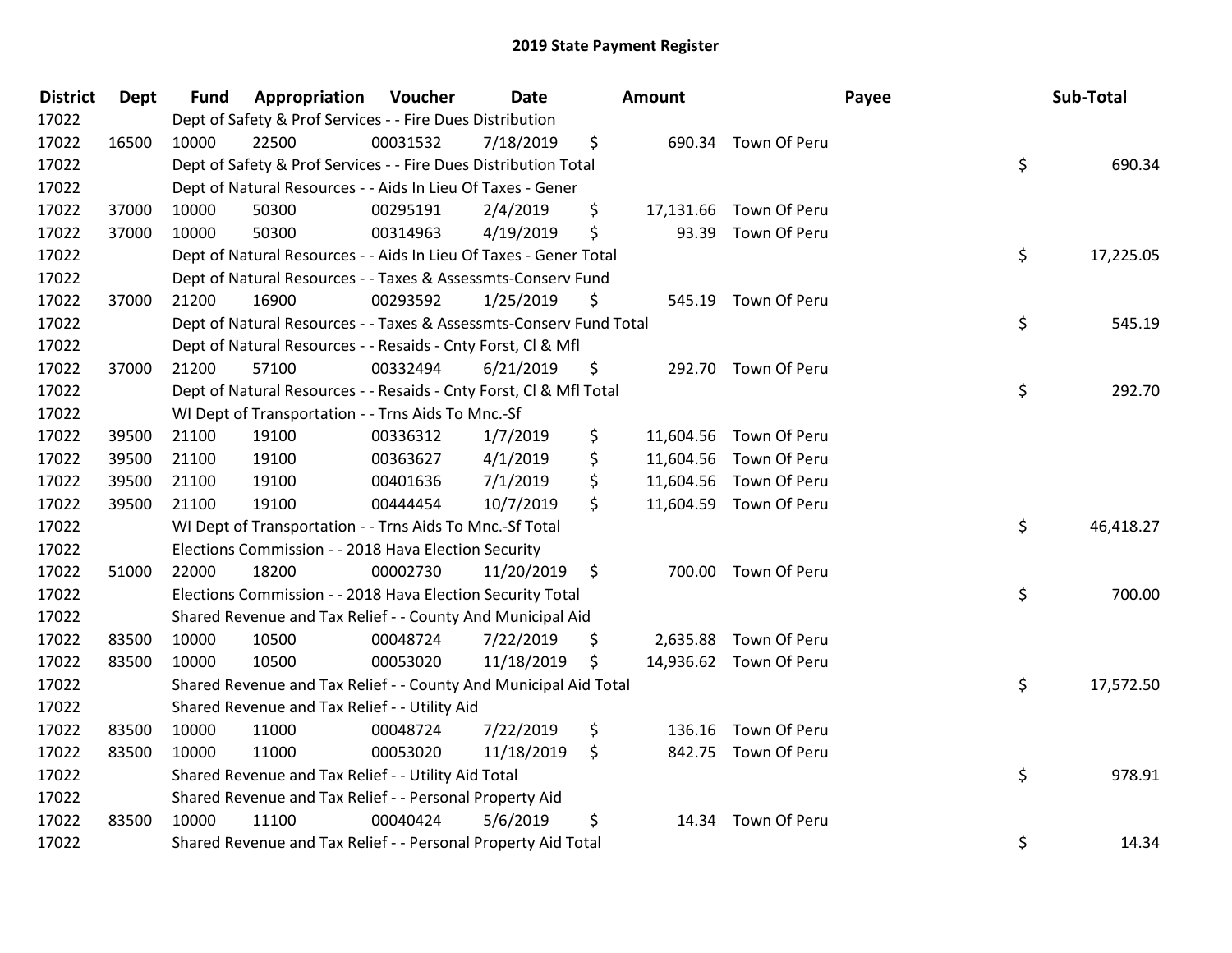| <b>District</b> | Dept Fund Appropriation Voucher | Date | <b>Amount</b> | Payee | Sub-Total |
|-----------------|---------------------------------|------|---------------|-------|-----------|
| 17022 Total     |                                 |      |               |       | 84,437.30 |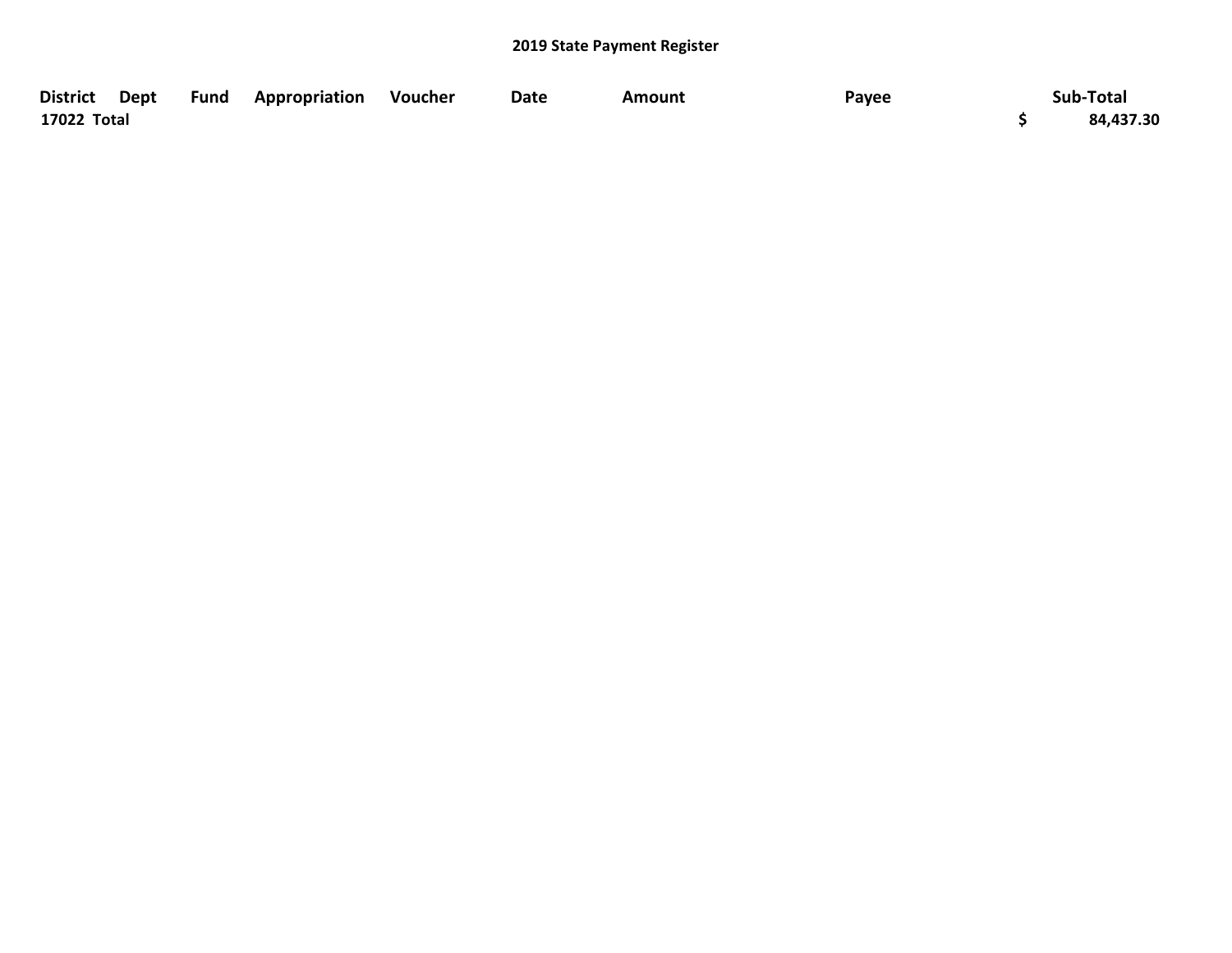| <b>District</b> | <b>Dept</b> | <b>Fund</b> | Appropriation                                                      | Voucher  | Date      | <b>Amount</b> | Payee                       | Sub-Total        |
|-----------------|-------------|-------------|--------------------------------------------------------------------|----------|-----------|---------------|-----------------------------|------------------|
| 17024           |             |             | Dept of Safety & Prof Services - - Fire Dues Distribution          |          |           |               |                             |                  |
| 17024           | 16500       | 10000       | 22500                                                              | 00030239 | 7/16/2019 | \$            | 8,914.93 Town Of Red Cedar  |                  |
| 17024           |             |             | Dept of Safety & Prof Services - - Fire Dues Distribution Total    |          |           |               |                             | \$<br>8,914.93   |
| 17024           |             |             | Dept of Natural Resources - - Aids In Lieu Of Taxes - Gener        |          |           |               |                             |                  |
| 17024           | 37000       | 10000       | 50300                                                              | 00295182 | 2/4/2019  | \$            | 1,146.20 Town Of Red Cedar  |                  |
| 17024           | 37000       | 10000       | 50300                                                              | 00295183 | 2/4/2019  | \$            | 9,990.01 Town Of Red Cedar  |                  |
| 17024           | 37000       | 10000       | 50300                                                              | 00314791 | 4/19/2019 | \$<br>452.33  | Town Of Red Cedar           |                  |
| 17024           | 37000       | 10000       | 50300                                                              | 00314792 | 4/19/2019 | \$            | 47.63 Town Of Red Cedar     |                  |
| 17024           |             |             | Dept of Natural Resources - - Aids In Lieu Of Taxes - Gener Total  |          |           |               |                             | \$<br>11,636.17  |
| 17024           |             |             | Dept of Natural Resources - - Gen Program Ops-State Funds          |          |           |               |                             |                  |
| 17024           | 37000       | 21200       | 16100                                                              | 00301663 | 3/21/2019 | \$            | 37.50 Town Of Red Cedar     |                  |
| 17024           |             |             | Dept of Natural Resources - - Gen Program Ops-State Funds Total    |          |           |               |                             | \$<br>37.50      |
| 17024           |             |             | Dept of Natural Resources - - Resaids - Cnty Forst, Cl & Mfl       |          |           |               |                             |                  |
| 17024           | 37000       | 21200       | 57100                                                              | 00332495 | 6/21/2019 | \$            | 86.80 Town Of Red Cedar     |                  |
| 17024           |             |             | Dept of Natural Resources - - Resaids - Cnty Forst, CI & Mfl Total |          |           |               |                             | \$<br>86.80      |
| 17024           |             |             | Dept of Natural Resources - - Aids In Lieu Of Taxes - Sum S        |          |           |               |                             |                  |
| 17024           | 37000       | 21200       | 57900                                                              | 00314790 | 4/19/2019 | \$<br>23.89   | Town Of Red Cedar           |                  |
| 17024           | 37000       | 21200       | 57900                                                              | 00314793 | 4/19/2019 | \$            | 51.12 Town Of Red Cedar     |                  |
| 17024           |             |             | Dept of Natural Resources - - Aids In Lieu Of Taxes - Sum S Total  |          |           |               |                             | \$<br>75.01      |
| 17024           |             |             | WI Dept of Transportation - - Disastr Damag Aid Sf                 |          |           |               |                             |                  |
| 17024           | 39500       | 21100       | 17400                                                              | 00440592 | 10/2/2019 | \$            | 30,881.78 Town Of Red Cedar |                  |
| 17024           |             |             | WI Dept of Transportation - - Disastr Damag Aid Sf Total           |          |           |               |                             | \$<br>30,881.78  |
| 17024           |             |             | WI Dept of Transportation - - Trns Aids To Mnc.-Sf                 |          |           |               |                             |                  |
| 17024           | 39500       | 21100       | 19100                                                              | 00336313 | 1/7/2019  | \$            | 37,089.22 Town Of Red Cedar |                  |
| 17024           | 39500       | 21100       | 19100                                                              | 00363628 | 4/1/2019  | \$            | 37,089.22 Town Of Red Cedar |                  |
| 17024           | 39500       | 21100       | 19100                                                              | 00401637 | 7/1/2019  | \$            | 37,089.22 Town Of Red Cedar |                  |
| 17024           | 39500       | 21100       | 19100                                                              | 00444455 | 10/7/2019 | \$            | 37,089.24 Town Of Red Cedar |                  |
| 17024           |             |             | WI Dept of Transportation - - Trns Aids To Mnc.-Sf Total           |          |           |               |                             | \$<br>148,356.90 |
| 17024           |             |             | WI Dept of Transportation - - Hwy Mgmt & Opers Sf                  |          |           |               |                             |                  |
| 17024           | 39500       | 21100       | 36500                                                              | 00368157 | 4/3/2019  | \$<br>400.00  | Town Of Red Cedar           |                  |
| 17024           | 39500       | 21100       | 36500                                                              | 00378896 | 5/3/2019  | \$            | 400.00 Town Of Red Cedar    |                  |
| 17024           |             |             | WI Dept of Transportation - - Hwy Mgmt & Opers Sf Total            |          |           |               |                             | \$<br>800.00     |
| 17024           |             |             | Department of Military Affairs - - Major Disaster Assist; Pif      |          |           |               |                             |                  |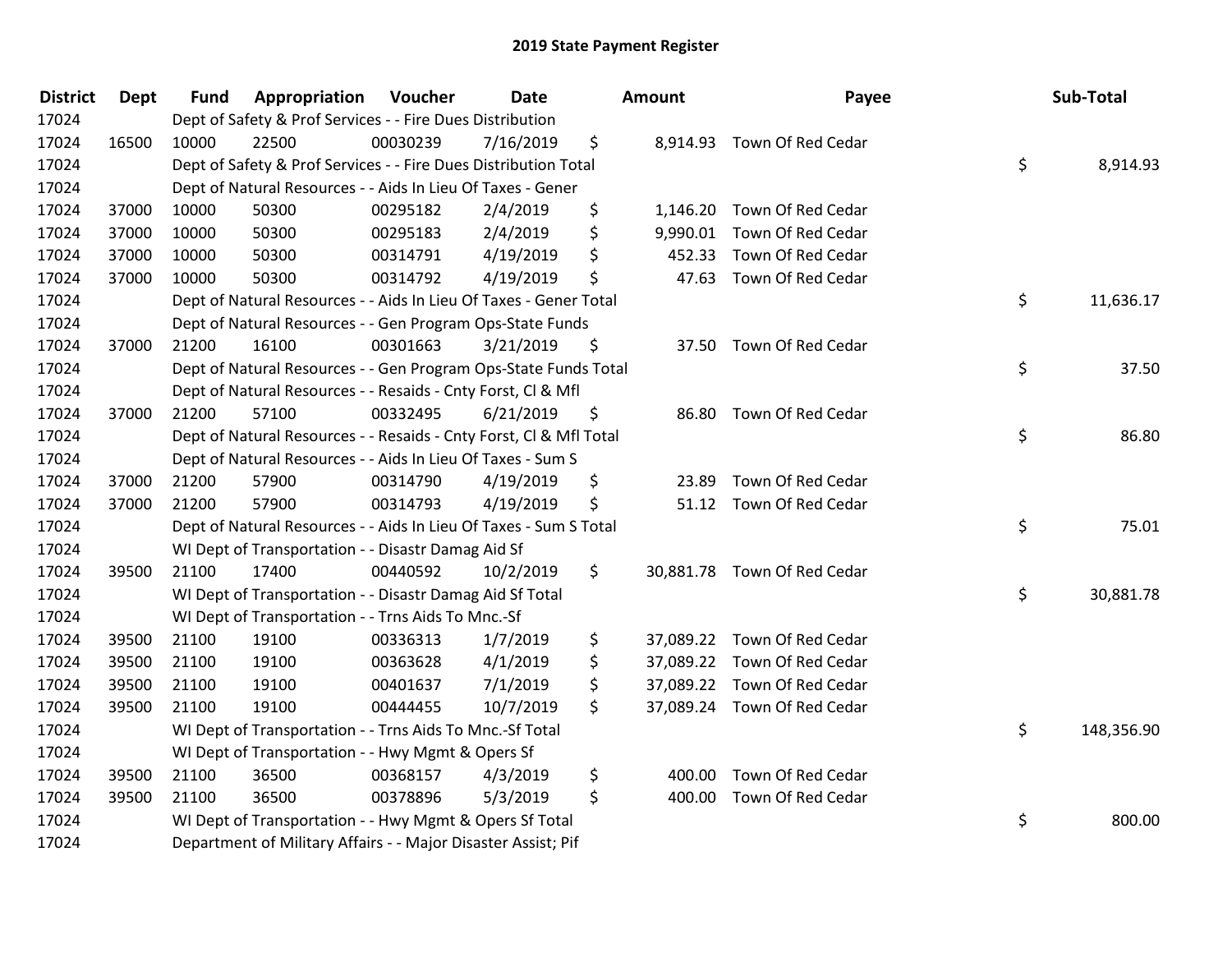| <b>District</b> | Dept  | <b>Fund</b> | Appropriation                                                       | Voucher  | Date       |    | Amount     | Payee             | Sub-Total        |
|-----------------|-------|-------------|---------------------------------------------------------------------|----------|------------|----|------------|-------------------|------------------|
| 17024           | 46500 | 27200       | 36500                                                               | 00066305 | 9/5/2019   | S. | 153,500.96 | Town Of Red Cedar |                  |
| 17024           |       |             | Department of Military Affairs - - Major Disaster Assist; Pif Total |          |            |    |            |                   | \$<br>153,500.96 |
| 17024           |       |             | Shared Revenue and Tax Relief - - County And Municipal Aid          |          |            |    |            |                   |                  |
| 17024           | 83500 | 10000       | 10500                                                               | 00048725 | 7/22/2019  | S. | 5,410.16   | Town Of Red Cedar |                  |
| 17024           | 83500 | 10000       | 10500                                                               | 00053021 | 11/18/2019 | S. | 30,657.56  | Town Of Red Cedar |                  |
| 17024           |       |             | Shared Revenue and Tax Relief - - County And Municipal Aid Total    |          |            |    |            |                   | \$<br>36,067.72  |
| 17024           |       |             | Shared Revenue and Tax Relief - - Exempt Computer Aid               |          |            |    |            |                   |                  |
| 17024           | 83500 | 10000       | 10900                                                               | 00045890 | 7/22/2019  | S. | 31.18      | Town Of Red Cedar |                  |
| 17024           |       |             | Shared Revenue and Tax Relief - - Exempt Computer Aid Total         |          |            |    |            |                   | \$<br>31.18      |
| 17024           |       |             | Shared Revenue and Tax Relief - - Utility Aid                       |          |            |    |            |                   |                  |
| 17024           | 83500 | 10000       | 11000                                                               | 00048725 | 7/22/2019  | S. | 2,457.09   | Town Of Red Cedar |                  |
| 17024           | 83500 | 10000       | 11000                                                               | 00053021 | 11/18/2019 | S. | 14,853.10  | Town Of Red Cedar |                  |
| 17024           |       |             | Shared Revenue and Tax Relief - - Utility Aid Total                 |          |            |    |            |                   | \$<br>17,310.19  |
| 17024           |       |             | Shared Revenue and Tax Relief - - Personal Property Aid             |          |            |    |            |                   |                  |
| 17024           | 83500 | 10000       | 11100                                                               | 00040425 | 5/6/2019   | \$ | 656.20     | Town Of Red Cedar |                  |
| 17024           |       |             | Shared Revenue and Tax Relief - - Personal Property Aid Total       |          |            |    |            |                   | 656.20           |
| 17024 Total     |       |             |                                                                     |          |            |    |            |                   | 408,355.34       |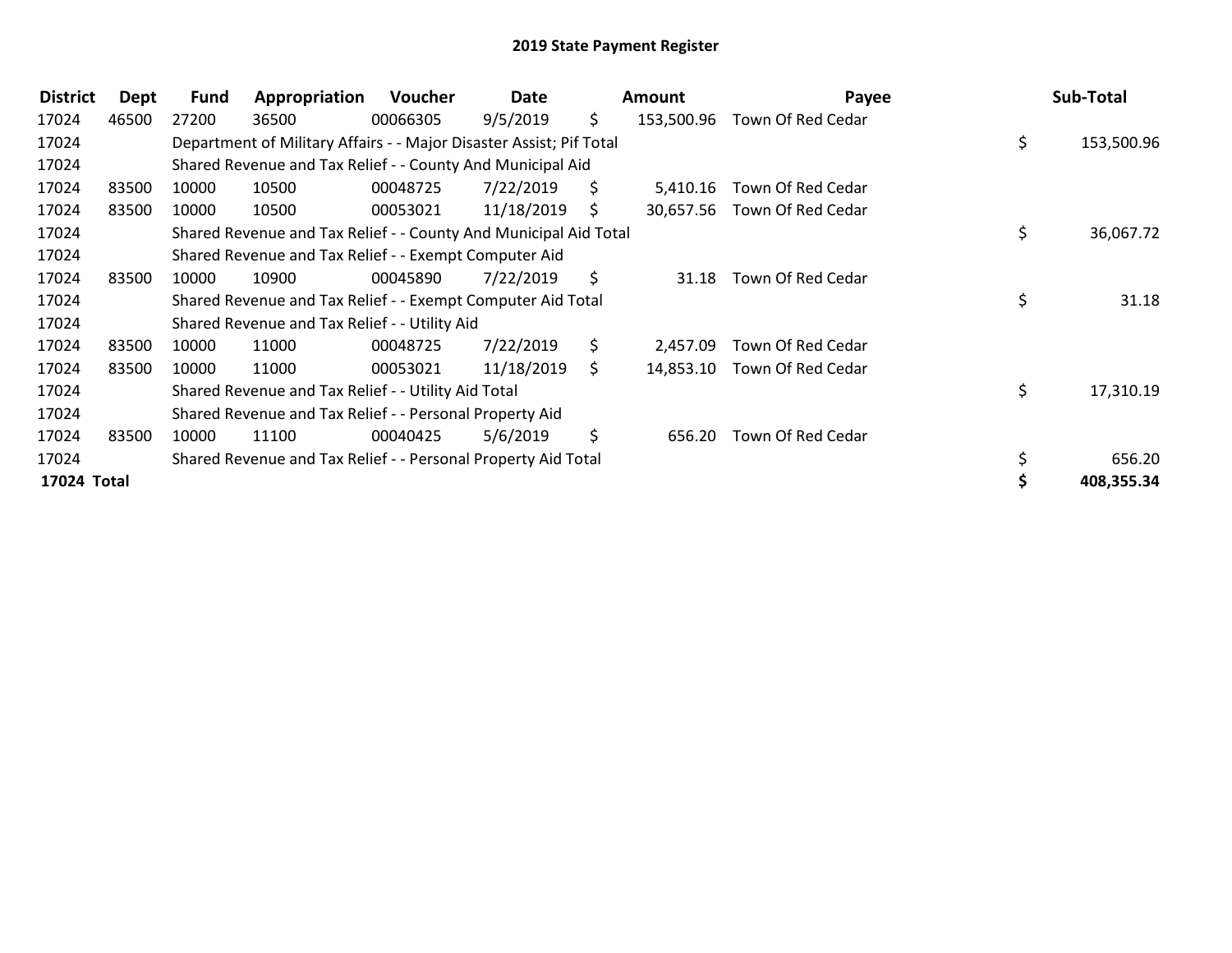| <b>District</b> | <b>Dept</b> | <b>Fund</b> | Appropriation                                                      | Voucher  | <b>Date</b> | <b>Amount</b> | Payee                        | Sub-Total        |
|-----------------|-------------|-------------|--------------------------------------------------------------------|----------|-------------|---------------|------------------------------|------------------|
| 17026           |             |             | Dept of Safety & Prof Services - - Fire Dues Distribution          |          |             |               |                              |                  |
| 17026           | 16500       | 10000       | 22500                                                              | 00030786 | 7/17/2019   | \$            | 3,150.74 Town Of Rock Creek  |                  |
| 17026           |             |             | Dept of Safety & Prof Services - - Fire Dues Distribution Total    |          |             |               |                              | \$<br>3,150.74   |
| 17026           |             |             | Dept of Natural Resources - - Aids In Lieu Of Taxes - Gener        |          |             |               |                              |                  |
| 17026           | 37000       | 10000       | 50300                                                              | 00295161 | 2/4/2019    | \$            | 16,790.42 Town Of Rock Creek |                  |
| 17026           | 37000       | 10000       | 50300                                                              | 00314525 | 4/19/2019   | \$<br>202.14  | Town Of Rock Creek           |                  |
| 17026           | 37000       | 10000       | 50300                                                              | 00314526 | 4/19/2019   | \$            | 82.32 Town Of Rock Creek     |                  |
| 17026           |             |             | Dept of Natural Resources - - Aids In Lieu Of Taxes - Gener Total  |          |             |               |                              | \$<br>17,074.88  |
| 17026           |             |             | Dept of Natural Resources - - Resaids - Cnty Forst, Cl & Mfl       |          |             |               |                              |                  |
| 17026           | 37000       | 21200       | 57100                                                              | 00332496 | 6/21/2019   | \$<br>146.04  | <b>Town Of Rock Creek</b>    |                  |
| 17026           |             |             | Dept of Natural Resources - - Resaids - Cnty Forst, Cl & Mfl Total |          |             |               |                              | \$<br>146.04     |
| 17026           |             |             | WI Dept of Transportation - - Trns Aids To Mnc.-Sf                 |          |             |               |                              |                  |
| 17026           | 39500       | 21100       | 19100                                                              | 00336314 | 1/7/2019    | \$            | 26,123.71 Town Of Rock Creek |                  |
| 17026           | 39500       | 21100       | 19100                                                              | 00363629 | 4/1/2019    | \$            | 26,123.71 Town Of Rock Creek |                  |
| 17026           | 39500       | 21100       | 19100                                                              | 00401638 | 7/1/2019    | \$            | 26,123.71 Town Of Rock Creek |                  |
| 17026           | 39500       | 21100       | 19100                                                              | 00444456 | 10/7/2019   | \$            | 26,123.73 Town Of Rock Creek |                  |
| 17026           |             |             | WI Dept of Transportation - - Trns Aids To Mnc.-Sf Total           |          |             |               |                              | \$<br>104,494.86 |
| 17026           |             |             | Shared Revenue and Tax Relief - - County And Municipal Aid         |          |             |               |                              |                  |
| 17026           | 83500       | 10000       | 10500                                                              | 00048726 | 7/22/2019   | \$            | 3,917.14 Town Of Rock Creek  |                  |
| 17026           | 83500       | 10000       | 10500                                                              | 00053022 | 11/18/2019  | \$            | 22,197.10 Town Of Rock Creek |                  |
| 17026           |             |             | Shared Revenue and Tax Relief - - County And Municipal Aid Total   |          |             |               |                              | \$<br>26,114.24  |
| 17026           |             |             | Shared Revenue and Tax Relief - - Exempt Computer Aid              |          |             |               |                              |                  |
| 17026           | 83500       | 10000       | 10900                                                              | 00045891 | 7/22/2019   | \$            | 45.73 Town Of Rock Creek     |                  |
| 17026           |             |             | Shared Revenue and Tax Relief - - Exempt Computer Aid Total        |          |             |               |                              | \$<br>45.73      |
| 17026           |             |             | Shared Revenue and Tax Relief - - Utility Aid                      |          |             |               |                              |                  |
| 17026           | 83500       | 10000       | 11000                                                              | 00048726 | 7/22/2019   | \$            | 191.52 Town Of Rock Creek    |                  |
| 17026           | 83500       | 10000       | 11000                                                              | 00053022 | 11/18/2019  | \$            | 1,295.21 Town Of Rock Creek  |                  |
| 17026           |             |             | Shared Revenue and Tax Relief - - Utility Aid Total                |          |             |               |                              | \$<br>1,486.73   |
| 17026           |             |             | Shared Revenue and Tax Relief - - Personal Property Aid            |          |             |               |                              |                  |
| 17026           | 83500       | 10000       | 11100                                                              | 00040426 | 5/6/2019    | \$            | 611.53 Town Of Rock Creek    |                  |
| 17026           |             |             | Shared Revenue and Tax Relief - - Personal Property Aid Total      |          |             |               |                              | \$<br>611.53     |
| 17026           |             |             | Shared Revenue and Tax Relief - - Lottery & Gaming Credit          |          |             |               |                              |                  |
| 17026           | 83500       | 52100       | 36300                                                              | 00038235 | 3/25/2019   | \$            | 231.84 Town Of Rock Creek    |                  |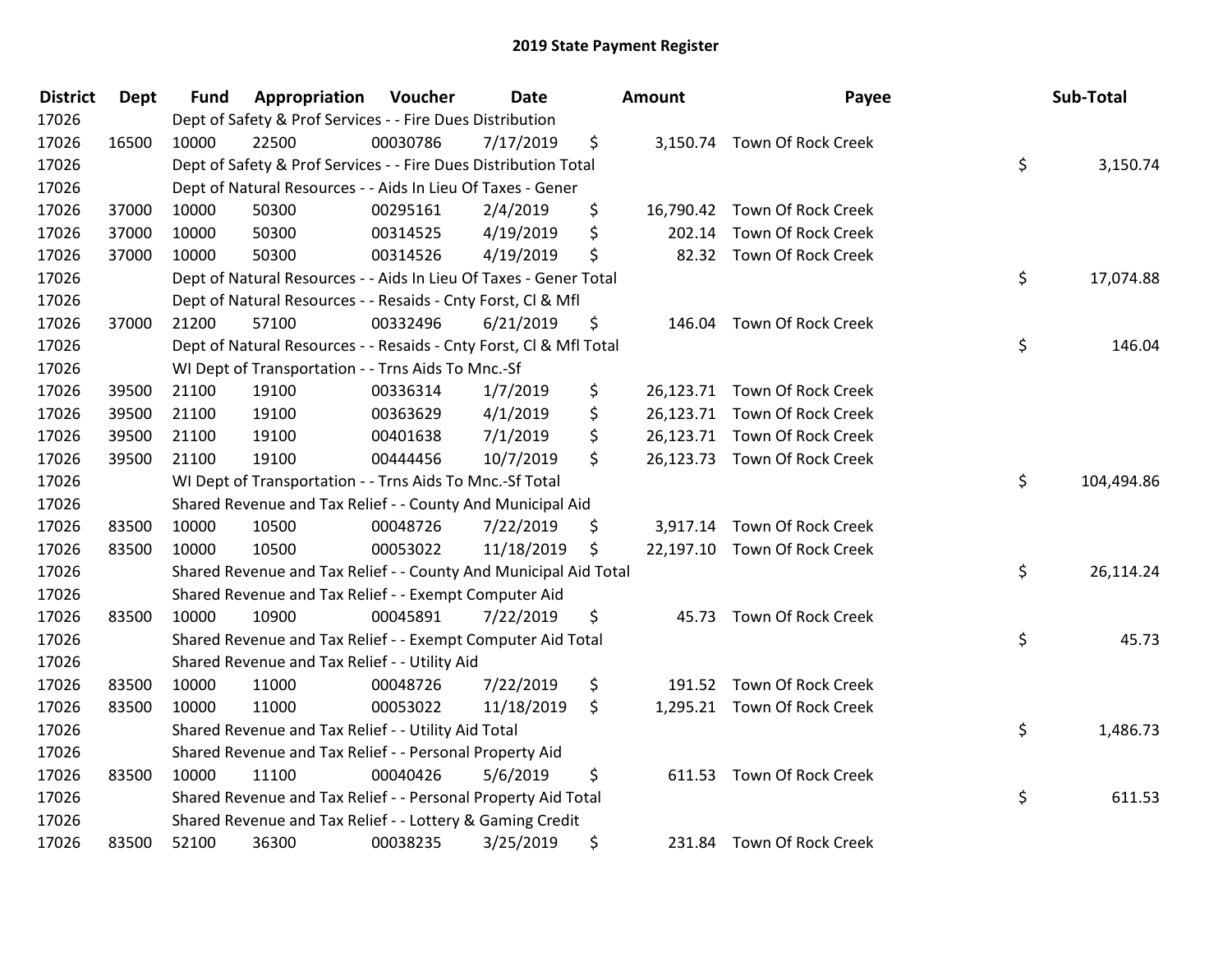| <b>District</b> | Dept | Fund | <b>Appropriation</b>                                            | Voucher | Date | Amount | Payee | Sub-Total  |
|-----------------|------|------|-----------------------------------------------------------------|---------|------|--------|-------|------------|
| 17026           |      |      | Shared Revenue and Tax Relief - - Lottery & Gaming Credit Total |         |      |        |       | 231.84     |
| 17026 Total     |      |      |                                                                 |         |      |        |       | 153,356.59 |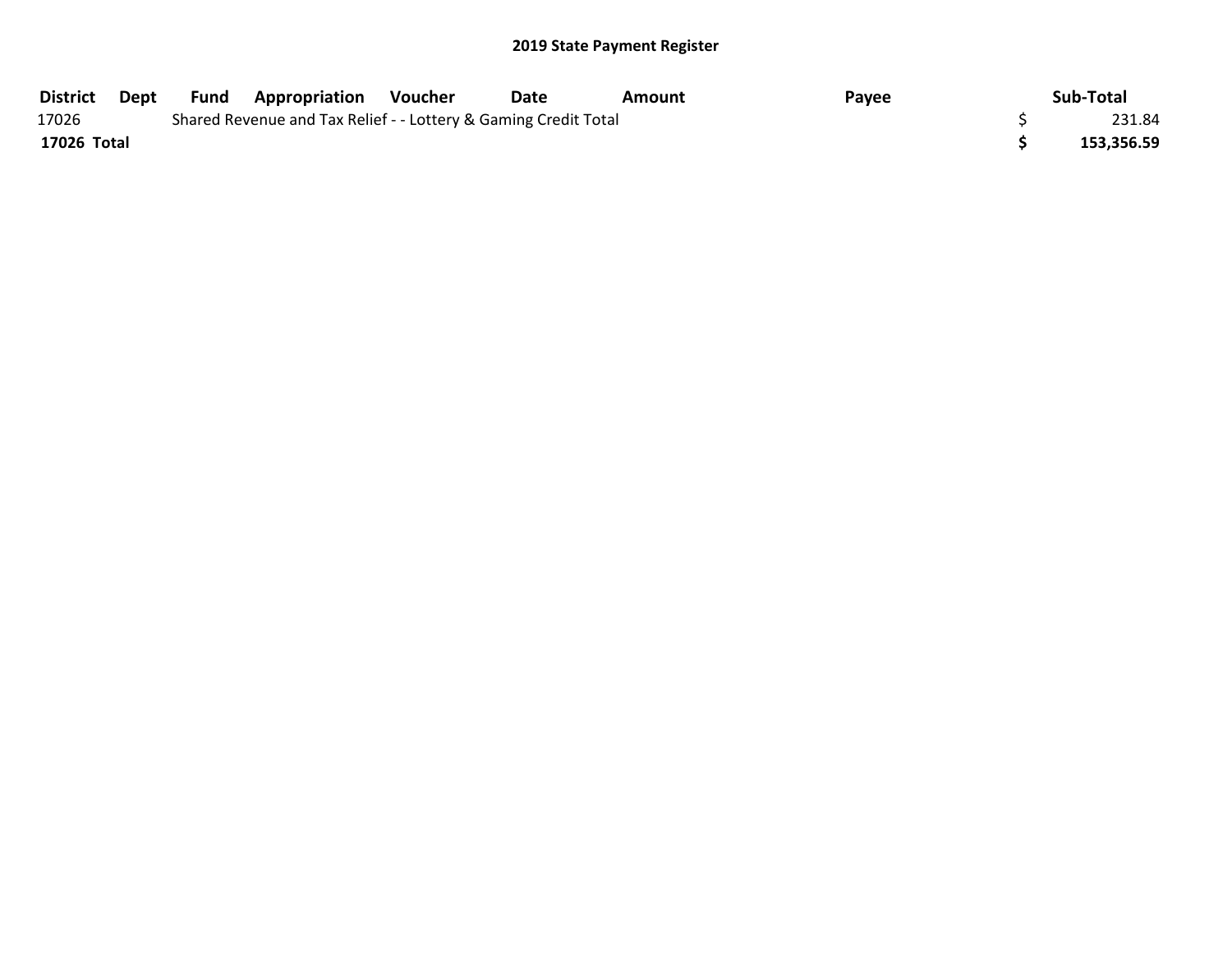| <b>District</b> | <b>Dept</b> | <b>Fund</b> | Appropriation                                                      | Voucher  | <b>Date</b> | <b>Amount</b>   | Payee                        | Sub-Total        |
|-----------------|-------------|-------------|--------------------------------------------------------------------|----------|-------------|-----------------|------------------------------|------------------|
| 17028           |             |             | Dept of Safety & Prof Services - - Fire Dues Distribution          |          |             |                 |                              |                  |
| 17028           | 16500       | 10000       | 22500                                                              | 00031221 | 7/18/2019   | \$              | 1,668.27 Town Of Sand Creek  |                  |
| 17028           |             |             | Dept of Safety & Prof Services - - Fire Dues Distribution Total    |          |             |                 |                              | \$<br>1,668.27   |
| 17028           |             |             | Dept of Natural Resources - - Aids In Lieu Of Taxes - Gener        |          |             |                 |                              |                  |
| 17028           | 37000       | 10000       | 50300                                                              | 00314975 | 4/19/2019   | \$<br>7.26      | <b>Town Of Sand Creek</b>    |                  |
| 17028           | 37000       | 10000       | 50300                                                              | 00314977 | 4/19/2019   | \$<br>57.10     | Town Of Sand Creek           |                  |
| 17028           |             |             | Dept of Natural Resources - - Aids In Lieu Of Taxes - Gener Total  |          |             |                 |                              | \$<br>64.36      |
| 17028           |             |             | Dept of Natural Resources - - Resaids - Cnty Forst, Cl & Mfl       |          |             |                 |                              |                  |
| 17028           | 37000       | 21200       | 57100                                                              | 00332497 | 6/21/2019   | \$<br>687.86    | <b>Town Of Sand Creek</b>    |                  |
| 17028           |             |             | Dept of Natural Resources - - Resaids - Cnty Forst, Cl & Mfl Total |          |             |                 |                              | \$<br>687.86     |
| 17028           |             |             | Dept of Natural Resources - - Aids In Lieu Of Taxes - Sum S        |          |             |                 |                              |                  |
| 17028           | 37000       | 21200       | 57900                                                              | 00314976 | 4/19/2019   | \$<br>251.99    | Town Of Sand Creek           |                  |
| 17028           |             |             | Dept of Natural Resources - - Aids In Lieu Of Taxes - Sum S Total  |          |             |                 |                              | \$<br>251.99     |
| 17028           |             |             | WI Dept of Transportation - - Trns Aids To Mnc.-Sf                 |          |             |                 |                              |                  |
| 17028           | 39500       | 21100       | 19100                                                              | 00336315 | 1/7/2019    | \$              | 20,181.07 Town Of Sand Creek |                  |
| 17028           | 39500       | 21100       | 19100                                                              | 00363630 | 4/1/2019    | \$<br>20,181.07 | Town Of Sand Creek           |                  |
| 17028           | 39500       | 21100       | 19100                                                              | 00401639 | 7/1/2019    | \$<br>20,181.07 | Town Of Sand Creek           |                  |
| 17028           | 39500       | 21100       | 19100                                                              | 00444457 | 10/7/2019   | \$              | 20,181.10 Town Of Sand Creek |                  |
| 17028           |             |             | WI Dept of Transportation - - Trns Aids To Mnc.-Sf Total           |          |             |                 |                              | \$<br>80,724.31  |
| 17028           |             |             | Shared Revenue and Tax Relief - - County And Municipal Aid         |          |             |                 |                              |                  |
| 17028           | 83500       | 10000       | 10500                                                              | 00048727 | 7/22/2019   | \$<br>6,820.07  | Town Of Sand Creek           |                  |
| 17028           | 83500       | 10000       | 10500                                                              | 00053023 | 11/18/2019  | \$              | 38,666.58 Town Of Sand Creek |                  |
| 17028           |             |             | Shared Revenue and Tax Relief - - County And Municipal Aid Total   |          |             |                 |                              | \$<br>45,486.65  |
| 17028           |             |             | Shared Revenue and Tax Relief - - Exempt Computer Aid              |          |             |                 |                              |                  |
| 17028           | 83500       | 10000       | 10900                                                              | 00045892 | 7/22/2019   | \$<br>2.08      | Town Of Sand Creek           |                  |
| 17028           |             |             | Shared Revenue and Tax Relief - - Exempt Computer Aid Total        |          |             |                 |                              | \$<br>2.08       |
| 17028           |             |             | Shared Revenue and Tax Relief - - Personal Property Aid            |          |             |                 |                              |                  |
| 17028           | 83500       | 10000       | 11100                                                              | 00040427 | 5/6/2019    | \$<br>532.26    | <b>Town Of Sand Creek</b>    |                  |
| 17028           |             |             | Shared Revenue and Tax Relief - - Personal Property Aid Total      |          |             |                 |                              | \$<br>532.26     |
| 17028 Total     |             |             |                                                                    |          |             |                 |                              | \$<br>129,417.78 |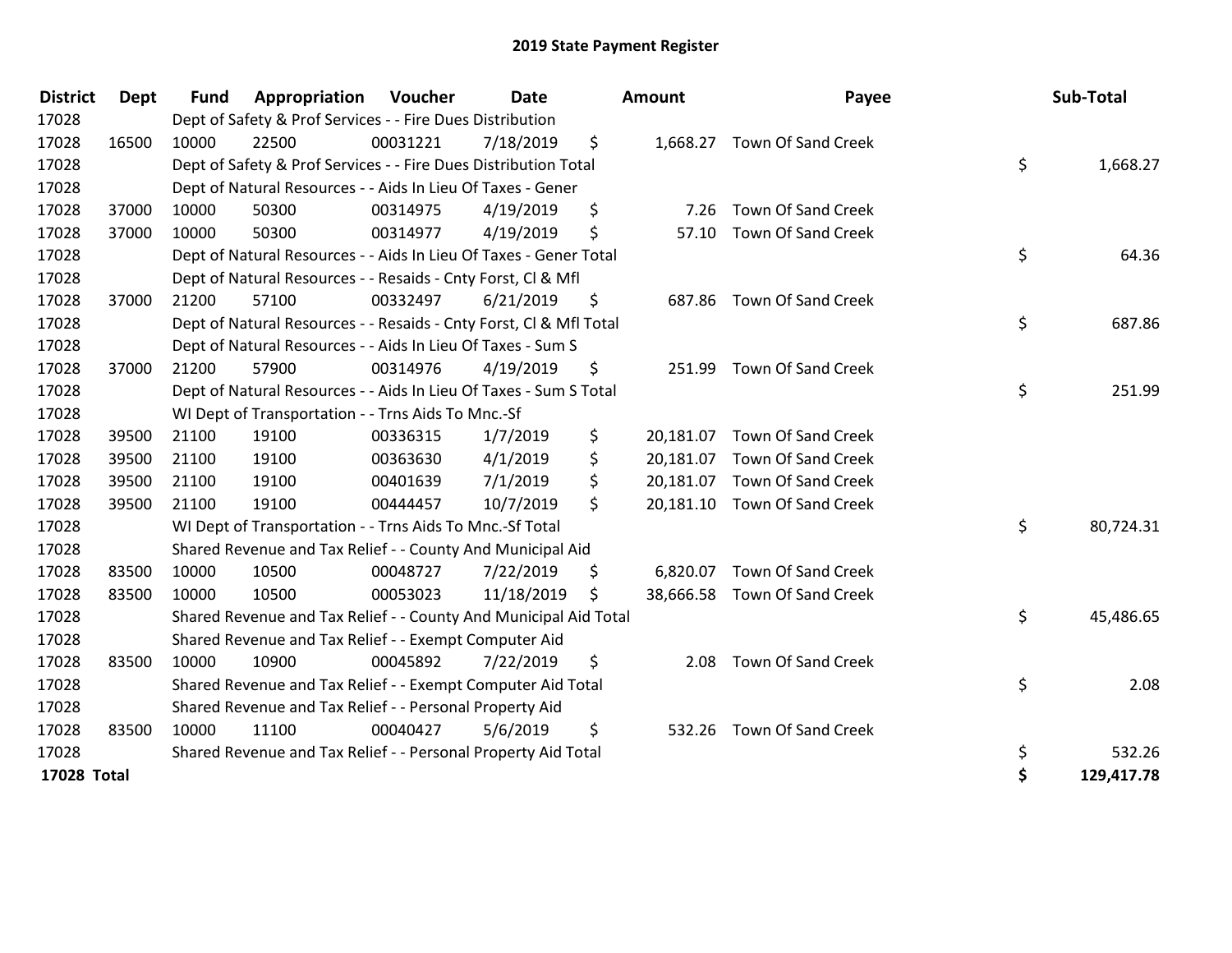| <b>District</b> | Dept  | Fund  | Appropriation                                                      | Voucher  | Date       |     | <b>Amount</b> | Payee                     | Sub-Total       |
|-----------------|-------|-------|--------------------------------------------------------------------|----------|------------|-----|---------------|---------------------------|-----------------|
| 17030           |       |       | Dept of Safety & Prof Services - - Fire Dues Distribution          |          |            |     |               |                           |                 |
| 17030           | 16500 | 10000 | 22500                                                              | 00031281 | 7/18/2019  | \$  |               | 1,503.22 Town Of Sheridan |                 |
| 17030           |       |       | Dept of Safety & Prof Services - - Fire Dues Distribution Total    |          |            |     |               |                           | \$<br>1,503.22  |
| 17030           |       |       | Dept of Natural Resources - - Resaids - Cnty Forst, CI & Mfl       |          |            |     |               |                           |                 |
| 17030           | 37000 | 21200 | 57100                                                              | 00332498 | 6/21/2019  | \$  | 420.78        | Town Of Sheridan          |                 |
| 17030           |       |       | Dept of Natural Resources - - Resaids - Cnty Forst, Cl & Mfl Total |          |            |     |               |                           | \$<br>420.78    |
| 17030           |       |       | WI Dept of Transportation - - Trns Aids To Mnc.-Sf                 |          |            |     |               |                           |                 |
| 17030           | 39500 | 21100 | 19100                                                              | 00336316 | 1/7/2019   | \$. | 21,835.46     | Town Of Sheridan          |                 |
| 17030           | 39500 | 21100 | 19100                                                              | 00363631 | 4/1/2019   | \$  | 21,835.46     | Town Of Sheridan          |                 |
| 17030           | 39500 | 21100 | 19100                                                              | 00401640 | 7/1/2019   | \$  | 21,835.46     | Town Of Sheridan          |                 |
| 17030           | 39500 | 21100 | 19100                                                              | 00444458 | 10/7/2019  | \$  | 21,835.46     | Town Of Sheridan          |                 |
| 17030           |       |       | WI Dept of Transportation - - Trns Aids To Mnc.-Sf Total           |          |            |     |               |                           | \$<br>87,341.84 |
| 17030           |       |       | Shared Revenue and Tax Relief - - County And Municipal Aid         |          |            |     |               |                           |                 |
| 17030           | 83500 | 10000 | 10500                                                              | 00048728 | 7/22/2019  | \$  | 5,240.83      | Town Of Sheridan          |                 |
| 17030           | 83500 | 10000 | 10500                                                              | 00053024 | 11/18/2019 | S.  | 29,698.04     | Town Of Sheridan          |                 |
| 17030           |       |       | Shared Revenue and Tax Relief - - County And Municipal Aid Total   |          |            |     |               |                           | \$<br>34,938.87 |
| 17030           |       |       | Shared Revenue and Tax Relief - - Exempt Computer Aid              |          |            |     |               |                           |                 |
| 17030           | 83500 | 10000 | 10900                                                              | 00045893 | 7/22/2019  | \$  | 24.94         | Town Of Sheridan          |                 |
| 17030           |       |       | Shared Revenue and Tax Relief - - Exempt Computer Aid Total        |          |            |     |               |                           | \$<br>24.94     |
| 17030           |       |       | Shared Revenue and Tax Relief - - Utility Aid                      |          |            |     |               |                           |                 |
| 17030           | 83500 | 10000 | 11000                                                              | 00048728 | 7/22/2019  | \$  | 107.98        | Town Of Sheridan          |                 |
| 17030           | 83500 | 10000 | 11000                                                              | 00053024 | 11/18/2019 | \$  | 613.43        | Town Of Sheridan          |                 |
| 17030           |       |       | Shared Revenue and Tax Relief - - Utility Aid Total                |          |            |     |               |                           | \$<br>721.41    |
| 17030 Total     |       |       |                                                                    |          |            |     |               |                           | 124,951.06      |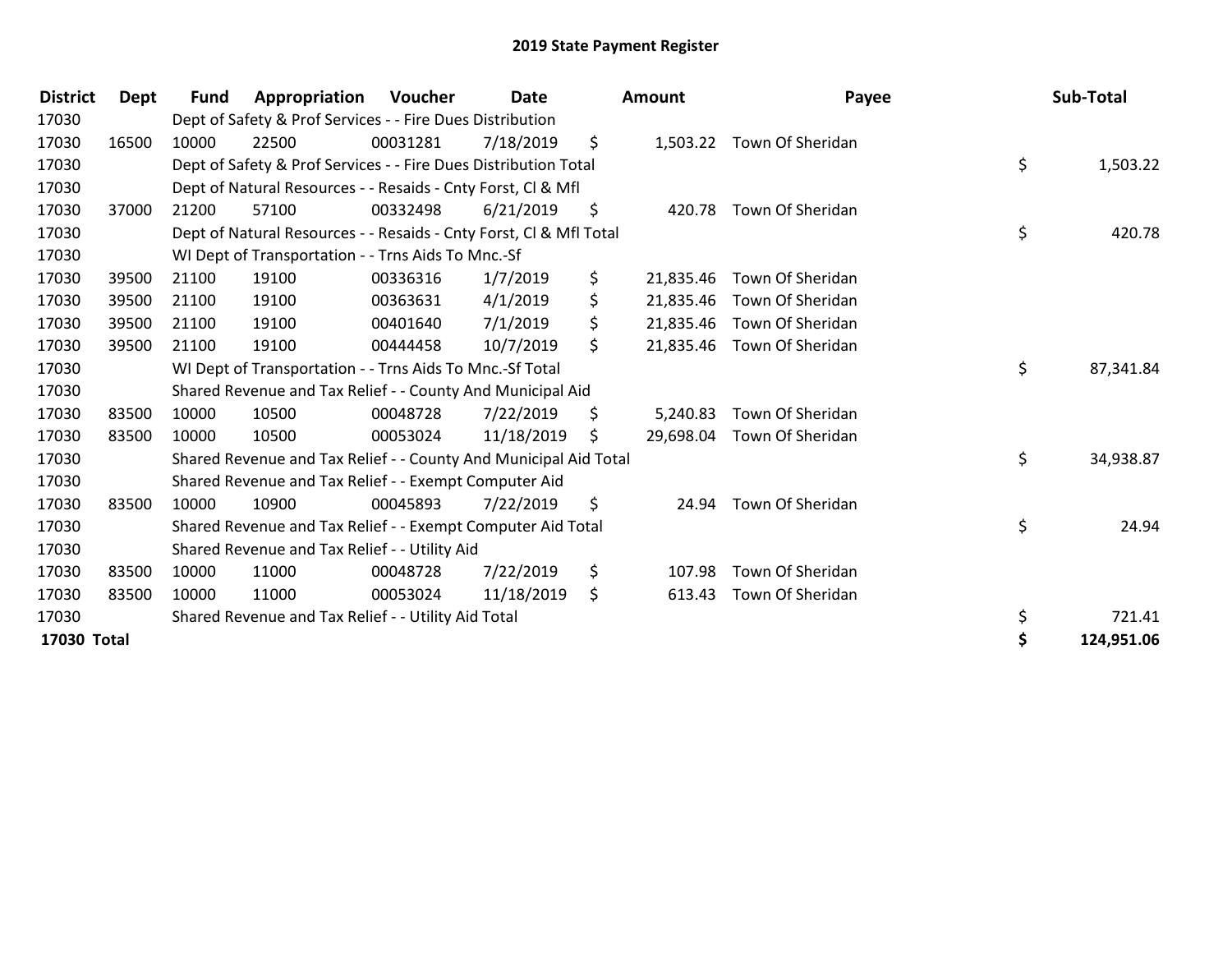| <b>District</b> | <b>Dept</b> | <b>Fund</b> | Appropriation                                                      | Voucher  | Date       | <b>Amount</b>   | Payee                     | Sub-Total       |
|-----------------|-------------|-------------|--------------------------------------------------------------------|----------|------------|-----------------|---------------------------|-----------------|
| 17032           |             |             | Dept of Safety & Prof Services - - Fire Dues Distribution          |          |            |                 |                           |                 |
| 17032           | 16500       | 10000       | 22500                                                              | 00030816 | 7/17/2019  | \$              | 3,027.58 Town Of Sherman  |                 |
| 17032           |             |             | Dept of Safety & Prof Services - - Fire Dues Distribution Total    |          |            |                 |                           | \$<br>3,027.58  |
| 17032           |             |             | Dept of Natural Resources - - Aids In Lieu Of Taxes - Gener        |          |            |                 |                           |                 |
| 17032           | 37000       | 10000       | 50300                                                              | 00295179 | 2/4/2019   | \$<br>314.88    | Town Of Sherman           |                 |
| 17032           | 37000       | 10000       | 50300                                                              | 00314708 | 4/19/2019  | \$              | 241.36 Town Of Sherman    |                 |
| 17032           |             |             | Dept of Natural Resources - - Aids In Lieu Of Taxes - Gener Total  |          |            |                 |                           | \$<br>556.24    |
| 17032           |             |             | Dept of Natural Resources - - Resaids - Cnty Forst, Cl & Mfl       |          |            |                 |                           |                 |
| 17032           | 37000       | 21200       | 57100                                                              | 00332499 | 6/21/2019  | \$<br>544.08    | Town Of Sherman           |                 |
| 17032           |             |             | Dept of Natural Resources - - Resaids - Cnty Forst, Cl & Mfl Total |          |            |                 |                           | \$<br>544.08    |
| 17032           |             |             | Dept of Natural Resources - - Aids In Lieu Of Taxes - Sum S        |          |            |                 |                           |                 |
| 17032           | 37000       | 21200       | 57900                                                              | 00314707 | 4/19/2019  | \$              | 273.60 Town Of Sherman    |                 |
| 17032           |             |             | Dept of Natural Resources - - Aids In Lieu Of Taxes - Sum S Total  |          |            |                 |                           | \$<br>273.60    |
| 17032           |             |             | WI Dept of Transportation - - Trns Aids To Mnc.-Sf                 |          |            |                 |                           |                 |
| 17032           | 39500       | 21100       | 19100                                                              | 00336317 | 1/7/2019   | \$<br>23,065.79 | Town Of Sherman           |                 |
| 17032           | 39500       | 21100       | 19100                                                              | 00363632 | 4/1/2019   | \$<br>23,065.79 | Town Of Sherman           |                 |
| 17032           | 39500       | 21100       | 19100                                                              | 00401641 | 7/1/2019   | \$<br>23,065.79 | Town Of Sherman           |                 |
| 17032           | 39500       | 21100       | 19100                                                              | 00444459 | 10/7/2019  | \$              | 23,065.81 Town Of Sherman |                 |
| 17032           |             |             | WI Dept of Transportation - - Trns Aids To Mnc.-Sf Total           |          |            |                 |                           | \$<br>92,263.18 |
| 17032           |             |             | Elections Commission - - 2018 Hava Election Security               |          |            |                 |                           |                 |
| 17032           | 51000       | 22000       | 18200                                                              | 00002955 | 11/29/2019 | \$              | 500.00 Town Of Sherman    |                 |
| 17032           |             |             | Elections Commission - - 2018 Hava Election Security Total         |          |            |                 |                           | \$<br>500.00    |
| 17032           |             |             | Shared Revenue and Tax Relief - - County And Municipal Aid         |          |            |                 |                           |                 |
| 17032           | 83500       | 10000       | 10500                                                              | 00048729 | 7/22/2019  | \$              | 4,440.72 Town Of Sherman  |                 |
| 17032           | 83500       | 10000       | 10500                                                              | 00053025 | 11/18/2019 | \$              | 25,164.10 Town Of Sherman |                 |
| 17032           |             |             | Shared Revenue and Tax Relief - - County And Municipal Aid Total   |          |            |                 |                           | \$<br>29,604.82 |
| 17032           |             |             | Shared Revenue and Tax Relief - - Exempt Computer Aid              |          |            |                 |                           |                 |
| 17032           | 83500       | 10000       | 10900                                                              | 00045894 | 7/22/2019  | \$<br>7.27      | Town Of Sherman           |                 |
| 17032           |             |             | Shared Revenue and Tax Relief - - Exempt Computer Aid Total        |          |            |                 |                           | \$<br>7.27      |
| 17032           |             |             | Shared Revenue and Tax Relief - - Utility Aid                      |          |            |                 |                           |                 |
| 17032           | 83500       | 10000       | 11000                                                              | 00048729 | 7/22/2019  | \$<br>52.76     | Town Of Sherman           |                 |
| 17032           | 83500       | 10000       | 11000                                                              | 00053025 | 11/18/2019 | \$              | 308.82 Town Of Sherman    |                 |
| 17032           |             |             | Shared Revenue and Tax Relief - - Utility Aid Total                |          |            |                 |                           | \$<br>361.58    |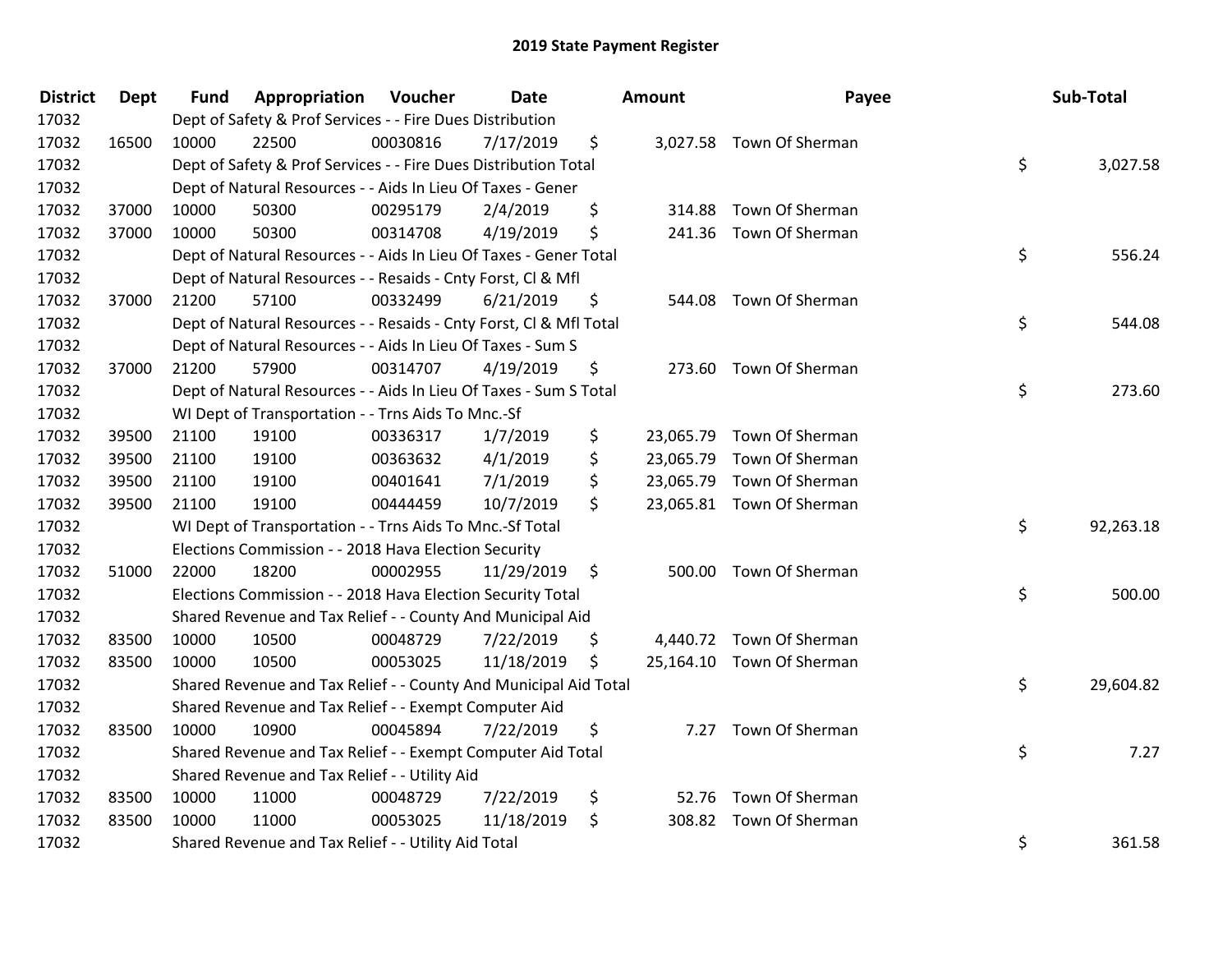| <b>District</b> | Dept  | <b>Fund</b> | Appropriation                                                 | <b>Voucher</b> | <b>Date</b> | Amount |  | Payee                  | Sub-Total  |
|-----------------|-------|-------------|---------------------------------------------------------------|----------------|-------------|--------|--|------------------------|------------|
| 17032           |       |             | Shared Revenue and Tax Relief - - Personal Property Aid       |                |             |        |  |                        |            |
| 17032           | 83500 | 10000       | 11100                                                         | 00040428       | 5/6/2019    |        |  | 242.54 Town Of Sherman |            |
| 17032           |       |             | Shared Revenue and Tax Relief - - Personal Property Aid Total |                |             |        |  |                        | 242.54     |
| 17032 Total     |       |             |                                                               |                |             |        |  |                        | 127,380.89 |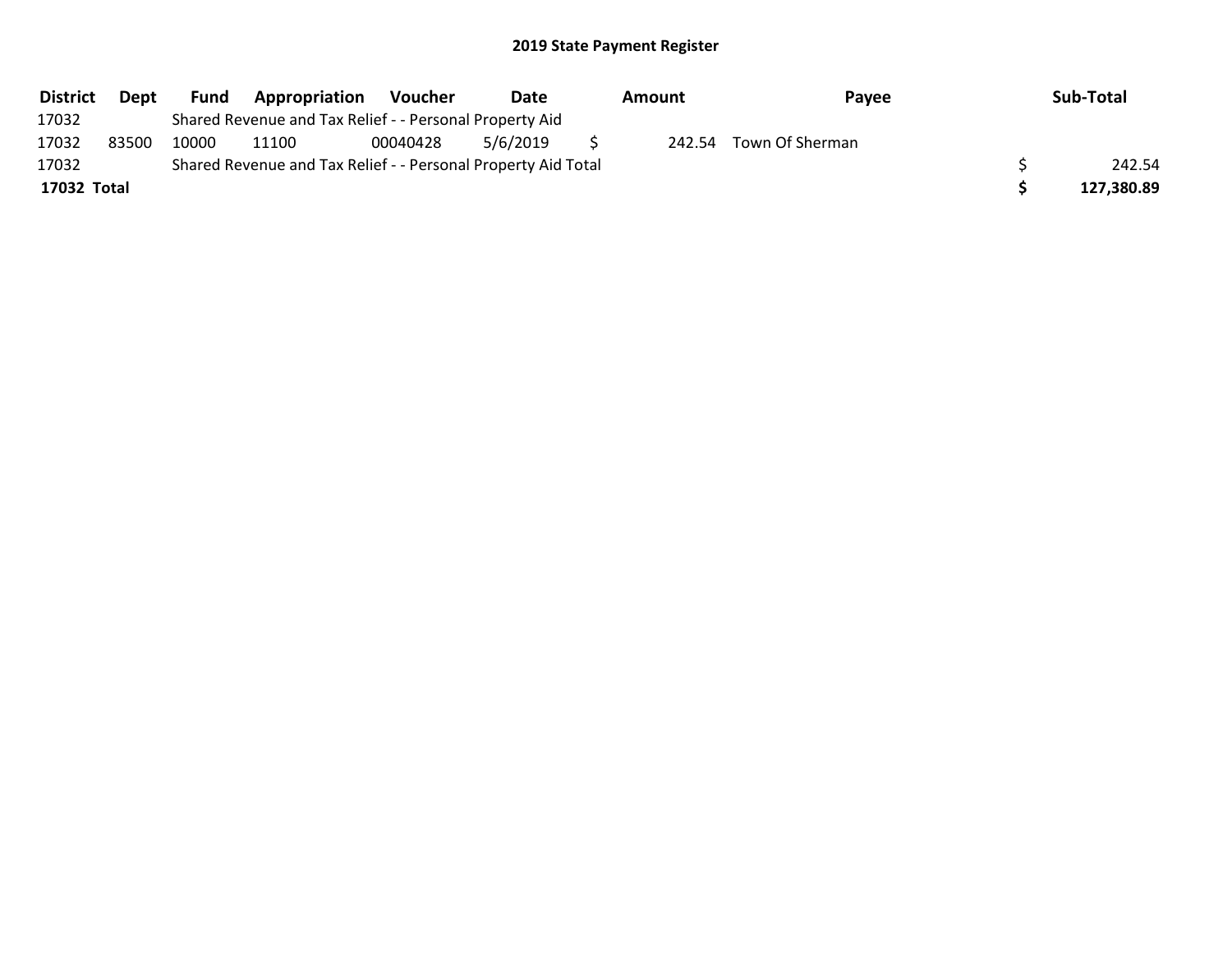| <b>District</b> | <b>Dept</b> | <b>Fund</b> | Appropriation                                                      | Voucher  | <b>Date</b> | Amount          | Payee                          | Sub-Total        |
|-----------------|-------------|-------------|--------------------------------------------------------------------|----------|-------------|-----------------|--------------------------------|------------------|
| 17034           |             |             | Dept of Safety & Prof Services - - Fire Dues Distribution          |          |             |                 |                                |                  |
| 17034           | 16500       | 10000       | 22500                                                              | 00030397 | 7/16/2019   | \$              | 6,251.20 Town Of Spring Brook  |                  |
| 17034           |             |             | Dept of Safety & Prof Services - - Fire Dues Distribution Total    |          |             |                 |                                | \$<br>6,251.20   |
| 17034           |             |             | Dept of Natural Resources - - Aids In Lieu Of Taxes - Gener        |          |             |                 |                                |                  |
| 17034           | 37000       | 10000       | 50300                                                              | 00295166 | 2/4/2019    | \$<br>5,430.43  | Town Of Spring Brook           |                  |
| 17034           | 37000       | 10000       | 50300                                                              | 00295167 | 2/4/2019    | \$<br>6,940.13  | Town Of Spring Brook           |                  |
| 17034           | 37000       | 10000       | 50300                                                              | 00314558 | 4/19/2019   | \$<br>544.11    | Town Of Spring Brook           |                  |
| 17034           | 37000       | 10000       | 50300                                                              | 00314559 | 4/19/2019   | \$<br>5.83      | Town Of Spring Brook           |                  |
| 17034           |             |             | Dept of Natural Resources - - Aids In Lieu Of Taxes - Gener Total  |          |             |                 |                                | \$<br>12,920.50  |
| 17034           |             |             | Dept of Natural Resources - - Resaids - Cnty Forst, Cl & Mfl       |          |             |                 |                                |                  |
| 17034           | 37000       | 21200       | 57100                                                              | 00332500 | 6/21/2019   | \$              | 349.60 Town Of Spring Brook    |                  |
| 17034           |             |             | Dept of Natural Resources - - Resaids - Cnty Forst, Cl & Mfl Total |          |             |                 |                                | \$<br>349.60     |
| 17034           |             |             | Dept of Natural Resources - - Aids In Lieu Of Taxes - Sum S        |          |             |                 |                                |                  |
| 17034           | 37000       | 21200       | 57900                                                              | 00314560 | 4/19/2019   | \$<br>45.00     | Town Of Spring Brook           |                  |
| 17034           | 37000       | 21200       | 57900                                                              | 00314561 | 4/19/2019   | \$<br>0.58      | Town Of Spring Brook           |                  |
| 17034           |             |             | Dept of Natural Resources - - Aids In Lieu Of Taxes - Sum S Total  |          |             |                 |                                | \$<br>45.58      |
| 17034           |             |             | WI Dept of Transportation - - Disastr Damag Aid Sf                 |          |             |                 |                                |                  |
| 17034           | 39500       | 21100       | 17400                                                              | 00423996 | 8/14/2019   | \$              | 6,683.75 Town Of Spring Brook  |                  |
| 17034           |             |             | WI Dept of Transportation - - Disastr Damag Aid Sf Total           |          |             |                 |                                | \$<br>6,683.75   |
| 17034           |             |             | WI Dept of Transportation - - Trns Aids To Mnc.-Sf                 |          |             |                 |                                |                  |
| 17034           | 39500       | 21100       | 19100                                                              | 00336318 | 1/7/2019    | \$<br>54,666.29 | Town Of Spring Brook           |                  |
| 17034           | 39500       | 21100       | 19100                                                              | 00363633 | 4/1/2019    | \$<br>54,666.29 | Town Of Spring Brook           |                  |
| 17034           | 39500       | 21100       | 19100                                                              | 00401642 | 7/1/2019    | \$<br>54,666.29 | Town Of Spring Brook           |                  |
| 17034           | 39500       | 21100       | 19100                                                              | 00444460 | 10/7/2019   | \$<br>54,666.30 | Town Of Spring Brook           |                  |
| 17034           |             |             | WI Dept of Transportation - - Trns Aids To Mnc.-Sf Total           |          |             |                 |                                | \$<br>218,665.17 |
| 17034           |             |             | WI Dept of Transportation - - Loc Rd Imp Prg St Fd                 |          |             |                 |                                |                  |
| 17034           | 39500       | 21100       | 27800                                                              | 00343543 | 1/18/2019   | \$              | 14,239.36 Town Of Spring Brook |                  |
| 17034           |             |             | WI Dept of Transportation - - Loc Rd Imp Prg St Fd Total           |          |             |                 |                                | \$<br>14,239.36  |
| 17034           |             |             | Elections Commission - - General Program Ops, GPR                  |          |             |                 |                                |                  |
| 17034           | 51000       | 10000       | 10100                                                              | 00001663 | 2/12/2019   | \$              | 374.54 Town Of Spring Brook    |                  |
| 17034           |             |             | Elections Commission - - General Program Ops, GPR Total            |          |             |                 |                                | \$<br>374.54     |
| 17034           |             |             | Elections Commission - - 2018 Hava Election Security               |          |             |                 |                                |                  |
| 17034           | 51000       | 22000       | 18200                                                              | 00002619 | 11/18/2019  | \$<br>600.00    | Town Of Spring Brook           |                  |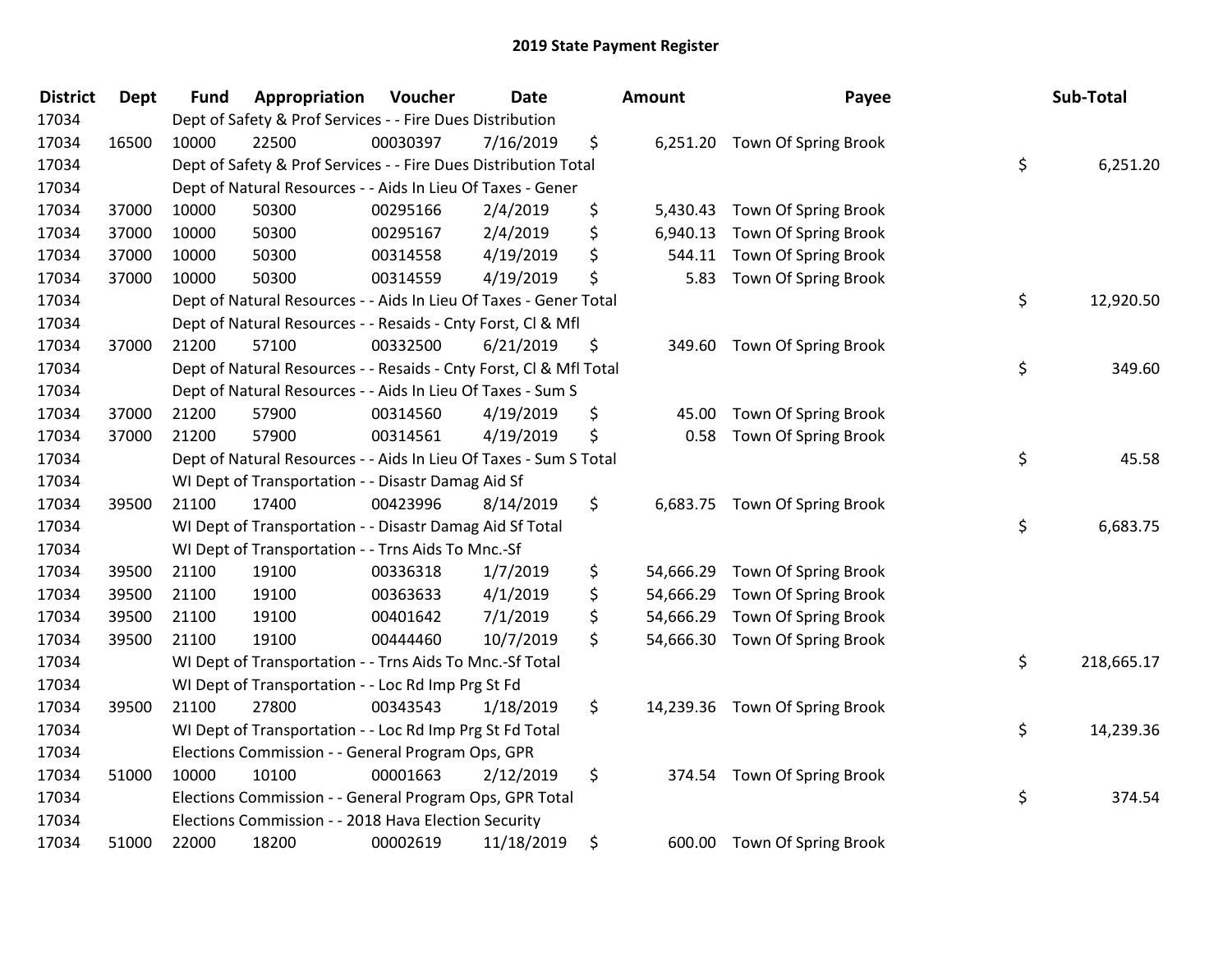| <b>District</b> | Dept  | <b>Fund</b> | Appropriation                                                    | <b>Voucher</b> | Date       |   | <b>Amount</b> | Payee                | <b>Sub-Total</b> |
|-----------------|-------|-------------|------------------------------------------------------------------|----------------|------------|---|---------------|----------------------|------------------|
| 17034           |       |             | Elections Commission - - 2018 Hava Election Security Total       |                |            |   |               |                      | \$<br>600.00     |
| 17034           |       |             | Shared Revenue and Tax Relief - - County And Municipal Aid       |                |            |   |               |                      |                  |
| 17034           | 83500 | 10000       | 10500                                                            | 00048730       | 7/22/2019  |   | 6.689.86      | Town Of Spring Brook |                  |
| 17034           | 83500 | 10000       | 10500                                                            | 00053026       | 11/18/2019 |   | 37,909.23     | Town Of Spring Brook |                  |
| 17034           |       |             | Shared Revenue and Tax Relief - - County And Municipal Aid Total |                |            |   |               |                      | 44,599.09        |
| 17034           |       |             | Shared Revenue and Tax Relief - - Exempt Computer Aid            |                |            |   |               |                      |                  |
| 17034           | 83500 | 10000       | 10900                                                            | 00045895       | 7/22/2019  |   | 76.91         | Town Of Spring Brook |                  |
| 17034           |       |             | Shared Revenue and Tax Relief - - Exempt Computer Aid Total      |                |            |   |               |                      | 76.91            |
| 17034           |       |             | Shared Revenue and Tax Relief - - Personal Property Aid          |                |            |   |               |                      |                  |
| 17034           | 83500 | 10000       | 11100                                                            | 00040429       | 5/6/2019   | Ś | 1,399.08      | Town Of Spring Brook |                  |
| 17034           |       |             | Shared Revenue and Tax Relief - - Personal Property Aid Total    |                |            |   |               |                      | 1,399.08         |
| 17034 Total     |       |             |                                                                  |                |            |   |               |                      | 306,204.78       |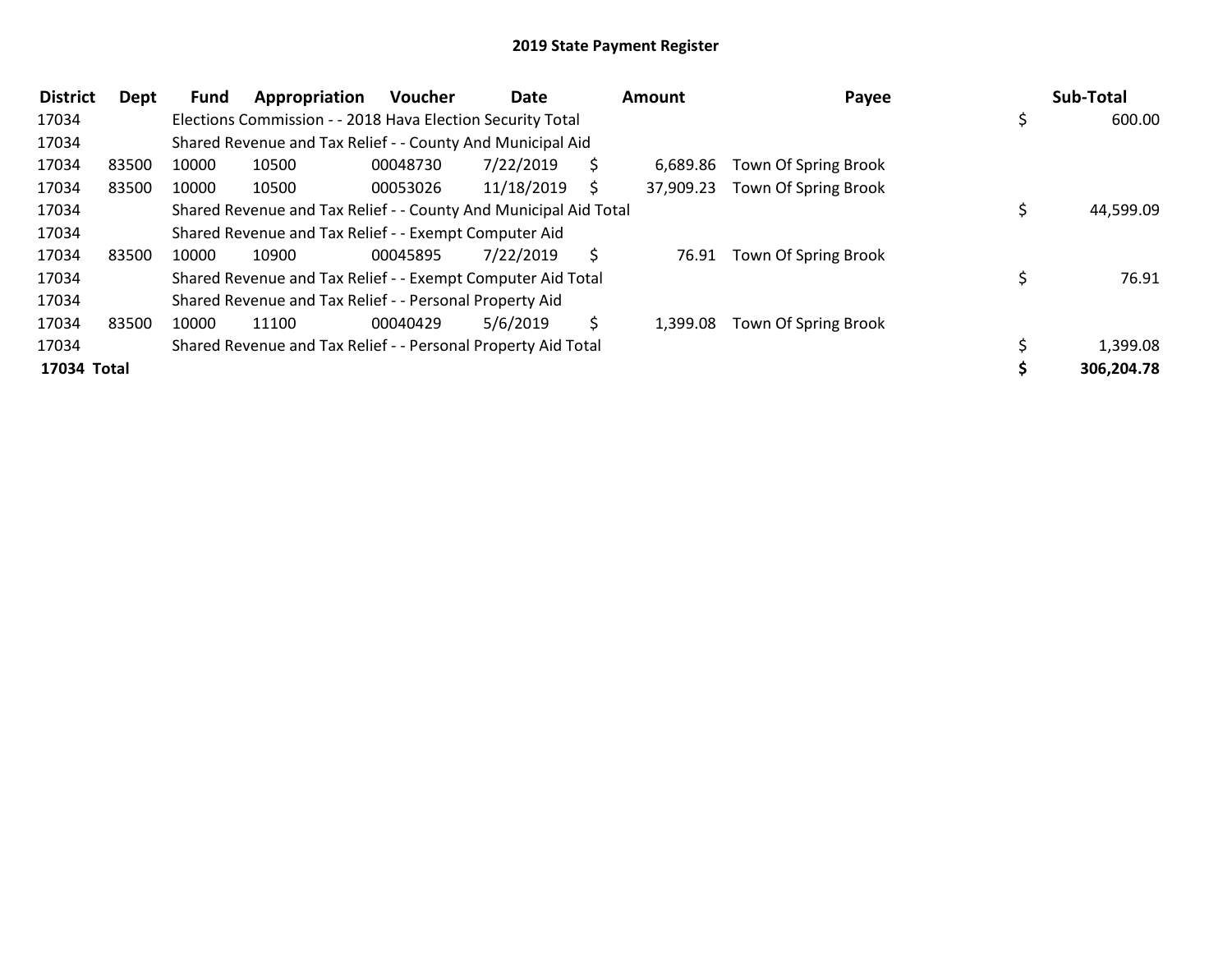| <b>District</b> | <b>Dept</b> | <b>Fund</b> | Appropriation                                                      | Voucher  | <b>Date</b> | <b>Amount</b>   | Payee                     | Sub-Total        |
|-----------------|-------------|-------------|--------------------------------------------------------------------|----------|-------------|-----------------|---------------------------|------------------|
| 17036           |             |             | Dept of Safety & Prof Services - - Fire Dues Distribution          |          |             |                 |                           |                  |
| 17036           | 16500       | 10000       | 22500                                                              | 00030964 | 7/17/2019   | \$              | 2,511.90 Town Of Stanton  |                  |
| 17036           |             |             | Dept of Safety & Prof Services - - Fire Dues Distribution Total    |          |             |                 |                           | \$<br>2,511.90   |
| 17036           |             |             | Dept of Natural Resources - - Aids In Lieu Of Taxes - Gener        |          |             |                 |                           |                  |
| 17036           | 37000       | 10000       | 50300                                                              | 00295187 | 2/4/2019    | \$              | 1,180.21 Town Of Stanton  |                  |
| 17036           |             |             | Dept of Natural Resources - - Aids In Lieu Of Taxes - Gener Total  |          |             |                 |                           | \$<br>1,180.21   |
| 17036           |             |             | Dept of Natural Resources - - Resaids - Cnty Forst, CI & Mfl       |          |             |                 |                           |                  |
| 17036           | 37000       | 21200       | 57100                                                              | 00332501 | 6/21/2019   | \$              | 469.45 Town Of Stanton    |                  |
| 17036           |             |             | Dept of Natural Resources - - Resaids - Cnty Forst, CI & Mfl Total |          |             |                 |                           | \$<br>469.45     |
| 17036           |             |             | Dept of Natural Resources - - Fin Asst For Responsible Units       |          |             |                 |                           |                  |
| 17036           | 37000       | 27400       | 67000                                                              | 00323550 | 5/22/2019   | \$              | 2,505.96 Town Of Stanton  |                  |
| 17036           |             |             | Dept of Natural Resources - - Fin Asst For Responsible Units Total |          |             |                 |                           | \$<br>2,505.96   |
| 17036           |             |             | WI Dept of Transportation - - Trns Aids To Mnc.-Sf                 |          |             |                 |                           |                  |
| 17036           | 39500       | 21100       | 19100                                                              | 00336319 | 1/7/2019    | \$<br>21,411.41 | Town Of Stanton           |                  |
| 17036           | 39500       | 21100       | 19100                                                              | 00363634 | 4/1/2019    | \$<br>21,411.41 | Town Of Stanton           |                  |
| 17036           | 39500       | 21100       | 19100                                                              | 00401643 | 7/1/2019    | \$<br>21,411.41 | Town Of Stanton           |                  |
| 17036           | 39500       | 21100       | 19100                                                              | 00444461 | 10/7/2019   | \$              | 21,411.42 Town Of Stanton |                  |
| 17036           |             |             | WI Dept of Transportation - - Trns Aids To Mnc.-Sf Total           |          |             |                 |                           | \$<br>85,645.65  |
| 17036           |             |             | Shared Revenue and Tax Relief - - County And Municipal Aid         |          |             |                 |                           |                  |
| 17036           | 83500       | 10000       | 10500                                                              | 00048731 | 7/22/2019   | \$<br>8,870.67  | Town Of Stanton           |                  |
| 17036           | 83500       | 10000       | 10500                                                              | 00053027 | 11/18/2019  | \$              | 50,267.14 Town Of Stanton |                  |
| 17036           |             |             | Shared Revenue and Tax Relief - - County And Municipal Aid Total   |          |             |                 |                           | \$<br>59,137.81  |
| 17036           |             |             | Shared Revenue and Tax Relief - - Exempt Computer Aid              |          |             |                 |                           |                  |
| 17036           | 83500       | 10000       | 10900                                                              | 00045896 | 7/22/2019   | \$<br>4.16      | Town Of Stanton           |                  |
| 17036           |             |             | Shared Revenue and Tax Relief - - Exempt Computer Aid Total        |          |             |                 |                           | \$<br>4.16       |
| 17036           |             |             | Shared Revenue and Tax Relief - - Personal Property Aid            |          |             |                 |                           |                  |
| 17036           | 83500       | 10000       | 11100                                                              | 00040430 | 5/6/2019    | \$<br>859.15    | Town Of Stanton           |                  |
| 17036           |             |             | Shared Revenue and Tax Relief - - Personal Property Aid Total      |          |             |                 |                           | \$<br>859.15     |
| 17036 Total     |             |             |                                                                    |          |             |                 |                           | \$<br>152,314.29 |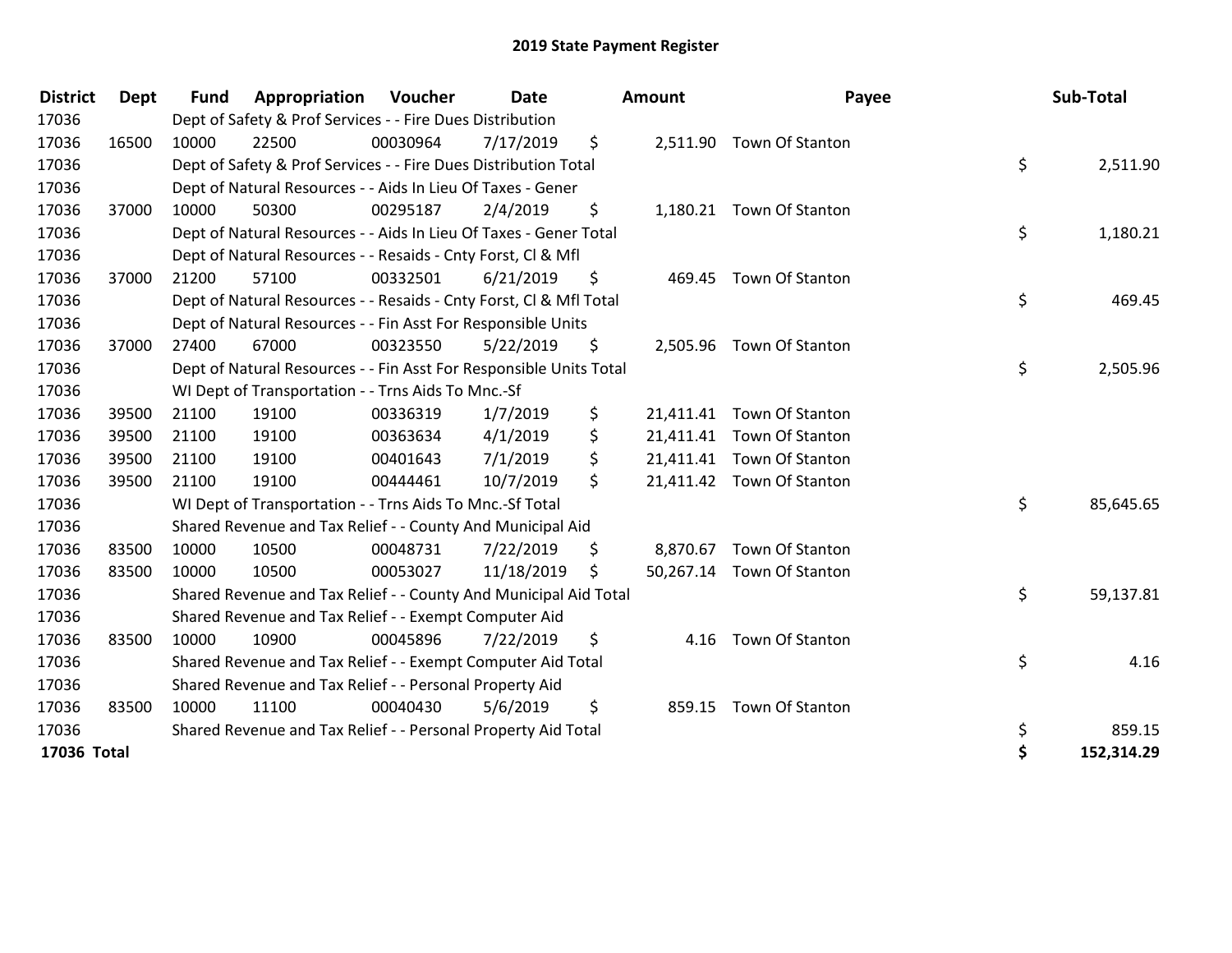| <b>District</b> | <b>Dept</b> | <b>Fund</b> | Appropriation                                                      | Voucher  | Date       | Amount          | Payee                     | Sub-Total        |
|-----------------|-------------|-------------|--------------------------------------------------------------------|----------|------------|-----------------|---------------------------|------------------|
| 17038           |             |             | Dept of Safety & Prof Services - - Fire Dues Distribution          |          |            |                 |                           |                  |
| 17038           | 16500       | 10000       | 22500                                                              | 00030240 | 7/16/2019  | \$              | 8,913.60 Town Of Tainter  |                  |
| 17038           |             |             | Dept of Safety & Prof Services - - Fire Dues Distribution Total    |          |            |                 |                           | \$<br>8,913.60   |
| 17038           |             |             | Dept of Natural Resources - - Aids In Lieu Of Taxes - Gener        |          |            |                 |                           |                  |
| 17038           | 37000       | 10000       | 50300                                                              | 00295169 | 2/4/2019   | \$              | 13,835.03 Town Of Tainter |                  |
| 17038           | 37000       | 10000       | 50300                                                              | 00314582 | 4/19/2019  | \$<br>426.37    | <b>Town Of Tainter</b>    |                  |
| 17038           | 37000       | 10000       | 50300                                                              | 00314584 | 4/19/2019  | \$<br>32.00     | <b>Town Of Tainter</b>    |                  |
| 17038           | 37000       | 10000       | 50300                                                              | 00314585 | 4/19/2019  | \$              | 32.00 Town Of Tainter     |                  |
| 17038           |             |             | Dept of Natural Resources - - Aids In Lieu Of Taxes - Gener Total  |          |            |                 |                           | \$<br>14,325.40  |
| 17038           |             |             | Dept of Natural Resources - - Resaids - Cnty Forst, Cl & Mfl       |          |            |                 |                           |                  |
| 17038           | 37000       | 21200       | 57100                                                              | 00332502 | 6/21/2019  | \$              | 401.68 Town Of Tainter    |                  |
| 17038           |             |             | Dept of Natural Resources - - Resaids - Cnty Forst, Cl & Mfl Total |          |            |                 |                           | \$<br>401.68     |
| 17038           |             |             | Dept of Natural Resources - - Aids In Lieu Of Taxes - Sum S        |          |            |                 |                           |                  |
| 17038           | 37000       | 21200       | 57900                                                              | 00314583 | 4/19/2019  | \$<br>3.20      | Town Of Tainter           |                  |
| 17038           | 37000       | 21200       | 57900                                                              | 00314586 | 4/19/2019  | \$              | 73.60 Town Of Tainter     |                  |
| 17038           |             |             | Dept of Natural Resources - - Aids In Lieu Of Taxes - Sum S Total  |          |            |                 |                           | \$<br>76.80      |
| 17038           |             |             | WI Dept of Transportation - - Trns Aids To Mnc.-Sf                 |          |            |                 |                           |                  |
| 17038           | 39500       | 21100       | 19100                                                              | 00336320 | 1/7/2019   | \$              | 29,133.85 Town Of Tainter |                  |
| 17038           | 39500       | 21100       | 19100                                                              | 00363635 | 4/1/2019   | \$<br>29,133.85 | <b>Town Of Tainter</b>    |                  |
| 17038           | 39500       | 21100       | 19100                                                              | 00401644 | 7/1/2019   | \$<br>29,133.85 | <b>Town Of Tainter</b>    |                  |
| 17038           | 39500       | 21100       | 19100                                                              | 00444462 | 10/7/2019  | \$              | 29,133.87 Town Of Tainter |                  |
| 17038           |             |             | WI Dept of Transportation - - Trns Aids To Mnc.-Sf Total           |          |            |                 |                           | \$<br>116,535.42 |
| 17038           |             |             | Elections Commission - - 2018 Hava Election Security               |          |            |                 |                           |                  |
| 17038           | 51000       | 22000       | 18200                                                              | 00002573 | 11/18/2019 | \$<br>100.00    | Town Of Tainter           |                  |
| 17038           |             |             | Elections Commission - - 2018 Hava Election Security Total         |          |            |                 |                           | \$<br>100.00     |
| 17038           |             |             | Shared Revenue and Tax Relief - - County And Municipal Aid         |          |            |                 |                           |                  |
| 17038           | 83500       | 10000       | 10500                                                              | 00048732 | 7/22/2019  | \$              | 3,656.88 Town Of Tainter  |                  |
| 17038           | 83500       | 10000       | 10500                                                              | 00053028 | 11/18/2019 | \$              | 20,722.30 Town Of Tainter |                  |
| 17038           |             |             | Shared Revenue and Tax Relief - - County And Municipal Aid Total   |          |            |                 |                           | \$<br>24,379.18  |
| 17038           |             |             | Shared Revenue and Tax Relief - - Exempt Computer Aid              |          |            |                 |                           |                  |
| 17038           | 83500       | 10000       | 10900                                                              | 00045897 | 7/22/2019  | \$              | 14.55 Town Of Tainter     |                  |
| 17038           |             |             | Shared Revenue and Tax Relief - - Exempt Computer Aid Total        |          |            |                 |                           | \$<br>14.55      |
| 17038           |             |             | Shared Revenue and Tax Relief - - Utility Aid                      |          |            |                 |                           |                  |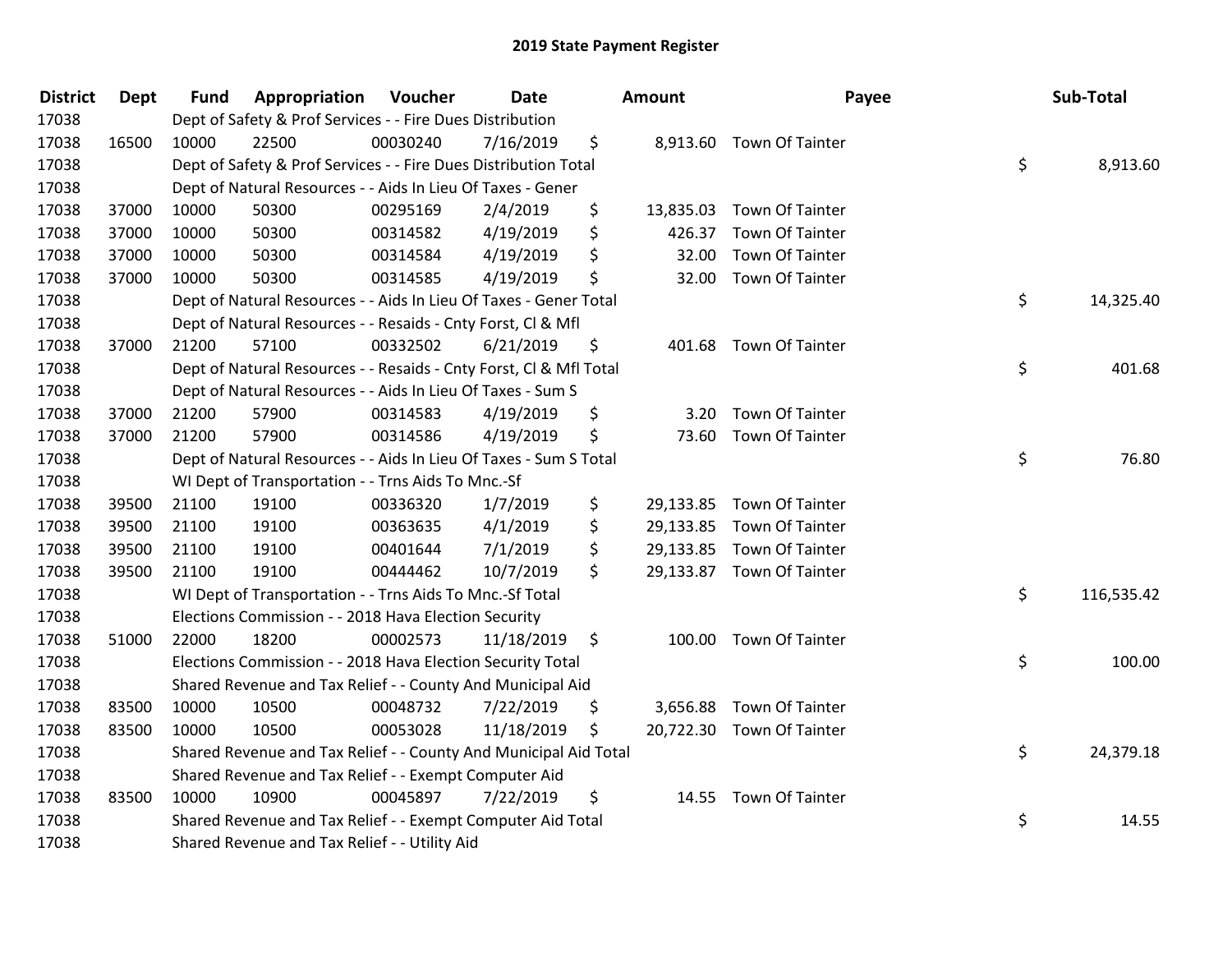| <b>District</b> | Dept  | <b>Fund</b> | Appropriation                                                       | <b>Voucher</b> | Date       |    | <b>Amount</b> | Payee                  | Sub-Total    |
|-----------------|-------|-------------|---------------------------------------------------------------------|----------------|------------|----|---------------|------------------------|--------------|
| 17038           | 83500 | 10000       | 11000                                                               | 00048732       | 7/22/2019  | S  | 91.15         | <b>Town Of Tainter</b> |              |
| 17038           | 83500 | 10000       | 11000                                                               | 00053028       | 11/18/2019 | S  | 533.48        | Town Of Tainter        |              |
| 17038           |       |             | Shared Revenue and Tax Relief - - Utility Aid Total                 |                |            |    |               |                        | \$<br>624.63 |
| 17038           |       |             | Shared Revenue and Tax Relief - - Personal Property Aid             |                |            |    |               |                        |              |
| 17038           | 83500 | 10000       | 11100                                                               | 00040431       | 5/6/2019   | S. | 21.87         | <b>Town Of Tainter</b> |              |
| 17038           |       |             | Shared Revenue and Tax Relief - - Personal Property Aid Total       |                |            |    |               |                        | 21.87        |
| 17038           |       |             | Shared Revenue and Tax Relief - - Payments For Municipal Svcs       |                |            |    |               |                        |              |
| 17038           | 83500 | 10000       | 50100                                                               | 00037934       | 1/31/2019  | S  | 141.48        | <b>Town Of Tainter</b> |              |
| 17038           |       |             | Shared Revenue and Tax Relief - - Payments For Municipal Svcs Total |                |            |    |               |                        | 141.48       |
| 17038           |       |             | Shared Revenue and Tax Relief - - Lottery & Gaming Credit           |                |            |    |               |                        |              |
| 17038           | 83500 | 52100       | 36300                                                               | 00038236       | 3/25/2019  | S. | 3,118.44      | Town Of Tainter        |              |
| 17038           |       |             | Shared Revenue and Tax Relief - - Lottery & Gaming Credit Total     |                |            |    |               |                        | 3,118.44     |
| 17038 Total     |       |             |                                                                     |                |            |    |               |                        | 168,653.05   |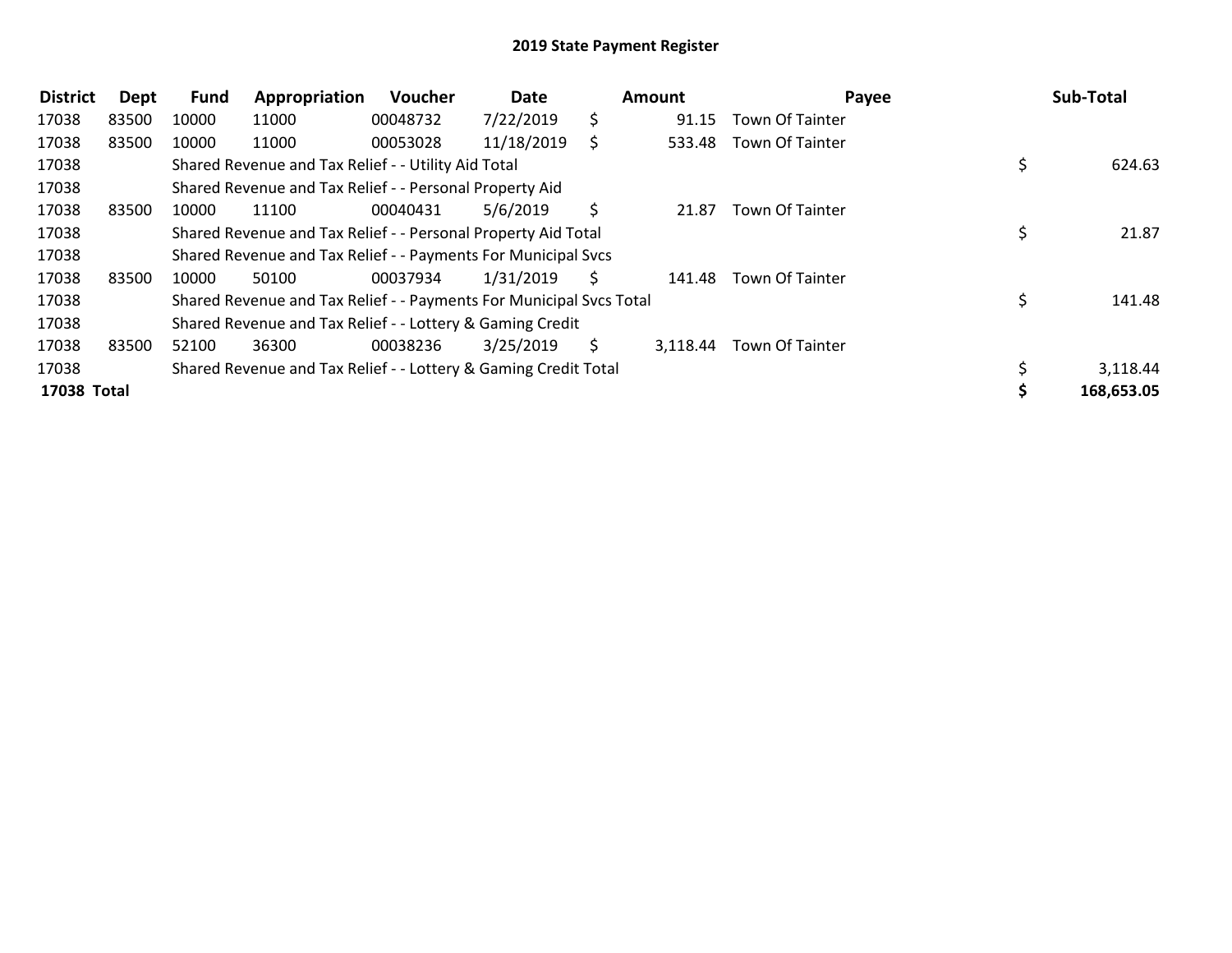| <b>District</b> | <b>Dept</b> | <b>Fund</b> | Appropriation                                                      | Voucher  | Date       | <b>Amount</b>   | Payee                     | Sub-Total       |
|-----------------|-------------|-------------|--------------------------------------------------------------------|----------|------------|-----------------|---------------------------|-----------------|
| 17040           |             |             | Dept of Safety & Prof Services - - Fire Dues Distribution          |          |            |                 |                           |                 |
| 17040           | 16500       | 10000       | 22500                                                              | 00031193 | 7/17/2019  | \$              | 1,752.50 Town Of Tiffany  |                 |
| 17040           |             |             | Dept of Safety & Prof Services - - Fire Dues Distribution Total    |          |            |                 |                           | \$<br>1,752.50  |
| 17040           |             |             | Dept of Natural Resources - - Aids In Lieu Of Taxes - Gener        |          |            |                 |                           |                 |
| 17040           | 37000       | 10000       | 50300                                                              | 00313251 | 4/19/2019  | \$              | 6.60 Town Of Tiffany      |                 |
| 17040           |             |             | Dept of Natural Resources - - Aids In Lieu Of Taxes - Gener Total  |          |            |                 |                           | \$<br>6.60      |
| 17040           |             |             | Dept of Natural Resources - - Resaids - Cnty Forst, Cl & Mfl       |          |            |                 |                           |                 |
| 17040           | 37000       | 21200       | 57100                                                              | 00332503 | 6/21/2019  | \$              | 394.98 Town Of Tiffany    |                 |
| 17040           |             |             | Dept of Natural Resources - - Resaids - Cnty Forst, CI & Mfl Total |          |            |                 |                           | \$<br>394.98    |
| 17040           |             |             | Dept of Natural Resources - - Aids In Lieu Of Taxes - Sum S        |          |            |                 |                           |                 |
| 17040           | 37000       | 21200       | 57900                                                              | 00313252 | 4/19/2019  | \$              | 25.56 Town Of Tiffany     |                 |
| 17040           |             |             | Dept of Natural Resources - - Aids In Lieu Of Taxes - Sum S Total  |          |            |                 |                           | \$<br>25.56     |
| 17040           |             |             | WI Dept of Transportation - - Trns Aids To Mnc.-Sf                 |          |            |                 |                           |                 |
| 17040           | 39500       | 21100       | 19100                                                              | 00336321 | 1/7/2019   | \$              | 21,704.06 Town Of Tiffany |                 |
| 17040           | 39500       | 21100       | 19100                                                              | 00363636 | 4/1/2019   | \$<br>21,704.06 | Town Of Tiffany           |                 |
| 17040           | 39500       | 21100       | 19100                                                              | 00401645 | 7/1/2019   | \$              | 21,704.06 Town Of Tiffany |                 |
| 17040           | 39500       | 21100       | 19100                                                              | 00444463 | 10/7/2019  | \$              | 21,704.08 Town Of Tiffany |                 |
| 17040           |             |             | WI Dept of Transportation - - Trns Aids To Mnc.-Sf Total           |          |            |                 |                           | \$<br>86,816.26 |
| 17040           |             |             | WI Dept of Transportation - - Loc Rd Imp Prg St Fd                 |          |            |                 |                           |                 |
| 17040           | 39500       | 21100       | 27800                                                              | 00418907 | 8/2/2019   | \$              | 14,239.35 Town Of Tiffany |                 |
| 17040           |             |             | WI Dept of Transportation - - Loc Rd Imp Prg St Fd Total           |          |            |                 |                           | \$<br>14,239.35 |
| 17040           |             |             | Shared Revenue and Tax Relief - - County And Municipal Aid         |          |            |                 |                           |                 |
| 17040           | 83500       | 10000       | 10500                                                              | 00048733 | 7/22/2019  | \$              | 8,089.77 Town Of Tiffany  |                 |
| 17040           | 83500       | 10000       | 10500                                                              | 00053029 | 11/18/2019 | \$              | 45,842.06 Town Of Tiffany |                 |
| 17040           |             |             | Shared Revenue and Tax Relief - - County And Municipal Aid Total   |          |            |                 |                           | \$<br>53,931.83 |
| 17040           |             |             | Shared Revenue and Tax Relief - - Exempt Computer Aid              |          |            |                 |                           |                 |
| 17040           | 83500       | 10000       | 10900                                                              | 00045898 | 7/22/2019  | \$              | 85.22 Town Of Tiffany     |                 |
| 17040           |             |             | Shared Revenue and Tax Relief - - Exempt Computer Aid Total        |          |            |                 |                           | \$<br>85.22     |
| 17040           |             |             | Shared Revenue and Tax Relief - - Utility Aid                      |          |            |                 |                           |                 |
| 17040           | 83500       | 10000       | 11000                                                              | 00048733 | 7/22/2019  | \$              | 49.74 Town Of Tiffany     |                 |
| 17040           | 83500       | 10000       | 11000                                                              | 00053029 | 11/18/2019 | \$<br>307.25    | Town Of Tiffany           |                 |
| 17040           |             |             | Shared Revenue and Tax Relief - - Utility Aid Total                |          |            |                 |                           | \$<br>356.99    |
| 17040           |             |             | Shared Revenue and Tax Relief - - Personal Property Aid            |          |            |                 |                           |                 |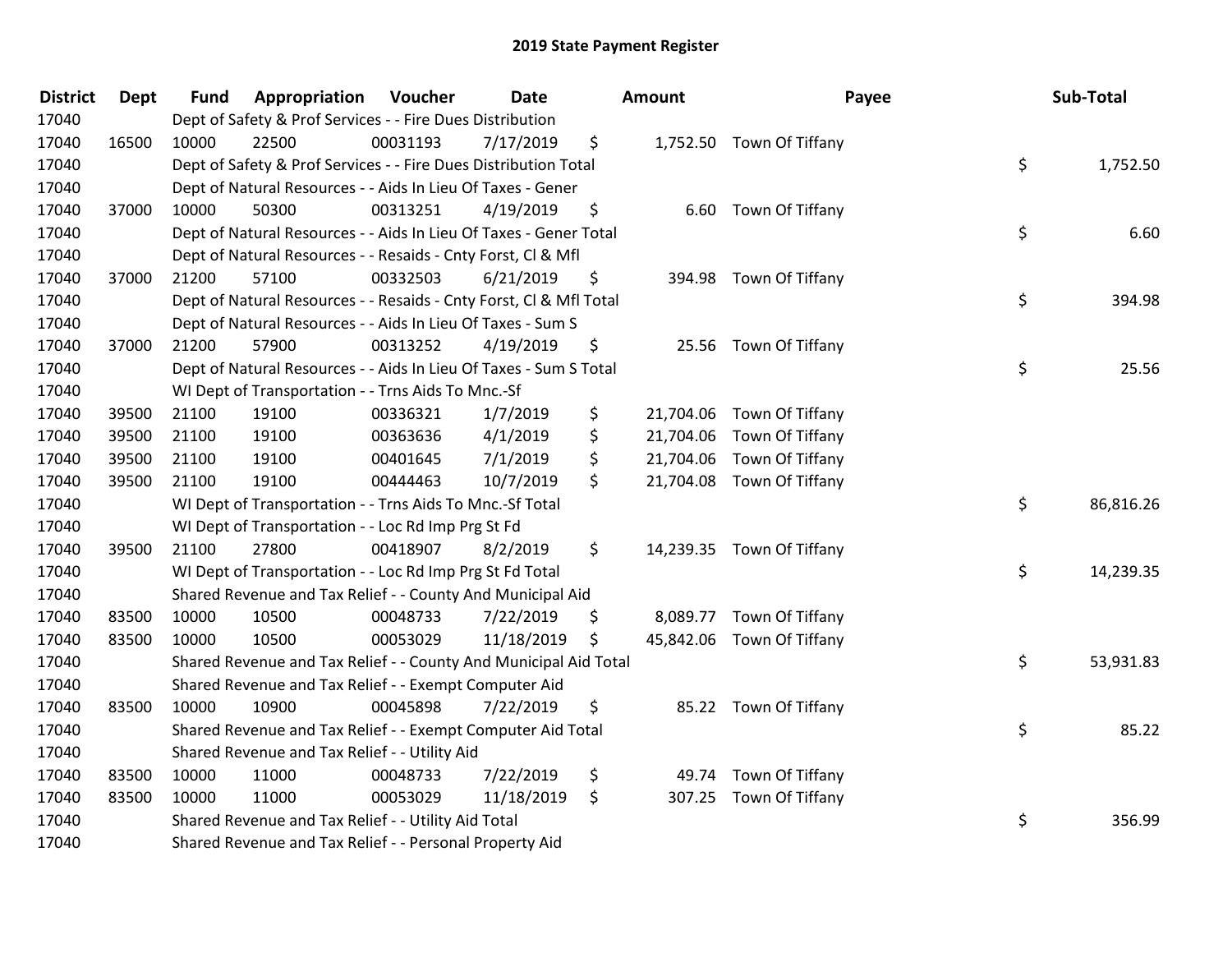| <b>District</b> | Dept  | Fund  | Appropriation                                                   | <b>Voucher</b> | Date      | Amount   | Pavee           | Sub-Total  |
|-----------------|-------|-------|-----------------------------------------------------------------|----------------|-----------|----------|-----------------|------------|
| 17040           | 83500 | 10000 | 11100                                                           | 00040432       | 5/6/2019  | 1,818.32 | Town Of Tiffany |            |
| 17040           |       |       | Shared Revenue and Tax Relief - - Personal Property Aid Total   |                |           |          |                 | 1,818.32   |
| 17040           |       |       | Shared Revenue and Tax Relief - - Lottery & Gaming Credit       |                |           |          |                 |            |
| 17040           | 83500 | 52100 | 36300                                                           | 00038237       | 3/25/2019 | 466.10   | Town Of Tiffany |            |
| 17040           |       |       | Shared Revenue and Tax Relief - - Lottery & Gaming Credit Total |                |           |          |                 | 466.10     |
| 17040 Total     |       |       |                                                                 |                |           |          |                 | 159,893.71 |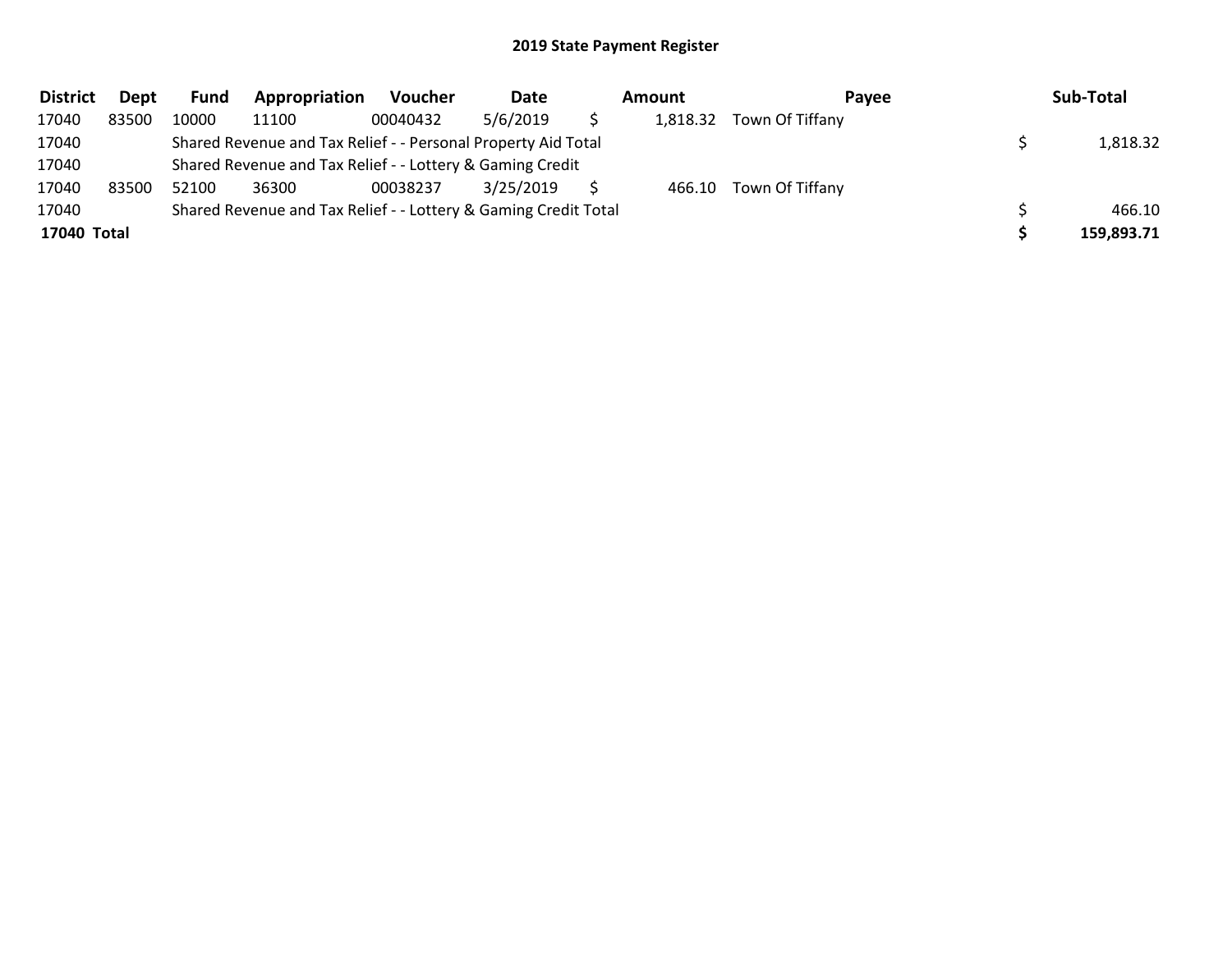| <b>District</b> | <b>Dept</b> | <b>Fund</b> | Appropriation                                                      | Voucher  | Date       |     | <b>Amount</b> | Payee                    | Sub-Total        |
|-----------------|-------------|-------------|--------------------------------------------------------------------|----------|------------|-----|---------------|--------------------------|------------------|
| 17042           |             |             | Dept of Safety & Prof Services - - Fire Dues Distribution          |          |            |     |               |                          |                  |
| 17042           | 16500       | 10000       | 22500                                                              | 00031071 | 7/17/2019  | \$  |               | 2,151.19 Town Of Weston  |                  |
| 17042           |             |             | Dept of Safety & Prof Services - - Fire Dues Distribution Total    |          |            |     |               |                          | \$<br>2,151.19   |
| 17042           |             |             | Dept of Natural Resources - - Resaids - Cnty Forst, CI & Mfl       |          |            |     |               |                          |                  |
| 17042           | 37000       | 21200       | 57100                                                              | 00332504 | 6/21/2019  | \$. |               | 977.65 Town Of Weston    |                  |
| 17042           |             |             | Dept of Natural Resources - - Resaids - Cnty Forst, Cl & Mfl Total |          |            |     |               |                          | \$<br>977.65     |
| 17042           |             |             | WI Dept of Transportation - - Trns Aids To Mnc.-Sf                 |          |            |     |               |                          |                  |
| 17042           | 39500       | 21100       | 19100                                                              | 00336322 | 1/7/2019   | \$  | 24,445.44     | Town Of Weston           |                  |
| 17042           | 39500       | 21100       | 19100                                                              | 00363637 | 4/1/2019   | \$  | 24,445.44     | Town Of Weston           |                  |
| 17042           | 39500       | 21100       | 19100                                                              | 00401646 | 7/1/2019   | \$  |               | 24,445.44 Town Of Weston |                  |
| 17042           | 39500       | 21100       | 19100                                                              | 00444464 | 10/7/2019  | \$  |               | 24,445.45 Town Of Weston |                  |
| 17042           |             |             | WI Dept of Transportation - - Trns Aids To Mnc.-Sf Total           |          |            |     |               |                          | \$<br>97,781.77  |
| 17042           |             |             | Shared Revenue and Tax Relief - - County And Municipal Aid         |          |            |     |               |                          |                  |
| 17042           | 83500       | 10000       | 10500                                                              | 00048734 | 7/22/2019  | \$  |               | 4,479.74 Town Of Weston  |                  |
| 17042           | 83500       | 10000       | 10500                                                              | 00053030 | 11/18/2019 | \$  |               | 25,385.21 Town Of Weston |                  |
| 17042           |             |             | Shared Revenue and Tax Relief - - County And Municipal Aid Total   |          |            |     |               |                          | \$<br>29,864.95  |
| 17042           |             |             | Shared Revenue and Tax Relief - - Exempt Computer Aid              |          |            |     |               |                          |                  |
| 17042           | 83500       | 10000       | 10900                                                              | 00045899 | 7/22/2019  | \$  |               | 3.11 Town Of Weston      |                  |
| 17042           |             |             | Shared Revenue and Tax Relief - - Exempt Computer Aid Total        |          |            |     |               |                          | \$<br>3.11       |
| 17042           |             |             | Shared Revenue and Tax Relief - - Utility Aid                      |          |            |     |               |                          |                  |
| 17042           | 83500       | 10000       | 11000                                                              | 00048734 | 7/22/2019  | \$  | 100.44        | Town Of Weston           |                  |
| 17042           | 83500       | 10000       | 11000                                                              | 00053030 | 11/18/2019 | \$  | 587.88        | Town Of Weston           |                  |
| 17042           |             |             | Shared Revenue and Tax Relief - - Utility Aid Total                |          |            |     |               |                          | \$<br>688.32     |
| 17042           |             |             | Shared Revenue and Tax Relief - - Personal Property Aid            |          |            |     |               |                          |                  |
| 17042           | 83500       | 10000       | 11100                                                              | 00040433 | 5/6/2019   | \$  |               | 959.87 Town Of Weston    |                  |
| 17042           |             |             | Shared Revenue and Tax Relief - - Personal Property Aid Total      |          |            |     |               |                          | \$<br>959.87     |
| 17042           |             |             | Shared Revenue and Tax Relief - - Lottery & Gaming Credit          |          |            |     |               |                          |                  |
| 17042           | 83500       | 52100       | 36300                                                              | 00038238 | 3/25/2019  | \$  |               | 424.29 Town Of Weston    |                  |
| 17042           |             |             | Shared Revenue and Tax Relief - - Lottery & Gaming Credit Total    |          |            |     |               |                          | \$<br>424.29     |
| 17042 Total     |             |             |                                                                    |          |            |     |               |                          | \$<br>132,851.15 |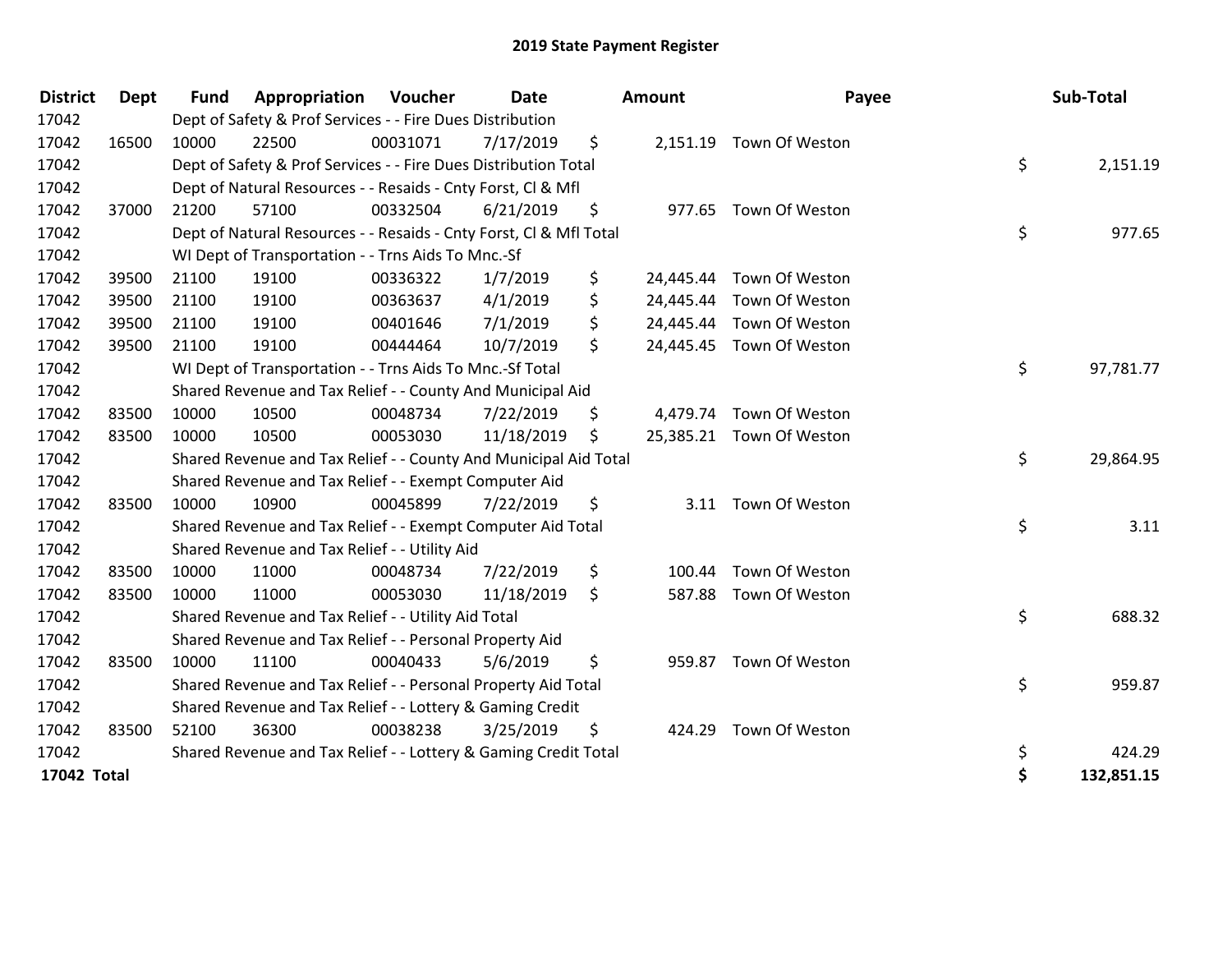| <b>District</b> | Dept  | Fund  | Appropriation                                                      | Voucher  | Date       |     | <b>Amount</b> | Payee                    | Sub-Total        |
|-----------------|-------|-------|--------------------------------------------------------------------|----------|------------|-----|---------------|--------------------------|------------------|
| 17044           |       |       | Dept of Safety & Prof Services - - Fire Dues Distribution          |          |            |     |               |                          |                  |
| 17044           | 16500 | 10000 | 22500                                                              | 00031319 | 7/18/2019  | \$  |               | 1,379.92 Town Of Wilson  |                  |
| 17044           |       |       | Dept of Safety & Prof Services - - Fire Dues Distribution Total    |          |            |     |               |                          | \$<br>1,379.92   |
| 17044           |       |       | Dept of Natural Resources - - Resaids - Cnty Forst, CI & Mfl       |          |            |     |               |                          |                  |
| 17044           | 37000 | 21200 | 57100                                                              | 00332505 | 6/21/2019  | \$  |               | 953.01 Town Of Wilson    |                  |
| 17044           |       |       | Dept of Natural Resources - - Resaids - Cnty Forst, Cl & Mfl Total |          |            |     |               |                          | \$<br>953.01     |
| 17044           |       |       | WI Dept of Transportation - - Disastr Damag Aid Sf                 |          |            |     |               |                          |                  |
| 17044           | 39500 | 21100 | 17400                                                              | 00415940 | 7/25/2019  | \$  |               | 2,835.00 Town Of Wilson  |                  |
| 17044           |       |       | WI Dept of Transportation - - Disastr Damag Aid Sf Total           |          |            |     |               |                          | \$<br>2,835.00   |
| 17044           |       |       | WI Dept of Transportation - - Trns Aids To Mnc.-Sf                 |          |            |     |               |                          |                  |
| 17044           | 39500 | 21100 | 19100                                                              | 00336323 | 1/7/2019   | \$  | 23,671.36     | Town Of Wilson           |                  |
| 17044           | 39500 | 21100 | 19100                                                              | 00363638 | 4/1/2019   | \$  | 23,671.36     | Town Of Wilson           |                  |
| 17044           | 39500 | 21100 | 19100                                                              | 00401647 | 7/1/2019   | \$  |               | 23,671.36 Town Of Wilson |                  |
| 17044           | 39500 | 21100 | 19100                                                              | 00444465 | 10/7/2019  | \$  | 23,671.39     | Town Of Wilson           |                  |
| 17044           |       |       | WI Dept of Transportation - - Trns Aids To Mnc.-Sf Total           |          |            |     |               |                          | \$<br>94,685.47  |
| 17044           |       |       | Shared Revenue and Tax Relief - - County And Municipal Aid         |          |            |     |               |                          |                  |
| 17044           | 83500 | 10000 | 10500                                                              | 00048735 | 7/22/2019  | \$  |               | 3,986.64 Town Of Wilson  |                  |
| 17044           | 83500 | 10000 | 10500                                                              | 00053031 | 11/18/2019 | \$. |               | 28,257.61 Town Of Wilson |                  |
| 17044           |       |       | Shared Revenue and Tax Relief - - County And Municipal Aid Total   |          |            |     |               |                          | \$<br>32,244.25  |
| 17044           |       |       | Shared Revenue and Tax Relief - - Personal Property Aid            |          |            |     |               |                          |                  |
| 17044           | 83500 | 10000 | 11100                                                              | 00040434 | 5/6/2019   | \$  | 3.38          | Town Of Wilson           |                  |
| 17044           |       |       | Shared Revenue and Tax Relief - - Personal Property Aid Total      |          |            |     |               |                          | \$<br>3.38       |
| 17044           |       |       | Shared Revenue and Tax Relief - - Lottery & Gaming Credit          |          |            |     |               |                          |                  |
| 17044           | 83500 | 52100 | 36300                                                              | 00038239 | 3/25/2019  | \$  |               | 449.76 Town Of Wilson    |                  |
| 17044           |       |       | Shared Revenue and Tax Relief - - Lottery & Gaming Credit Total    |          |            |     |               |                          | \$<br>449.76     |
| 17044 Total     |       |       |                                                                    |          |            |     |               |                          | \$<br>132,550.79 |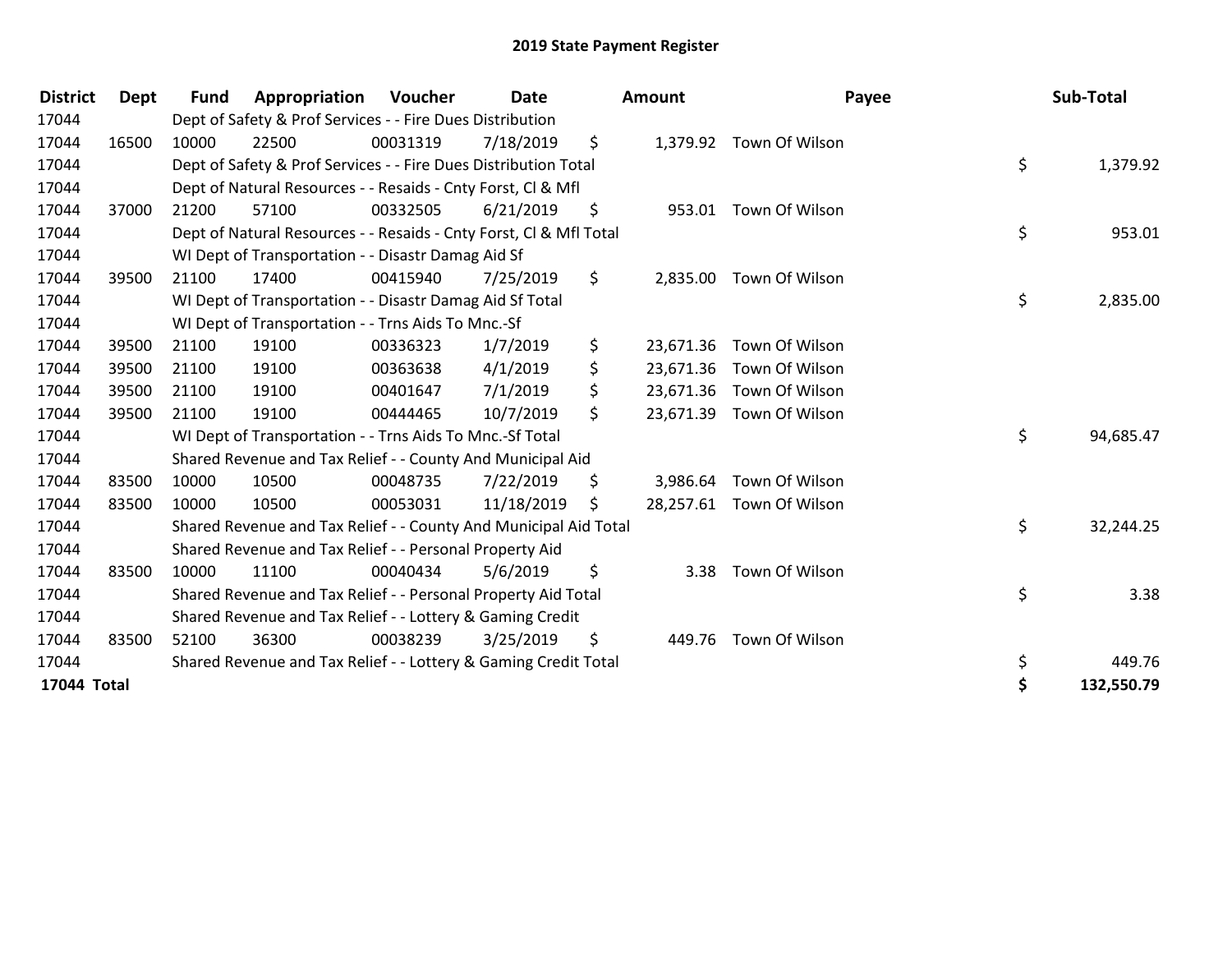| <b>District</b> | Dept  | <b>Fund</b> | Appropriation                                                           | Voucher  | <b>Date</b> |      | <b>Amount</b> | Payee                            | Sub-Total        |
|-----------------|-------|-------------|-------------------------------------------------------------------------|----------|-------------|------|---------------|----------------------------------|------------------|
| 17106           |       |             | Dept of Safety & Prof Services - - Fire Dues Distribution               |          |             |      |               |                                  |                  |
| 17106           | 16500 | 10000       | 22500                                                                   | 00031034 | 7/17/2019   | \$   |               | 2,264.87 Village Of Boyceville   |                  |
| 17106           |       |             | Dept of Safety & Prof Services - - Fire Dues Distribution Total         |          |             |      |               |                                  | \$<br>2,264.87   |
| 17106           |       |             | Environmental Improvement Prog - - Clean Water Fund Program Finan       |          |             |      |               |                                  |                  |
| 17106           | 32000 | 57300       | 16300                                                                   | 00000199 | 2/25/2019   | \$   | 618.62        | Village Of Boyceville            |                  |
| 17106           |       |             | Environmental Improvement Prog - - Clean Water Fund Program Finan Total |          |             |      |               |                                  | \$<br>618.62     |
| 17106           |       |             | Dept of Natural Resources - - Resaids - Fire Suppress Grant             |          |             |      |               |                                  |                  |
| 17106           | 37000 | 21200       | 54500                                                                   | 00377182 | 12/20/2019  | - \$ |               | 2,312.10 Village Of Boyceville   |                  |
| 17106           |       |             | Dept of Natural Resources - - Resaids - Fire Suppress Grant Total       |          |             |      |               |                                  | \$<br>2,312.10   |
| 17106           |       |             | Dept of Natural Resources - - Resaids - Cnty Forst, Cl & Mfl            |          |             |      |               |                                  |                  |
| 17106           | 37000 | 21200       | 57100                                                                   | 00332506 | 6/21/2019   | \$   |               | 13.20 Village Of Boyceville      |                  |
| 17106           |       |             | Dept of Natural Resources - - Resaids - Cnty Forst, Cl & Mfl Total      |          |             |      |               |                                  | \$<br>13.20      |
| 17106           |       |             | WI Dept of Transportation - - Trns Aids To Mnc.-Sf                      |          |             |      |               |                                  |                  |
| 17106           | 39500 | 21100       | 19100                                                                   | 00336324 | 1/7/2019    | \$   |               | 12,573.52 Village Of Boyceville  |                  |
| 17106           | 39500 | 21100       | 19100                                                                   | 00363639 | 4/1/2019    | \$   |               | 12,573.52 Village Of Boyceville  |                  |
| 17106           | 39500 | 21100       | 19100                                                                   | 00401648 | 7/1/2019    | \$   |               | 12,573.52 Village Of Boyceville  |                  |
| 17106           | 39500 | 21100       | 19100                                                                   | 00444466 | 10/7/2019   | \$   |               | 12,573.54 Village Of Boyceville  |                  |
| 17106           |       |             | WI Dept of Transportation - - Trns Aids To Mnc.-Sf Total                |          |             |      |               |                                  | \$<br>50,294.10  |
| 17106           |       |             | WI Dept of Transportation - - Trnsprt Alternats Ff                      |          |             |      |               |                                  |                  |
| 17106           | 39500 | 21100       | 22700                                                                   | 00375318 | 4/24/2019   | \$   | 61,307.29     | Village Of Boyceville            |                  |
| 17106           | 39500 | 21100       | 22700                                                                   | 00375328 | 4/24/2019   | \$   |               | 3,099.14 Village Of Boyceville   |                  |
| 17106           |       |             | WI Dept of Transportation - - Trnsprt Alternats Ff Total                |          |             |      |               |                                  | \$<br>64,406.43  |
| 17106           |       |             | WI Dept of Transportation - - Loc Rd Imp Prg St Fd                      |          |             |      |               |                                  |                  |
| 17106           | 39500 | 21100       | 27800                                                                   | 00470975 | 12/13/2019  | \$   |               | 10,526.54 Village Of Boyceville  |                  |
| 17106           |       |             | WI Dept of Transportation - - Loc Rd Imp Prg St Fd Total                |          |             |      |               |                                  | \$<br>10,526.54  |
| 17106           |       |             | Department of Justice - - Law Enforcement Train, Local                  |          |             |      |               |                                  |                  |
| 17106           | 45500 | 10000       | 23100                                                                   | 00072370 | 10/9/2019   | \$   |               | 480.00 Village Of Boyceville     |                  |
| 17106           |       |             | Department of Justice - - Law Enforcement Train, Local Total            |          |             |      |               |                                  | \$<br>480.00     |
| 17106           |       |             | Department of Administration - - Federal Aid, Local Assistance          |          |             |      |               |                                  |                  |
| 17106           | 50500 | 10000       | 74300                                                                   | 00103444 | 6/12/2019   | \$   |               | 176,242.99 Village Of Boyceville |                  |
| 17106           | 50500 | 10000       | 74300                                                                   | 00110928 | 10/24/2019  | \$   |               | 198,526.25 Village Of Boyceville |                  |
| 17106           |       |             | Department of Administration - - Federal Aid, Local Assistance Total    |          |             |      |               |                                  | \$<br>374,769.24 |
| 17106           |       |             | Shared Revenue and Tax Relief - - County And Municipal Aid              |          |             |      |               |                                  |                  |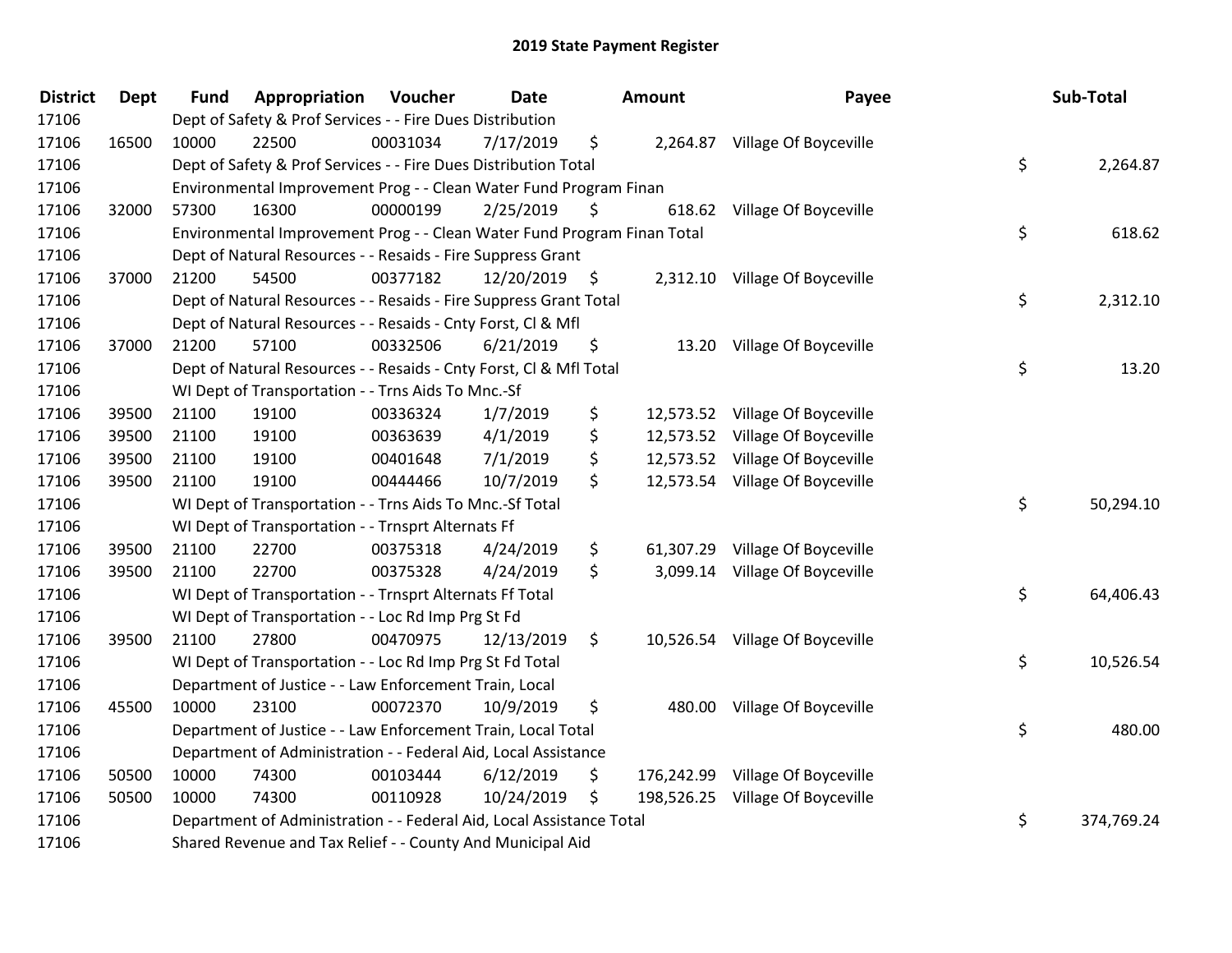| <b>District</b> | <b>Dept</b> | <b>Fund</b> | Appropriation                                                    | <b>Voucher</b> | Date       |     | <b>Amount</b> | Payee                 | Sub-Total        |
|-----------------|-------------|-------------|------------------------------------------------------------------|----------------|------------|-----|---------------|-----------------------|------------------|
| 17106           | 83500       | 10000       | 10500                                                            | 00048736       | 7/22/2019  | S.  | 69,692.65     | Village Of Boyceville |                  |
| 17106           | 83500       | 10000       | 10500                                                            | 00053032       | 11/18/2019 |     | 394,925.00    | Village Of Boyceville |                  |
| 17106           |             |             | Shared Revenue and Tax Relief - - County And Municipal Aid Total |                |            |     |               |                       | \$<br>464,617.65 |
| 17106           |             |             | Shared Revenue and Tax Relief - - Exempt Computer Aid            |                |            |     |               |                       |                  |
| 17106           | 83500       | 10000       | 10900                                                            | 00045900       | 7/22/2019  | S.  | 180.83        | Village Of Boyceville |                  |
| 17106           | 83500       | 10000       | 10900                                                            | 00047807       | 7/22/2019  | S.  | 17.04         | Village Of Boyceville |                  |
| 17106           |             |             | Shared Revenue and Tax Relief - - Exempt Computer Aid Total      |                |            |     |               |                       | \$<br>197.87     |
| 17106           |             |             | Shared Revenue and Tax Relief - - Personal Property Aid          |                |            |     |               |                       |                  |
| 17106           | 83500       | 10000       | 11100                                                            | 00040435       | 5/6/2019   | \$. | 1,744.60      | Village Of Boyceville |                  |
| 17106           | 83500       | 10000       | 11100                                                            | 00042538       | 5/6/2019   | \$  | 1,523.43      | Village Of Boyceville |                  |
| 17106           |             |             | Shared Revenue and Tax Relief - - Personal Property Aid Total    |                |            |     |               |                       | \$<br>3,268.03   |
| 17106           |             |             | Shared Revenue and Tax Relief - - Lottery & Gaming Credit        |                |            |     |               |                       |                  |
| 17106           | 83500       | 52100       | 36300                                                            | 00038240       | 3/25/2019  | S.  | 4,456.44      | Village Of Boyceville |                  |
| 17106           |             |             | Shared Revenue and Tax Relief - - Lottery & Gaming Credit Total  |                |            |     |               |                       | 4,456.44         |
| 17106 Total     |             |             |                                                                  |                |            |     |               |                       | 978,225.09       |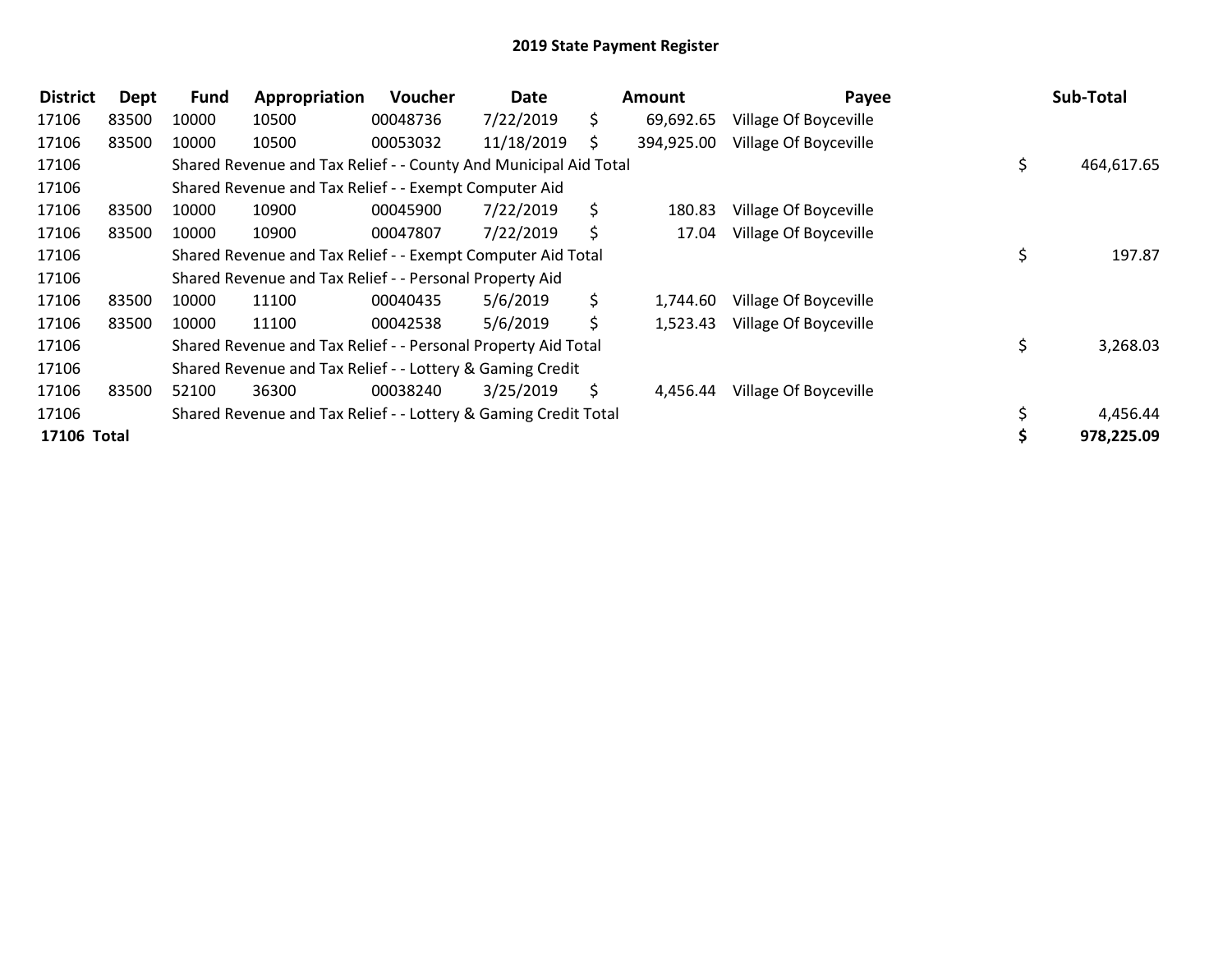| <b>District</b> | <b>Dept</b> | <b>Fund</b> | Appropriation                                                                   | Voucher              | Date       |                     | <b>Amount</b> | Payee                        | Sub-Total        |
|-----------------|-------------|-------------|---------------------------------------------------------------------------------|----------------------|------------|---------------------|---------------|------------------------------|------------------|
| 17111           |             |             | Dept of Safety & Prof Services - - Fire Dues Distribution                       |                      |            |                     |               |                              |                  |
| 17111           | 16500       | 10000       | 22500                                                                           | 00031002             | 7/17/2019  | \$                  |               | 2,376.89 Village Of Colfax   |                  |
| 17111           |             |             | Dept of Safety & Prof Services - - Fire Dues Distribution Total                 |                      |            |                     |               |                              | \$<br>2,376.89   |
| 17111           |             |             | WI Dept of Transportation - - Hwy Sfty Loc Aid Ffd                              |                      |            |                     |               |                              |                  |
| 17111           | 39500       | 21100       | 18500                                                                           | 00446061             | 10/10/2019 | \$                  |               | 2,496.32 Village Of Colfax   |                  |
| 17111           | 39500       | 21100       | 18500                                                                           | 00446062             | 10/10/2019 | \$                  |               | 1,004.11 Village Of Colfax   |                  |
| 17111           |             |             | WI Dept of Transportation - - Hwy Sfty Loc Aid Ffd Total                        |                      |            |                     |               |                              | \$<br>3,500.43   |
| 17111           |             |             | WI Dept of Transportation - - Trns Aids To Mnc.-Sf                              |                      |            |                     |               |                              |                  |
| 17111           | 39500       | 21100       | 19100                                                                           | 00336325             | 1/7/2019   | \$                  |               | 18,169.42 Village Of Colfax  |                  |
| 17111           | 39500       | 21100       | 19100                                                                           | 00363640             | 4/1/2019   | \$                  |               | 18,169.42 Village Of Colfax  |                  |
| 17111           | 39500       | 21100       | 19100                                                                           | 00401649             | 7/1/2019   | \$                  |               | 18,169.42 Village Of Colfax  |                  |
| 17111           | 39500       | 21100       | 19100                                                                           | 00444467             | 10/7/2019  | \$                  |               | 18,169.42 Village Of Colfax  |                  |
| 17111           |             |             | WI Dept of Transportation - - Trns Aids To Mnc.-Sf Total                        |                      |            |                     |               |                              | \$<br>72,677.68  |
| 17111           |             |             | Department of Health Services - - Emergency Medical Services, Ai                |                      |            |                     |               |                              |                  |
| 17111           | 43500       | 10000       | 11900                                                                           | 00307878             | 9/4/2019   | \$                  |               | 5,712.92 Village Of Colfax   |                  |
| 17111           |             |             | Department of Health Services - - Emergency Medical Services, Ai Total          |                      |            |                     |               |                              | \$<br>5,712.92   |
| 17111           |             |             | Department of Health Services - - Prepaid Medical Transport Reimbursement       |                      |            |                     |               |                              |                  |
| 17111           | 43500       | 10000       | 16300                                                                           | AMBULANCE 11/18/2019 |            | $\ddot{\mathsf{S}}$ |               | 8,037.47 Village Of Colfax   |                  |
| 17111           |             |             | Department of Health Services - - Prepaid Medical Transport Reimbursement Total |                      |            |                     |               |                              | \$<br>8,037.47   |
| 17111           |             |             | Department of Justice - - Law Enforcement Train, Local                          |                      |            |                     |               |                              |                  |
| 17111           | 45500       | 10000       | 23100                                                                           | 00072504             | 10/9/2019  | \$                  |               | 480.00 Village Of Colfax     |                  |
| 17111           |             |             | Department of Justice - - Law Enforcement Train, Local Total                    |                      |            |                     |               |                              | \$<br>480.00     |
| 17111           |             |             | Shared Revenue and Tax Relief - - County And Municipal Aid                      |                      |            |                     |               |                              |                  |
| 17111           | 83500       | 10000       | 10500                                                                           | 00048737             | 7/22/2019  | \$                  |               | 41,441.76 Village Of Colfax  |                  |
| 17111           | 83500       | 10000       | 10500                                                                           | 00053033             | 11/18/2019 | \$                  |               | 226,799.18 Village Of Colfax |                  |
| 17111           |             |             | Shared Revenue and Tax Relief - - County And Municipal Aid Total                |                      |            |                     |               |                              | \$<br>268,240.94 |
| 17111           |             |             | Shared Revenue and Tax Relief - - Exempt Computer Aid                           |                      |            |                     |               |                              |                  |
| 17111           | 83500       | 10000       | 10900                                                                           | 00045901             | 7/22/2019  | \$                  | 248.38        | Village Of Colfax            |                  |
| 17111           | 83500       | 10000       | 10900                                                                           | 00047808             | 7/22/2019  | \$                  | 1,085.98      | Village Of Colfax            |                  |
| 17111           |             |             | Shared Revenue and Tax Relief - - Exempt Computer Aid Total                     |                      |            |                     |               |                              | \$<br>1,334.36   |
| 17111           |             |             | Shared Revenue and Tax Relief - - Personal Property Aid                         |                      |            |                     |               |                              |                  |
| 17111           | 83500       | 10000       | 11100                                                                           | 00040436             | 5/6/2019   | \$                  |               | 1,660.31 Village Of Colfax   |                  |
| 17111           | 83500       | 10000       | 11100                                                                           | 00042539             | 5/6/2019   | \$                  |               | 7,618.25 Village Of Colfax   |                  |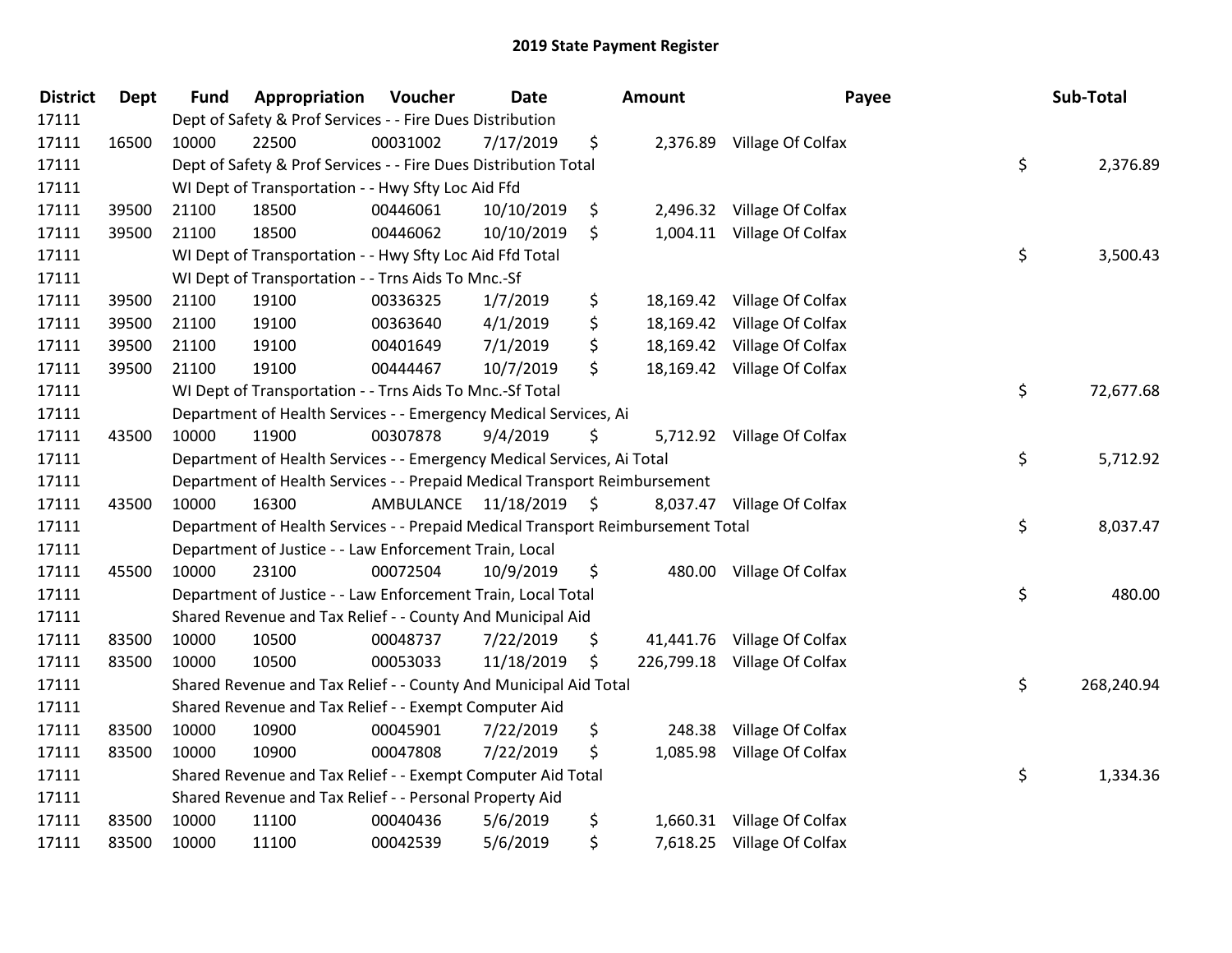| <b>District</b> | Dept  | Fund  | Appropriation                                                   | Voucher  | Date      | Amount   | Payee             | Sub-Total  |
|-----------------|-------|-------|-----------------------------------------------------------------|----------|-----------|----------|-------------------|------------|
| 17111           |       |       | Shared Revenue and Tax Relief - - Personal Property Aid Total   |          |           |          |                   | 9,278.56   |
| 17111           |       |       | Shared Revenue and Tax Relief - - Lottery & Gaming Credit       |          |           |          |                   |            |
| 17111           | 83500 | 52100 | 36300                                                           | 00038241 | 3/25/2019 | 3.077.04 | Village Of Colfax |            |
| 17111           |       |       | Shared Revenue and Tax Relief - - Lottery & Gaming Credit Total |          |           |          |                   | 3,077.04   |
| 17111 Total     |       |       |                                                                 |          |           |          |                   | 374,716.29 |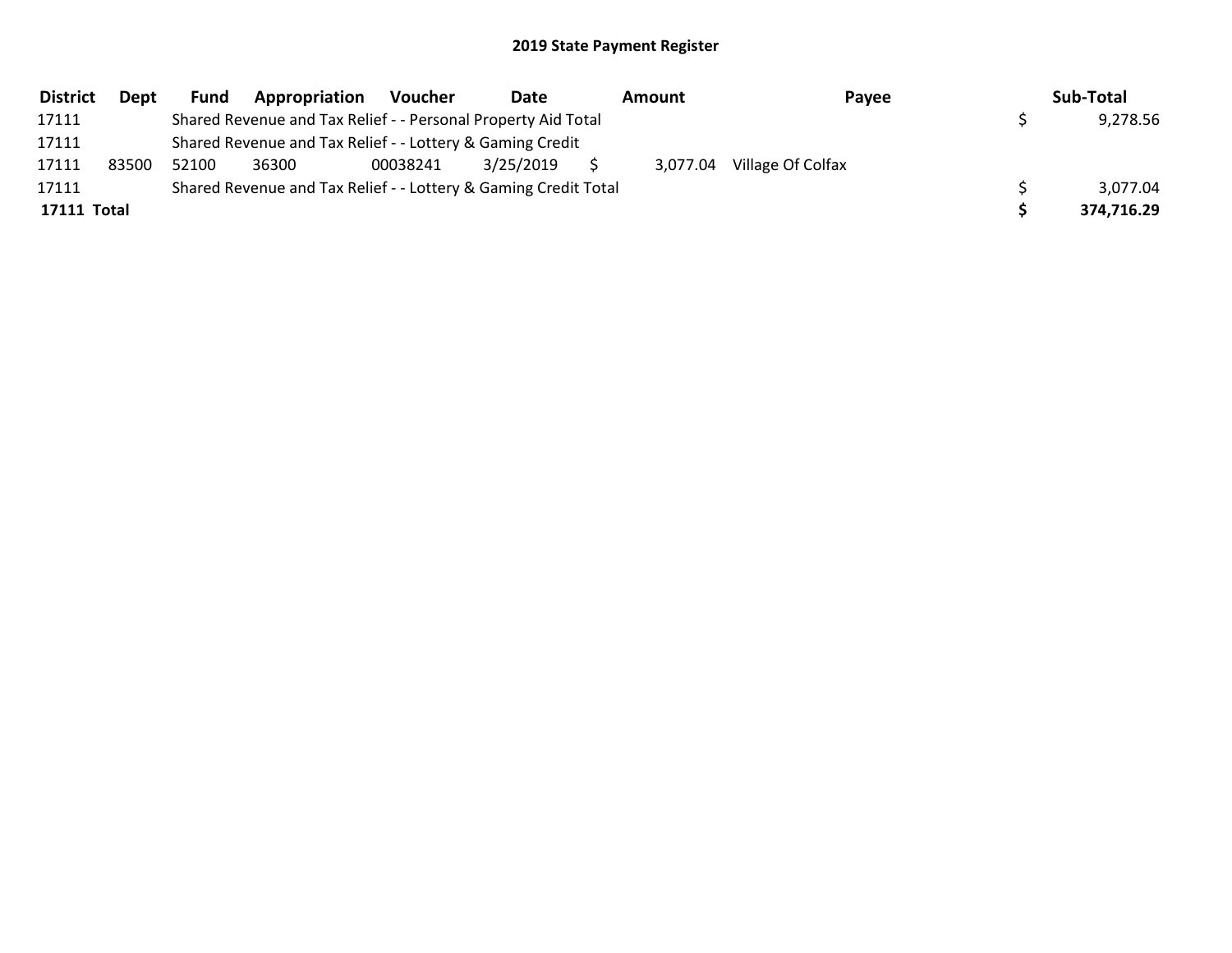| <b>District</b> | Dept  | Fund  | Appropriation                                                      | <b>Voucher</b> | <b>Date</b> | <b>Amount</b>   | Payee              | Sub-Total       |
|-----------------|-------|-------|--------------------------------------------------------------------|----------------|-------------|-----------------|--------------------|-----------------|
| 17116           |       |       | Dept of Safety & Prof Services - - Fire Dues Distribution          |                |             |                 |                    |                 |
| 17116           | 16500 | 10000 | 22500                                                              | 00031588       | 7/18/2019   | \$<br>488.05    | Village Of Downing |                 |
| 17116           |       |       | Dept of Safety & Prof Services - - Fire Dues Distribution Total    |                |             |                 |                    | \$<br>488.05    |
| 17116           |       |       | Dept of Natural Resources - - Resaids - Cnty Forst, CI & Mfl       |                |             |                 |                    |                 |
| 17116           | 37000 | 21200 | 57100                                                              | 00332507       | 6/21/2019   | \$<br>4.60      | Village Of Downing |                 |
| 17116           |       |       | Dept of Natural Resources - - Resaids - Cnty Forst, Cl & Mfl Total |                |             |                 |                    | \$<br>4.60      |
| 17116           |       |       | WI Dept of Transportation - - Trns Aids To Mnc.-Sf                 |                |             |                 |                    |                 |
| 17116           | 39500 | 21100 | 19100                                                              | 00336326       | 1/7/2019    | \$<br>2,747.35  | Village Of Downing |                 |
| 17116           | 39500 | 21100 | 19100                                                              | 00363641       | 4/1/2019    | \$<br>2,747.35  | Village Of Downing |                 |
| 17116           | 39500 | 21100 | 19100                                                              | 00401650       | 7/1/2019    | \$<br>2,747.35  | Village Of Downing |                 |
| 17116           | 39500 | 21100 | 19100                                                              | 00444468       | 10/7/2019   | \$<br>2,747.35  | Village Of Downing |                 |
| 17116           |       |       | WI Dept of Transportation - - Trns Aids To Mnc.-Sf Total           |                |             |                 |                    | \$<br>10,989.40 |
| 17116           |       |       | Shared Revenue and Tax Relief - - County And Municipal Aid         |                |             |                 |                    |                 |
| 17116           | 83500 | 10000 | 10500                                                              | 00048738       | 7/22/2019   | \$<br>3,463.46  | Village Of Downing |                 |
| 17116           | 83500 | 10000 | 10500                                                              | 00053034       | 11/18/2019  | \$<br>19,626.29 | Village Of Downing |                 |
| 17116           |       |       | Shared Revenue and Tax Relief - - County And Municipal Aid Total   |                |             |                 |                    | \$<br>23,089.75 |
| 17116           |       |       | Shared Revenue and Tax Relief - - Exempt Computer Aid              |                |             |                 |                    |                 |
| 17116           | 83500 | 10000 | 10900                                                              | 00045902       | 7/22/2019   | \$<br>14.55     | Village Of Downing |                 |
| 17116           |       |       | Shared Revenue and Tax Relief - - Exempt Computer Aid Total        |                |             |                 |                    | \$<br>14.55     |
| 17116           |       |       | Shared Revenue and Tax Relief - - Personal Property Aid            |                |             |                 |                    |                 |
| 17116           | 83500 | 10000 | 11100                                                              | 00040437       | 5/6/2019    | \$<br>96.47     | Village Of Downing |                 |
| 17116           |       |       | Shared Revenue and Tax Relief - - Personal Property Aid Total      |                |             |                 |                    | \$<br>96.47     |
| 17116 Total     |       |       |                                                                    |                |             |                 |                    | 34,682.82       |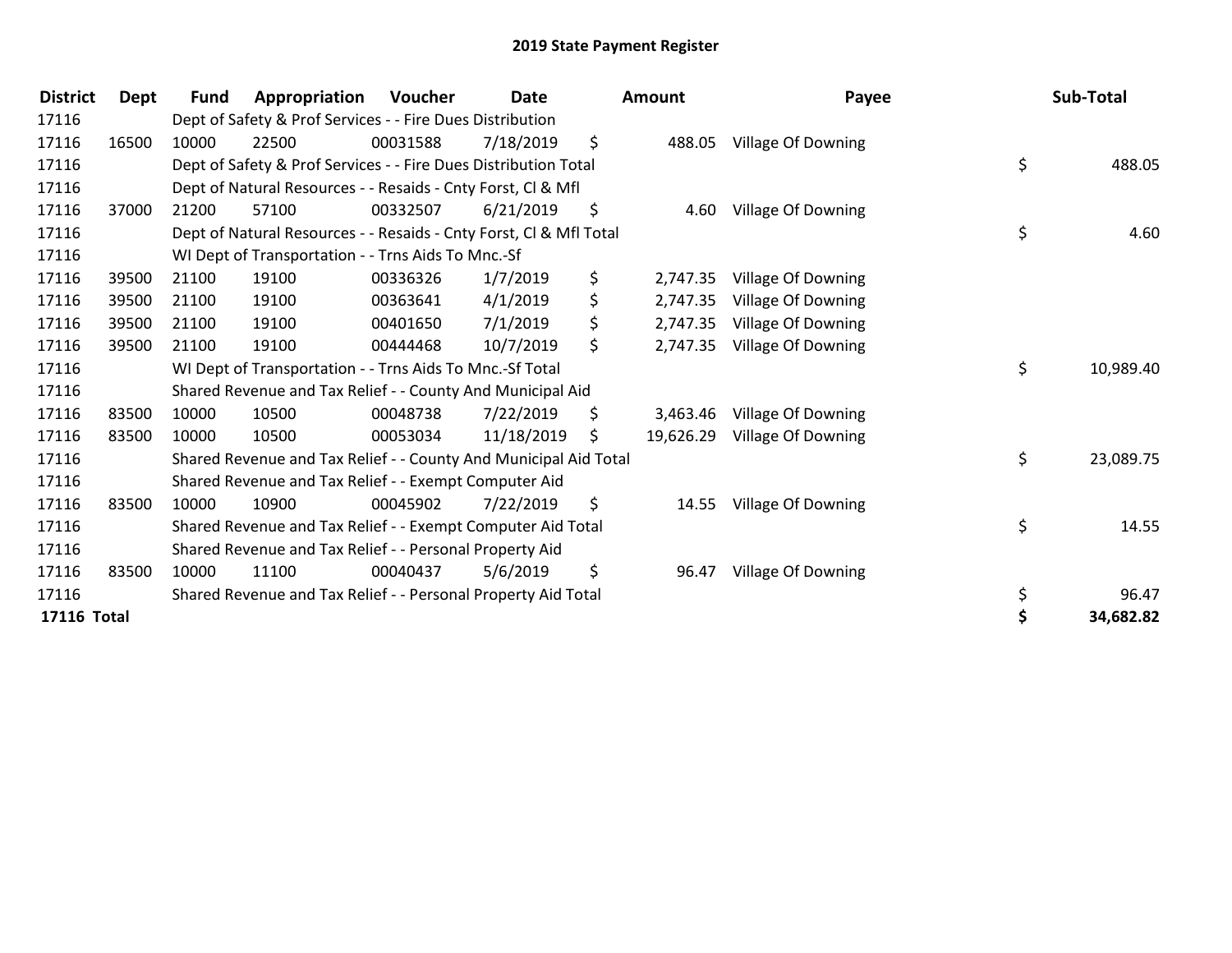| <b>District</b> | Dept  | <b>Fund</b> | Appropriation                                                           | Voucher  | Date       | Amount         | Payee                           | Sub-Total        |
|-----------------|-------|-------------|-------------------------------------------------------------------------|----------|------------|----------------|---------------------------------|------------------|
| 17121           |       |             | Dept of Safety & Prof Services - - Fire Dues Distribution               |          |            |                |                                 |                  |
| 17121           | 16500 | 10000       | 22500                                                                   | 00031199 | 7/16/2019  | \$             | 1,734.01 Village Of Elk Mound   |                  |
| 17121           |       |             | Dept of Safety & Prof Services - - Fire Dues Distribution Total         |          |            |                |                                 | \$<br>1,734.01   |
| 17121           |       |             | Environmental Improvement Prog - - Clean Water Fund Program Finan       |          |            |                |                                 |                  |
| 17121           | 32000 | 57300       | 16300                                                                   | 00000208 | 2/25/2019  | \$<br>287.62   | Village Of Elk Mound            |                  |
| 17121           |       |             | Environmental Improvement Prog - - Clean Water Fund Program Finan Total |          |            |                |                                 | \$<br>287.62     |
| 17121           |       |             | WI Dept of Transportation - - Trns Aids To Mnc.-Sf                      |          |            |                |                                 |                  |
| 17121           | 39500 | 21100       | 19100                                                                   | 00336327 | 1/7/2019   | \$<br>8,427.74 | Village Of Elk Mound            |                  |
| 17121           | 39500 | 21100       | 19100                                                                   | 00363642 | 4/1/2019   | \$             | 8,427.74 Village Of Elk Mound   |                  |
| 17121           | 39500 | 21100       | 19100                                                                   | 00401651 | 7/1/2019   | \$             | 8,427.74 Village Of Elk Mound   |                  |
| 17121           | 39500 | 21100       | 19100                                                                   | 00444469 | 10/7/2019  | \$             | 8,427.76 Village Of Elk Mound   |                  |
| 17121           |       |             | WI Dept of Transportation - - Trns Aids To Mnc.-Sf Total                |          |            |                |                                 | \$<br>33,710.98  |
| 17121           |       |             | Department of Justice - - Law Enforcement Train, Local                  |          |            |                |                                 |                  |
| 17121           | 45500 | 10000       | 23100                                                                   | 00073095 | 10/18/2019 | \$             | 160.00 Village Of Elk Mound     |                  |
| 17121           |       |             | Department of Justice - - Law Enforcement Train, Local Total            |          |            |                |                                 | \$<br>160.00     |
| 17121           |       |             | Elections Commission - - 2018 Hava Election Security                    |          |            |                |                                 |                  |
| 17121           | 51000 | 22000       | 18200                                                                   | 00002093 | 10/15/2019 | \$<br>700.00   | Village Of Elk Mound            |                  |
| 17121           |       |             | Elections Commission - - 2018 Hava Election Security Total              |          |            |                |                                 | \$<br>700.00     |
| 17121           |       |             | Shared Revenue and Tax Relief - - County And Municipal Aid              |          |            |                |                                 |                  |
| 17121           | 83500 | 10000       | 10500                                                                   | 00048739 | 7/22/2019  | \$             | 33,929.61 Village Of Elk Mound  |                  |
| 17121           | 83500 | 10000       | 10500                                                                   | 00053035 | 11/18/2019 | \$             | 192,267.77 Village Of Elk Mound |                  |
| 17121           |       |             | Shared Revenue and Tax Relief - - County And Municipal Aid Total        |          |            |                |                                 | \$<br>226,197.38 |
| 17121           |       |             | Shared Revenue and Tax Relief - - Exempt Computer Aid                   |          |            |                |                                 |                  |
| 17121           | 83500 | 10000       | 10900                                                                   | 00045903 | 7/22/2019  | \$<br>39.49    | Village Of Elk Mound            |                  |
| 17121           | 83500 | 10000       | 10900                                                                   | 00047809 | 7/22/2019  | \$<br>545.05   | Village Of Elk Mound            |                  |
| 17121           |       |             | Shared Revenue and Tax Relief - - Exempt Computer Aid Total             |          |            |                |                                 | \$<br>584.54     |
| 17121           |       |             | Shared Revenue and Tax Relief - - Utility Aid                           |          |            |                |                                 |                  |
| 17121           | 83500 | 10000       | 11000                                                                   | 00048739 | 7/22/2019  | \$<br>138.12   | Village Of Elk Mound            |                  |
| 17121           | 83500 | 10000       | 11000                                                                   | 00053035 | 11/18/2019 | \$<br>786.02   | Village Of Elk Mound            |                  |
| 17121           |       |             | Shared Revenue and Tax Relief - - Utility Aid Total                     |          |            |                |                                 | \$<br>924.14     |
| 17121           |       |             | Shared Revenue and Tax Relief - - Personal Property Aid                 |          |            |                |                                 |                  |
| 17121           | 83500 | 10000       | 11100                                                                   | 00040438 | 5/6/2019   | \$<br>310.44   | Village Of Elk Mound            |                  |
| 17121           | 83500 | 10000       | 11100                                                                   | 00042540 | 5/6/2019   | \$<br>19.27    | Village Of Elk Mound            |                  |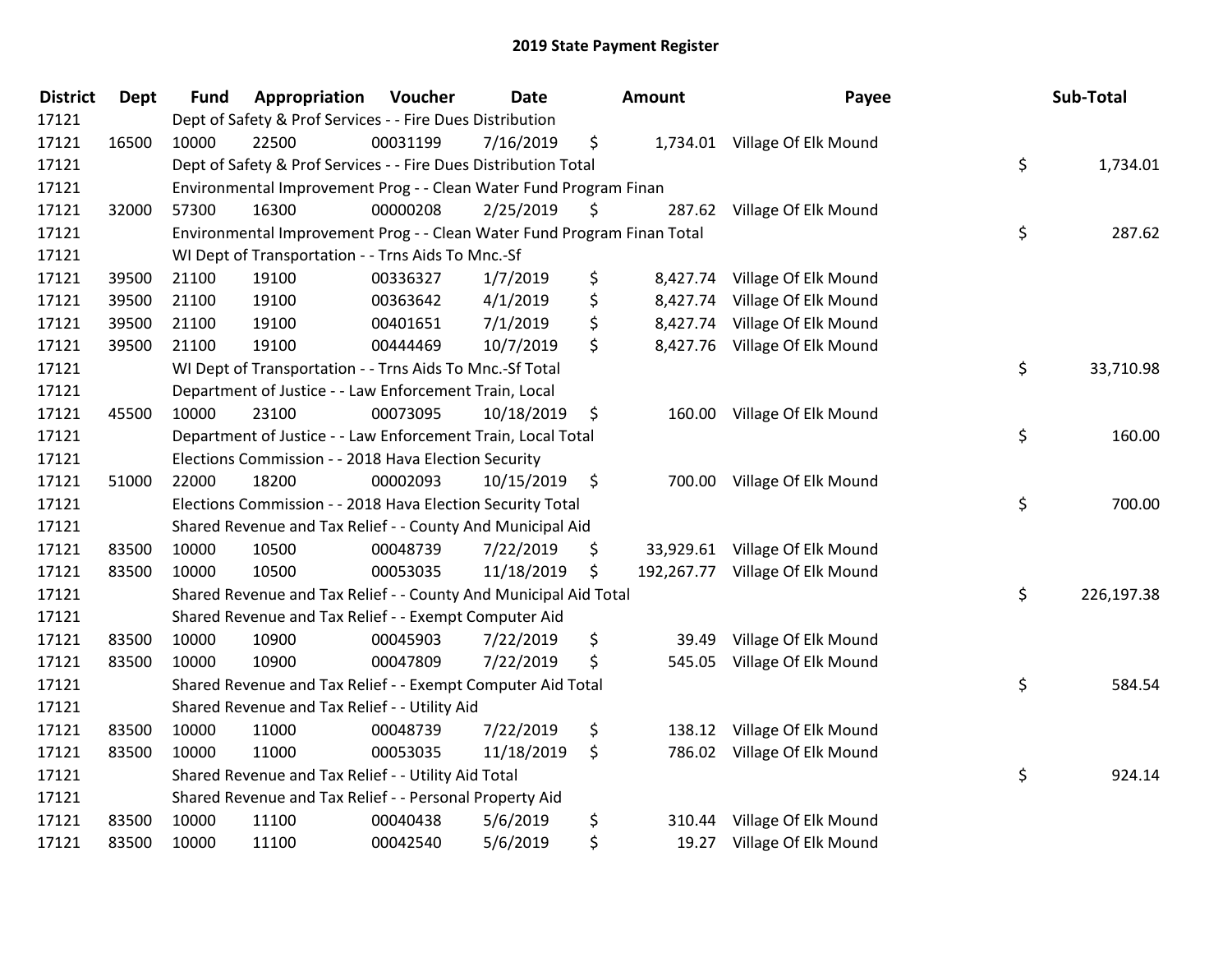| <b>District</b> | Dept  | Fund  | Appropriation                                                   | <b>Voucher</b> | Date      | Amount   | Payee                | Sub-Total  |
|-----------------|-------|-------|-----------------------------------------------------------------|----------------|-----------|----------|----------------------|------------|
| 17121           |       |       | Shared Revenue and Tax Relief - - Personal Property Aid Total   |                |           |          |                      | 329.71     |
| 17121           |       |       | Shared Revenue and Tax Relief - - Lottery & Gaming Credit       |                |           |          |                      |            |
| 17121           | 83500 | 52100 | 36300                                                           | 00038242       | 3/25/2019 | 2.064.13 | Village Of Elk Mound |            |
| 17121           |       |       | Shared Revenue and Tax Relief - - Lottery & Gaming Credit Total |                |           |          |                      | 2,064.13   |
| 17121 Total     |       |       |                                                                 |                |           |          |                      | 266,692.51 |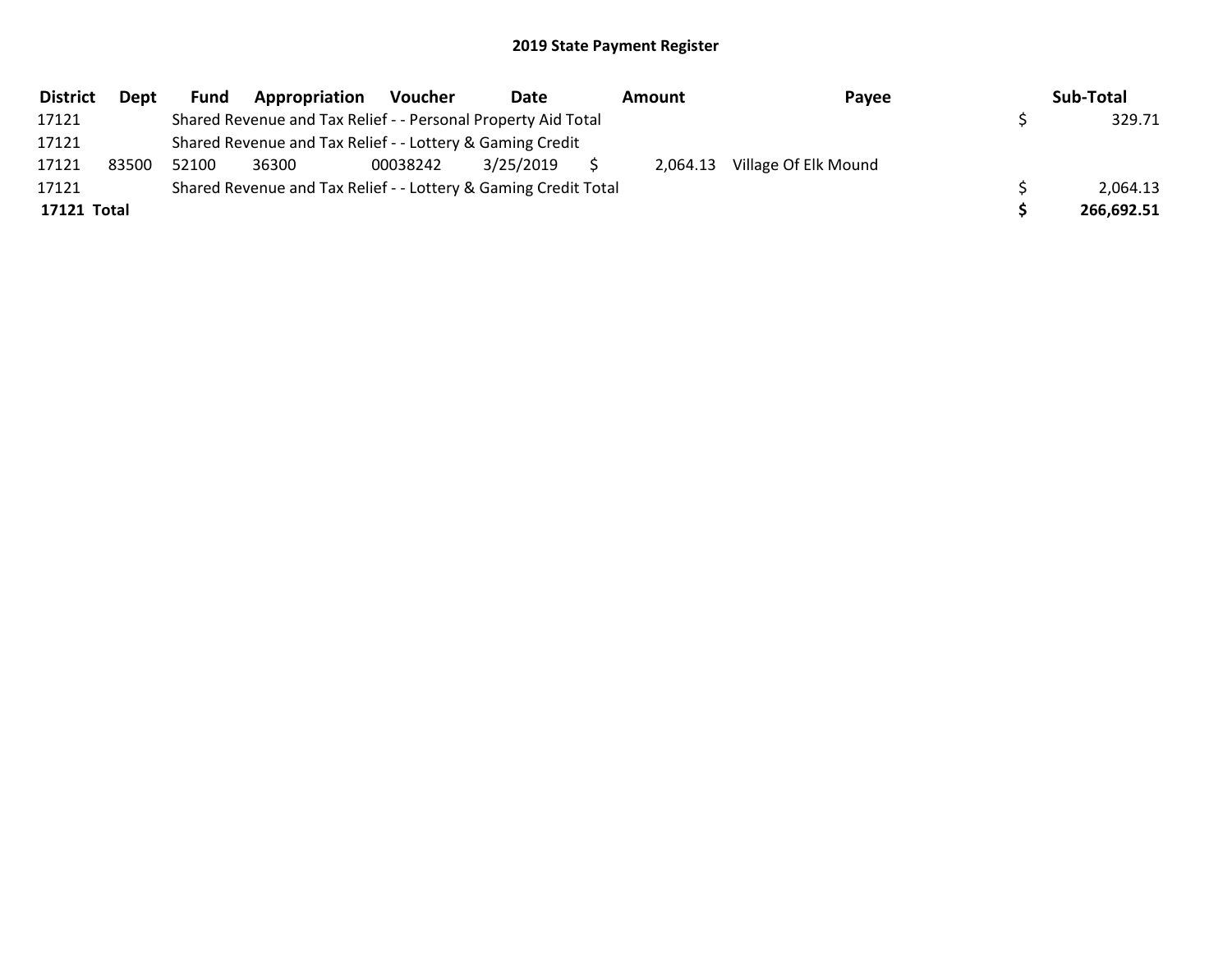| <b>District</b> | <b>Dept</b> | <b>Fund</b>                                                 | Appropriation                                                      | Voucher  | Date       |    | <b>Amount</b> | Payee                       | Sub-Total        |
|-----------------|-------------|-------------------------------------------------------------|--------------------------------------------------------------------|----------|------------|----|---------------|-----------------------------|------------------|
| 17141           |             |                                                             | Dept of Safety & Prof Services - - Fire Dues Distribution          |          |            |    |               |                             |                  |
| 17141           | 16500       | 10000                                                       | 22500                                                              | 00031420 | 7/18/2019  | \$ |               | 1,060.85 Village Of Knapp   |                  |
| 17141           |             |                                                             | Dept of Safety & Prof Services - - Fire Dues Distribution Total    |          |            |    |               |                             | \$<br>1,060.85   |
| 17141           |             |                                                             | Dept of Natural Resources - - Resaids - Cnty Forst, Cl & Mfl       |          |            |    |               |                             |                  |
| 17141           | 37000       | 21200                                                       | 57100                                                              | 00332508 | 6/21/2019  | \$ |               | 22.76 Village Of Knapp      |                  |
| 17141           |             |                                                             | Dept of Natural Resources - - Resaids - Cnty Forst, Cl & Mfl Total |          |            |    |               |                             | \$<br>22.76      |
| 17141           |             | Dept of Natural Resources - - Petrostorage Envr Remd Awards |                                                                    |          |            |    |               |                             |                  |
| 17141           | 37000       | 27200                                                       | 66700                                                              | 00297022 | 2/11/2019  | \$ |               | 844.19 Village Of Knapp     |                  |
| 17141           |             |                                                             | Dept of Natural Resources - - Petrostorage Envr Remd Awards Total  |          |            |    |               |                             | \$<br>844.19     |
| 17141           |             |                                                             | Dept of Natural Resources - - Fin Asst For Responsible Units       |          |            |    |               |                             |                  |
| 17141           | 37000       | 27400                                                       | 67000                                                              | 00322904 | 5/22/2019  | \$ |               | 2,921.07 Village Of Knapp   |                  |
| 17141           |             |                                                             | Dept of Natural Resources - - Fin Asst For Responsible Units Total |          |            |    |               |                             | \$<br>2,921.07   |
| 17141           |             |                                                             | WI Dept of Transportation - - Trns Aids To Mnc.-Sf                 |          |            |    |               |                             |                  |
| 17141           | 39500       | 21100                                                       | 19100                                                              | 00336328 | 1/7/2019   | \$ |               | 3,726.84 Village Of Knapp   |                  |
| 17141           | 39500       | 21100                                                       | 19100                                                              | 00363643 | 4/1/2019   | \$ | 3,726.84      | Village Of Knapp            |                  |
| 17141           | 39500       | 21100                                                       | 19100                                                              | 00401652 | 7/1/2019   | \$ | 3,726.84      | Village Of Knapp            |                  |
| 17141           | 39500       | 21100                                                       | 19100                                                              | 00444470 | 10/7/2019  | \$ |               | 3,726.84 Village Of Knapp   |                  |
| 17141           |             |                                                             | WI Dept of Transportation - - Trns Aids To Mnc.-Sf Total           |          |            |    |               |                             | \$<br>14,907.36  |
| 17141           |             |                                                             | Shared Revenue and Tax Relief - - County And Municipal Aid         |          |            |    |               |                             |                  |
| 17141           | 83500       | 10000                                                       | 10500                                                              | 00048740 | 7/22/2019  | \$ |               | 18,064.37 Village Of Knapp  |                  |
| 17141           | 83500       | 10000                                                       | 10500                                                              | 00053036 | 11/18/2019 | \$ |               | 103,223.92 Village Of Knapp |                  |
| 17141           |             |                                                             | Shared Revenue and Tax Relief - - County And Municipal Aid Total   |          |            |    |               |                             | \$<br>121,288.29 |
| 17141           |             |                                                             | Shared Revenue and Tax Relief - - Exempt Computer Aid              |          |            |    |               |                             |                  |
| 17141           | 83500       | 10000                                                       | 10900                                                              | 00045904 | 7/22/2019  | \$ |               | 187.07 Village Of Knapp     |                  |
| 17141           | 83500       | 10000                                                       | 10900                                                              | 00047810 | 7/22/2019  | \$ |               | 224.36 Village Of Knapp     |                  |
| 17141           |             |                                                             | Shared Revenue and Tax Relief - - Exempt Computer Aid Total        |          |            |    |               |                             | \$<br>411.43     |
| 17141           |             |                                                             | Shared Revenue and Tax Relief - - Personal Property Aid            |          |            |    |               |                             |                  |
| 17141           | 83500       | 10000                                                       | 11100                                                              | 00040439 | 5/6/2019   | \$ |               | 8,858.75 Village Of Knapp   |                  |
| 17141           | 83500       | 10000                                                       | 11100                                                              | 00042541 | 5/6/2019   | \$ |               | 9,326.04 Village Of Knapp   |                  |
| 17141           |             |                                                             | Shared Revenue and Tax Relief - - Personal Property Aid Total      |          |            |    |               |                             | \$<br>18,184.79  |
| 17141           |             |                                                             | Shared Revenue and Tax Relief - - Lottery & Gaming Credit          |          |            |    |               |                             |                  |
| 17141           | 83500       | 52100                                                       | 36300                                                              | 00038243 | 3/25/2019  | \$ |               | 1,560.28 Village Of Knapp   |                  |
| 17141           |             |                                                             | Shared Revenue and Tax Relief - - Lottery & Gaming Credit Total    |          |            |    |               |                             | \$<br>1,560.28   |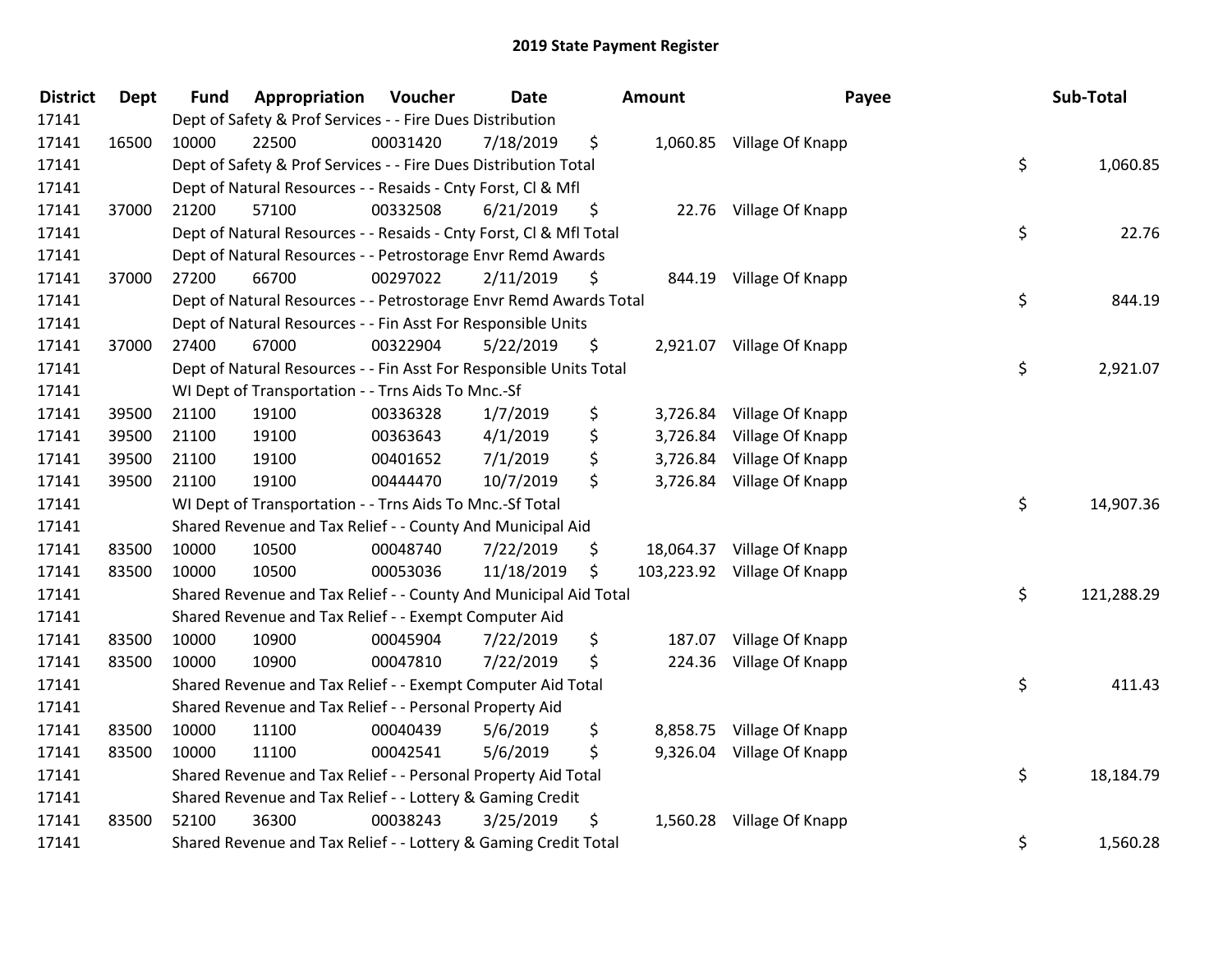| District Dept Fund Appropriation Voucher |  | Date | <b>Amount</b> | Payee | Sub-Total  |
|------------------------------------------|--|------|---------------|-------|------------|
| 17141 Total                              |  |      |               |       | 161,201.02 |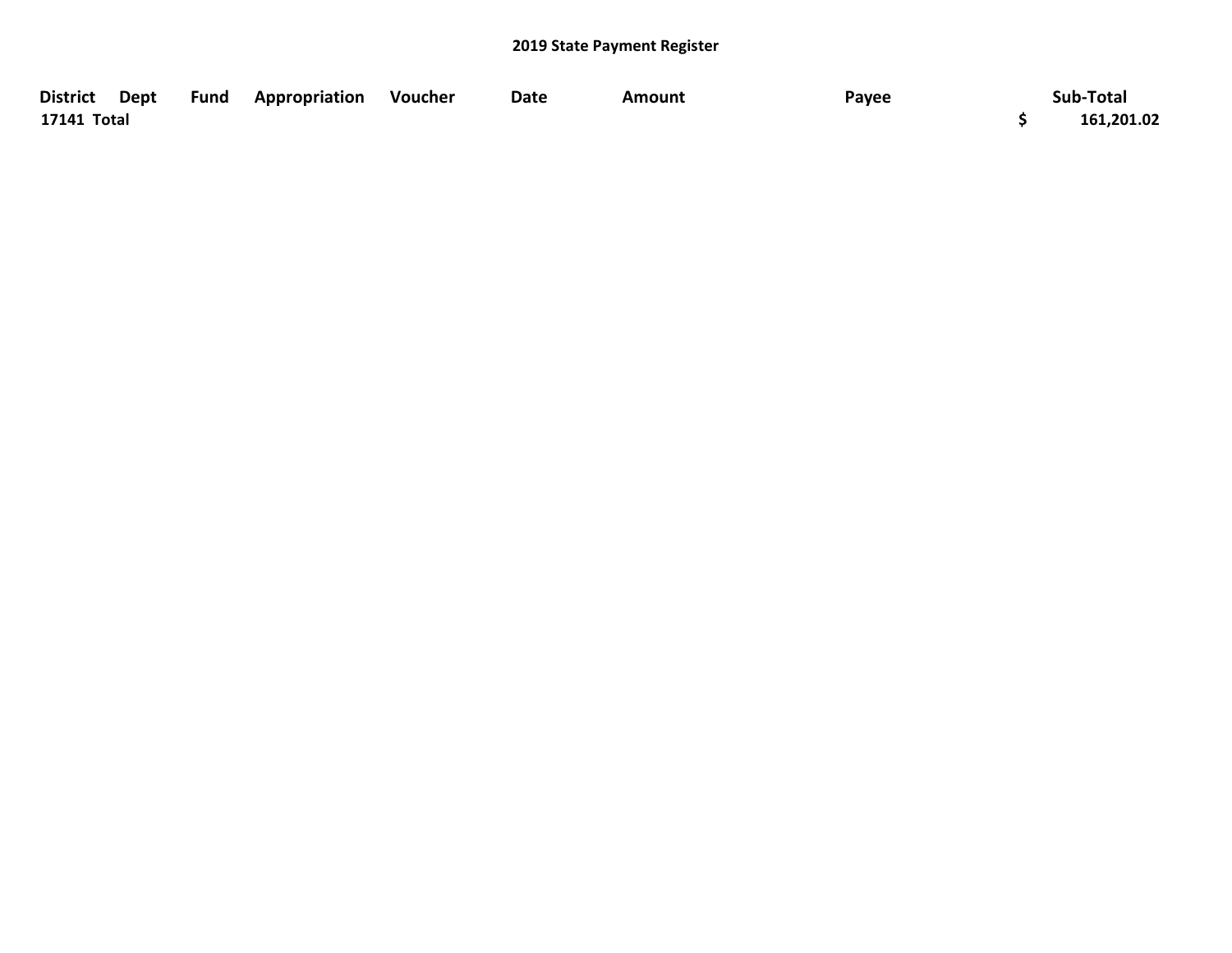| <b>District</b> | Dept  | Fund      | Appropriation                                                    | Voucher        | Date         | <b>Amount</b>   | Payee                | Sub-Total       |
|-----------------|-------|-----------|------------------------------------------------------------------|----------------|--------------|-----------------|----------------------|-----------------|
| 17176           |       |           | Dept of Safety & Prof Services - - Fire Dues Distribution        |                |              |                 |                      |                 |
| 17176           | 16500 | 10000     | 22500                                                            | 00031517       | 7/18/2019    | \$<br>728.83    | Village Of Ridgeland |                 |
| 17176           |       |           | Dept of Safety & Prof Services - - Fire Dues Distribution Total  |                | \$<br>728.83 |                 |                      |                 |
| 17176           |       |           | WI Dept of Transportation - - Trns Aids To Mnc.-Sf               |                |              |                 |                      |                 |
| 17176           | 39500 | 21100     | 19100                                                            | 00336329       | 1/7/2019     | \$<br>2,438.70  | Village Of Ridgeland |                 |
| 17176           | 39500 | 21100     | 19100                                                            | 00363644       | 4/1/2019     | \$<br>2,438.70  | Village Of Ridgeland |                 |
| 17176           | 39500 | 21100     | 19100                                                            | 00401653       | 7/1/2019     | \$<br>2,438.70  | Village Of Ridgeland |                 |
| 17176           | 39500 | 21100     | 19100                                                            | 00444471       | 10/7/2019    | \$<br>2,438.73  | Village Of Ridgeland |                 |
| 17176           |       |           | WI Dept of Transportation - - Trns Aids To Mnc.-Sf Total         | \$<br>9,754.83 |              |                 |                      |                 |
| 17176           |       |           | Shared Revenue and Tax Relief - - County And Municipal Aid       |                |              |                 |                      |                 |
| 17176           | 83500 | 10000     | 10500                                                            | 00048741       | 7/22/2019    | \$<br>9,917.37  | Village Of Ridgeland |                 |
| 17176           | 83500 | 10000     | 10500                                                            | 00053037       | 11/18/2019   | \$<br>56,198.43 | Village Of Ridgeland |                 |
| 17176           |       |           | Shared Revenue and Tax Relief - - County And Municipal Aid Total |                |              |                 |                      | \$<br>66,115.80 |
| 17176           |       |           | Shared Revenue and Tax Relief - - Exempt Computer Aid            |                |              |                 |                      |                 |
| 17176           | 83500 | 10000     | 10900                                                            | 00045905       | 7/22/2019    | \$<br>77.94     | Village Of Ridgeland |                 |
| 17176           | 83500 | 10000     | 10900                                                            | 00047811       | 7/22/2019    | \$<br>1,816.53  | Village Of Ridgeland |                 |
| 17176           |       |           | Shared Revenue and Tax Relief - - Exempt Computer Aid Total      |                |              |                 |                      | \$<br>1,894.47  |
| 17176           |       |           | Shared Revenue and Tax Relief - - Personal Property Aid          |                |              |                 |                      |                 |
| 17176           | 83500 | 10000     | 11100                                                            | 00040440       | 5/6/2019     | \$<br>1,199.79  | Village Of Ridgeland |                 |
| 17176           | 83500 | 10000     | 11100                                                            | 00042542       | 5/6/2019     | \$<br>676.51    | Village Of Ridgeland |                 |
| 17176           |       |           | Shared Revenue and Tax Relief - - Personal Property Aid Total    |                |              |                 |                      | \$<br>1,876.30  |
| 17176 Total     |       | 80,370.23 |                                                                  |                |              |                 |                      |                 |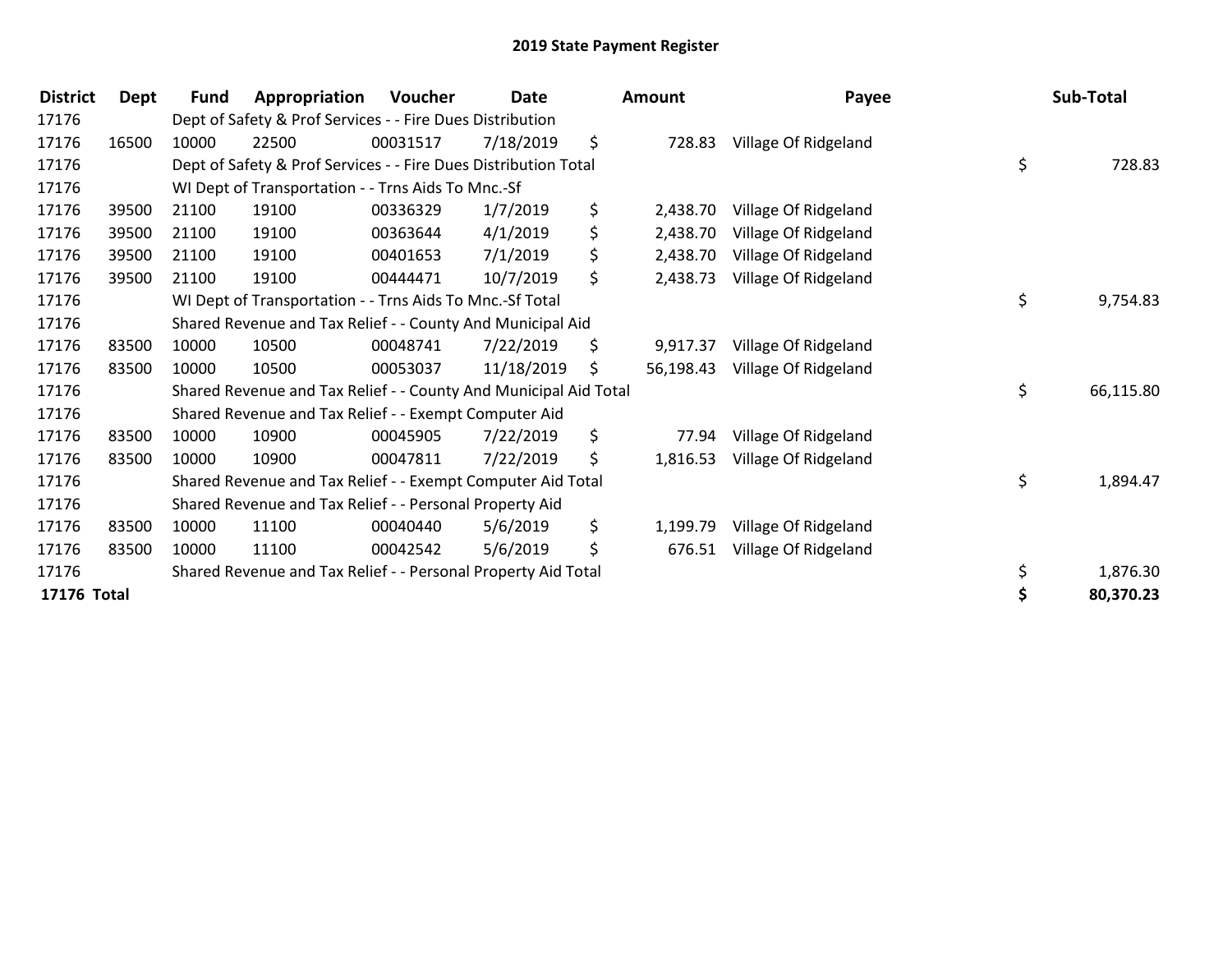| <b>District</b> | Dept  | Fund                                                                  | Appropriation                                                    | Voucher  | <b>Date</b> |    | <b>Amount</b> | Payee              |    | Sub-Total  |
|-----------------|-------|-----------------------------------------------------------------------|------------------------------------------------------------------|----------|-------------|----|---------------|--------------------|----|------------|
| 17191           |       |                                                                       | Dept of Safety & Prof Services - - Fire Dues Distribution        |          |             |    |               |                    |    |            |
| 17191           | 16500 | 10000                                                                 | 22500                                                            | 00031612 | 7/18/2019   | \$ | 382.78        | Village Of Wheeler |    |            |
| 17191           |       |                                                                       | Dept of Safety & Prof Services - - Fire Dues Distribution Total  |          |             |    |               |                    | \$ | 382.78     |
| 17191           |       |                                                                       | WI Dept of Transportation - - Trns Aids To Mnc.-Sf               |          |             |    |               |                    |    |            |
| 17191           | 39500 | 21100                                                                 | 19100                                                            | 00336330 | 1/7/2019    | \$ | 2,363.46      | Village Of Wheeler |    |            |
| 17191           | 39500 | 21100                                                                 | 19100                                                            | 00363645 | 4/1/2019    | \$ | 2,363.46      | Village Of Wheeler |    |            |
| 17191           | 39500 | 21100                                                                 | 19100                                                            | 00401654 | 7/1/2019    | \$ | 2,363.46      | Village Of Wheeler |    |            |
| 17191           | 39500 | 21100                                                                 | 19100                                                            | 00444472 | 10/7/2019   | \$ | 2,363.46      | Village Of Wheeler |    |            |
| 17191           |       |                                                                       | WI Dept of Transportation - - Trns Aids To Mnc.-Sf Total         | \$       | 9,453.84    |    |               |                    |    |            |
| 17191           |       |                                                                       | Shared Revenue and Tax Relief - - Expenditure Restraint Program  |          |             |    |               |                    |    |            |
| 17191           | 83500 | 10000                                                                 | 10100                                                            | 00048742 | 7/22/2019   | \$ | 217.43        | Village Of Wheeler |    |            |
| 17191           |       | Shared Revenue and Tax Relief - - Expenditure Restraint Program Total |                                                                  |          |             |    |               |                    |    | 217.43     |
| 17191           |       |                                                                       | Shared Revenue and Tax Relief - - County And Municipal Aid       |          |             |    |               |                    |    |            |
| 17191           | 83500 | 10000                                                                 | 10500                                                            | 00048742 | 7/22/2019   | \$ | 18,157.64     | Village Of Wheeler |    |            |
| 17191           | 83500 | 10000                                                                 | 10500                                                            | 00053038 | 11/18/2019  | S  | 102,893.27    | Village Of Wheeler |    |            |
| 17191           |       |                                                                       | Shared Revenue and Tax Relief - - County And Municipal Aid Total |          |             |    |               |                    | \$ | 121,050.91 |
| 17191           |       |                                                                       | Shared Revenue and Tax Relief - - Exempt Computer Aid            |          |             |    |               |                    |    |            |
| 17191           | 83500 | 10000                                                                 | 10900                                                            | 00045906 | 7/22/2019   | \$ | 128.86        | Village Of Wheeler |    |            |
| 17191           |       |                                                                       | Shared Revenue and Tax Relief - - Exempt Computer Aid Total      |          |             |    |               |                    | \$ | 128.86     |
| 17191           |       |                                                                       | Shared Revenue and Tax Relief - - Personal Property Aid          |          |             |    |               |                    |    |            |
| 17191           | 83500 | 10000                                                                 | 11100                                                            | 00040441 | 5/6/2019    | \$ | 196.58        | Village Of Wheeler |    |            |
| 17191           |       |                                                                       | Shared Revenue and Tax Relief - - Personal Property Aid Total    |          |             |    |               |                    | \$ | 196.58     |
| 17191 Total     |       |                                                                       |                                                                  |          |             |    |               |                    |    | 131,430.40 |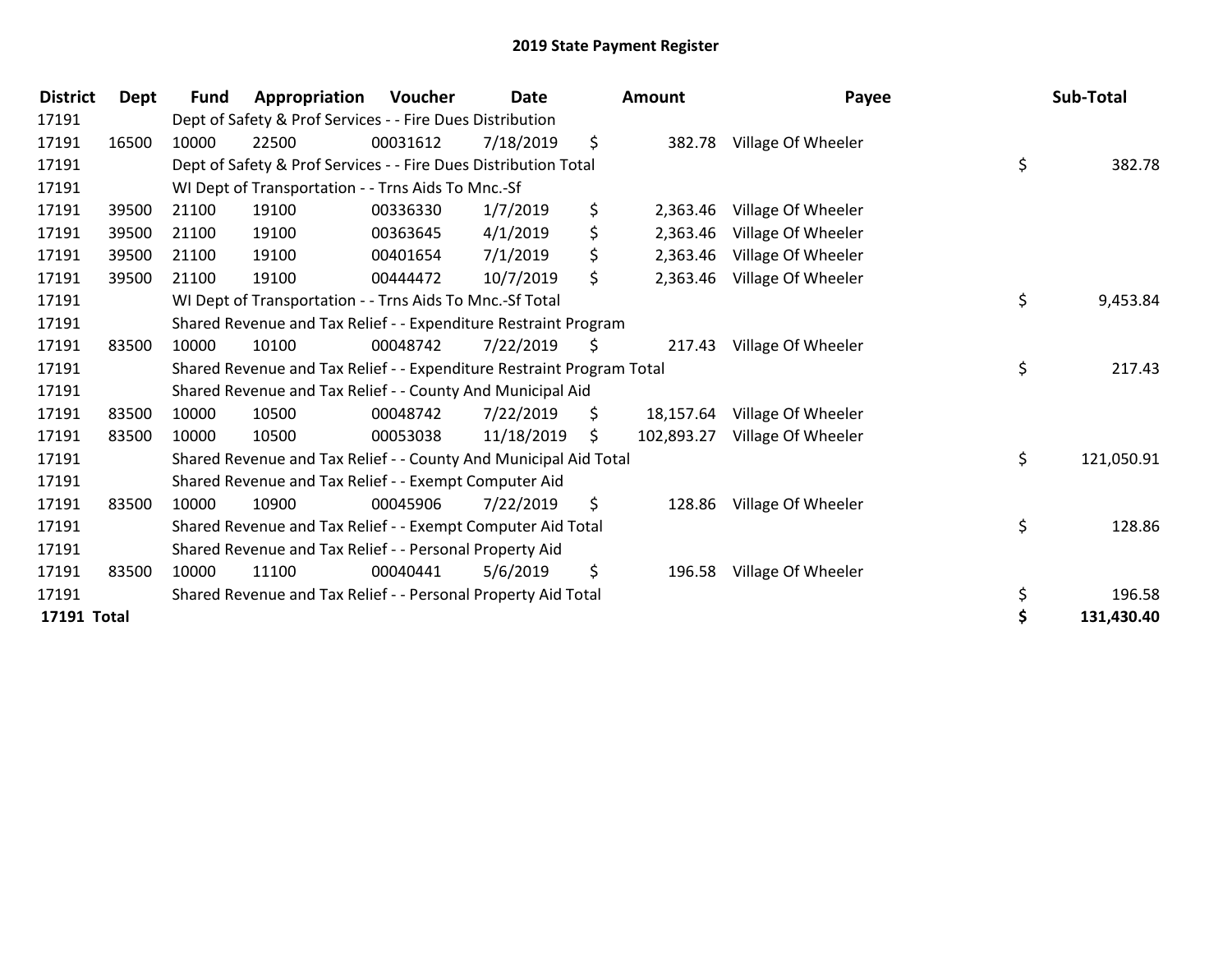| <b>District</b> | <b>Dept</b> | <b>Fund</b> | Appropriation                                                     | Voucher  | Date       |      | Amount    | Payee                       | Sub-Total       |
|-----------------|-------------|-------------|-------------------------------------------------------------------|----------|------------|------|-----------|-----------------------------|-----------------|
| 17251           |             |             | Dept of Safety & Prof Services - - Fire Dues Distribution         |          |            |      |           |                             |                 |
| 17251           | 16500       | 10000       | 22500                                                             | 00029891 | 7/12/2019  | \$   |           | 50,868.78 City Of Menomonie |                 |
| 17251           |             |             | Dept of Safety & Prof Services - - Fire Dues Distribution Total   |          |            |      |           |                             | \$<br>50,868.78 |
| 17251           |             |             | Dept of Natural Resources - - Aids In Lieu Of Taxes - Gener       |          |            |      |           |                             |                 |
| 17251           | 37000       | 10000       | 50300                                                             | 00314148 | 4/19/2019  | \$   | 227.89    | City Of Menomonie           |                 |
| 17251           |             |             | Dept of Natural Resources - - Aids In Lieu Of Taxes - Gener Total |          |            |      |           |                             | \$<br>227.89    |
| 17251           |             |             | Dept of Natural Resources - - Gen Program Ops-State Funds         |          |            |      |           |                             |                 |
| 17251           | 37000       | 21200       | 16100                                                             | 00289763 | 1/9/2019   | \$   | 70.15     | City Of Menomonie           |                 |
| 17251           | 37000       | 21200       | 16100                                                             | 00289769 | 1/11/2019  | \$   | 173.05    | City Of Menomonie           |                 |
| 17251           | 37000       | 21200       | 16100                                                             | 00310015 | 4/11/2019  | \$   | 217.85    | City Of Menomonie           |                 |
| 17251           | 37000       | 21200       | 16100                                                             | 00310021 | 4/11/2019  | \$   | 61.45     | City Of Menomonie           |                 |
| 17251           | 37000       | 21200       | 16100                                                             | 00310136 | 4/11/2019  | \$   | 173.20    | City Of Menomonie           |                 |
| 17251           | 37000       | 21200       | 16100                                                             | 00338405 | 7/9/2019   | \$   | 269.45    | City Of Menomonie           |                 |
| 17251           | 37000       | 21200       | 16100                                                             | 00338415 | 7/8/2019   | \$   | 178.80    | City Of Menomonie           |                 |
| 17251           | 37000       | 21200       | 16100                                                             | 00338419 | 7/9/2019   | \$   | 79.85     | City Of Menomonie           |                 |
| 17251           | 37000       | 21200       | 16100                                                             | 00362908 | 10/4/2019  | \$   | 70.65     | City Of Menomonie           |                 |
| 17251           | 37000       | 21200       | 16100                                                             | 00362909 | 10/4/2019  | \$   | 241.85    | City Of Menomonie           |                 |
| 17251           | 37000       | 21200       | 16100                                                             | 00362910 | 10/4/2019  | \$   | 197.20    | City Of Menomonie           |                 |
| 17251           | 37000       | 21200       | 16100                                                             | 00375745 | 12/6/2019  | \$   | 61.54     | City Of Menomonie           |                 |
| 17251           |             |             | Dept of Natural Resources - - Gen Program Ops-State Funds Total   |          |            |      |           |                             | \$<br>1,795.04  |
| 17251           |             |             | Dept of Natural Resources - - General Program Operations --       |          |            |      |           |                             |                 |
| 17251           | 37000       | 21200       | 25400                                                             | 00375745 | 12/6/2019  | \$   | 23.08     | City Of Menomonie           |                 |
| 17251           |             |             | Dept of Natural Resources - - General Program Operations -- Total |          |            |      |           |                             | \$<br>23.08     |
| 17251           |             |             | Dept of Natural Resources - - GPO--State Funds                    |          |            |      |           |                             |                 |
| 17251           | 37000       | 21200       | 36100                                                             | 00289758 | 1/10/2019  | \$   | 211.85    | City Of Menomonie           |                 |
| 17251           | 37000       | 21200       | 36100                                                             | 00375745 | 12/6/2019  | \$   | 15.38     | City Of Menomonie           |                 |
| 17251           |             |             | Dept of Natural Resources - - GPO--State Funds Total              |          |            |      |           |                             | \$<br>227.23    |
| 17251           |             |             | Dept of Natural Resources - - Petrostorage Envr Remd Awards       |          |            |      |           |                             |                 |
| 17251           | 37000       | 27200       | 66700                                                             | 00372334 | 11/15/2019 | - \$ | 32,271.27 | City Of Menomonie           |                 |
| 17251           |             |             | Dept of Natural Resources - - Petrostorage Envr Remd Awards Total |          |            |      |           |                             | \$<br>32,271.27 |
| 17251           |             |             | WI Dept of Transportation - - Conn Hwy Aids St Fds                |          |            |      |           |                             |                 |
| 17251           | 39500       | 21100       | 16200                                                             | 00337719 | 1/7/2019   | \$   | 34,388.53 | City Of Menomonie           |                 |
| 17251           | 39500       | 21100       | 16200                                                             | 00365033 | 4/1/2019   | \$   | 34,388.53 | City Of Menomonie           |                 |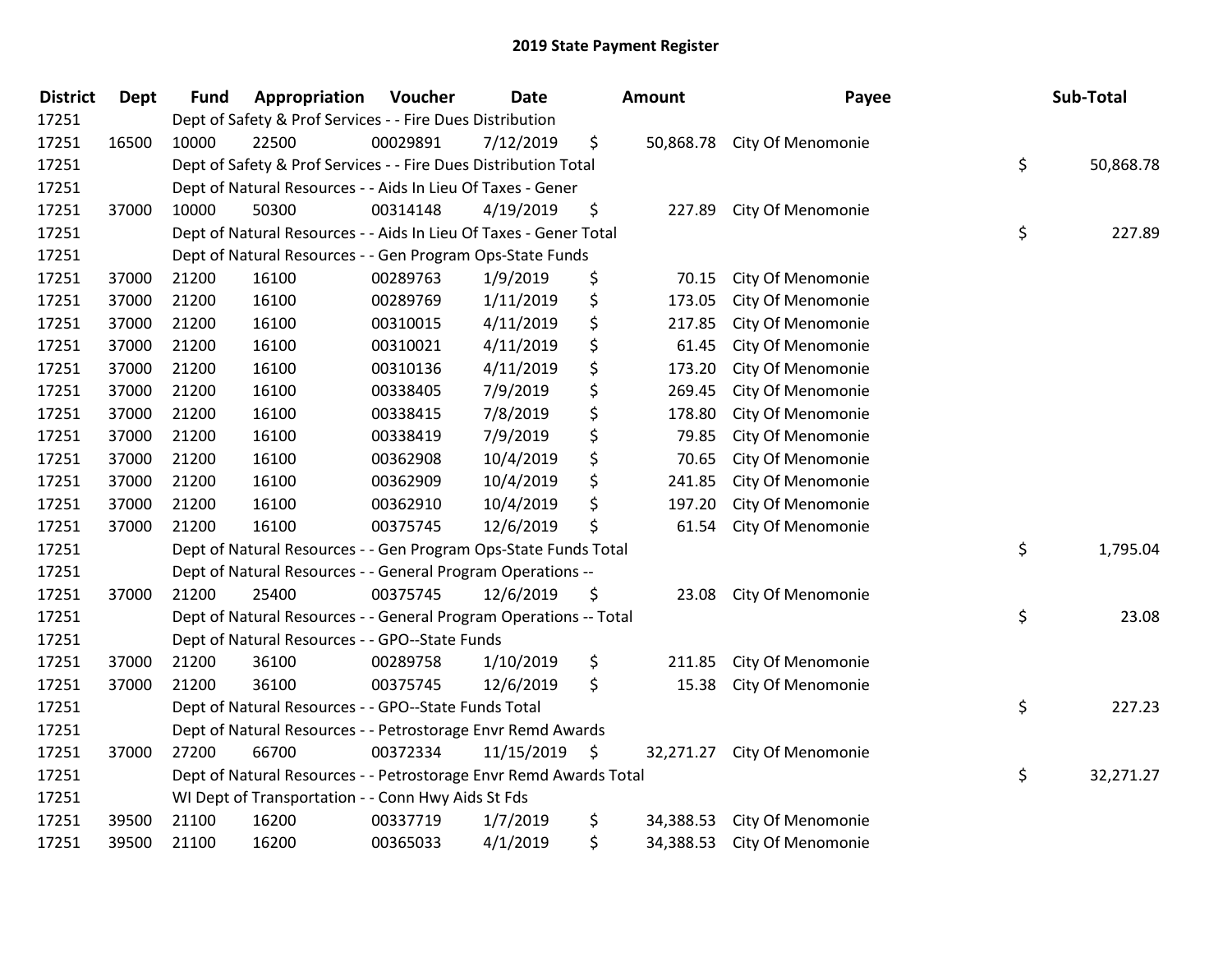| <b>District</b> | <b>Dept</b> | <b>Fund</b>                                       | Appropriation                                                                   | Voucher      | Date       | <b>Amount</b>    | Payee                        | Sub-Total        |
|-----------------|-------------|---------------------------------------------------|---------------------------------------------------------------------------------|--------------|------------|------------------|------------------------------|------------------|
| 17251           | 39500       | 21100                                             | 16200                                                                           | 00403042     | 7/1/2019   | \$<br>34,388.53  | City Of Menomonie            |                  |
| 17251           | 39500       | 21100                                             | 16200                                                                           | 00445860     | 10/7/2019  | \$               | 34,388.56 City Of Menomonie  |                  |
| 17251           |             |                                                   | WI Dept of Transportation - - Conn Hwy Aids St Fds Total                        |              |            |                  |                              | \$<br>137,554.15 |
| 17251           |             |                                                   | WI Dept of Transportation - - Trns Aids To Mnc.-Sf                              |              |            |                  |                              |                  |
| 17251           | 39500       | 21100                                             | 19100                                                                           | 00336331     | 1/7/2019   | \$<br>147,343.03 | City Of Menomonie            |                  |
| 17251           | 39500       | 21100                                             | 19100                                                                           | 00363646     | 4/1/2019   | \$<br>147,343.03 | City Of Menomonie            |                  |
| 17251           | 39500       | 21100                                             | 19100                                                                           | 00401655     | 7/1/2019   | \$<br>147,343.03 | City Of Menomonie            |                  |
| 17251           | 39500       | 21100                                             | 19100                                                                           | 00444473     | 10/7/2019  | \$<br>147,343.05 | City Of Menomonie            |                  |
| 17251           |             |                                                   | WI Dept of Transportation - - Trns Aids To Mnc.-Sf Total                        |              |            |                  |                              | \$<br>589,372.14 |
| 17251           |             |                                                   | WI Dept of Transportation - - Trns Facl Econ Astsf                              |              |            |                  |                              |                  |
| 17251           | 39500       | 21100                                             | 26000                                                                           | 00376243     | 4/29/2019  | \$               | 202,405.36 City Of Menomonie |                  |
| 17251           |             |                                                   | WI Dept of Transportation - - Trns Facl Econ Astsf Total                        |              |            |                  |                              | \$<br>202,405.36 |
| 17251           |             | WI Dept of Transportation - - Hwy Mgmt & Opers Sf |                                                                                 |              |            |                  |                              |                  |
| 17251           | 39500       | 21100                                             | 36500                                                                           | 00346723     | 1/29/2019  | \$               | 400.00 City Of Menomonie     |                  |
| 17251           |             |                                                   | WI Dept of Transportation - - Hwy Mgmt & Opers Sf Total                         | \$<br>400.00 |            |                  |                              |                  |
| 17251           |             |                                                   | WI Dept of Transportation - - Routine Maint Sf                                  |              |            |                  |                              |                  |
| 17251           | 39500       | 21100                                             | 36800                                                                           | 00339099     | 1/4/2019   | \$<br>3,966.67   | City Of Menomonie            |                  |
| 17251           | 39500       | 21100                                             | 36800                                                                           | 00369490     | 4/8/2019   | \$<br>3,236.08   | City Of Menomonie            |                  |
| 17251           | 39500       | 21100                                             | 36800                                                                           | 00411183     | 7/12/2019  | \$<br>3,964.05   | City Of Menomonie            |                  |
| 17251           | 39500       | 21100                                             | 36800                                                                           | 00440756     | 10/2/2019  | \$<br>5,072.85   | City Of Menomonie            |                  |
| 17251           |             |                                                   | WI Dept of Transportation - - Routine Maint Sf Total                            |              |            |                  |                              | \$<br>16,239.65  |
| 17251           |             |                                                   | Department of Health Services - - Emergency Medical Services, Ai                |              |            |                  |                              |                  |
| 17251           | 43500       | 10000                                             | 11900                                                                           | 00307951     | 9/4/2019   | \$<br>4,397.07   | City Of Menomonie            |                  |
| 17251           |             |                                                   | Department of Health Services - - Emergency Medical Services, Ai Total          |              |            |                  |                              | \$<br>4,397.07   |
| 17251           |             |                                                   | Department of Health Services - - Prepaid Medical Transport Reimbursement       |              |            |                  |                              |                  |
| 17251           | 43500       | 10000                                             | 16300                                                                           | AMBULANCE    | 11/18/2019 | \$<br>52,835.45  | City Of Menomonie            |                  |
| 17251           |             |                                                   | Department of Health Services - - Prepaid Medical Transport Reimbursement Total |              |            |                  |                              | \$<br>52,835.45  |
| 17251           |             |                                                   | Department of Justice - - Law Enforcement Train, Local                          |              |            |                  |                              |                  |
| 17251           | 45500       | 10000                                             | 23100                                                                           | 00073652     | 10/28/2019 | \$               | 3,520.00 City Of Menomonie   |                  |
| 17251           | 45500       | 10000                                             | 23100                                                                           | 00076266     | 12/16/2019 | \$<br>2,039.04   | City Of Menomonie            |                  |
| 17251           |             |                                                   | Department of Justice - - Law Enforcement Train, Local Total                    |              |            |                  |                              | \$<br>5,559.04   |
| 17251           |             |                                                   | Department of Military Affairs - - General Program Operations                   |              |            |                  |                              |                  |
| 17251           | 46500       | 10000                                             | 30100                                                                           | 00056218     | 2/11/2019  | \$               | 1,019.65 City Of Menomonie   |                  |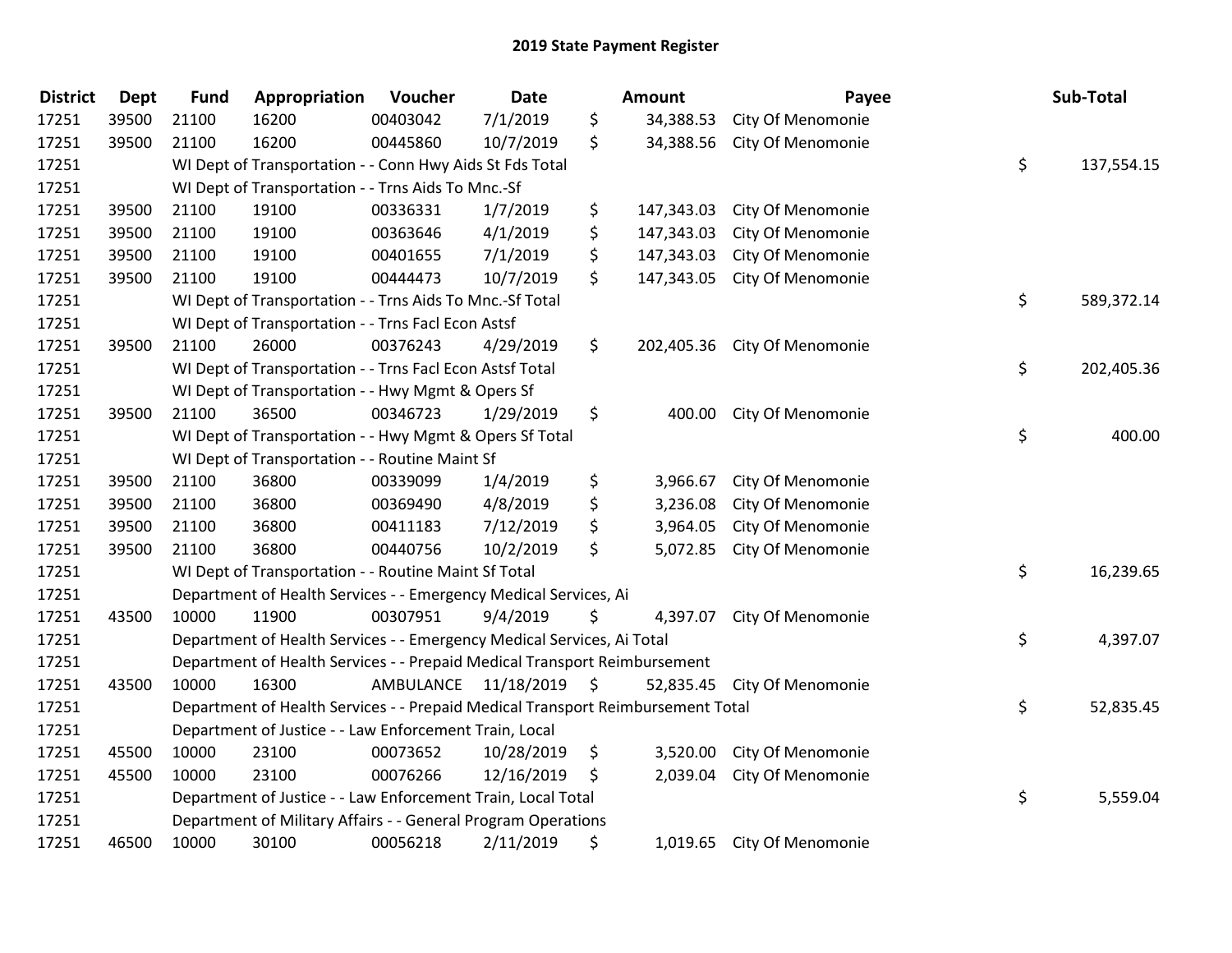| <b>District</b> | Dept  | <b>Fund</b>                                                             | Appropriation                                                           | Voucher  | <b>Date</b> | <b>Amount</b> |              | Payee                       |    | Sub-Total    |
|-----------------|-------|-------------------------------------------------------------------------|-------------------------------------------------------------------------|----------|-------------|---------------|--------------|-----------------------------|----|--------------|
| 17251           |       |                                                                         | Department of Military Affairs - - General Program Operations Total     |          |             |               |              |                             | \$ | 1,019.65     |
| 17251           |       |                                                                         | Department of Military Affairs - - Regional Emergency Response Tm       |          |             |               |              |                             |    |              |
| 17251           | 46500 | 10000                                                                   | 30600                                                                   | 00055381 | 1/28/2019   | \$            |              | 3,955.92 City Of Menomonie  |    |              |
| 17251           | 46500 | 10000                                                                   | 30600                                                                   | 00058715 | 4/5/2019    | \$            |              | 3,955.92 City Of Menomonie  |    |              |
| 17251           | 46500 | 10000                                                                   | 30600                                                                   | 00061638 | 6/5/2019    | \$            | 3,955.92     | City Of Menomonie           |    |              |
| 17251           | 46500 | 10000                                                                   | 30600                                                                   | 00067823 | 10/8/2019   | \$            | 3,955.92     | City Of Menomonie           |    |              |
| 17251           |       |                                                                         | Department of Military Affairs - - Regional Emergency Response Tm Total |          |             |               |              |                             | \$ | 15,823.68    |
| 17251           |       | Department of Military Affairs - - Regional Emergency Response Gr       |                                                                         |          |             |               |              |                             |    |              |
| 17251           | 46500 | 10000                                                                   | 31300                                                                   | 00060817 | 5/20/2019   | \$            | 511.00       | City Of Menomonie           |    |              |
| 17251           |       | Department of Military Affairs - - Regional Emergency Response Gr Total |                                                                         |          |             |               |              |                             | \$ | 511.00       |
| 17251           |       | Department of Military Affairs - - Federal Aid, Homeland Security       |                                                                         |          |             |               |              |                             |    |              |
| 17251           | 46500 | 10000                                                                   | 35000                                                                   | 00053783 | 1/3/2019    | \$            |              | 7,740.00 City Of Menomonie  |    |              |
| 17251           |       |                                                                         | Department of Military Affairs - - Federal Aid, Homeland Security Total |          |             |               |              |                             | \$ | 7,740.00     |
| 17251           |       | Department of Military Affairs - - Emac Deployment Clearing             |                                                                         |          |             |               |              |                             |    |              |
| 17251           | 46500 | 10000                                                                   | 95500                                                                   | 00064216 | 7/22/2019   | \$            | 5,463.44     | City Of Menomonie           |    |              |
| 17251           |       |                                                                         | Department of Military Affairs - - Emac Deployment Clearing Total       |          |             |               |              |                             | \$ | 5,463.44     |
| 17251           |       |                                                                         | Public Defender Board - - Transcript, Discovery And Int                 |          |             |               |              |                             |    |              |
| 17251           | 55000 | 10000                                                                   | 10600                                                                   | 00189690 | 4/3/2019    | \$            | 9.79         | City Of Menomonie           |    |              |
| 17251           | 55000 | 10000                                                                   | 10600                                                                   | 00226510 | 12/13/2019  | \$            | 2.22         | City Of Menomonie           |    |              |
| 17251           |       |                                                                         | Public Defender Board - - Transcript, Discovery And Int Total           |          |             |               |              |                             | \$ | 12.01        |
| 17251           |       |                                                                         | Shared Revenue and Tax Relief - - Expenditure Restraint Program         |          |             |               |              |                             |    |              |
| 17251           | 83500 | 10000                                                                   | 10100                                                                   | 00048743 | 7/22/2019   | \$            | 125,798.15   | City Of Menomonie           |    |              |
| 17251           |       |                                                                         | Shared Revenue and Tax Relief - - Expenditure Restraint Program Total   |          |             |               |              |                             | \$ | 125,798.15   |
| 17251           |       |                                                                         | Shared Revenue and Tax Relief - - County And Municipal Aid              |          |             |               |              |                             |    |              |
| 17251           | 83500 | 10000                                                                   | 10500                                                                   | 00048743 | 7/22/2019   | \$            | 476,096.17   | City Of Menomonie           |    |              |
| 17251           | 83500 | 10000                                                                   | 10500                                                                   | 00053039 | 11/18/2019  | \$            | 2,645,042.84 | City Of Menomonie           |    |              |
| 17251           |       |                                                                         | Shared Revenue and Tax Relief - - County And Municipal Aid Total        |          |             |               |              |                             | \$ | 3,121,139.01 |
| 17251           |       |                                                                         | Shared Revenue and Tax Relief - - Exempt Computer Aid                   |          |             |               |              |                             |    |              |
| 17251           | 83500 | 10000                                                                   | 10900                                                                   | 00045907 | 7/22/2019   | \$            | 43,911.67    | City Of Menomonie           |    |              |
| 17251           | 83500 | 10000                                                                   | 10900                                                                   | 00047812 | 7/22/2019   | \$            | 11,513.33    | City Of Menomonie           |    |              |
| 17251           |       |                                                                         | Shared Revenue and Tax Relief - - Exempt Computer Aid Total             |          |             |               |              |                             | \$ | 55,425.00    |
| 17251           |       |                                                                         | Shared Revenue and Tax Relief - - Utility Aid                           |          |             |               |              |                             |    |              |
| 17251           | 83500 | 10000                                                                   | 11000                                                                   | 00048743 | 7/22/2019   | \$            |              | 14,720.43 City Of Menomonie |    |              |